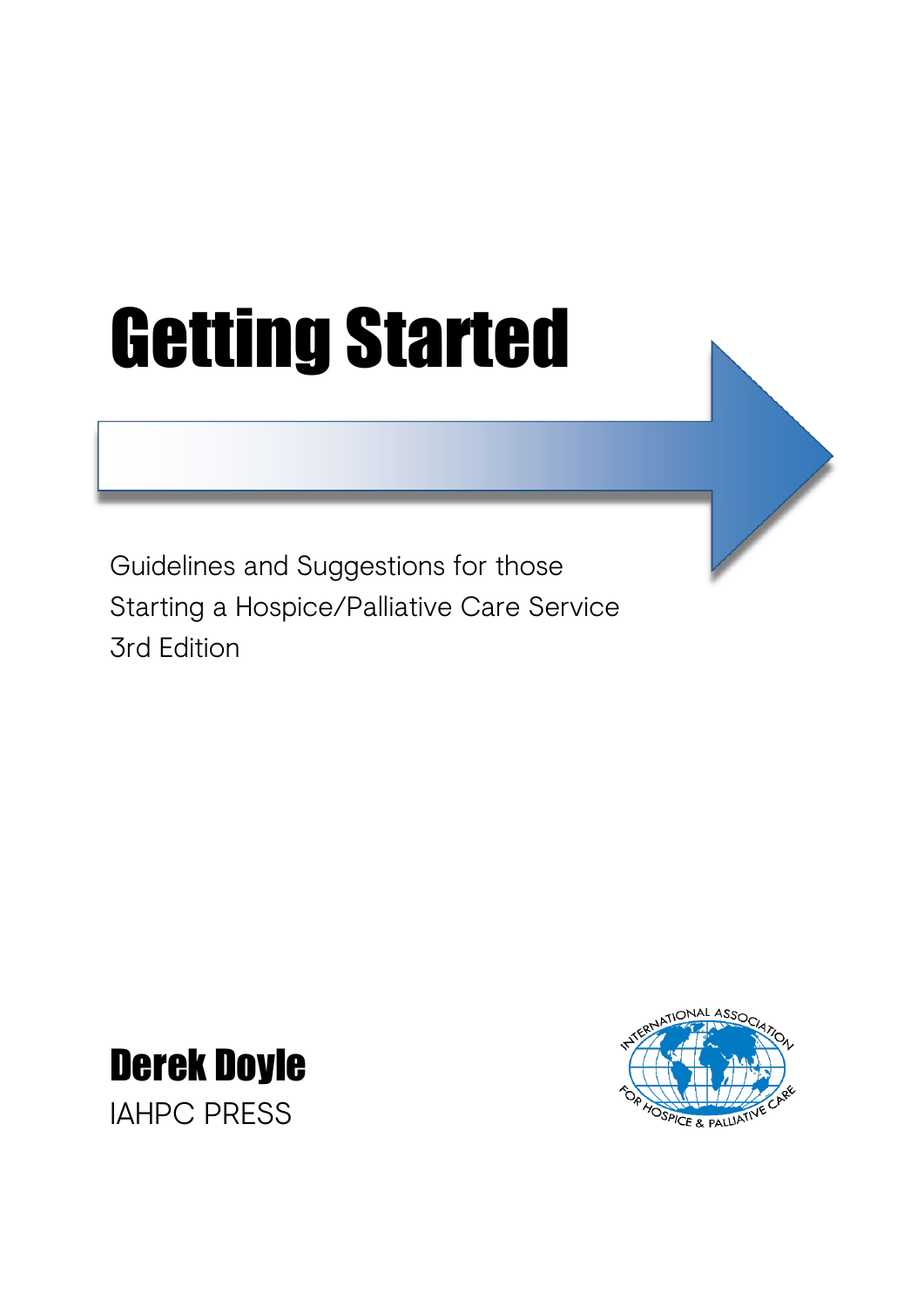Getting Started: Handbook and Suggestions for those Starting a Hospice/Palliative Care Service 3rd Edition

Derek Doyle, OBE, MD

IAHPC Press Houston, 2021 ISBN - 978-0-9989787-5-8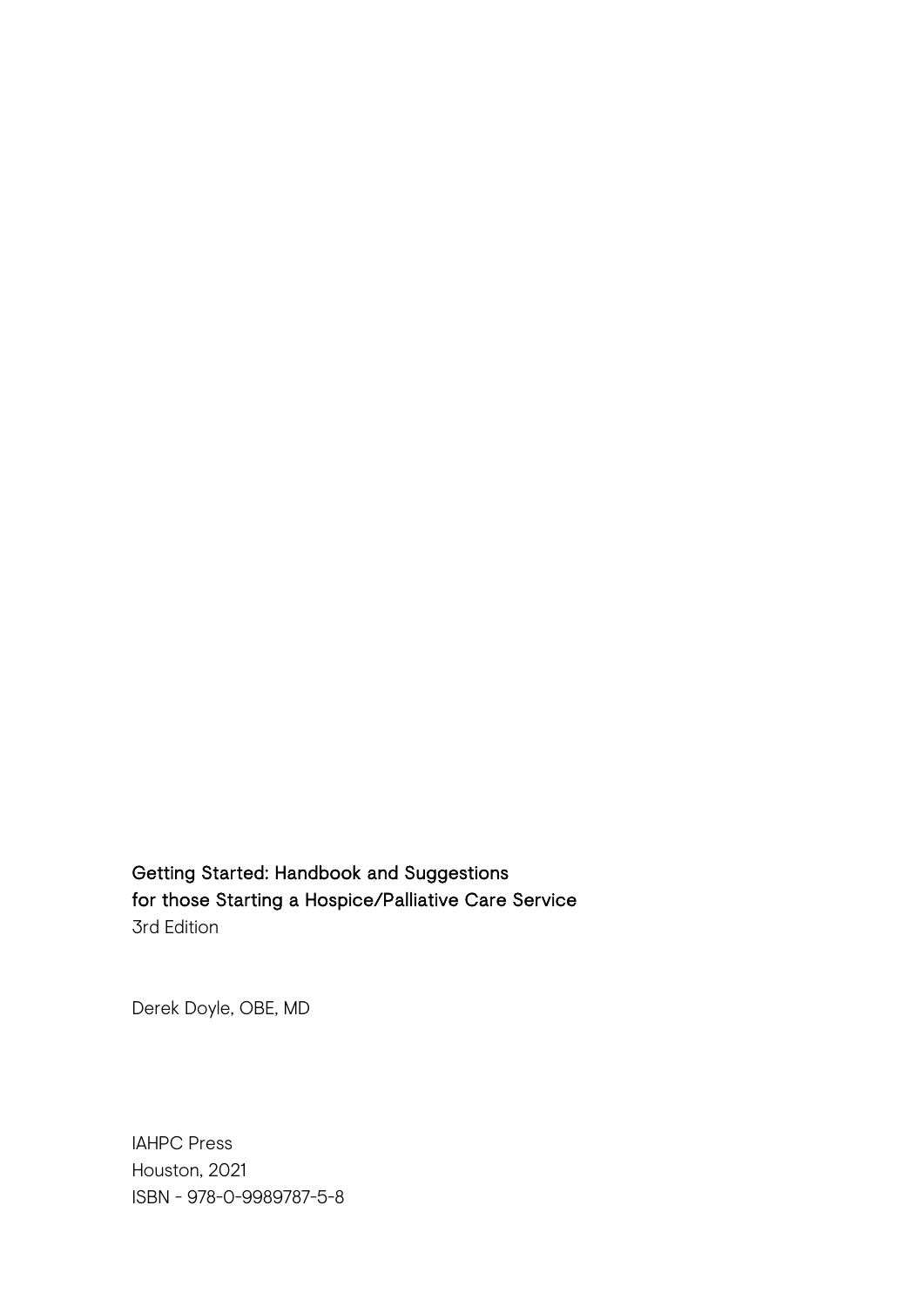# Preface to the 3rd Edition

How often one meets someone who says:

"We are determined to start a new hospice or palliative care service but don't know where to start? We all wish there was something somewhere where we could learn what to do and what not to do, written by people who have been through all this. We must get it right."

Well, the IAHPC has just that resource. It was first published in 2005, the second edition was published in 2009 and has since been read by thousands of people, many of whom have told us how helpful it was. It is the most consulted, downloaded document and visited page in the IAHPC website.

With this third edition, it has now been brought up to date - relevant for readers worldwide. It answers all the most asked questions. It stresses what not to do as much as what to do. It is free of jargon and is honest about the challenge that faces those "getting started".

Derek Doyle, OBE, MD Edinburgh, 2021

#### Acknowledgments

The author is grateful for the review, valuable comments and contributions received from the following IAHPC Officers for this 3<sup>rd</sup> edition:

Liliana De Lima, MHA (USA) IAHPC Executive Director

Tania Pastrana, MD (Germany) IAHPC Research Adviser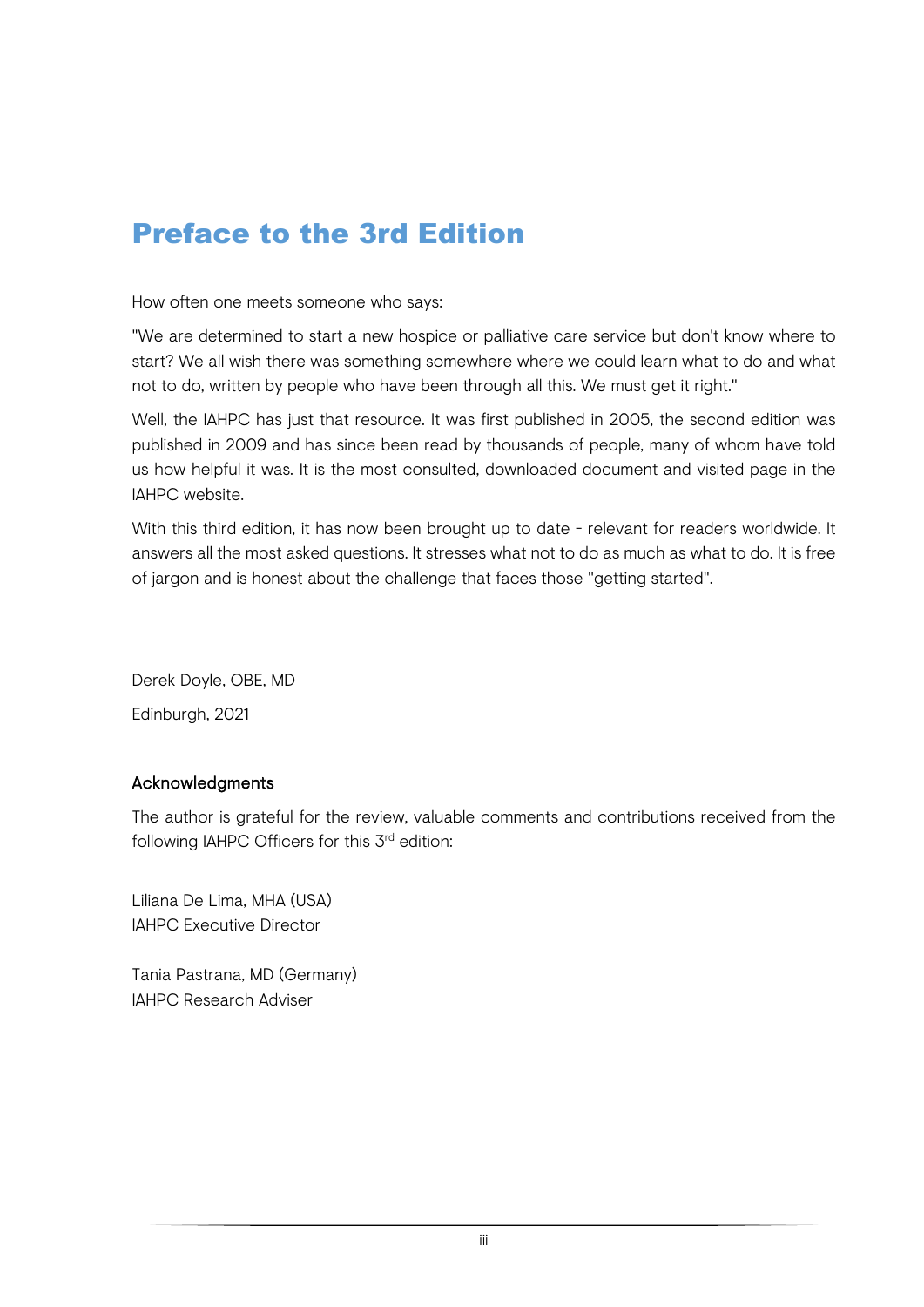## Abbreviations/Acronyms

| <b>CEO</b>   | <b>Chief Executive Officer</b>                            |
|--------------|-----------------------------------------------------------|
| <b>CPCS</b>  | <b>Community Palliative Care Service</b>                  |
| <b>DNR</b>   | Do Not Resuscitate                                        |
| GP           | <b>General Practitioner</b>                               |
| <b>HPCU</b>  | Hospice Palliative Care Unit                              |
| <b>HPCT</b>  | Hospice Palliative Care Team                              |
| <b>IAHPC</b> | International Association for Hospice and Palliative Care |
| <b>PAS</b>   | Physician Assisted Suicide                                |
| <b>SHS</b>   | Serious Health-Related Suffering                          |
| UK           | United Kingdom                                            |
| <b>VSM</b>   | Volunteer Services Manager                                |
| <b>WHO</b>   | World Health Organisation                                 |
|              |                                                           |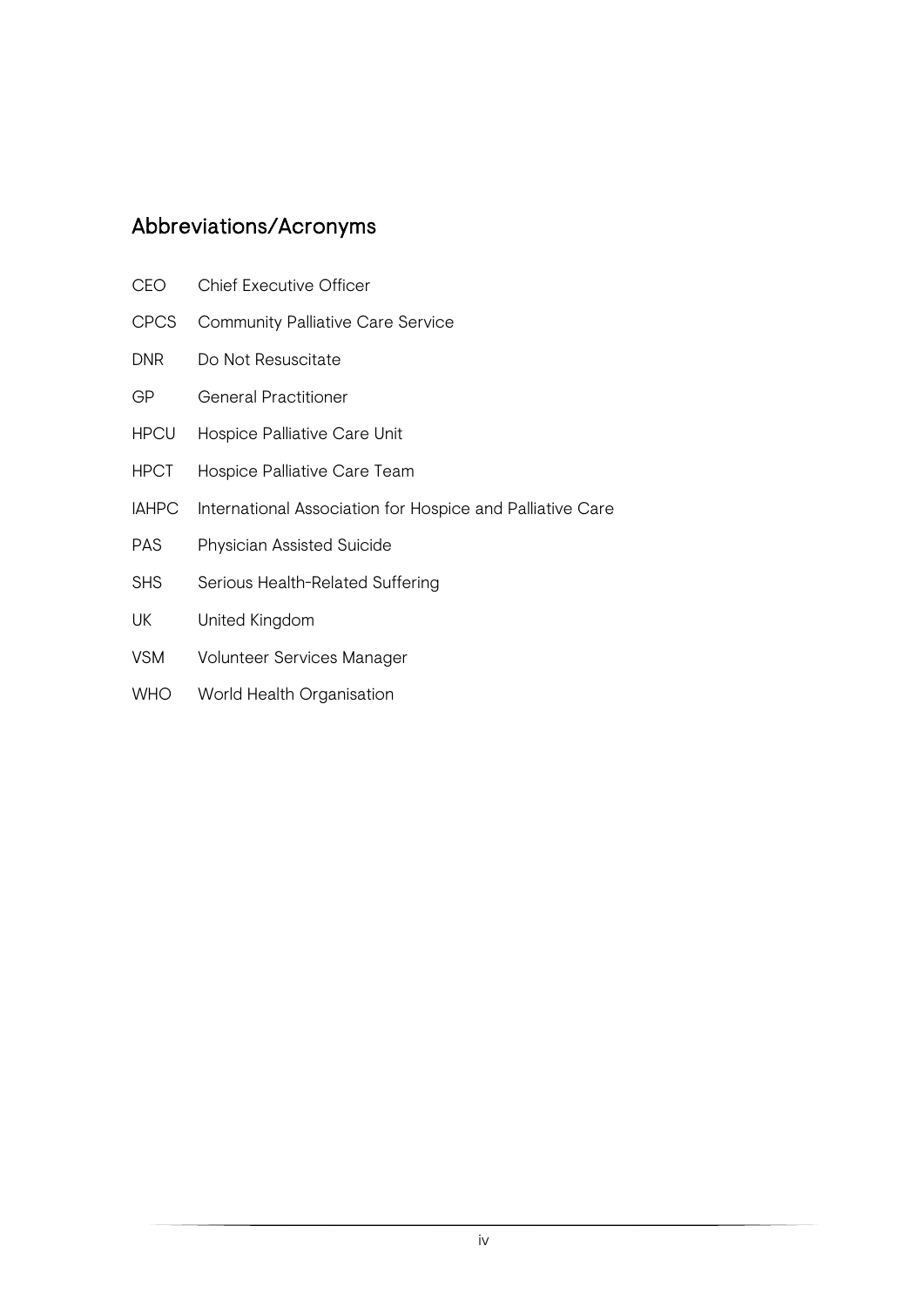# **Table of Contents**

| 1.  |  |
|-----|--|
| 2.  |  |
| 3.  |  |
| 4.  |  |
| 5.  |  |
| 6.  |  |
| 7.  |  |
| 8.  |  |
| 9.  |  |
| 10. |  |
| 11. |  |
| 12. |  |
| 13. |  |
| 14. |  |
| 15. |  |
| 16. |  |
| 17. |  |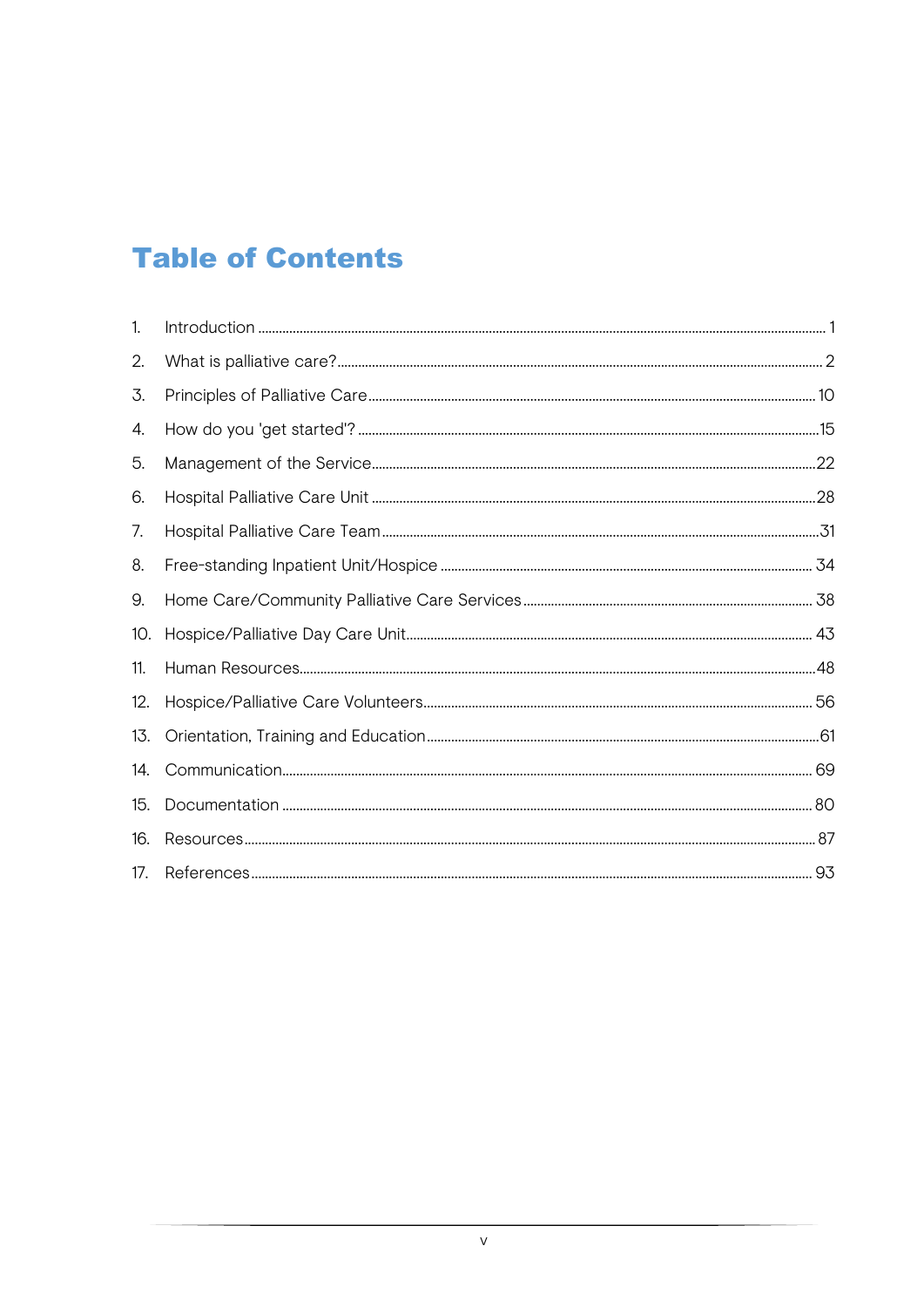# <span id="page-5-0"></span>1. Introduction

Despite the tremendous engagement of the palliative care community, many patients in need do not have access to hospice and palliative care services.

It is tempting to see the enormous avoidable suffering of many patients with severe disease and at the late stages of life and, knowing that palliative care will be able to ease their suffering, rush into starting a palliative care service without planning. This can be disastrous. Spending time (even years) planning a palliative care service is always time well spent.

Governments have been urged to include palliative care as part of health policy; integrate palliative care training into the curricula of health professionals; ensure the availability and affordability of all essentials medicines. However, there is inequity and significant gap in provision of palliative care worldwide.

Most countries worldwide do not have palliative care policies or integrated palliative care services. Even in countries with an adequate standard of care and well-developed health care services, access to palliative care is greater in urban areas and for patient groups, such as cancer patients. Many people do not know what hospice/palliative care is, and what it is not; what its essential features are and how it can be provided.

This series of brief papers has been prepared for those interested in starting palliative care services in low- and middle-income countries where knowledge about and funding for palliative care is limited, allowing access to palliative care services for all those patients and their family members that would benefit from this care. 'Getting Started' has been produced by the IAHPC and it does not aim to implant a particular model of care worldwide but provide guidance and advice on how to start a service.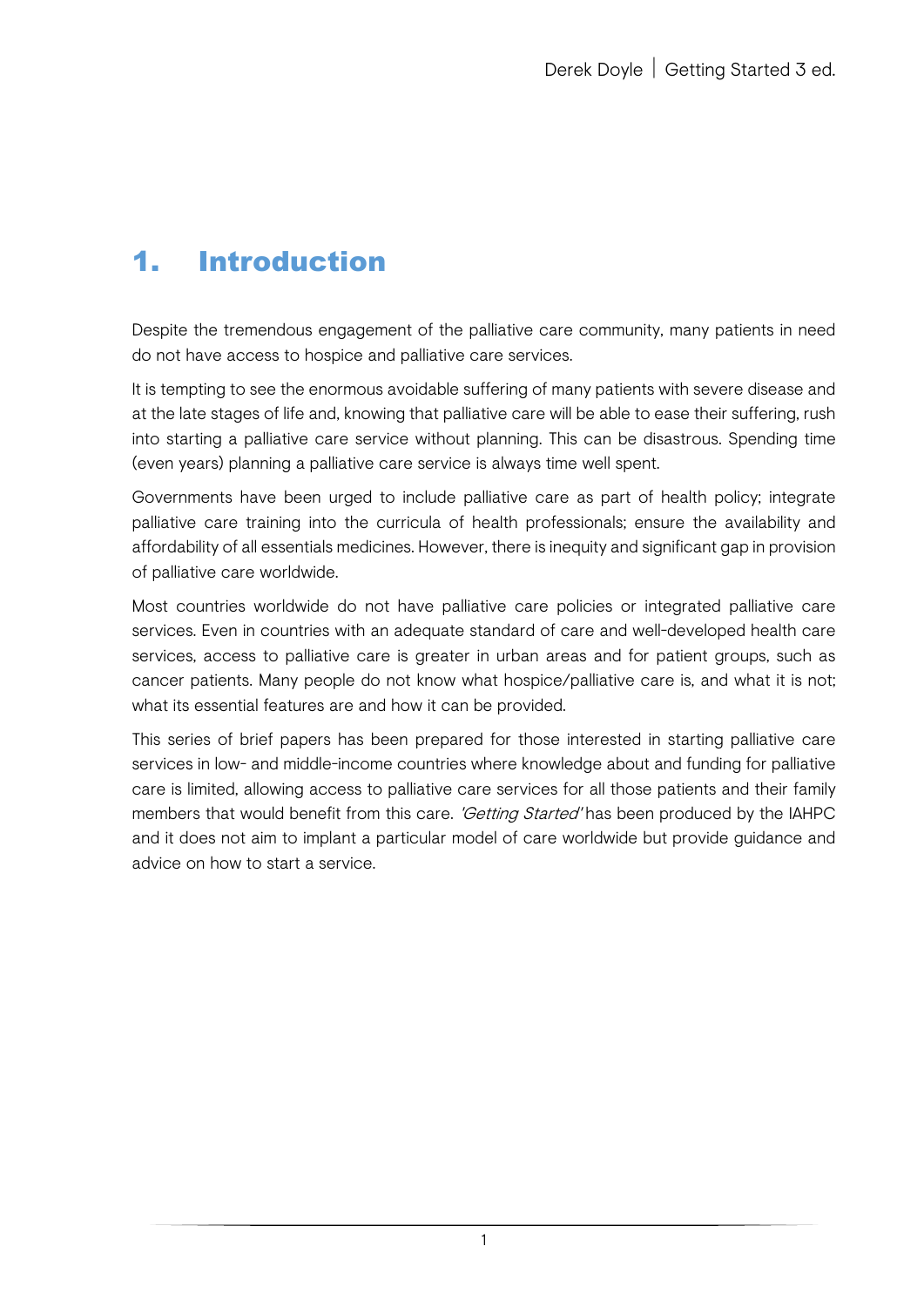# <span id="page-6-0"></span>2. What is palliative care?

The World Health Organisation (WHO) produced in 2002 a useful definition,(1) valuable when negotiating with local and national health departments who may not be familiar with the essential features of such care provision.

Based on it, the International Association for Hospice and Palliative Care (*IAHPC*) conducted a consensus process with over 400 participants from 86 countries, and after a series of discussions, rounds, and rankings, the participants agreed on the following definition of palliative [care](https://hospicecare.com/what-we-do/projects/consensus-based-definition-of-palliative-care/definition/) (2):

Palliative care is the active holistic care of individuals across all ages with serious health-related suffering due to severe illness, and especially of those near the end of life. It aims to improve the quality of life of patients, their families, and their caregivers.

#### Throughout 'Getting Started' palliative care will refer to the above definition.

In addition to the definition, the working group which spearheaded this effort, developed the following to describes what is palliative care, what it accomplishes and a set of recommendations to governments.

Palliative Care:

- **Includes, prevention, early identification, comprehensive assessment, and management** of physical issues, including pain and other distressing symptoms, psychological distress, spiritual distress, and social needs. Whenever possible, these interventions must be evidence based.
- **Provides support to help patients live as fully as possible until death by facilitating** effective communication, helping them and their families determine goals of care.
- Is applicable throughout the course of an illness, according to the patient's needs.
- **IS provided in conjunction with disease modifying therapies whenever needed.**
- May positively influence the course of illness.
- Intends neither to hasten nor postpone death, affirms life, and recognizes dying as a natural process.
- **Provides support to the family and the caregivers during the patient's illness, and in their** own bereavement.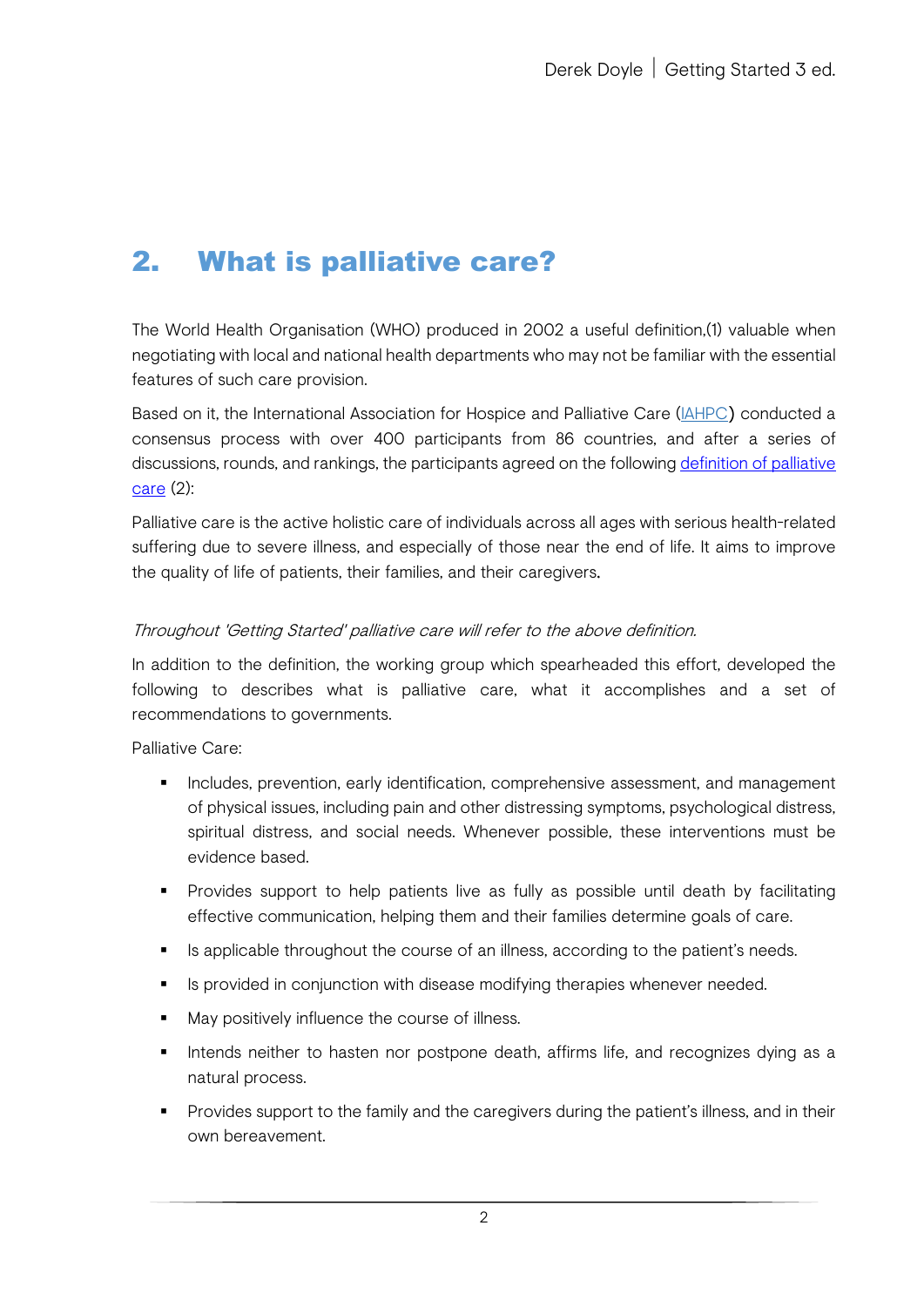- In Is delivered recognizing and respecting the cultural values and beliefs of the patient and the family.
- Is applicable throughout all health care settings (place of residence and institutions) and in all levels (primary to tertiary).
- Can be provided by professionals with basic palliative care training.
- Requires specialist palliative care with a multiprofessional team for referral of complex cases.

To achieve palliative care integration, governments should:

- Adopt adequate policies and norms that include palliative care in health laws, national health programs and national health budgets.
- Ensure that insurance plans integrate palliative care as a component of programs.
- Ensure access to essential medicines and technologies for pain relief and palliative care, including paediatric formulations.
- Ensure that palliative care is part of all health services (from community health-based programs to hospitals), that everyone is assessed, and that all staff can provide basic palliative care with specialist teams available for referral and consultation.
- Ensure access to adequate palliative care for vulnerable groups, including children and older persons.
- **Engage with universities, academia, and teaching hospitals to include palliative care** research as well as palliative care training as an integral component of ongoing education, including basic, intermediate, specialist, and continuing education.

This is a reminder that palliative care is not disease-specific, is not restricted to a defined number of months or weeks of life and is centred on quality rather than quality of life. Taken for granted in this definition is that the relatives must also be factored into the care programme because it is impossible to care for a critically ill person if the needs of relatives are not also addressed.

## Palliative Care and Suffering

Suffering may be defined as the distress associated with events that threaten the intactness or wholeness of the person. Suffering is health related (SHS) when it is associated with illness or injury of any kind. Health related suffering is serious when it cannot be relieved without professional intervention and when it compromises physical, social, spiritual and/or emotional functioning.

In clinical practice, it is helpful to have a simple classification of the causes of suffering, so that the complex problems presented by patients can be disentangled, to provide comprehensive palliation and relief of suffering caused by:

- Pain or other physical symptoms
- **Psychological distress**
- **Social issues**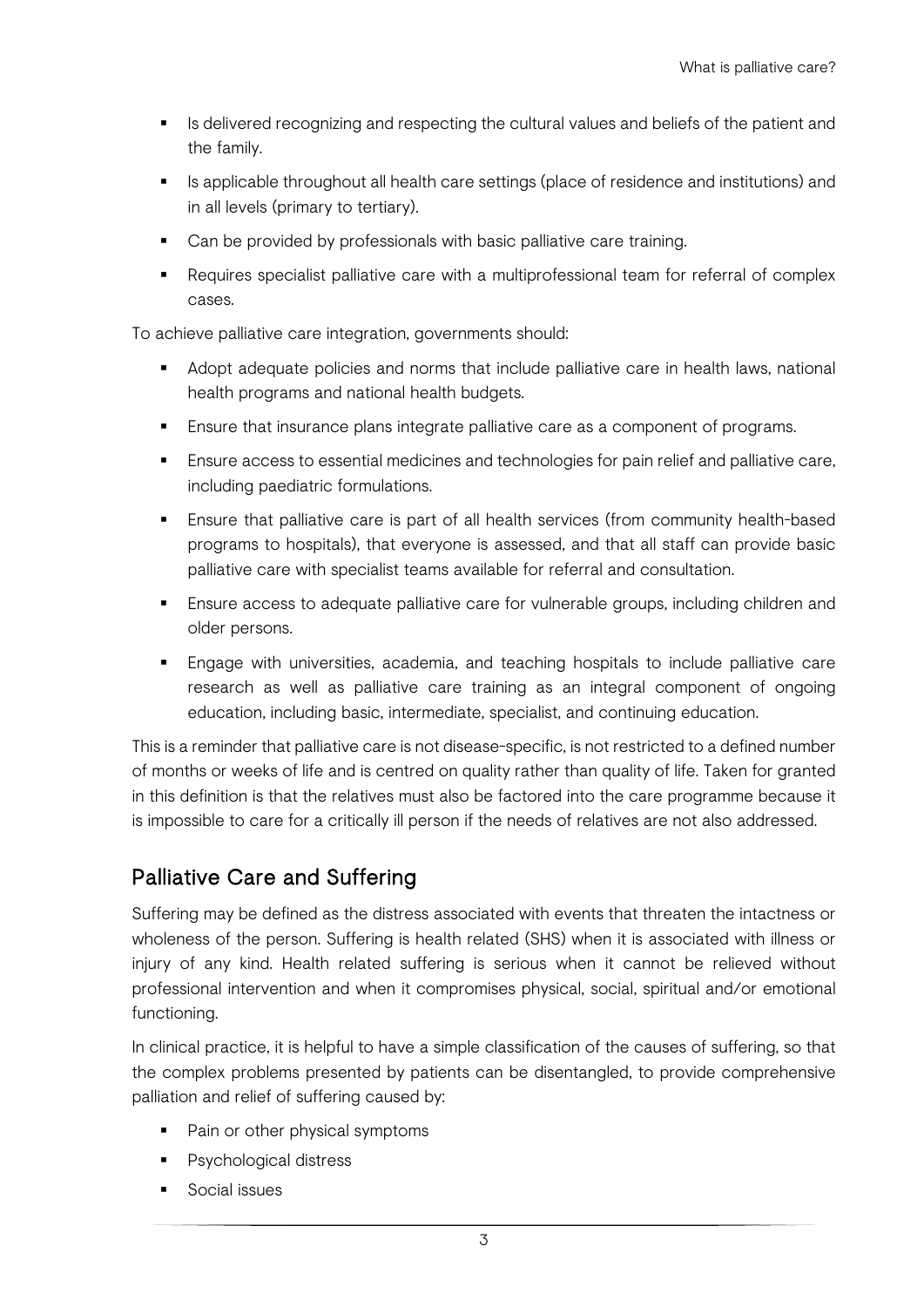**Spiritual issues** 

The components of palliative care, or the aspects of care and treatment that need to be addressed, follow logically from the causes of suffering. Each must be addressed in the provision of comprehensive palliative care, making a multidisciplinary team approach to care a necessity.

Treatment of pain and physical symptoms are addressed first because it is not possible to deal with the psychosocial aspects of care if the patient has unrelieved pain or other distressing physical symptoms.

The various causes of suffering are interdependent and unrecognised or unresolved problems relating to one cause may cause or exacerbate other aspects of suffering.

Pain and psychological suffering area inter-related:

- Unrelieved pain can cause or aggravate psychosocial problems. These psychosocial components of suffering cannot be treated successfully until the pain is relieved.
- Pain may be aggravated by unrecognised or untreated psychosocial problems. No amount of well prescribed analgesia will relieve the patient's pain until the psychosocial problems are addressed.

## Different terms used about 'palliation'

It is important to differentiate among different (sometimes confusing) terms related:

Palliative care principles are the principles of all good clinical care, whatever the illness or condition, whatever the stage or prognosis, whatever the age, gender, race, class, or creed of the patient.

Palliative techniques or therapies are valuable components of modern palliative care, include medical and surgical therapies or procedures (e.g., radiotherapy, chemotherapy, insertion of stents, paracentesis, internal fixation of fractures, drainage of effusions, and even procedures as simple but valuable as catheterisation stenting). They are employed to palliate symptoms and ease suffering but are only a small part of the spectrum of care known as palliative care, because they are not in themselves comprehensive palliative care.

Specialist palliative care is that provided by a service or team (which may or may not have inpatient beds) where the principal clinicians (physicians, nurses, social worker and other team members) have an advanced training in the management of complex situations/cases. In a few countries where palliative medicine and palliative care nursing are recognised as medical and nursing specialties, the services in which they work are essentially secondary or tertiary referral services.

#### Is 'Palliative Care' the same as 'Hospice Care'?

In some countries these terms are used to distinguish home care services from hospital services, or volunteer-based services provided in the community from services provided by a professional team in a hospital. However, the principles are and should be the same.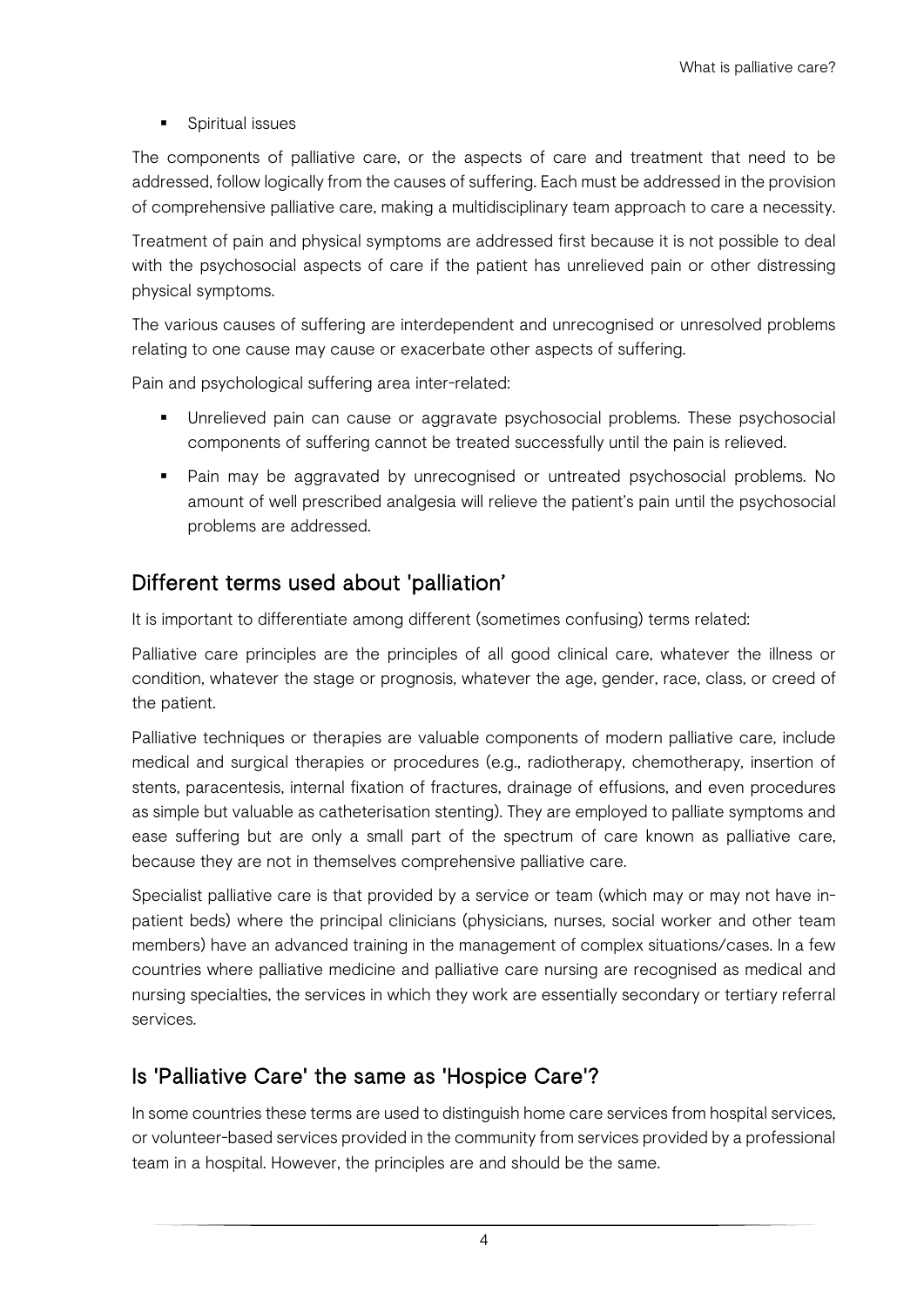The 'modern hospice movement' goes back to England in the 60's, and in 1973 was renamed 'palliative care' in Canada. Palliative care is the preferred term for health care professionals particularly since it became a nursing specialty and palliative medicine became a medical specialty in in few countries the UK in 1987. The concepts have experienced several transitions (3) and have acquired own characteristics, conserving key aspects/principles.

Hospice care is often related to a prognosis of six months or less and focused on care at the end of life, while palliative care patient at any time, at any stage of illness.

The word hospice is better known to members of the public than palliative care and have different meanings in different countries. It is variously used to refer to a philosophy of care, to the buildings where it is practised, to care offered by unpaid volunteers, or to care in the final days of life.

It is recommended that the term 'palliative care' be used in all professional communications and publications, since the term is understood by and used by health care professionals.

## What palliative care is not?

Though the principles of palliative care are applicable in each of the following fields, they are NOT the same as palliative care services:

| Care of the Elderly (Geriatrics) | General practice (Family Medicine) |
|----------------------------------|------------------------------------|
| Care of the Chronically III      | Care of Cancer (Oncology)          |
| Care of the Incurable            | Pain Clinic/ Pain Relief Service   |

Most emphatically palliative care is not euthanasia or physician-assisted suicide (PAS). In 2017, the IAHPC adopted a position statement against euthanasia and PAS which states: "IAHPC believes that no country or state should consider the legalization of euthanasia or PAS until it ensures universal access to palliative care services and to appropriate medications, including opioids for pain and dyspnoea"(4).

## Should a palliative care service provide care for patients with chronic diseases and conditions?

Depending on the level of health-related suffering. Many of the principles of palliative care are applicable to the management of patients with chronic diseases and should be available and accessible when the suffering requires it.

#### Should a palliative care service provide care for the older persons?

Depending on the level of health-related suffering. Many of the principles of palliative care are applicable for older persons and should be available and accessible when the suffering requires it.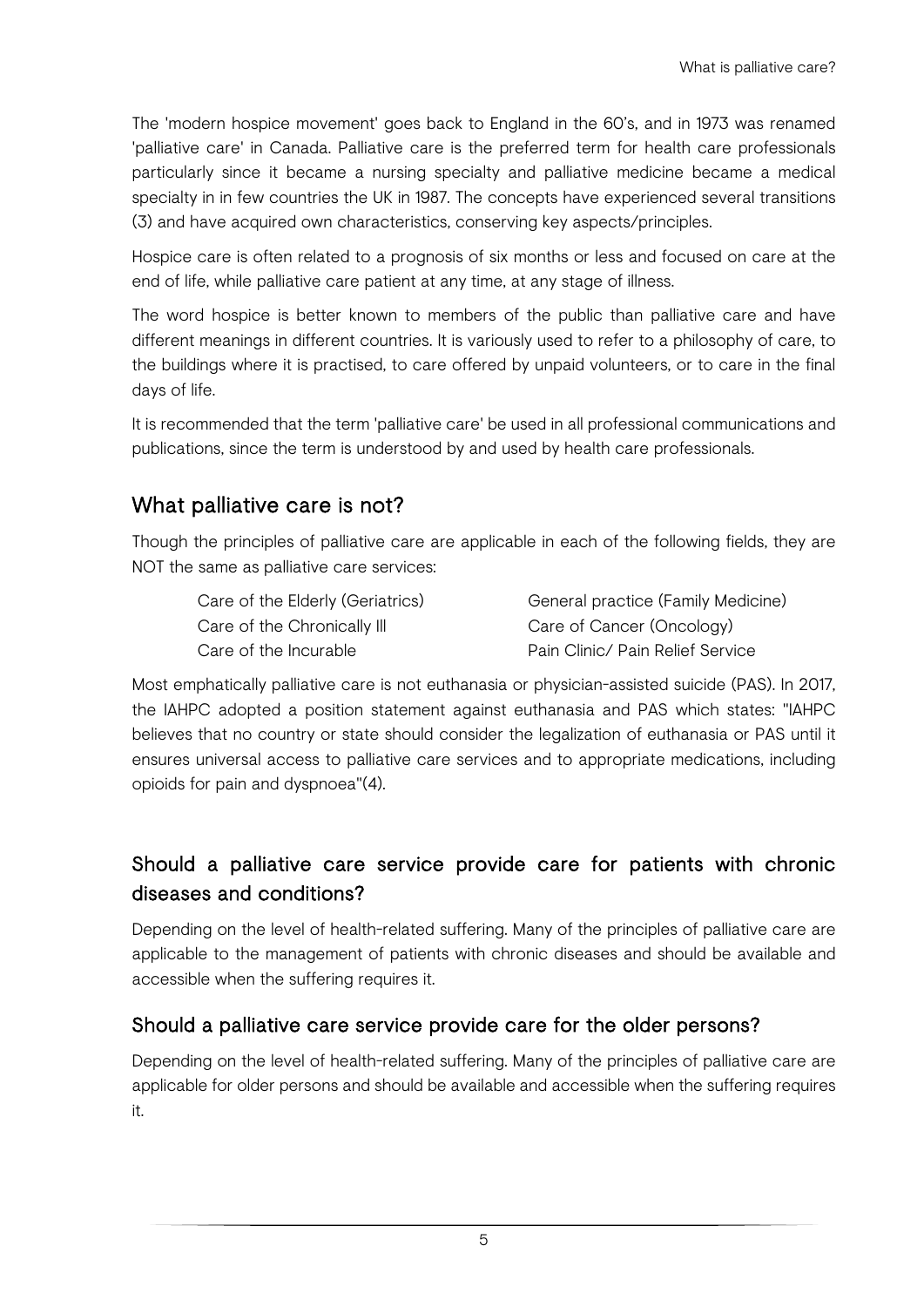## Is palliative care just terminal care/care of the dying?

The provision of high-quality care during the final days and hours of life is an important component of palliative care. However, palliative care should be initiated when the patient becomes symptomatic of their severe disease/condition and should never be withheld until such time as all treatment alternatives for the underlying disease have been exhausted. Palliative care may be appropriate long before the final phase of the disease or condition.

## Should palliative care stay separate from mainstream medicine?

No. Palliative care originated because of the belief that patients at the end of life were not receiving optimal care and there was for a long-time mutual distrust between the practitioners of palliative care and mainstream medicine. Palliative care should be integrated into mainstream medicine.

Palliative care is complementary to the active treatment of the underlying disease, and it will foster palliative care skills for other health care professionals, particularly better pain and symptom control and appreciation of the psychosocial aspects of care.

## Is palliative care not just 'old-fashioned' care?

No. Palliative care was originally separate from mainstream medicine and was frequently practised by very caring individuals who knew little about medicine. However, palliative care has gradually integrated in many health systems and curricula in medical and nursing schools.

#### Is palliative care what you do when "nothing more can be done"?

No. No patient should ever be told "there is nothing more that can be done"— it is never true and may be seen as abandonment of care. It may be permissible to say there is no treatment available to stop the progression of the underlying disease, but it is always possible to provide care and good symptom control.

#### Does Palliative Care include euthanasia and physician-assisted suicide?

No. A request for euthanasia or assisted suicide is usually a plea for better care or evidence of unrelieved or intolerable physical or psychosocial suffering. Depression and psychosocial problems are frequent in patients making requests and both can respond to appropriate care.

Patients suffering intractable symptoms can be treated by sedation; this does not constitute euthanasia or physician-assisted suicide.

## Is a palliative care service really a pain service and its doctors' pain specialists?

No. Most but not all patients needing palliative care have pain of one sort of another but there are usually many other reasons for their distress. Focusing on pain to the exclusion of the others does not help the patient. Palliative medicine doctors have all had advanced training in pain management but not necessarily in invasive measures (though these are less frequently used in palliative care).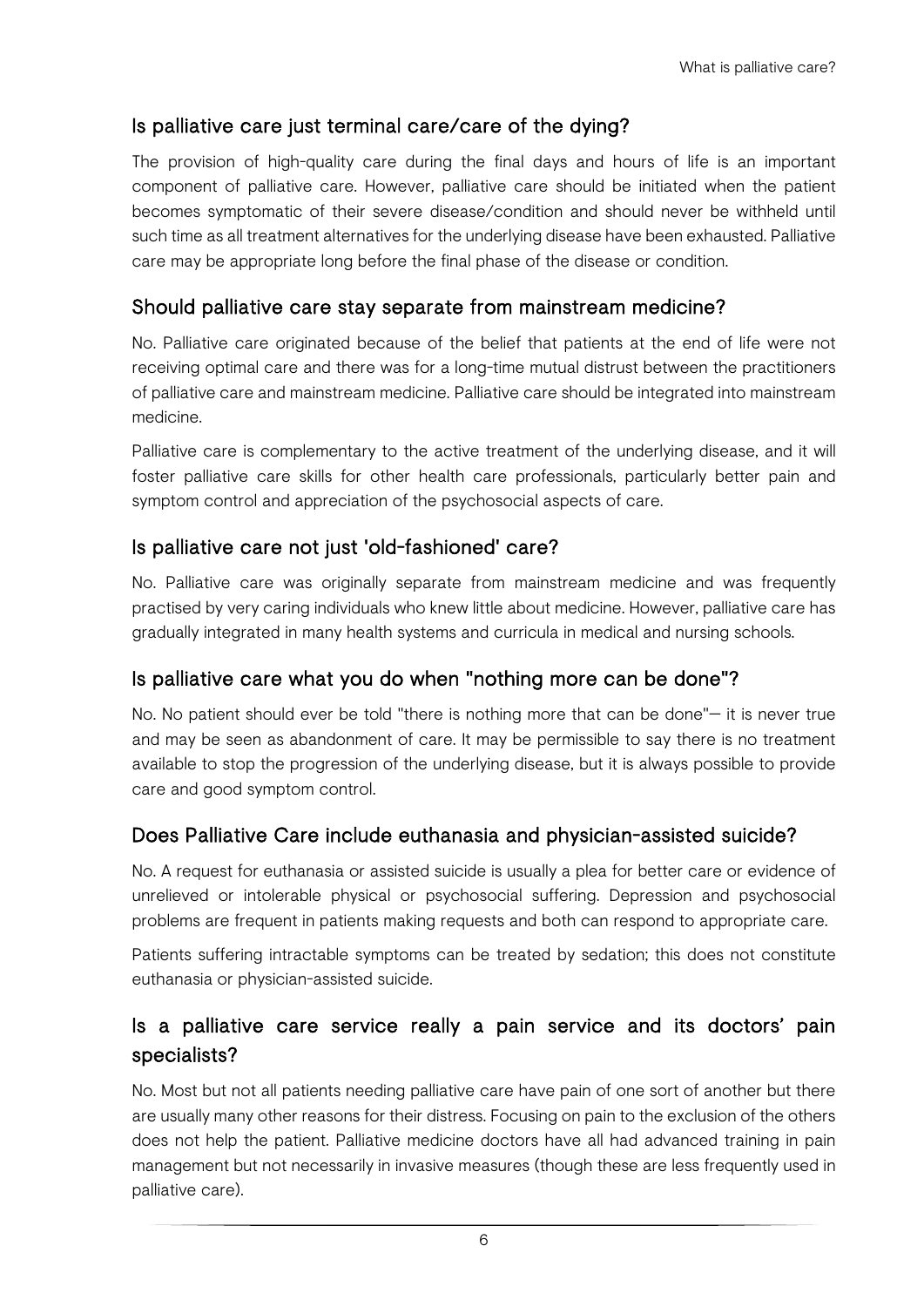Their training has embraced all aspects of suffering – physical, psychosocial, and spiritual –but their certification is in palliative medicine, not pain management. Nevertheless, many of the principles of palliative care are appropriate to the pain management.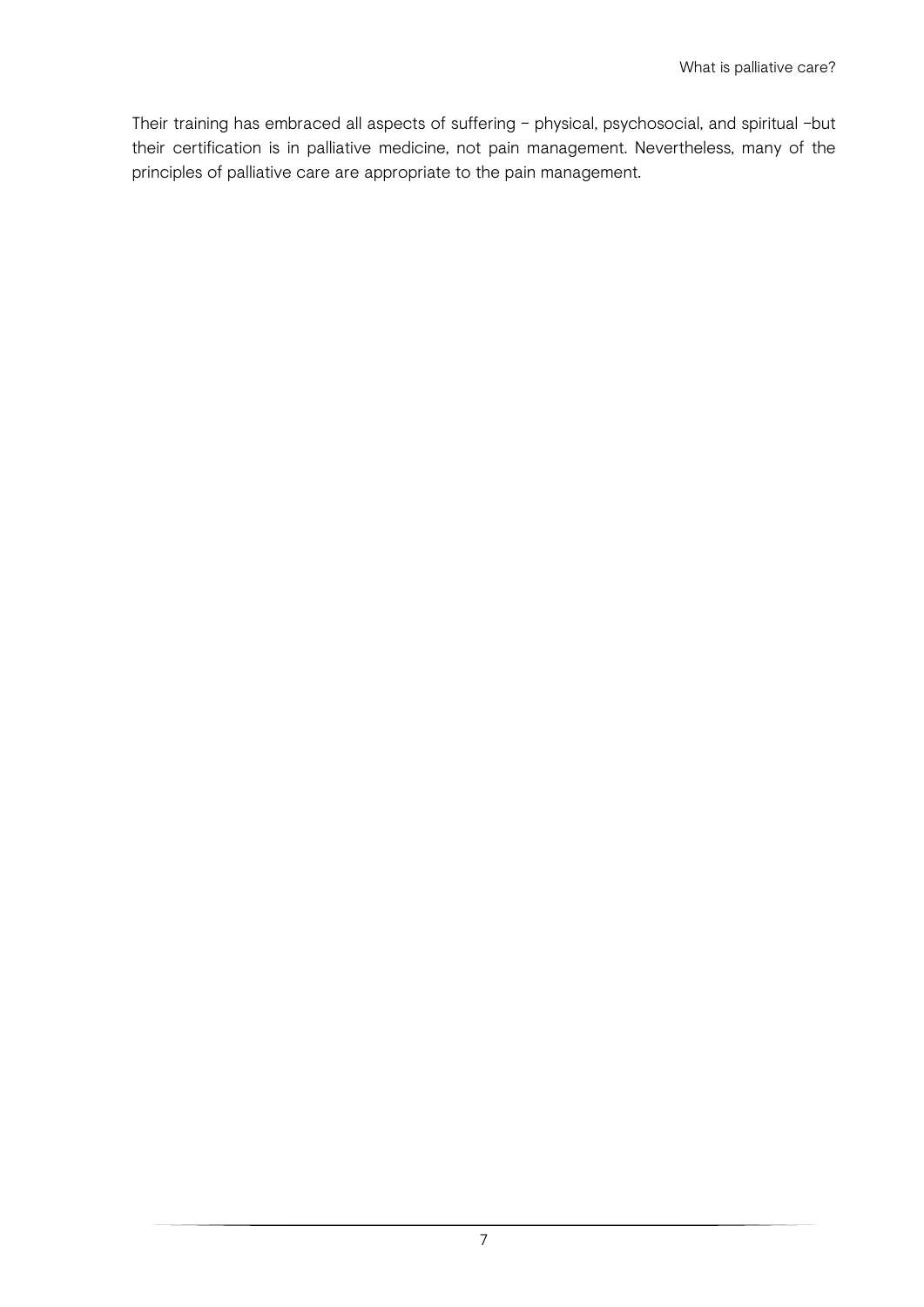## Palliative Care Need

Over 56.8 million people are estimated to require palliative care every year including 31.1 million prior to and 25.7 million near the end of life and at least 7% are children.(5) It is estimated that only 7 million patients received palliative care in 2017.(6) Majority of adults (76%) and children (>97%) in need of palliative care live in low and middle income countries.

The most frequent conditions accounting for adult palliative care are cancer, HIV, cerebrovascular diseases, and dementia. HIV/AIDS, premature birth and birth trauma congenital anomalies, and injuries and cancers generates the greatest need for palliative care among children.(5)

In High and Low- and Middle-income countries alike, people are living and dying:

- **n** in avoidable, unrelieved pain
- with uncontrolled but controllable physical symptoms
- with unresolved psychosocial and spiritual problems
- **i** in fear and loneliness, often feeling unwanted burdens.

The World Health Assembly (2014) declared that "palliative care is an ethical responsibility of health systems, and that it is the ethical duty of health care professionals to alleviate pain and suffering, whether physical, psychosocial or spiritual, irrespective of whether the disease or condition can be cured, and that end-of-life care for individuals is among the critical components of palliative care", and called for palliative care to be included in every country's health services, as well recommended the access to essential medicines and promote ongoing education and training to care providers.(7)

## Do many people suffer so much that palliative care needed?

Emphatically yes! There are many published reports, based on objective as well as subjective observations, showing poorly relieved suffering experienced by people with serious health related suffering and those in the final years and months of life (see Table 1).

They had much physical suffering including high levels of pain, breathlessness, weakness, loss of appetite, nausea and vomiting, constipation, insomnia, sores and convulsions.

Their psychosocial suffering included anxiety, fear and apprehension, depression, loss of dignity, loneliness, a sense of being a burden on others and no longer being valued as a person, feeling that their suffering was not always recognised or taken seriously by their care givers.

Their existential suffering included questions of meaning - of life, death, and suffering; questions about religious faith - its relevance to them, the place of prayer and sacraments, the need for forgiveness.

If health authorities are not impressed with the wealth of evidence from other countries demonstrating the need for palliative care, then research into the unmet suffering and needs of your country/district will need to be done and the evidence shown to the authorities.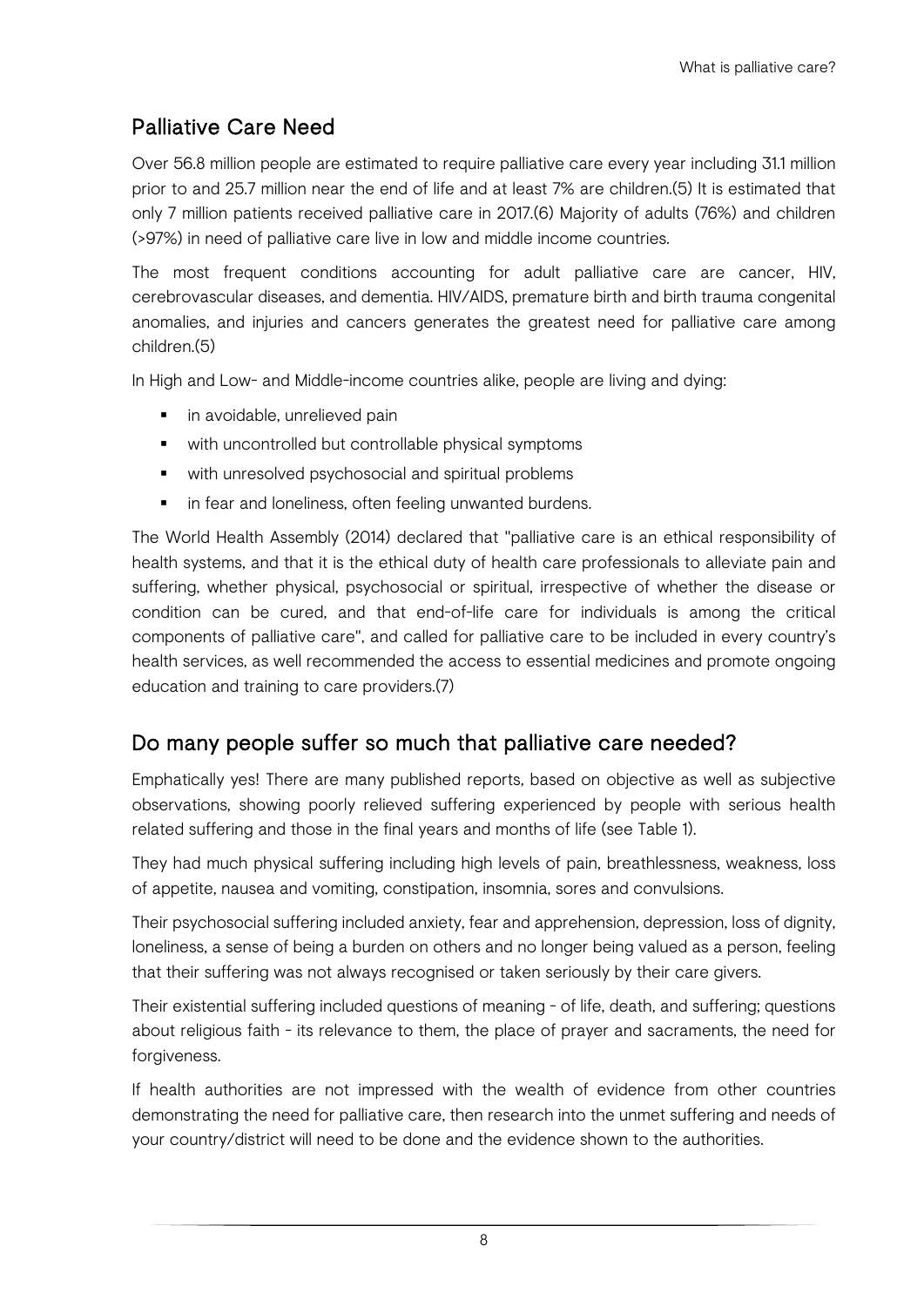| Symptoms              | Cancer %   | Chronic<br>heart failure<br>% | COPD %    | AIDS %    |
|-----------------------|------------|-------------------------------|-----------|-----------|
| Pain                  | 30-94      | 14-78                         | $21 - 77$ | 30-98     |
| <b>Breathlessness</b> | $16 - 77$  | $18 - 88$                     | 56-98     | $43 - 62$ |
| Anorexia              | 76-95      |                               | 64-67     | 82        |
| Constipation          | $4 - 64$   | $12 - 42$                     | $12 - 44$ | $9 - 35$  |
| Nausea/vomiting       | $2 - 78$   | $2 - 48$                      | 4         | $41 - 57$ |
| Fatigue               | $23 - 100$ | $42 - 82$                     | 32-96     | 43-95     |
| Depression            | $4 - 80$   | $56 - 57$                     | $17 - 77$ | $17 - 83$ |
| Anxiety               | $3 - 74$   | $2 - 49$                      | $23 - 53$ | $13 - 76$ |

#### Table 1: The spectrum of suffering in patients with advanced disease (8)

## The goals of palliative care

The goals of palliative care are:

- to maximise the quality of life
- to provide relief from pain and other physical symptoms
- to provide psychosocial and spiritual care
- to provide support to help the family during the patient's illness and in their subsequent bereavement.

#### The key features of palliative care

- Recognition and relief of pain and other symptoms, whatever their causes
- Recognition and relief of psychosocial suffering, including appropriate care and support for relatives and close friends.
- Recognition and relief of spiritual/existential suffering.
- Sensitive communications between professional care givers, patients, relatives, and colleagues.
- Respect for truth and honesty in all dealings with patients, relatives, and fellow professionals.
- Inter-professional/multi-disciplinary team caring where possible.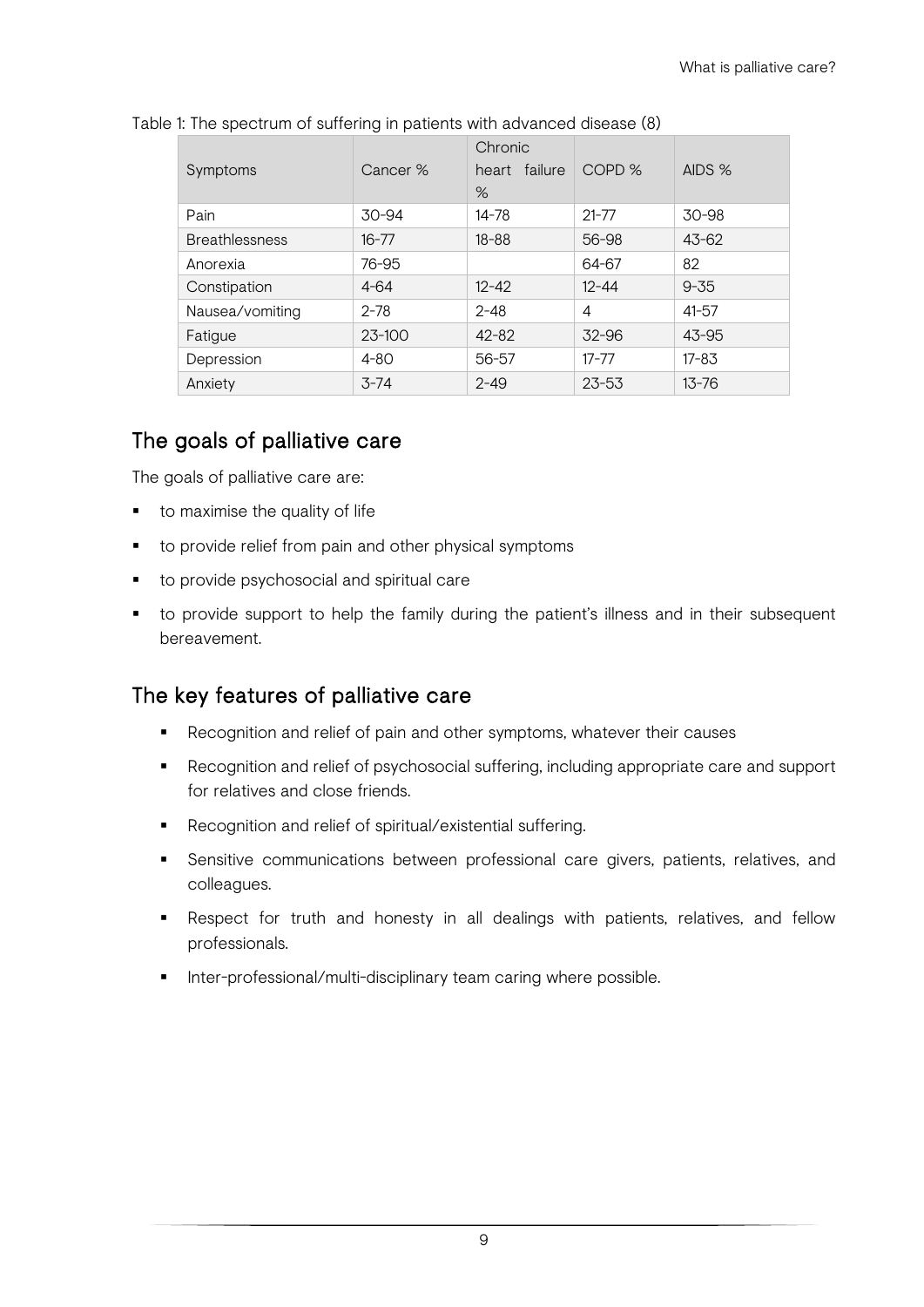# <span id="page-14-0"></span>3. Principles of Palliative Care

The principles of palliative care might simply be regarded as those of good clinical practice. A holistic approach, incorporating the whole spectrum of care –medical, nursing, psychological, social, cultural, and spiritual– is good medical practice, whatever the patient's illness, wherever the patient is under care, whatever his/her social status, creed, culture, or education. In palliative care, it is essential.

Box 1: Content 'Palliative care – its principles and practice'

- Communication: Setting goals discussing realistic goals, how to achieve, how to record.
- The general principles of symptom diagnosis and assessment
- Pain control diagnosis, assessment, analgesic ladder, routes of administration, dispelling opioid myths and misunderstandings.
- All other common symptoms
- Emotional care causes of distress, diagnosis, pharmacological approaches, psychotherapeutic approaches, family conferences.
- Social issues diagnosis, management approaches, the needs of relatives
- Spiritual/existential issues expressions of suffering, fear or doubt, the role of pastoral care workers, searching for meaning. Cultural and religious differences.
- Grief and bereavement features of/preparation for counselling.
- Relatives, including children, needs of, support of.
- Team caring, clarifying, and blurring of traditional roles, mutual respect, and support.
- Staff stress and 'burn out'.
- Ethical issues confidentiality, resource allocation, advance directives, DNR, euthanasia and PAS, research, patient's competence, 'right to die', power of attorney.
- Emergencies encountered in palliative care and how they area dealt with.
- Legal requirements, licensing, and norms on palliative care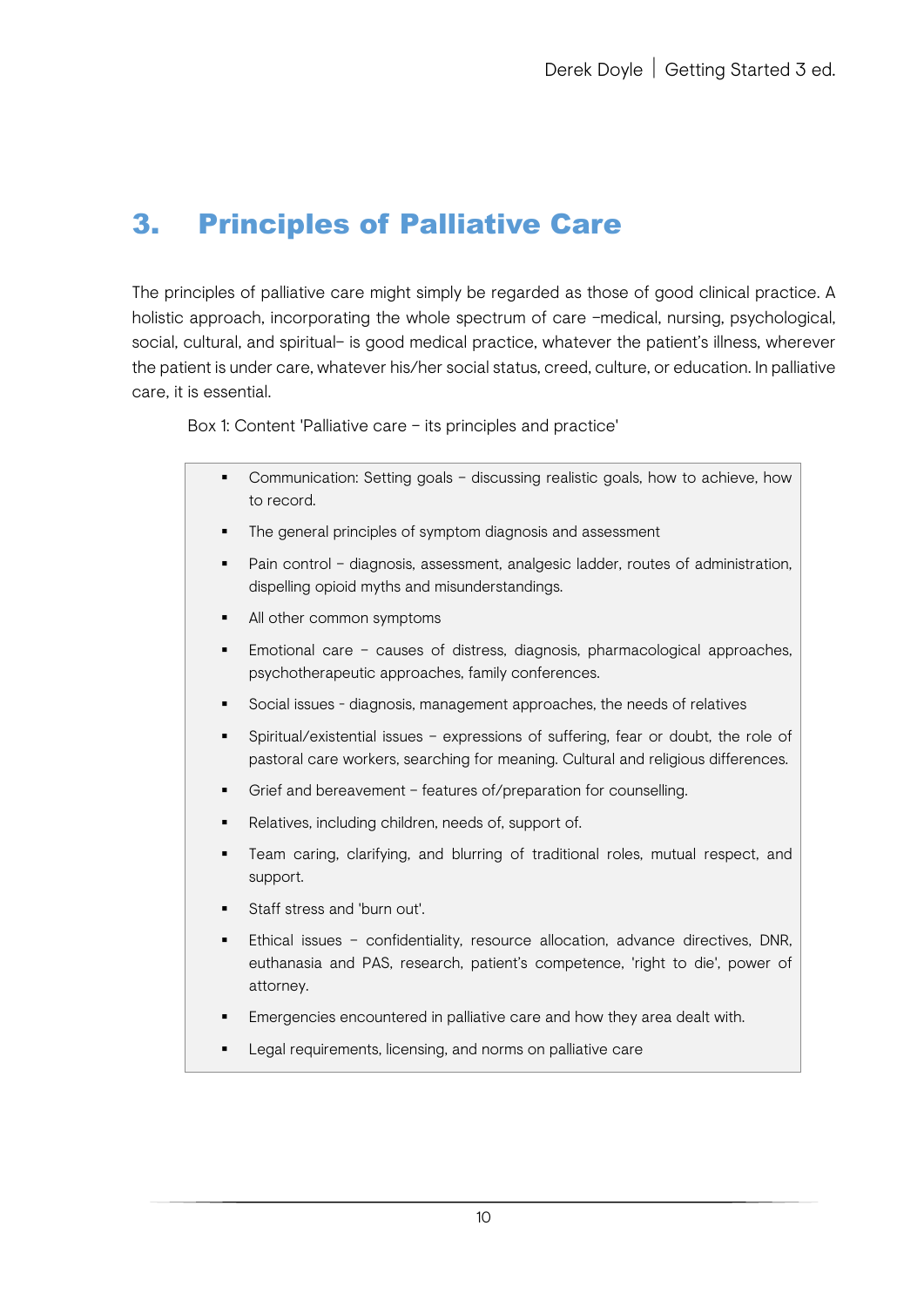## Attitudes and principles required for successful palliative care

#### A caring attitude

- **•** involves sensitivity, empathy, and compassion, and demonstrates concern for the individual.
- concern for all aspects of a patient's suffering, not just the medical, nursing, or social work problems.
- a non-judgmental approach in which personality, intellect, ethnic origin, religious belief, or any other individual factors do not prejudice the delivery of optimal care.

#### Consideration of individuality

- the practice of categorizing patients by their underlying disease, based on the similarity of the medical problems encountered, fails to recognize the psychosocial features and problems that make every patient a unique individual.
- these unique characteristics can greatly influence suffering and need to be considered when planning the palliative care for individual patients.

#### Caregiver support

- the relatives of patients with advanced disease are subject to considerable emotional and physical distress, especially if the patient is being managed at home.
- particular attention must be paid to their needs as the success or failure of palliative care may depend on the caregivers' ability to cope.
- Palliative care, whether at home or in a hospital, often succeeds or fails depending on the care and support provided for the caring relatives.

#### Cultural considerations

- ethnic, racial, religious, and other cultural factors may have a profound effect on a patient's suffering.
- cultural differences are to be respected and treatment planned in a culturally sensitive manner.

#### Consent

- the consent of a patient, or those to whom the responsibility is delegated, is necessary before any treatment is given or withdrawn.
- **namble 1** most patients want shared decision making although physicians tend to underestimate this.
- having assessed what treatment is appropriate or inappropriate, this is discussed with the patient.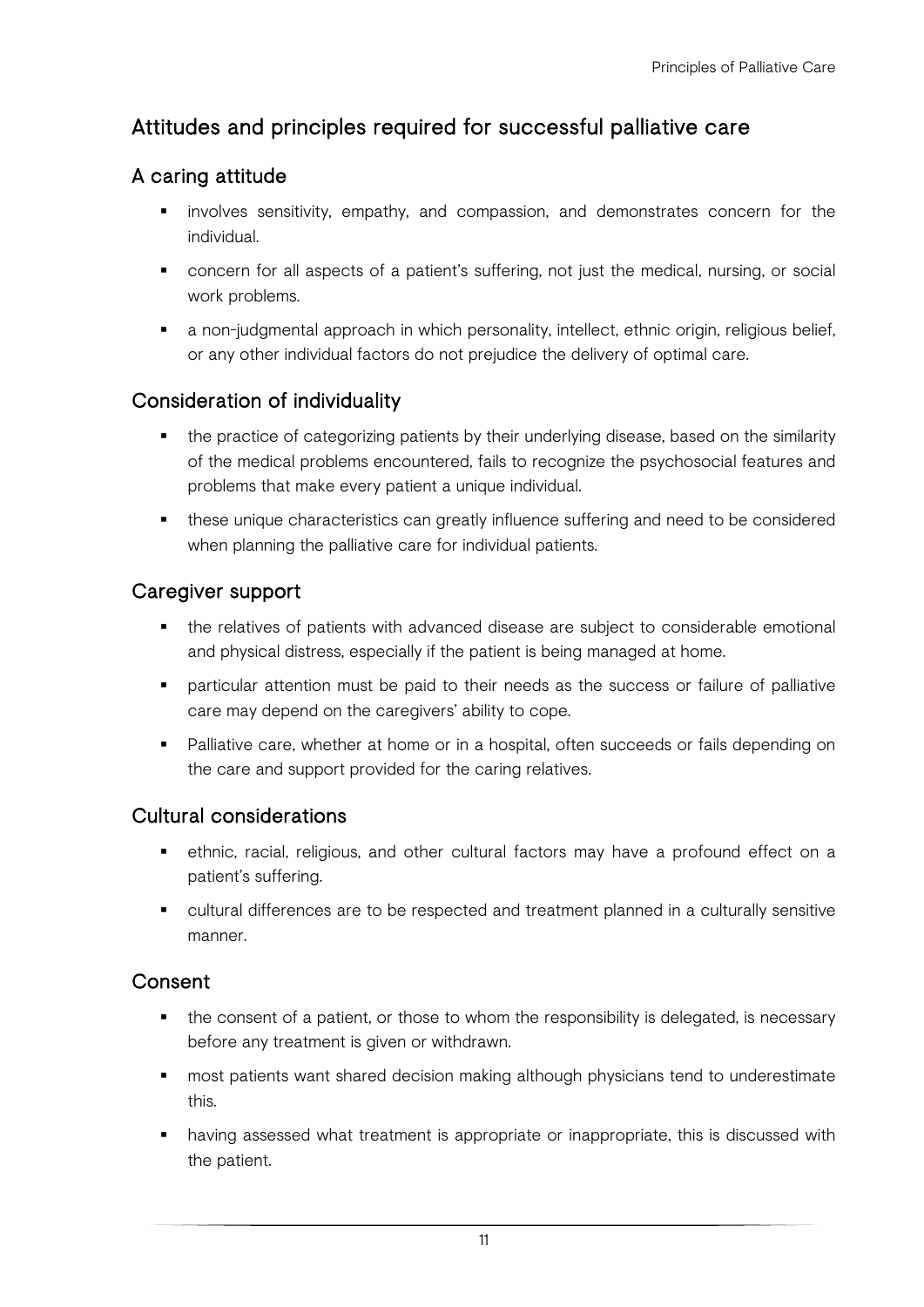in most instances, adequately informed patients will accept the recommendations made if they have been explained in non-medical jargon.

#### Choice of site of care

- the patient and family need to be included in any discussion about the site of care.
- patients with a terminal illness should be managed at home whenever possible though in the developed world few do so, most dying in hospitals.

#### **Communication**

- good communication between all the health care professionals involved in a patient's care is essential and is fundamental to many aspects of palliative care. There is strong evidence that such communications are less than optimal.
- good communication with patients and families is also essential.

#### Clinical context: Appropriate treatment

- all (palliative) treatment should be appropriate to the stage of the patient's disease and the prognosis.
- over-enthusiastic investigations, inappropriate therapy and patient neglect are equally deplorable.
- **Palliative care has been accused of the medicalisation of death, and care must be taken** to balance technical interventions with a humanistic orientation to dying patients. This is where a team approach is essential, each member of the team being able to see different aspects of the patient's suffering, personality, and needs.
- the prescription of appropriate treatment is particularly important in palliative care because of the unnecessary additional suffering that may be caused by inappropriately active therapy or by lack of treatment.
- when palliative care includes active therapy for the underlying disease, limits should be observed, appropriate to the patient's condition and prognosis and expressed wishes which may be different from those of the clinicians.
- treatment known to be futile, given because "you have to do something", is unethical.
- where only symptomatic and supportive palliative measures are employed, all efforts are directed at the relief of suffering and the quality of life, and not necessarily at the prolongation of life.

#### Comprehensive inter-professional care

 the provision of total or comprehensive care for all aspects of a patient's suffering requires an interdisciplinary team.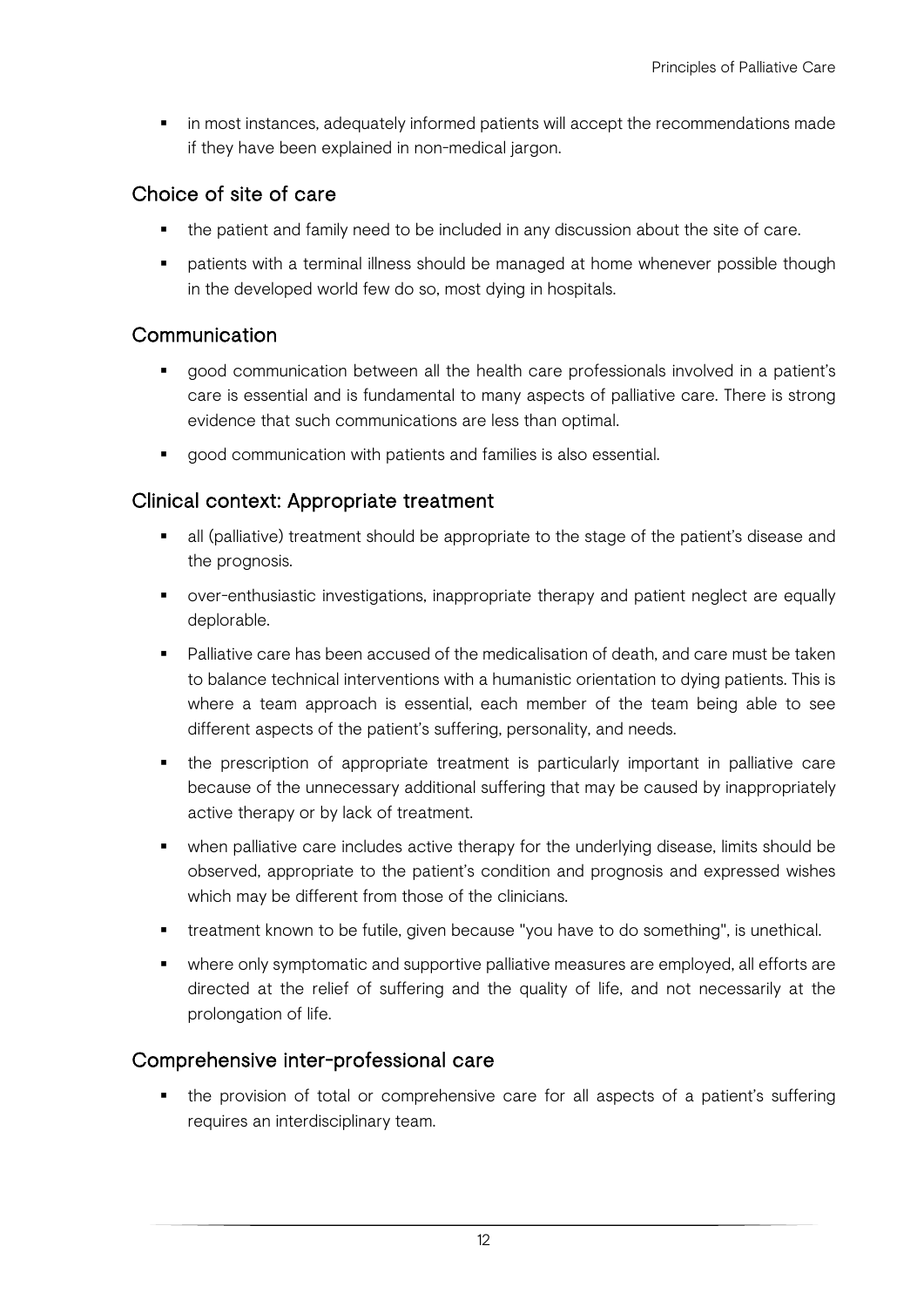#### Care excellence

 palliative care should deliver the best possible medical, nursing and allied health care that is available and appropriate.

#### Coordinated care

- **•** involves the effective organization of the work of the members of the inter professional team, to provide maximal support and care to the patient and family.
- **EXT** care planning meetings, to which all members of the team can contribute, and at which the views of the patient and the family are presented, are essential to develop a plan of care for each individual patient.

## Continuity of care

- the provision of continuous symptomatic and supportive care from the time the patient is first referred until death is basic to the aims of palliative care.
- problems most frequently arise when patients are moved from one place of care to another and ensuring continuity of all aspects of care is most important. A useful means of delivering this is the Liverpool Care Plan [\[See the Recommended Reading List\]](#page-92-0).

#### Consistent medical care

- consistent medical management requires that an overall plan of care be established, and regularly reviewed, for each patient.
- this will reduce the likelihood of sudden or unexpected alterations, which can be distressing for the patient and family. It may lessen the chance of crises or medical emergencies which can frighten the patient and relatives.

#### Crisis prevention (see Consistent medical care)

- **•** good palliative care involves careful planning to prevent the physical and emotional crises that occur with progressive disease.
- many of the clinical problems can be anticipated and some can be prevented by appropriate management.
- **•** patients and their families should be forewarned of likely problems, and contingency plans made to minimize physical and emotional distress.

#### Continued reassessment

- is a necessity for all patients with advanced disease for whom increasing and new clinical problems are to be expected.
- this applies as much to psychosocial issues as it does to pain and other physical symptoms.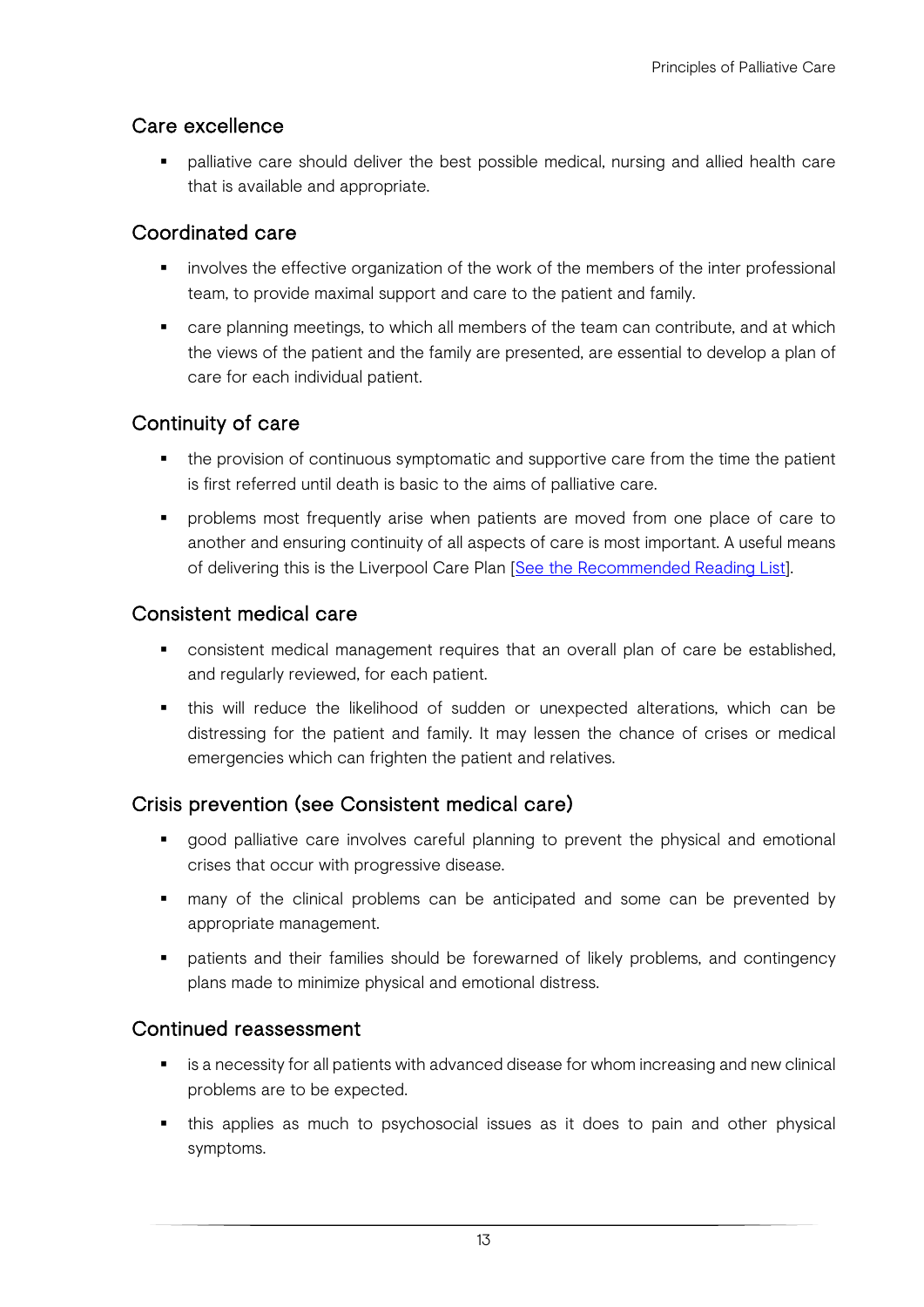## Advance Care Planning

Advance care planning is a means for patients to record their end-of-life values and preferences, including their wishes regarding future treatments (or avoidance of them).

Advance care planning involves several processes:

- **F** informing the patient
- **eliciting preferences**
- identifying a surrogate decision maker to act if the patient is no longer able to make decisions about their own care.
- it involves discussions with family members, or at least with the person who is to be the surrogate decision maker.

The principle of advance care planning is not new:

- it is common for patients aware of approaching death to discuss with their carers how they wish to be treated.
- **•** however, these wishes have not always been respected, especially:
	- o if the patient is urgently taken to hospital
	- o if there is disagreement amongst family members about what is appropriate treatment.

The ['Respecting Choices'](https://respectingchoices.org/) program developed in Wisconsin is an example of advance care planning:

- employs trained personnel to facilitate the discussions and record the outcomes, which are in writing and signed, and kept in the front of the patient's file.
- the surrogate decision maker is involved in the discussions so that they have explicit knowledge of the patient's wishes; otherwise, they may feel burdened by the responsibility.
- there is less conflict between patients and their families if advance care planning has been discussed.

Health care provider should have the own advance care planning, then it helps with the conversation about with patients and family.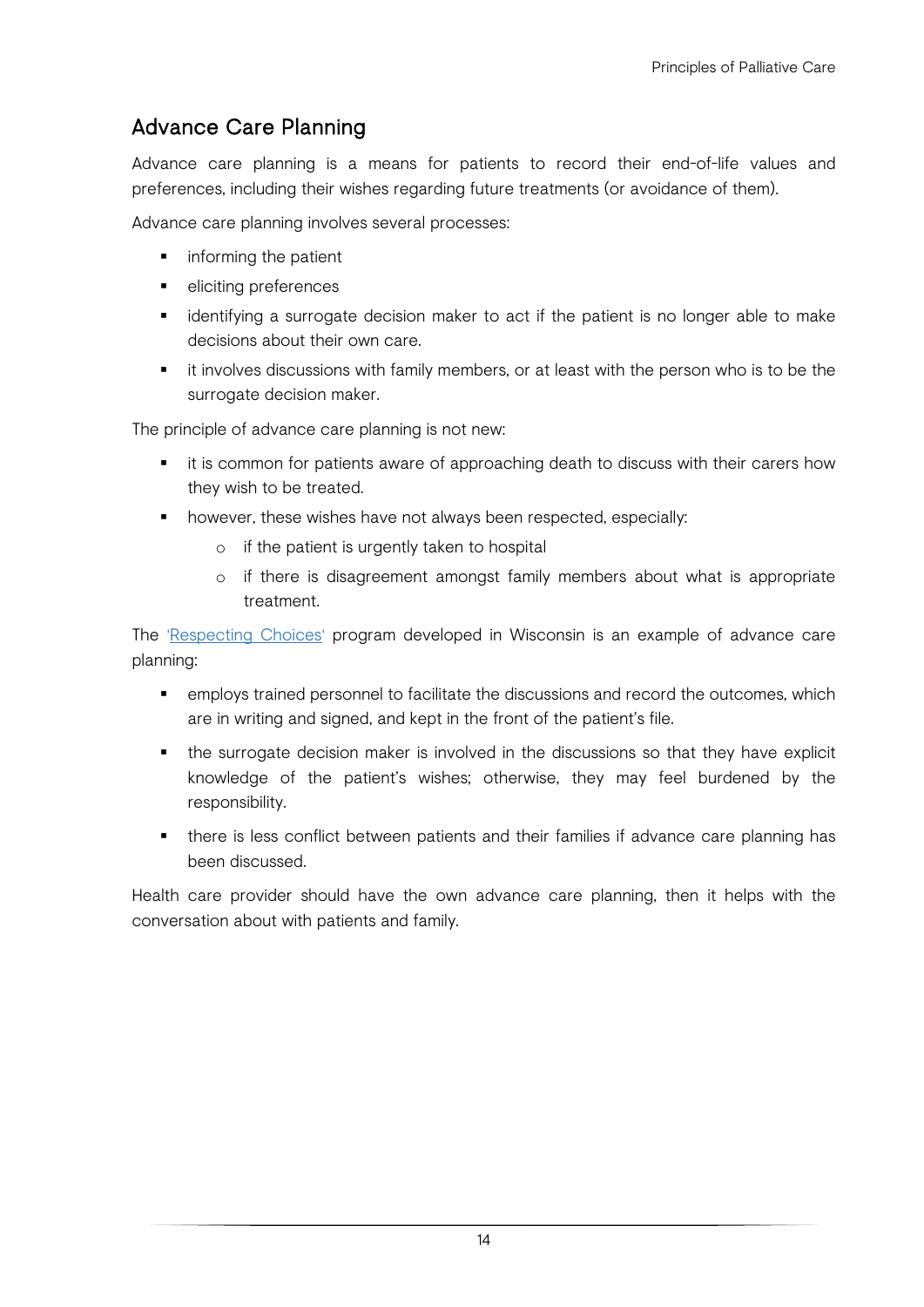# <span id="page-19-0"></span>4. How do you 'get started'?

How do you 'get started' planning a palliative care service?

There is no one right or wrong model for the provision of palliative care. The best model is determined by local needs and resources, in consultation with the local health care providers and authorities.

IAHPC believes that each country should be encouraged and enabled to develop its own model of palliative care, appropriate to the needs of the local patients and the available resources, taking advantage of the experience and expertise accumulated in developed countries, and not be expected to copy models more appropriate to affluent countries.

## Models of palliative care provision

The following include different models of palliative care provision, also recommended by the European Association for Palliative Care (EAPC) (9)

- Hospital palliative care unit (or in-patient palliative care unit) within a (secondary or tertiary referral) hospital, operating with dedicated beds.
- **Hospital palliative care team/hospital mobile teams, operating without dedicated beds,** in a secondary or tertiary referral hospital.
- In-patient hospices are detached or even distant from a hospital. Often termed a 'freestanding inpatient unit'.
- Community palliative care services/Home palliative care teams, caring for patients at home, in nursing homes or living with relatives.
- Day palliative care unit, caring for patients living at home but able to be brought in for clinical and social care on a day basis.

It is now widely accepted that no programme or service should be started before:

- There has been a well conducted needs assessment study.
- There has been discussion with local, regional, and possibly national health care planners.
- There has been discussion with all other local groups, statutory and voluntary, providing hospice/palliative care, whatever its model.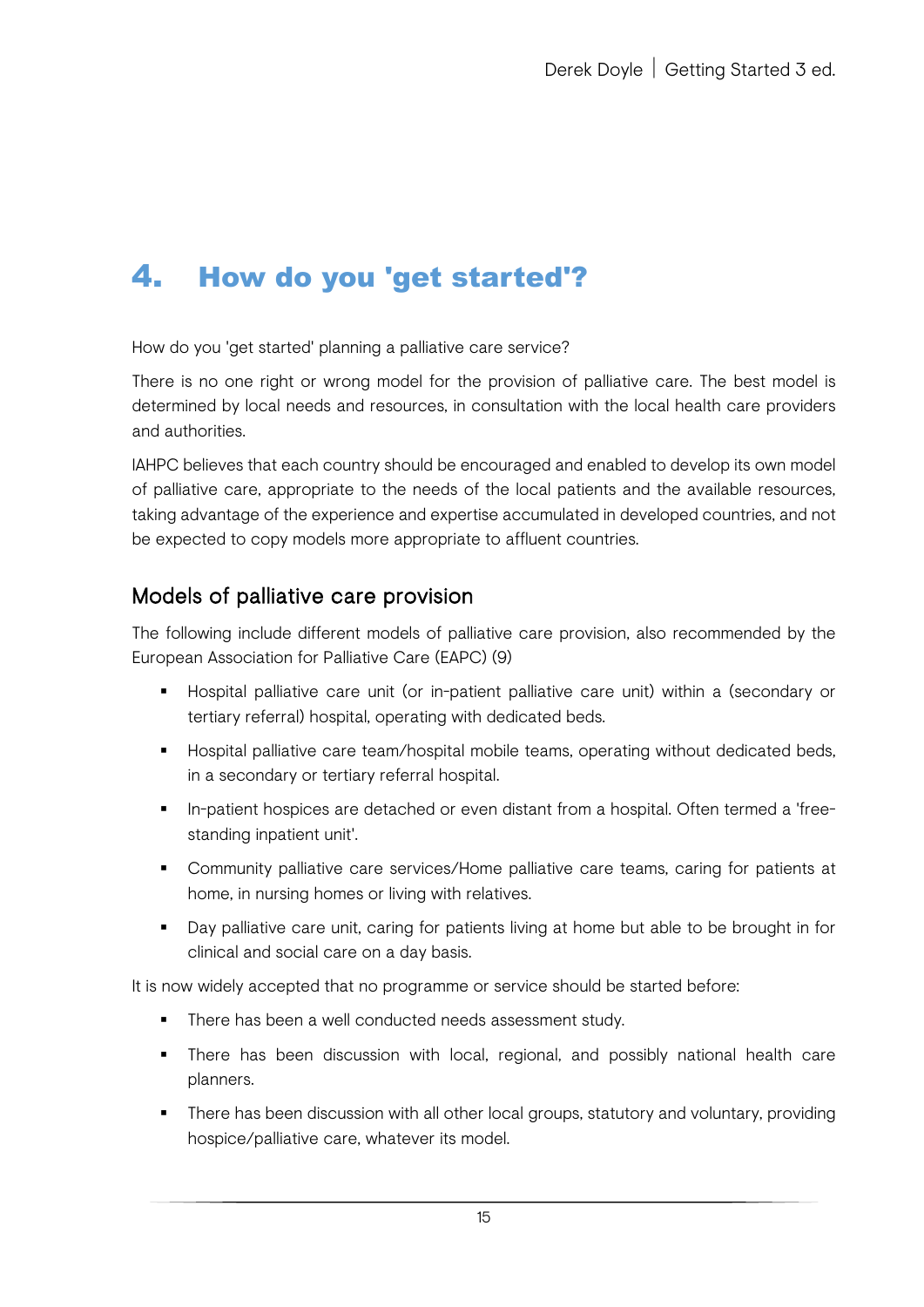After that and for the selected model, there must be:

- Detailed analysis of financial aspects: Cost and capital need (expenses, operational costs) and projected sources of income (revenue from services, donations, grants).
- **•** Detailed consideration of staffing implications and recruitment challenges
- **•** Detailed consideration of the educational role of any planned service
- Detailed consideration of relations with local hospitals and clinics, sharing of facilities and the procurement of all necessary pharmaceuticals.

#### Box 2: Models of palliative care delivery at the hospital

There are 3 ways of delivering PC in the hospital setting:

- **Consultation service**
- Palliative care unit
- Combination of 1 and 2

There is no evaluative data to recommend one delivery system over another. Each delivery method should provide continuity of care between home, acute care, palliative care and local hospice and facilitate an integrated seamless programme of services for patients and families from diagnosis to death.

## Choosing the right model of palliative care service with which to 'get started'

The matrix below illustrates the differing indications, based on the different levels of suffering and dependency of the patients. It must be emphasised, however, that it is not being recommended that at the stage of 'getting started' each model be started and developed simultaneously!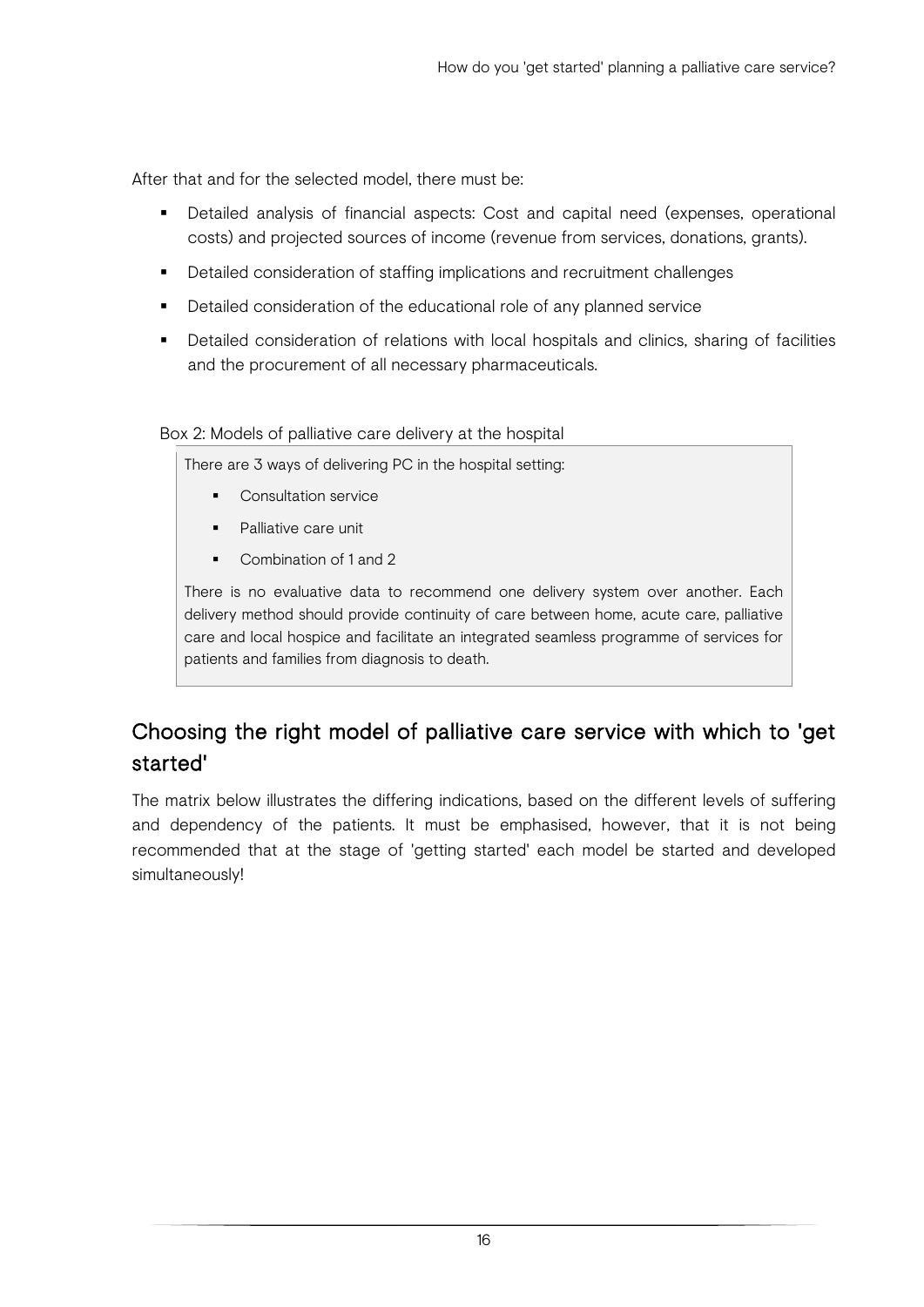| Care Factor                                  | In-patient Palliative<br>Care Unit | <b>Hospital Palliative</b><br>Care Team | Community<br>Palliative Care<br>Service | Day Palliative<br>Care Unit | Out-patient/<br>Ambulatory<br>Consultation |
|----------------------------------------------|------------------------------------|-----------------------------------------|-----------------------------------------|-----------------------------|--------------------------------------------|
| Symptoms                                     | Moderate/Severe                    | Moderate/Severe                         | Mild/Moderate                           | Mild                        | Mild                                       |
| Psychosocial<br>complexity/instability       | Moderate/Severe                    | Moderate/Severe                         | Mild/Moderate                           | Mild/Moderate               | Mild                                       |
| Clinical instability                         | Unstable +++                       | $+++/++$                                | $^{++}$                                 | $\ddot{}$                   | O                                          |
| Require other intensive<br>medical treatment | $O/$ +                             | $^{+++}$                                | $\Omega$                                | O                           | $\Omega$                                   |
| Degree of nursing<br>required                | High                               | High                                    | Intermediate                            | Low                         | Minimal                                    |
| Degree of social<br>support available        | Low/Variable                       | Low/Variable                            | Available                               | Available at<br>night-time  | Available                                  |
| Functional dependency                        | Dependent +++                      | Variable                                | $^{++}$                                 | $\ddot{}$                   | 0                                          |

Table 2: Care Matrix for Different Palliative Care Models (based on patient needs and dependency)

In the chapters which follow different types of service are described with pros and cons of each.

## What can you learn from others?

In the planning period it is good to visit other similar facilities existing in the country and to learn from their success and failures. If you are the first to open a palliative care service or hospice in your country and maybe you have been abroad and have been impressed with one specific hospice and have learnt about its functioning, policies and operational procedures be realistic in what you can use in your specific situation, what needs to be adapted and what needs to be left out. Do not try to clone a unit that has impressed you!

Search online for palliative care sites and official documents regarding certification and licensing for health services, seek advice from legal. Doing work in advance might save you from ending up with a building that cannot be registered in your country and is not suitable for the needs of the patients.

What must be emphasised is that there is no single model appropriate in all situations. Cloning a model found effective in one country or one culture, can be a recipe for disaster.

## Needs Assessment

It is tempting to rush into starting a palliative care service without doing a needs assessment or giving thought to the topics mentioned above, knowing that we know how palliative care can ease the suffering of many patients. This can be disastrous.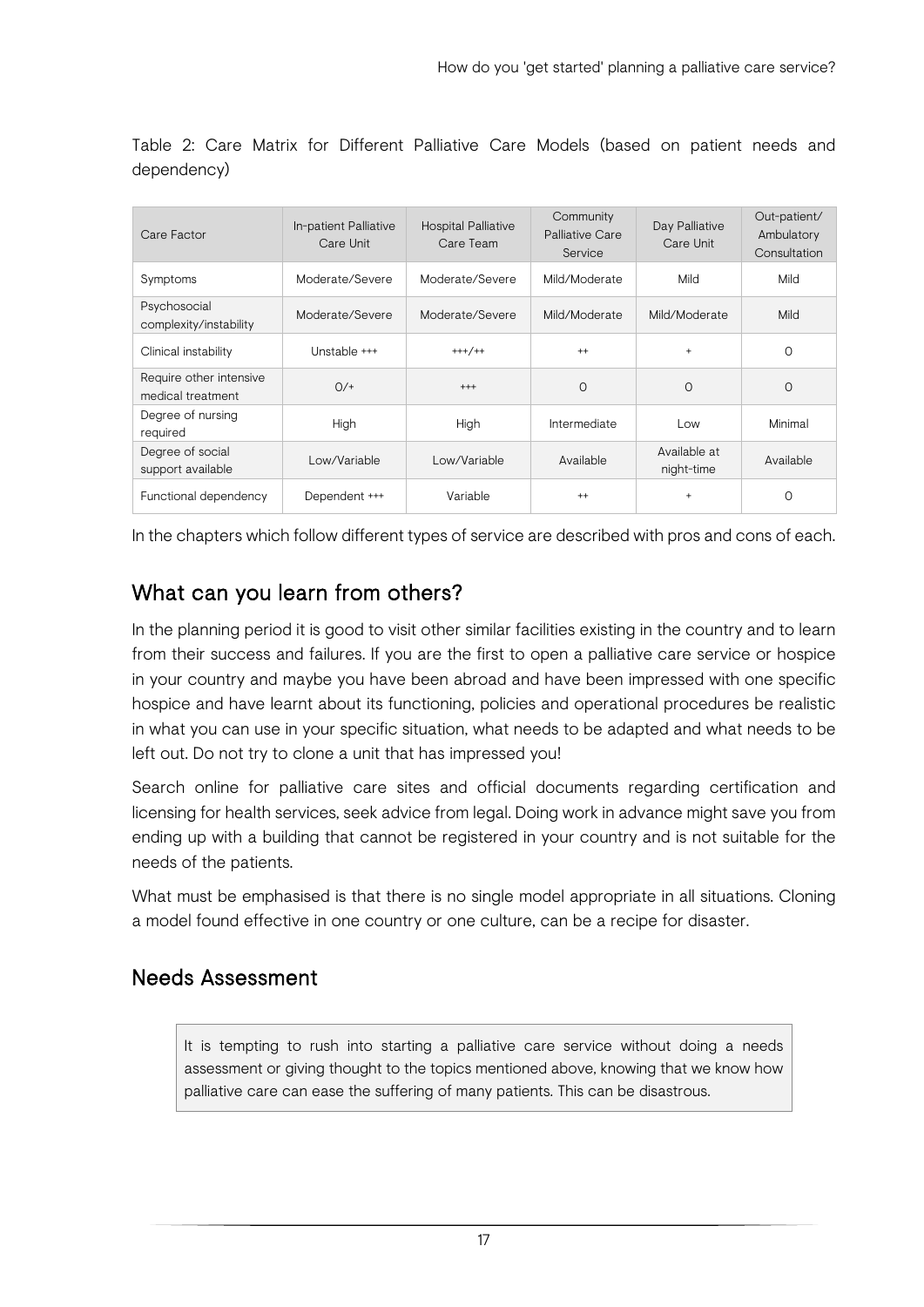Experience suggests that time spent in answering the following questions is always well spent.

#### **Patients**

- How many patients will likely benefit from the palliative care service at any one time?
- **What is their age distribution?**
- **What is the prevalence of symptoms?**
- What is the main cause of death?
- What are thought to be the other unmet needs of these patients?
- **What is the trajectory of death?**
- What proportion is dying at home and in hospital?
- Which diseases in a defined community are likely to benefit from palliative care?

#### **Priorities**

- If Is the service primarily to provide care in the home, or to train family members to care better?
- Is the service primarily to provide care or to educate and train local health care professionals to provide better care, in the home or in local hospitals?
- If Is the goal to enable more people to remain at home for longer periods?
- If als the goal to enable more people to die at home? (as distinct from wanting to remain at home if possible)

#### Models of care

- What are the obstacles to good palliation as perceived by health care workers in the area?
- Should the proposed service provide home care and /or inpatient care?
- Should there be a palliative care ward in the local hospital or a free-standing palliative care unit/hospice?
- Should a hospital palliative care service manage the patients or provide advice and support?
- Will education be provided and if so, which model of care provision will best facilitate it?

#### Relationships with other agencies

- What will be the relationship with any existing palliative care services?
- What will be the relationship with the local hospital?
- What will be the relationship with the local medical community?
- Who will prescribe and dispense medications and be responsible for opioid storage etc.?
- Will there be access to basic (non-sophisticated) diagnostic facilities and to case notes of all patients referred to the service?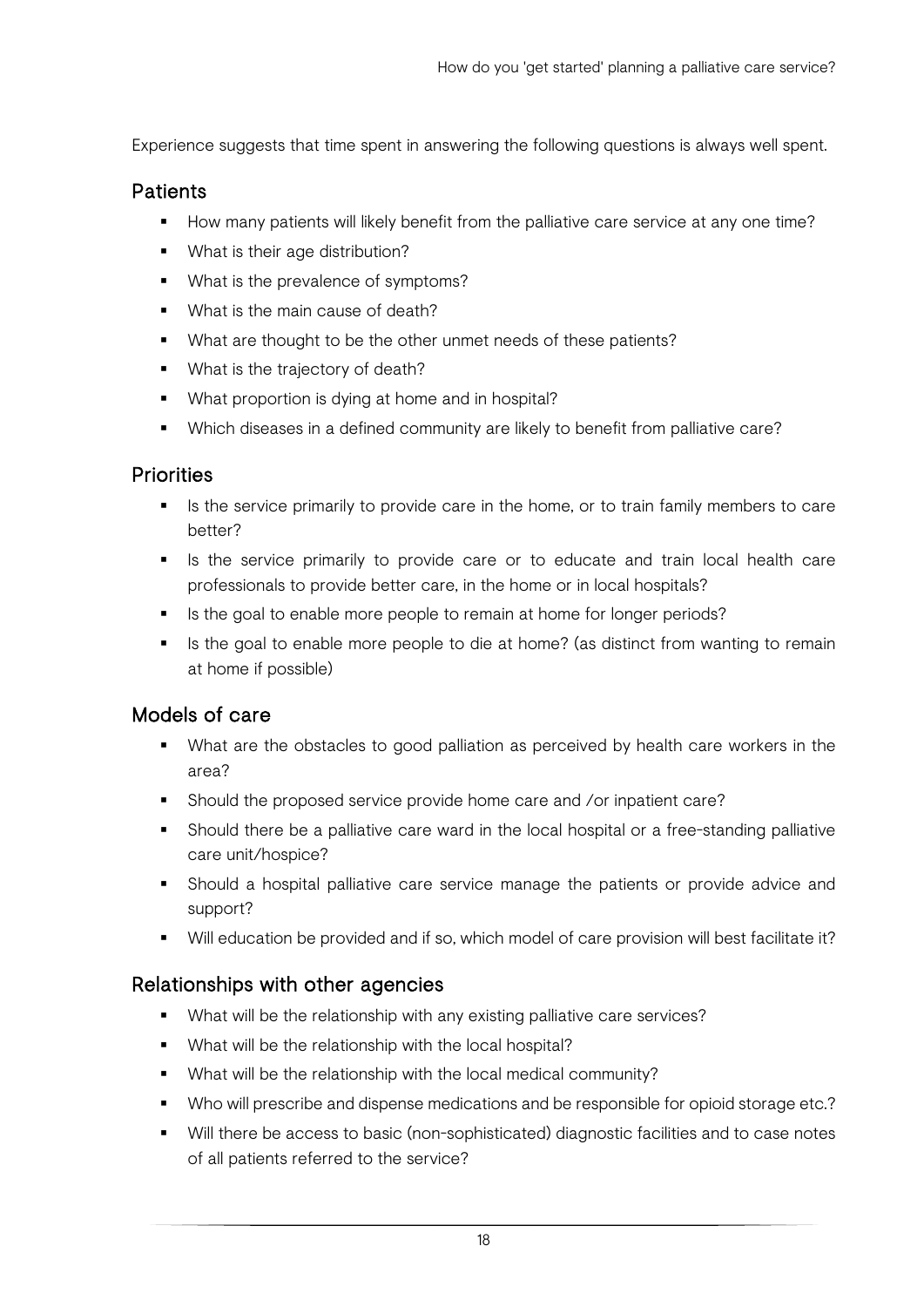## How many beds will be needed?

For administrative/economic/efficiency reasons a unit smaller than 10 beds is not cost efficient unless catering, stores, supplies, central heating, security, pharmacy etc. are available on site or in an adjacent unit/hospital.

It is generally accepted that in a population of 1,000,000 the number who will need a palliative care bed is:

#### Table 3: Estimation of palliative care beds

| Population                                       | Per one million |
|--------------------------------------------------|-----------------|
| With malignant disease                           | 400-700         |
| With non-malignant disease                       | 200-700         |
| Deaths of those with neurological diseases       | 170             |
| Deaths of those with psycho-geriatric disease    | 40              |
| Deaths of those with chronic cardiac/respiratory | 5000            |
| disease                                          |                 |

As guidelines, typical statistics for hospices in the West are:

- Average length of stay 11-14 days (lowest when there is a community palliative care service (CPCS))
- **Average age 65**
- **Deaths at home 40-50% (not necessarily higher if there is a CPCS)**
- If Its the hospice going to have an incorporated outpatient/ambulatory clinic or maybe a day hospice/unit or other palliative care services? If so this will affect the number and type of rooms, toilets, ambulance and car access, wheelchair access, the need for activity rooms, treatment rooms and equipment.

#### Financial considerations

Experience shows that any hospice/palliative care service is considerably more expensive to operate than most planners had anticipated. Raising capital is easier than raising revenue.

The smaller the in-patient unit the higher, proportionately, is the cost. Eighty five percent of expenditure always goes on salaries and wages, whatever the type or size of service.

It is counter-productive in this work to try to reduce running costs by reducing staff. Small economies must be achieved through vigilance with telephone, postage, travel, catering, and printing costs.

When a palliative care service is to be independent of any national health service (even if it is a private not for profit foundations), it is prudent to consider the appointment of fundraiser or a fundraising committee to relieve other staff of any responsibility to generate income.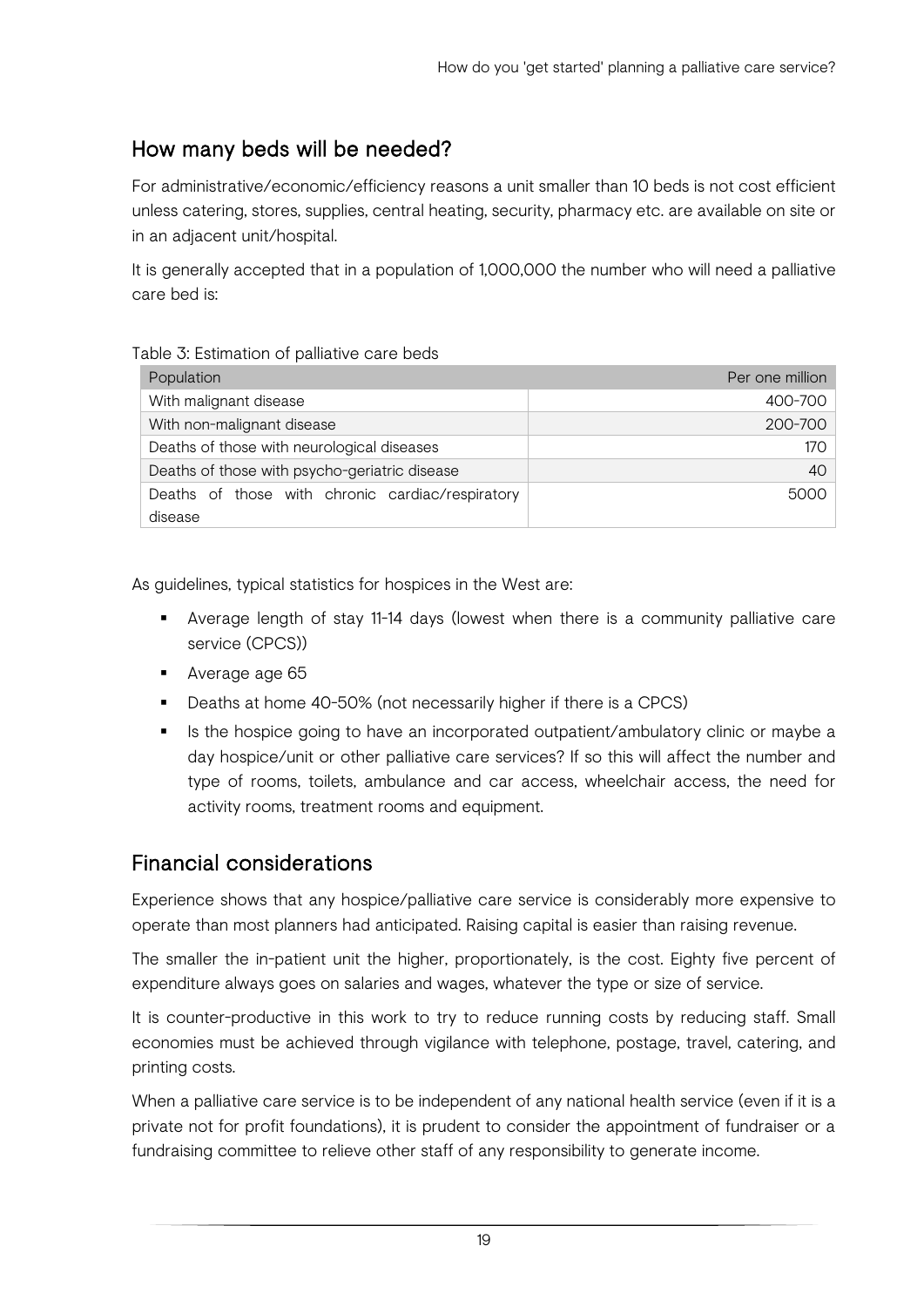Palliative care has been shown to reduce direct costs of hospitals and heal care system, while guarantee satisfaction with the care for patient and their caregivers.(10, 11)

## Educational Responsibilities

Every palliative care service should be regarded as an educational facility for fellow professionals – not as the sole provider of palliative care. Educational outreach should be built in from the start of any service.

This may involve time allocated to teaching, room(s) for tutorials, a small library, budgeting for teaching equipment or even a member of staff designated primarily for education.

There must be discussions with local universities, colleges, and educational establishments on how the palliative care unit can collaborate with them in teaching modules even before a new service starts. It is perhaps unnecessary to point out that such work generates little if any income, essential as it is.

## Discussion with planners

Remember that local/national health care managers may not know much about palliative care. They may need to visit established palliative care services or be presented with data from other services serving similar population groups.

They will want to be persuaded:

- that a palliative care service is needed, not duplicating an existing service.
- that its senior staff will cooperate with them rather than adopting a combatant attitude.
- that there is a real possibility of collaboration leading to mutual benefit.
- that the proposed new service may even reduce costs.
- that the proposed new service will fit seamlessly into existing care.

Discussions should be held with all other local health care providers who may be affected by the planned palliative care service. The key to successful collaboration in palliative care is partnership, not criticism or competition.

#### The local medical community

The palliative care service needs the cooperation of local medical doctors, to be able to work with them in providing better care for patients.

- Doctors who feel threatened by the service or feel their patients are being' taken over' will not be supportive and will not refer patients who might benefit from palliative care.
- It is best to assume that even though some doctors may not know much about palliative care, they have their patients' best interests at heart and want to learn how to better care for them.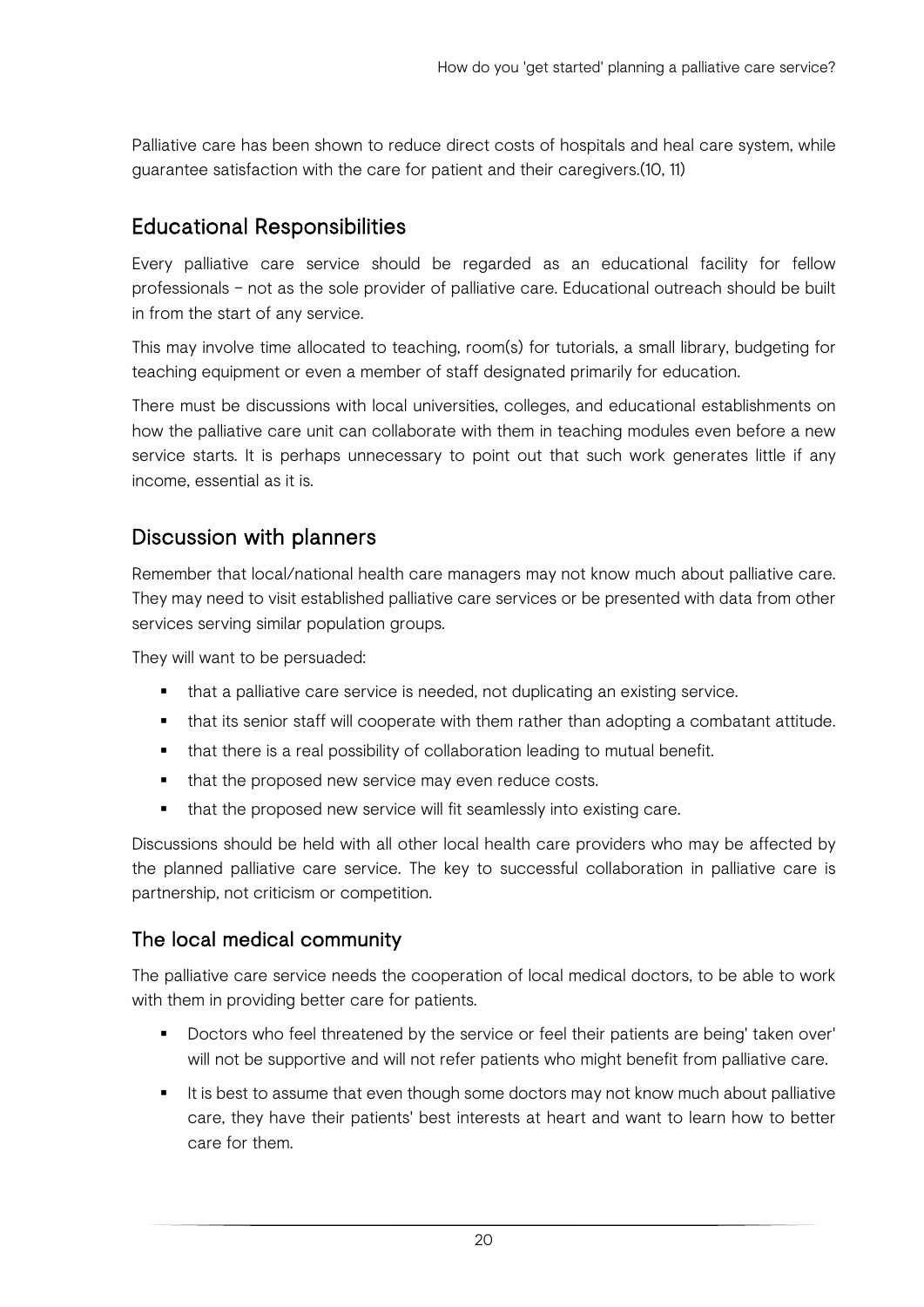## The local hospital

The relationship with the local hospital(s) must be clearly defined to foster co-operation and to avoid any antagonism.

- Will the palliative care doctors be permitted to see patients in the hospital?
- Will the hospital's diagnostic facilities be available for palliative care patients?
- Will medications be available from the hospital pharmacy?
- **What charges will be levied for such services?**
- If hospital patients are transferred to palliative care, will their records come with them? Mail or electronic?

#### Other palliative care services

Avoid competition between palliative care providers. It wastes precious resources and may deprive some patients of the care they need and deserve. It can produce confusion in the minds of the public and local health care professionals.

- **Each palliative care provider should define what service they can offer in a defined** geographical area and then, in discussion with other providers, decide who does what.
- Explore together closer co-operation. For example, can they share a fund-raiser? Can they collaborate on purchasing pharmaceuticals to bring down the price? Can they share educational work, one teaching doctors, the other nurses?
- Can they co-operate in research and data collection?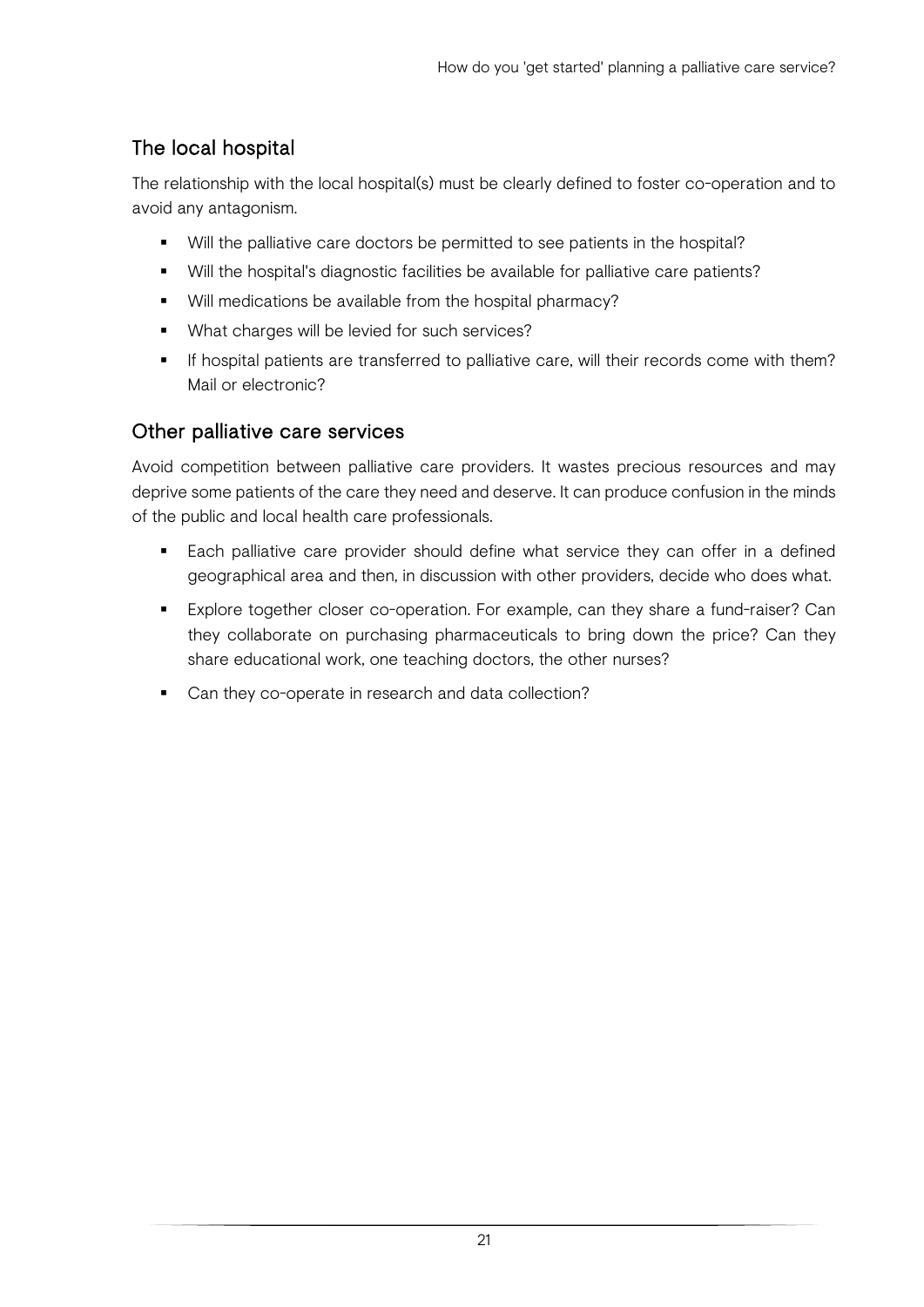# <span id="page-26-0"></span>5. Management of the New Service

If the new palliative care service is to be part of a larger health care facility (hospital, medical centre, or community service) its management structure will be dictated by the existing system. It then becomes essential that the palliative care service has at its head, someone with both an understanding of, and experience in, palliative care.

#### Governance

#### The Board of Directors /Trustees

A free-standing hospice or an independent unit will need to have a Board of Directors/Trustees, who will be legally responsible for the affairs and operation of the service. If the service is within a hospital, it is highly likely that there is already a Board of Directors/Trustees in place. This section refers to a Board of Directors /Trustees of a free-standing palliative care unite or hospice.

The legal responsibilities of such a Board will be laid down in the statute books of the country where the service is based. They are legally binding. Membership is laid down by its Articles of Memorandum and Constitution.

The chairperson is usually someone with a track record of such leadership, coming from any of the learned professions or commerce or academia. It is useful if the members can represent medicine, nursing, law, local or national government, the public, the media and the church. Sitting in on its meetings but not serving as trustees or governors or permitted to vote, can be the CEO (Chief Executive Officer) and the nursing, medical and administrative directors.

#### Professional Advisory Committee and its subcommittees

A professional advisory committee, non-executive but immensely important and influential group, reporting directly to the Directors/Trustees. Much of the efficiency and credibility of the unit will flow from this committee and its influence and guidance. Its membership, usually 10-12 in number, should be representative of specialist hospice/palliative care (both medical and nursing), general medicine, oncology, hospital and community nursing, social work, education, and research, as well as representatives of the church, and professionals allied to medicine. As with any committee much depends on the authority of the chairperson who must be able to meet regularly with the senior hospice staff. Its responsibility is to advise on all aspects of the professional work of the unit, including staffing levels, recruitment, documentation, protocols, audit, curricula, relations with other clinical services, research and possibly ethics etc.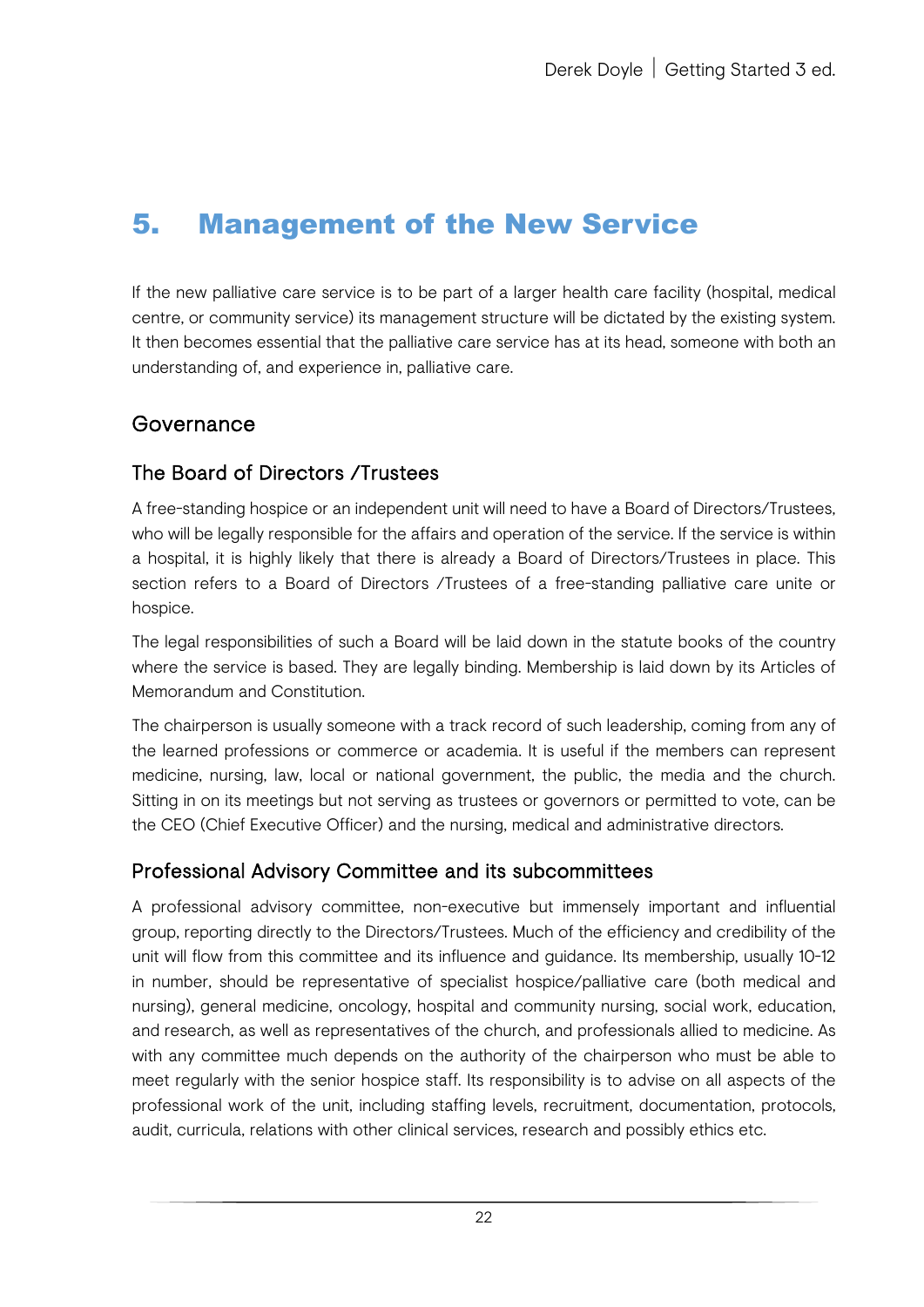This is one of the most useful committees yet seldom set up by those 'getting started'. Usually with 8-12 members, they should present general practice, hospital medicine, university, hospital and community nursing, social work, local clergy, professionals allied to medicine and specialist palliative medicine/care. Initially most members will be invited by the founders of the service because of their known interest in palliative care or their standing in their profession or locality.

Such a committee usually meets quarterly for the first few years of a new service then twice yearly when it is well established. The period that members serve is decided by them in consultation with trustees. The selection of a chairperson is also usually left to the trustees.

The committee usually has no executive powers but is, as its name implies, an advisory body. It advises at the request of the clinicians of the new service and the Trustees/Governors on matters such as staffing, research, records, service provision and relations with other clinical services – anything that relates to the care programme of the new service. Some palliative care services have subcommittees of the Professional Advisory Committee advising on pastoral care and another advising on education.

## Administration and Management

#### Example of an Organizational Structure

The following is an example of an organizational structure. The structure that works for the service depends on the level of resources, the needs, the existing organizational structure and legal or institutional norms.



The success of any team rests with the personality, the interpersonal skills, and the management skills of the Chief Executive Officer (CEO)/Executive Director.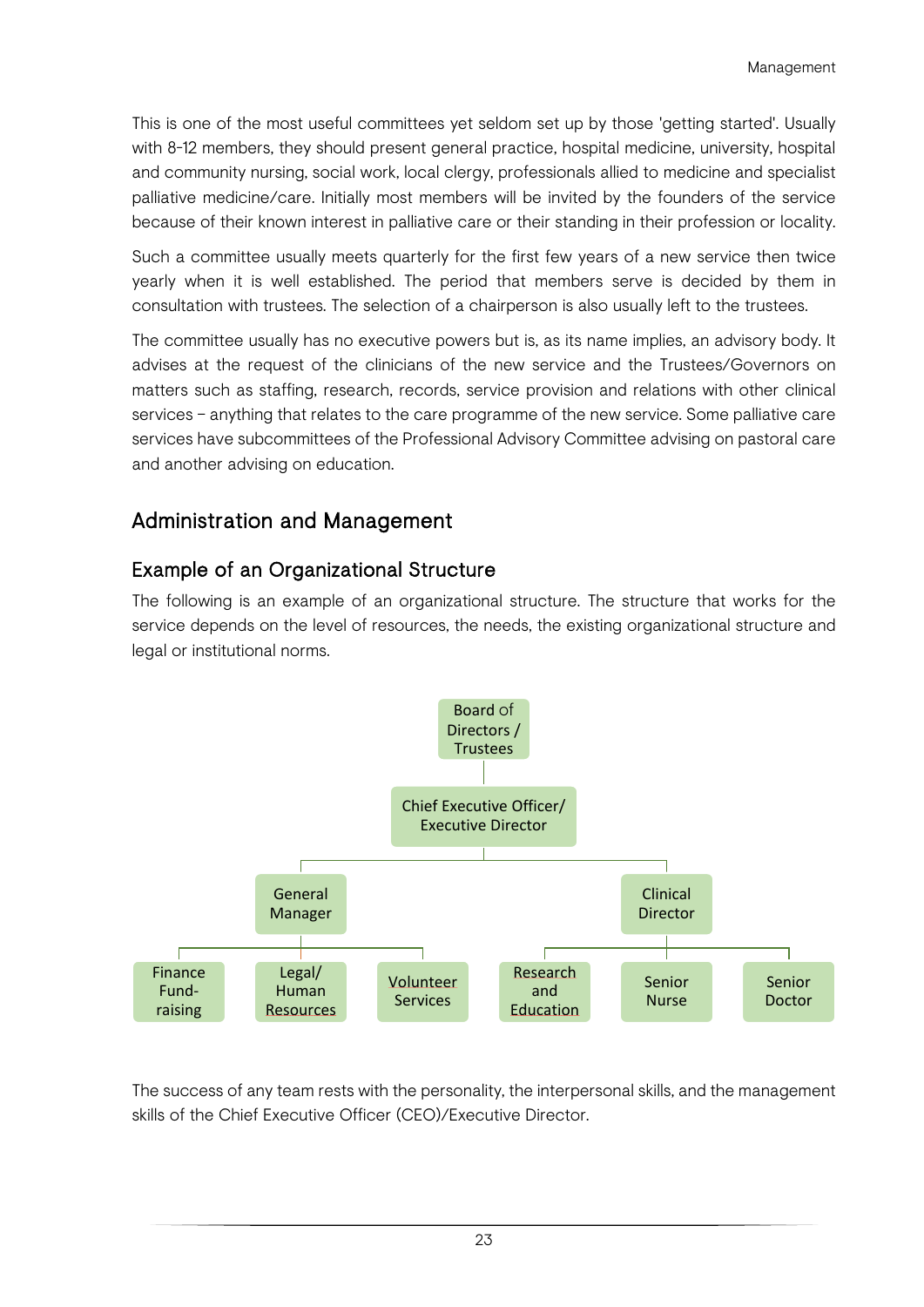#### Appointment of senior staff

Provided there is a Professional Advisory Committee and the Board of Directors / Trustees, the order in which senior staff are appointed hardly matters, though logically the senior administrator/chief executive should be given priority, followed by the senior medical and nursing staff, each of whom will then share in the recruitment and appointment of their own staff members.

It cannot be over-emphasized that even the smallest hospice/palliative care unit must be run on business-like lines, with well-defined lines of accountability and communication, written down procedures and protocols, review systems in each department, clinical and organizational audit systems which operate from Day 1, and a defined public relations policy.

Being well-meaning and compassionate (as are all people in hospice/palliative care) is essential, but this can never substitute for clinical and organisational efficiency, however small the inpatient unit.

If the service is 'free-standing' or 'independent' then it is important to choose the most appropriate and efficient management structure.

#### Strategic planning

It is recommendable to do a strategic plan for five years. It provides a sense of direction and outlines measurable goals. Strategic planning is a tool that is useful for guiding day-to-day decisions and for evaluating progress and changing approaches when moving forward. In addition, it helps to set priorities, focus energy and resources, strengthen operations, ensure that employees and other stakeholders are working toward common goals.

#### Leadership

Building a new palliative care service requires strong leadership to plan, develop, implement, and to continue, evolve and grow.

Being a good leader is not something everyone can do, but you can learn it! Every effective leader needs to possess and/or work towards their goals and vision. Leadership means creating and planning, securing resources, and looking out for and improving errors. Leadership is about inspiring and motivating people to work together and cooperate with themselves and in some cases, other teams, to achieve the common goal.

#### Human Resources

Each manager, as in any company or organisation, will be responsible for the support of staff under their control and direction. Such support may be unobtrusive but nevertheless must be tailored to the different needs of each member of staff, and details of major issues and formal meetings recorded.

Staff morale in any palliative care service is largely dependent on:

 Good overall leadership in the organisation and regular, informal visits to the unit by **Trustees**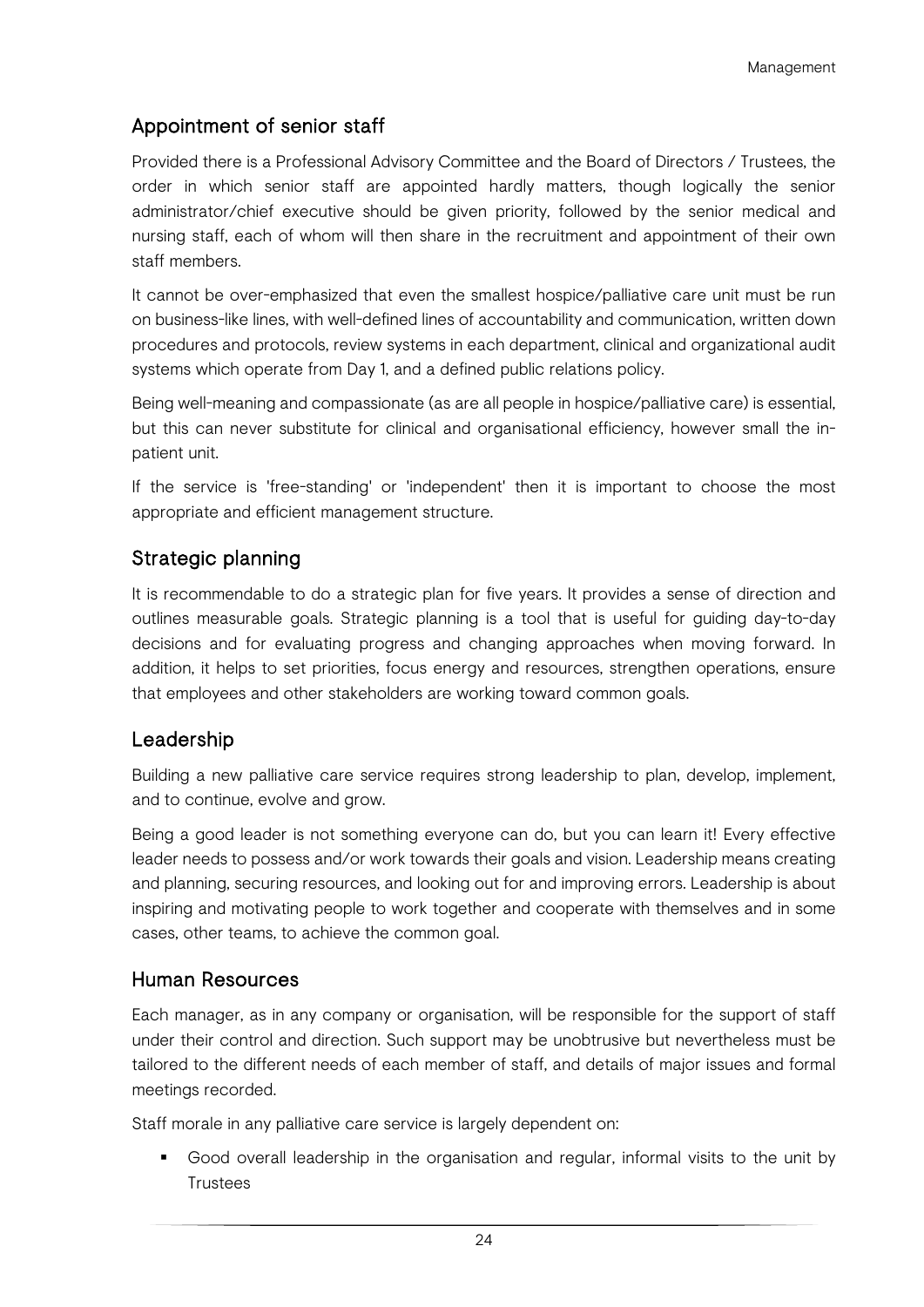- Good leadership in the unit, ward, or department
- Good communications so that key issues, problems, and decisions affecting staff are made known o all concerned. A staff newssheet/letter is useful and cheap to produce.
- Social interaction for example through an occasional party, dinner, barbecue to which partners are invited.

In addition, it is useful for every member of staff, no matter how small the staff, to be provided with an employee handbook. In it will be given information about the aims of the service, its staffing, its management structure, its committees, uniforms, discipline and appeal procedure, lines of responsibility and communication, vacations, holidays, sick leave, family leave, ethical guidelines etc.

Such a handbook is as much for the administrators/managers and trustees as for clinical staff members, enabling them all to feel part of this new and exciting venture. It should be so worded that readers feel welcome and excited to be part of something exciting.

## Education

Very importantly a consultation service allows for teaching and support for others in healthcare (physicians, nurses, therapists) and can influence their care of other patients under their care but not referred for advice from the HPCT ('ripple' effect).

#### Continuing professional development

From the start of a new service each member of staff must be given the opportunity to develop their skills whether they are in management, teaching, or bedside care. Modest courses might be held in the unit. Others may be day-release study days or residential courses, ranging from modest updates to advanced training leading to higher qualifications. Financial budgeting is obviously essential. Few aspects of staff support yield so many benefits as professional betterment.

Ideally, but not often done, is for Directors /Trustees to have occasional (say annual) study days when they are brought up to date with the working of the service and developments in palliative care generally, hear talks by staff members, and collaborating colleagues in local hospitals.

It is extremely easy for Trustees and members of staff to become islands, less and less aware of the outside world, ignorant about palliative care nationwide and worldwide. Every effort must be made to prevent this happening.

#### Stress management

The surprising answer is 'probably not'. People working in palliative care for the first time expect it to be stressful because of the number of deaths, the level of grief and anger but research has shown that most stress is related to the obsessive, high expectations, critical personalities of the staff members. A short session chaired by a psychologist or psychiatrist, held every two weeks in the first year of a new unit, is usually all that is needed.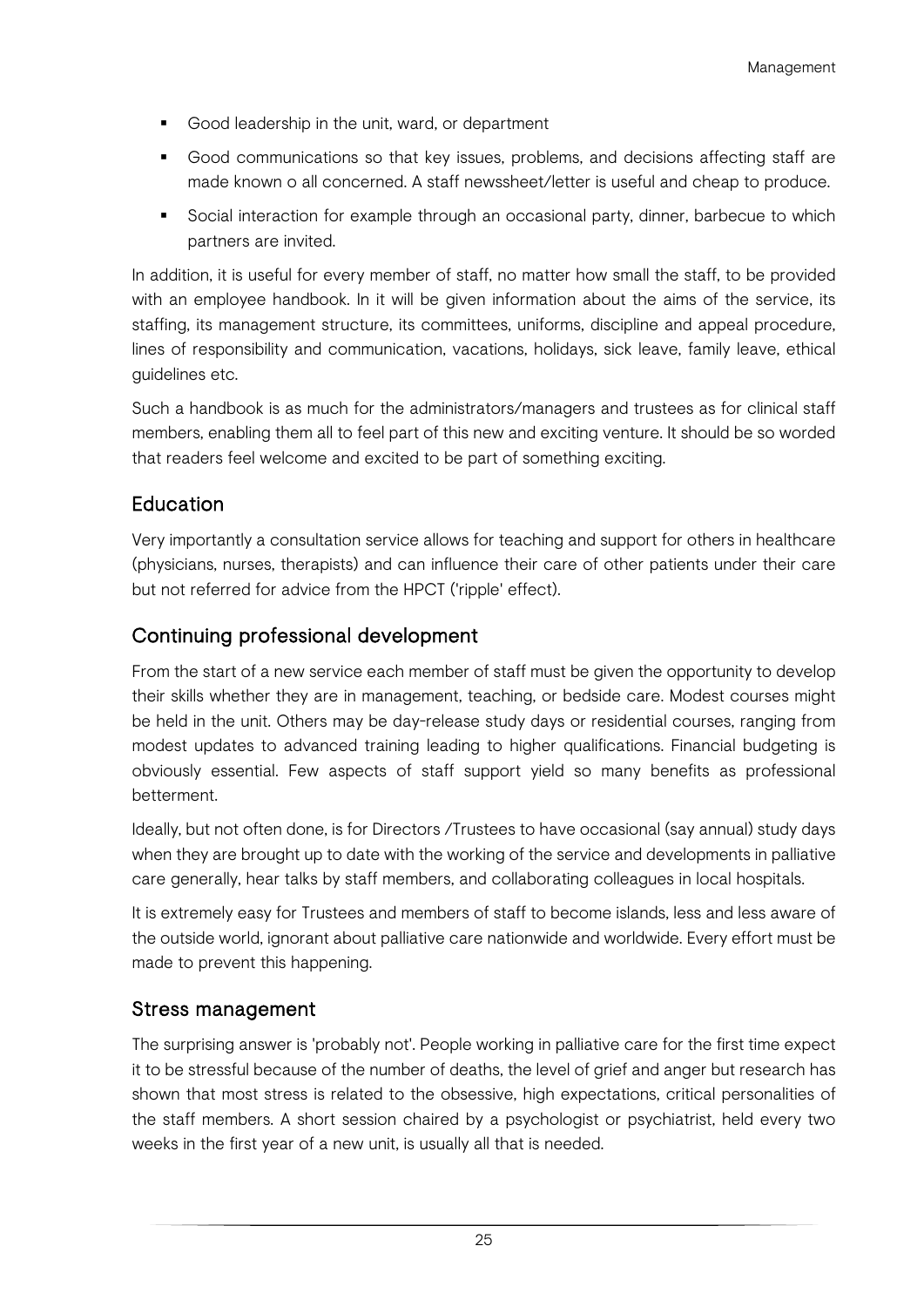The realistic aim of a palliative care service is not to produce perfect care but to offer care better than people have experienced before, care that is always under review and gets better all the time.

## Financial matters

Experience suggests that raising capital for hospice/palliative care is relatively easy when people already know what it is and how it can help them. The bigger challenge is raising sufficient revenue to maintain the service, particularly if there are in-patient beds.

The most expensive item is salaries, usually accounting for 80-85% of costs. Though hospice/palliative care beds are certainly slightly more economical than beds in acute or even long stay hospitals, they are still expensive. A good rule, when planning an in-patient service is to budget for revenue requirements only 10% less than current costs in local acute units.

## Essential Package of palliative care and pain relief

The Lancet Commission on Palliative Care and Pain Relief designed a cost-effective, essential package of palliative care medicines, basic equipment, and human resources, which is das minimum requirement for a health system, though resource-constrained, should make universally accessible for alleviating much of avoidable suffering (12). Of course, this list can be adapted and expanded according to the local situation.

#### Box 3: Essential Package of palliative care and pain relief

#### Medicines

- **Amitriptyline**
- **Bisacodyl (Senna)**
- **Dexamethasone**
- **•** Diazepam
- Diphenhydramine (chlorpheniramine, cyclizine, or dimenhydrinate)
- **Fluconazole**
- Fluoxetine or other selective serotonin-reuptake inhibitors
- (sertraline and citalopram)
- Furosemide
- Hyoscine butylbromide
- **Haloperidol**
- **IDUPROFER (naproxen, diclofenac, or meloxicam)**
- Lactulose (sorbitol or polyethylene glycol)
- Loperamide
- Metoclopramide
- Metronidazole
- Morphine (oral immediate-release and injectable)
- Naloxone parenteral
- Omeprazole
- Ondansetron
- Paracetamol
- Petroleum jelly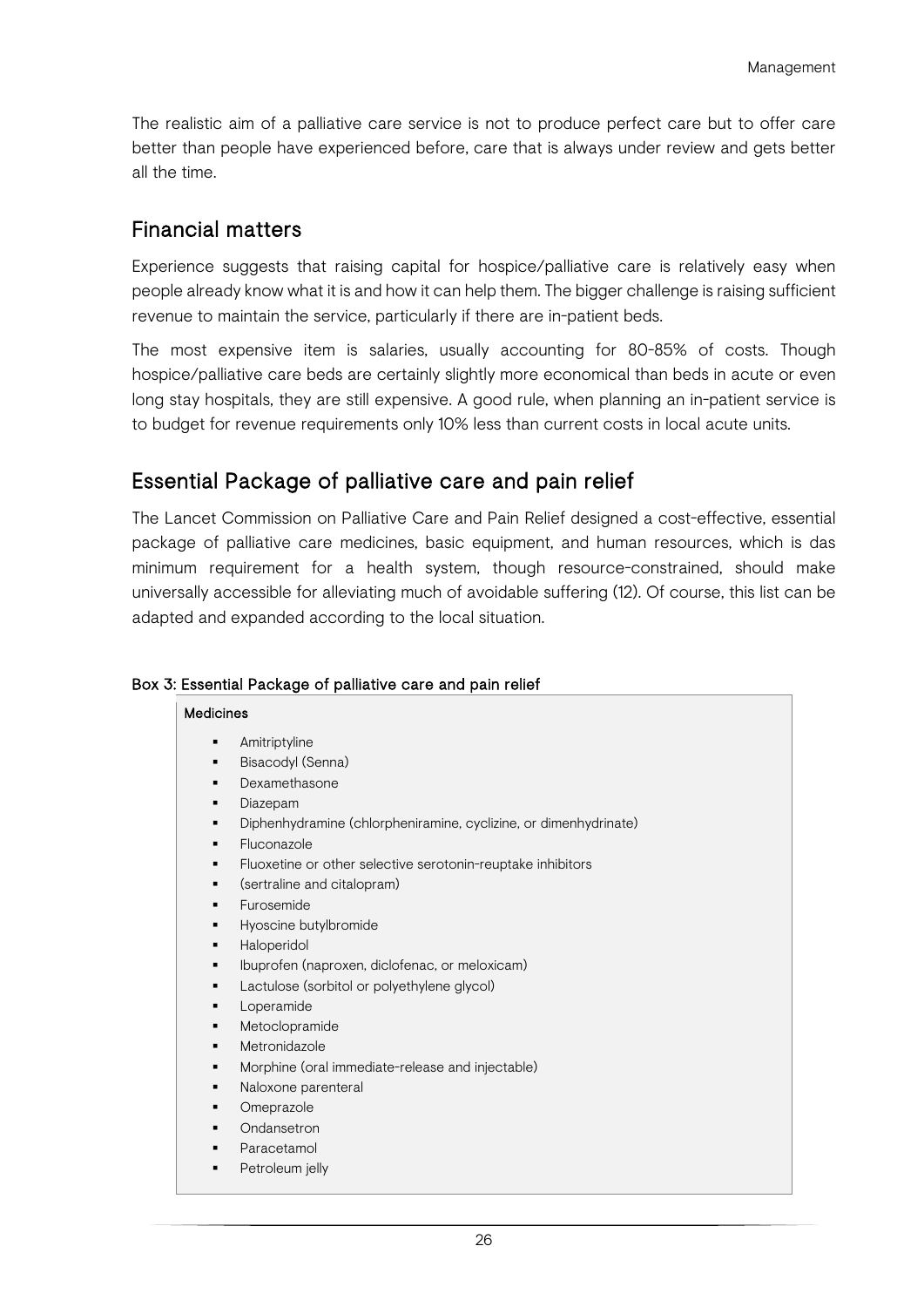#### Medical equipment

- **Pressure-reducing mattress**
- Nasogastric drainage or feeding tube
- Urinary catheters
- Opioid lock box
- **Flashlight with rechargeable battery (if no access to**
- electricity)
- Adult diapers (or cotton and plastic, if in extreme poverty)
- **•** Oxygen

Human resources (varies by referral, provincial or district hospital, community health center, or home)

- Doctors (specialty and general, depending on level of care)
- **Nurses (specialty and general)**
- Social workers and counsellors
- Psychiatrist, psychologist, or counsellor (depending on level
- of care)
- **Physical therapist**
- Pharmacist
- Community health workers
- Clinical support staff (diagnostic imaging, laboratory
- **technician, nutritionist)**
- Non-clinical support staff (administration, cleaning)

What might be regarded as essential in one country might not even be used or available in another. The more sophisticated and affluent a country the more patients and their relatives will expect 'special' equipment. In other cultures, they will improvise and manage to make a patient feel comfortable and safe in conditions that might seem Spartan and inadequate in the West.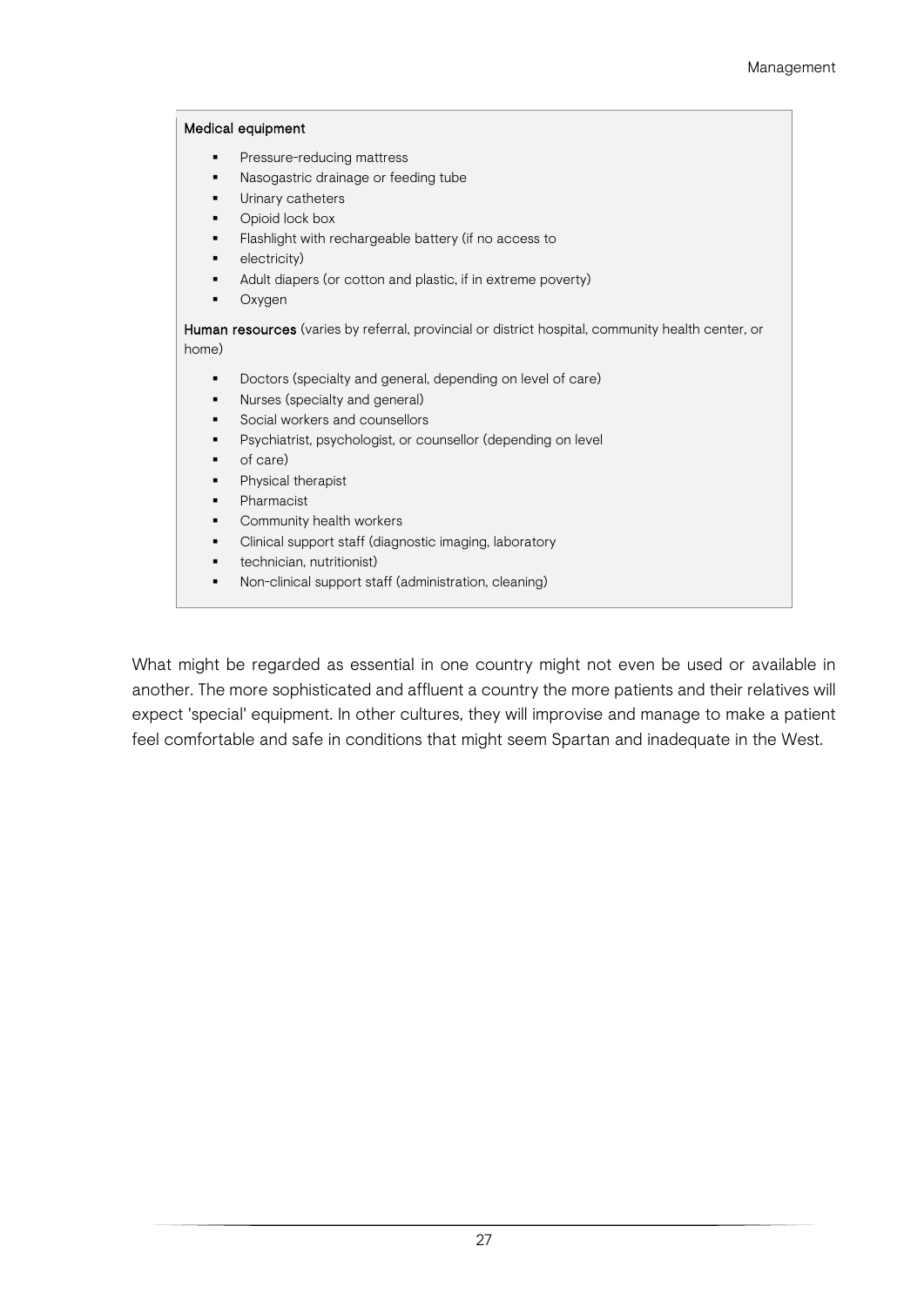# <span id="page-32-0"></span>6. Hospital Palliative Care Unit

This refers to a bedded unit within a hospital – whether general or specialist, secondary or tertiary. HPCU admits patients whose conditions requires specialist palliative care. After stabilizing the situation, the patient is discharged or transferred to another care setting, if possible.

It differs from a Hospital Palliative Care Team (HPCT) in having beds whereas the HPCT is entirely advisory. Ideally a HPCU should be the base for a HPCT or, at least, the senior members of the Unit can go to advice in other wards. In many hospitals the beds are under the clinical direction of the specialists in the HPCT who use them for patients they have been asked to see in other parts of the hospital, patients who have complex nursing as well as major medical problems, all more easily cared for in the Palliative Care Unit beds. It can, of course, also function when there is no HPCT.

#### Advantages of a HPCU

- The senior medical staff are palliative medicine specialists
- The nurses are trained in palliative care and very experienced
- The patient does not need to be moved to a hospital or hospice unfamiliar to them
- The patients can still be visited by doctors and nurses from other units in the hospital
- The patient can usually return to their home ward when the palliation has been successful
- All clinical records are available in the hospital
- All diagnostic facilities are available in the hospital
- Special environment for care, closer control/monitoring
- **IDEALLY** deally medical students and junior doctors can follow the patient and his care regimen both in the original unit and through the HPCU – a rich educational experience.

#### Disadvantages of a HPCU

 It is often difficult to persuade management that more can be achieved by having a HPCU than by just having a HPCT advising on patients in the wards where they have been treated in the past. As a small unit with only 4-6 beds, it is expensive to operate, especially when the throughput is so fast.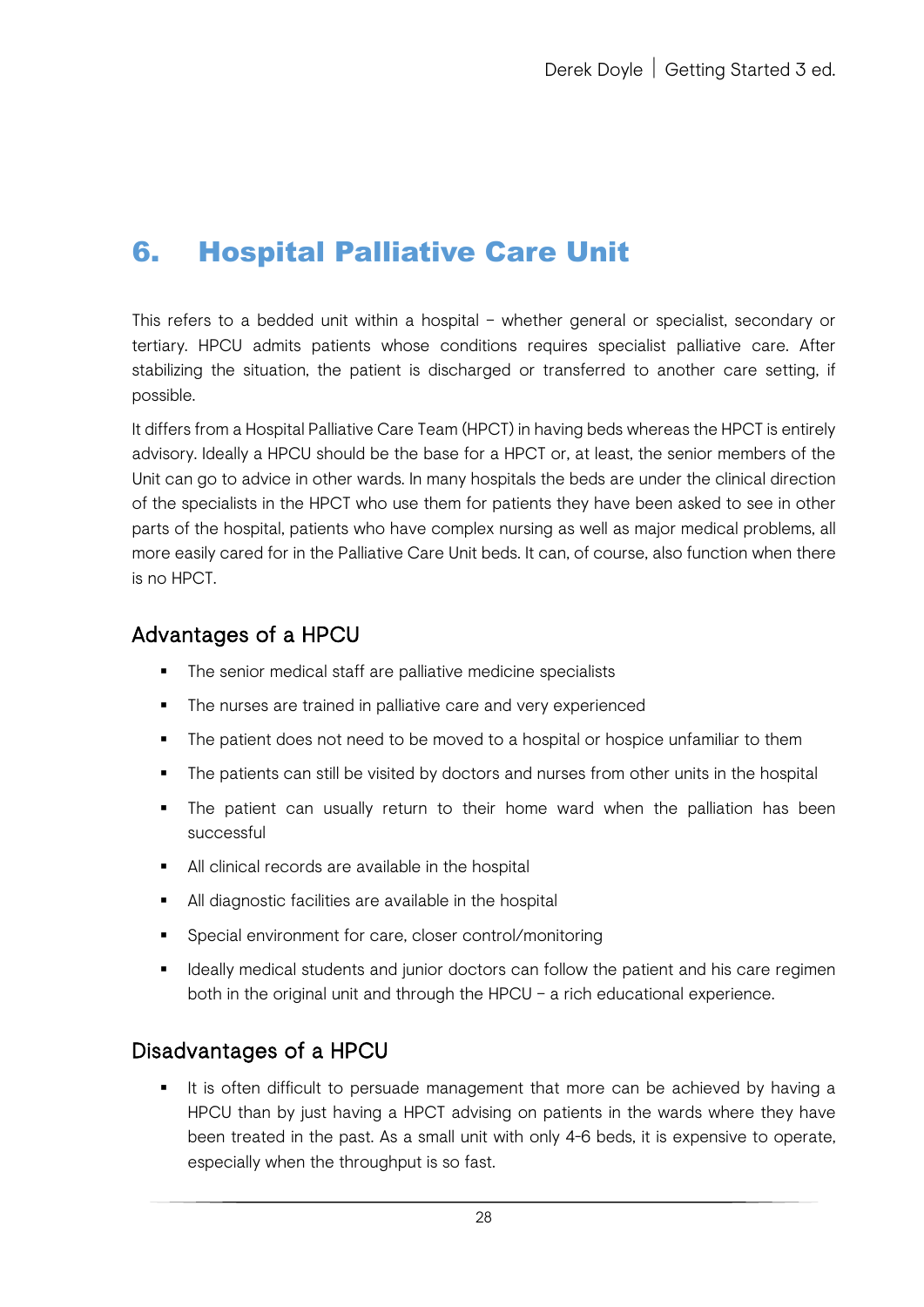- To be effective it needs the best possible nurse/patient ratio (as in all palliative care) but it is unrealistic and unhelpful to suggest what that should be. Senior management will seldom agree to the establishment of a HPCU which costs more than other comparable units in the hospital. A useful guide is to regard/describe the HPCU as a 'High Dependency Unit' and staff accordingly. That will be understood by administrators.
- Frequent visits from 'allied health professionals' including social work and pastoral care – all adding to the cost of running such a small unit.
- Staff may be more than usually anxious about what standard of care patients will receive when they leave the HPCU. Nurses may resent the fast through-put of patients in the HPCU, feeling that a longer spell there would have been good for them.

## Questions that must be asked before planning a HPCU

- Will the small unit accept only from the other wards and units in the hospital or also admit from the community? This is particularly relevant when there is no well-staffed hospice in the community or no Community Palliative Care Service or few GPs willing/able to provide high quality palliative care in the community. This will materially affect the number of beds needed.
- What statistics about the benefits and disadvantages of a HPCU will be needed to persuade managers and planners that such a unit is needed? Equally sceptical will be clinicians who have yet to be convinced that any other doctors and nurses can provide better palliative care than they are currently doing in their Oncology or Renal Unit.
- What will happen to a patient admitted to the HPCU, now much improved, who cannot be transferred back to his original ward because there are no available free beds? Will he/she have to remain in HPCU or go to an unfamiliar ward?
- When a patient who has been in the HPCU is discharged home to the care of the general practitioner/family physician, which specialist will be responsible for follow-up? Ideally it should be the medical specialist in the HPCU because palliative care will be the focus of care from then on but this will need to be negotiated with other specialists involved. Transfer to the HPCU can easily be perceived as a subterfuge, taking a patient out of the care of another specialist.
- **Are the community services well enough developed to take over the care of discharged** patients? Are there other services with which you can establish links (social services, primary health care, other charities)?
- How do you prevent the HPCU getting the reputation of a 'Gloom and Doom Ward'? Experience of HPCUs in different parts of the world have demonstrated that, like all good hospices and palliative care units, they have a positive atmosphere, much humour, are often much livelier than general wards, and popular places to work for nurses and doctors – all much to the surprise of other staff within the hospital.
- Initially senior nursing and medical management may know so little about intensive palliative care that they will be uneasy having responsibility for the HPCU. This may affect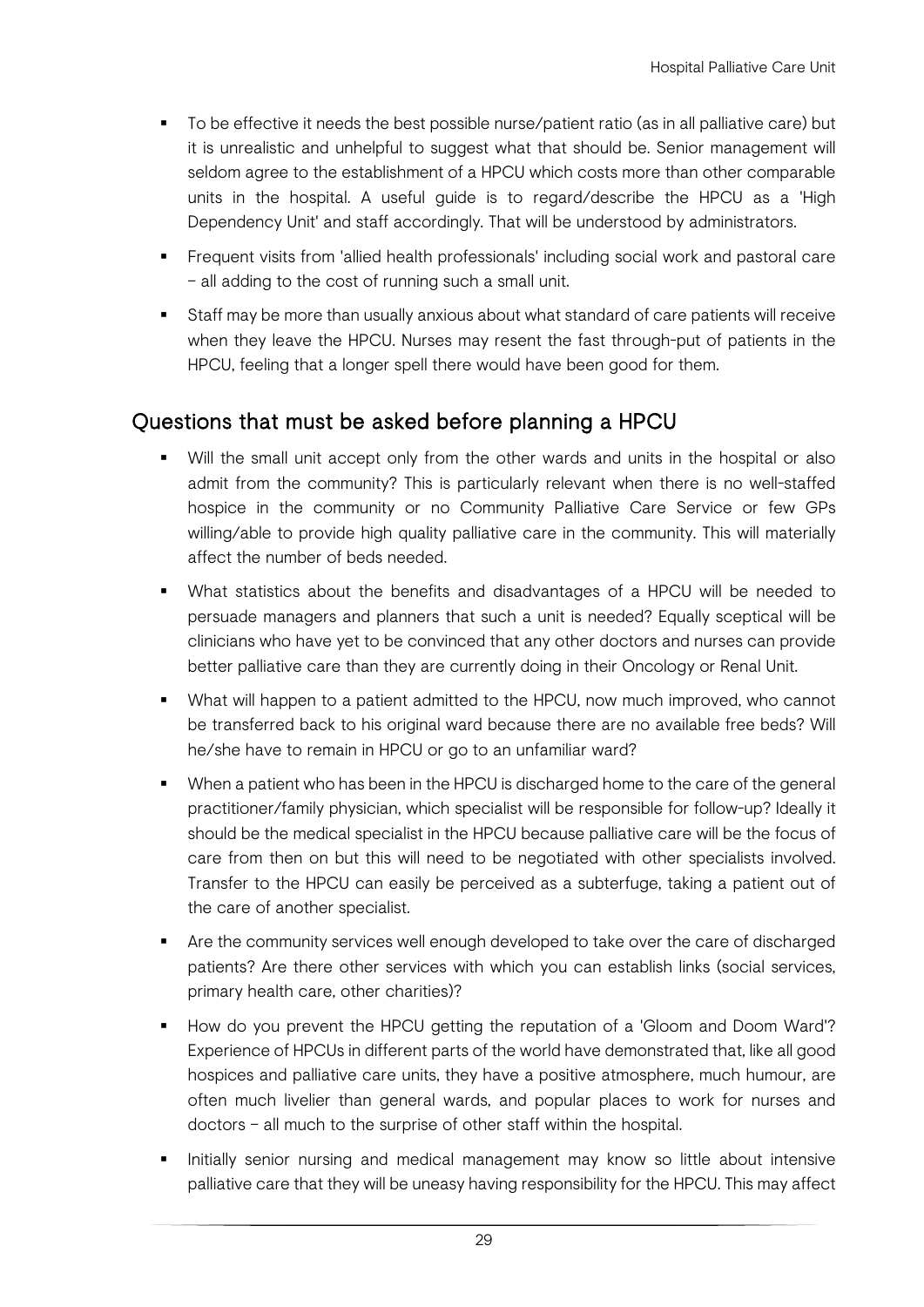staff support, appraisals, and staffing levels – almost certainly better than elsewhere in the hospital. They will predictably want to keep costs down.

## Do not resuscitate (DNR) policy

If the hospital has a clear policy, then it must be followed in the HPCU. If not, then one must prepare for the HPCU and presented to senior medical/nursing staff meetings for explanation and approval. There is likely to be vigorous opposition to what many would see as nihilism in the HPCU. ("You can't just let someone die – it's our duty to keep them alive by all means known to us.")

## Auditing a HPCU

The need for clinical and management audit is as great as, if not more than, in any other palliative care service. It should be given the highest priority; its records kept transparent for all to see and question.

#### Before the launch of the new service

- Ensure that all staff of the hospital junior and senior, nurses and doctors, social workers and pastoral care workers and all physiotherapists, occupational therapists, art and music therapists, clinical pharmacists and clinical psychologists – are sent details about the service, who will benefit from it and how it will operate.
- Ensure that notices about the service, giving all that information, are put on as many notice boards as possible, and as a minimum, one in each ward office and doctors' office.
- Ensure that it is announced at Grand Rounds preferably by the lead clinician of the new service. As the service develops try to arrange for one session to be devoted to an update on the work and progress of the HPCT.
- **Ensure that the hospital switchboard is fully informed about the service.**
- Ensure that junior medical staff, and those in charge of their continuing medical education, know about the service because, very often, when things go wrong it is because they were not sure what was expected of them and whom they were meant to contact for guidance.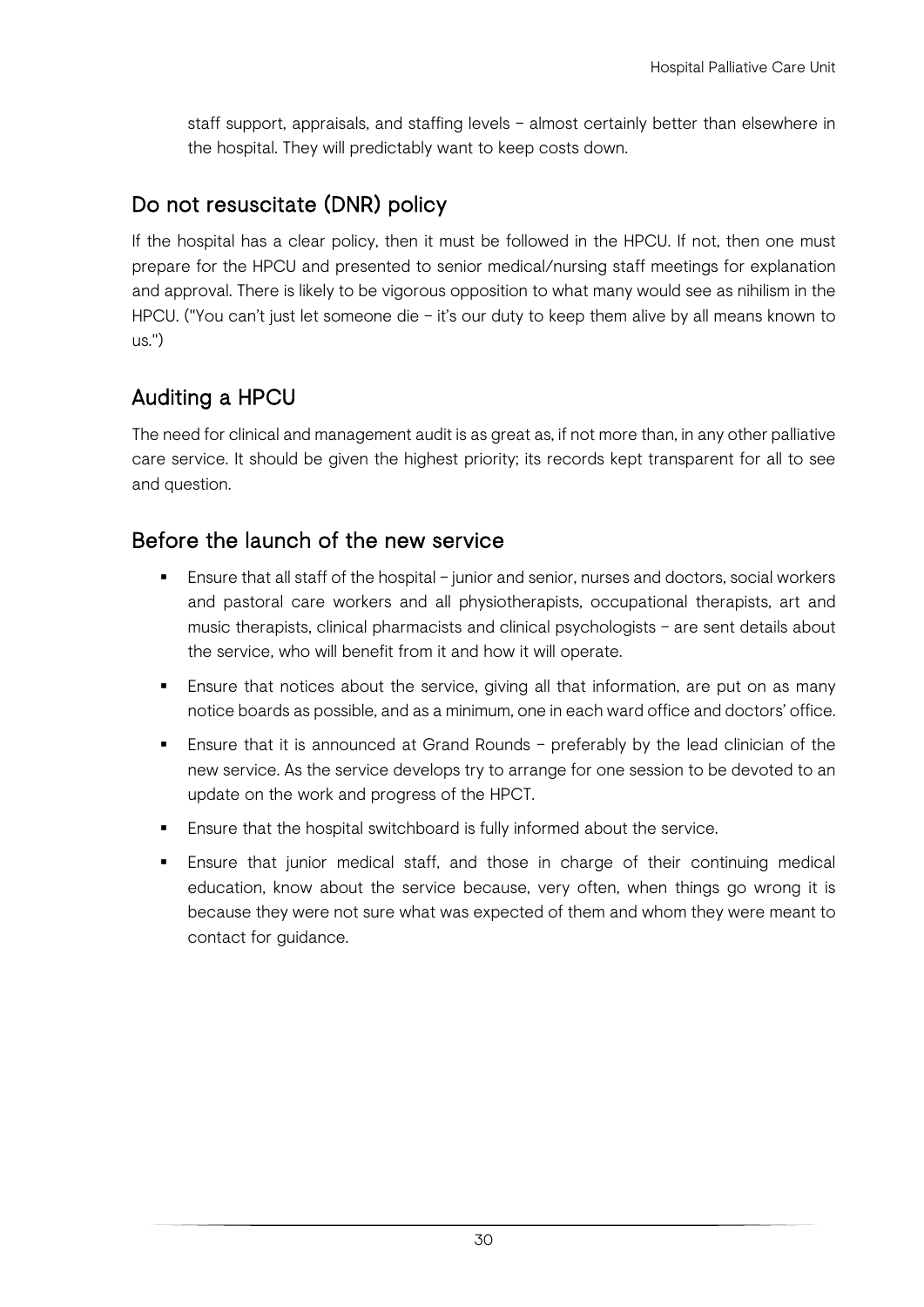# <span id="page-35-0"></span>7. Hospital Palliative Care Team

Hospital Palliative Care Team (HPCT) –or consultation service– develops in response to the need for expert palliative care. The personnel for a consultation team can be simply a nurse or physician alone or combined with pharmacist, spiritual care or social worker. Those planning a consultation service should not be discouraged by lack of numbers at the outset. Special interest and expertise are essential, however.

Patients and families are seen in consultation only and the HPCT does not assume responsibility for providing care, despite the frustrations inherent in the inability to 'control' patient care. This is the best model if resources are limited or institutional needs minimal e.g., a small local hospital with no oncology service and for a 'start-up' palliative service. Funding is still required and should be arranged before any such service is started.

Once the service is established it is usually found that much time is spent advising on patients who are in the same unit as the one the team has been called to. Patients and families appreciate the extra time and expertise, do better and credibility produces more referrals.

The HPCT may be the contact point for Community Palliative Care Services if these are available and one team member should lead in this. If this is the case a HPCT can facilitate smooth transfer to hospital from home and vice versa.

## Advantages HPCT over a dedicated HPCU

- No need to fight for space, equipment, facilities
- Minimal personnel commitment (no night call, no holiday relief unless readily available)
- Ability to train other disciplines by hands- on end of life care and example
- Use of pre-existing diagnostic and therapeutic resources and other hospital staff
- Use of the hospital pharmacy and its specialist pharmacists

#### Disadvantages of a HPCT

- the inability to develop team expertise in a dedicated unit such as a palliative care unit
- the inability to control medication administration
- the difficulty (though not the impossibility) of doing research
- the difficulty of doing formal bedside teaching when the HPCT does not have its 'own beds'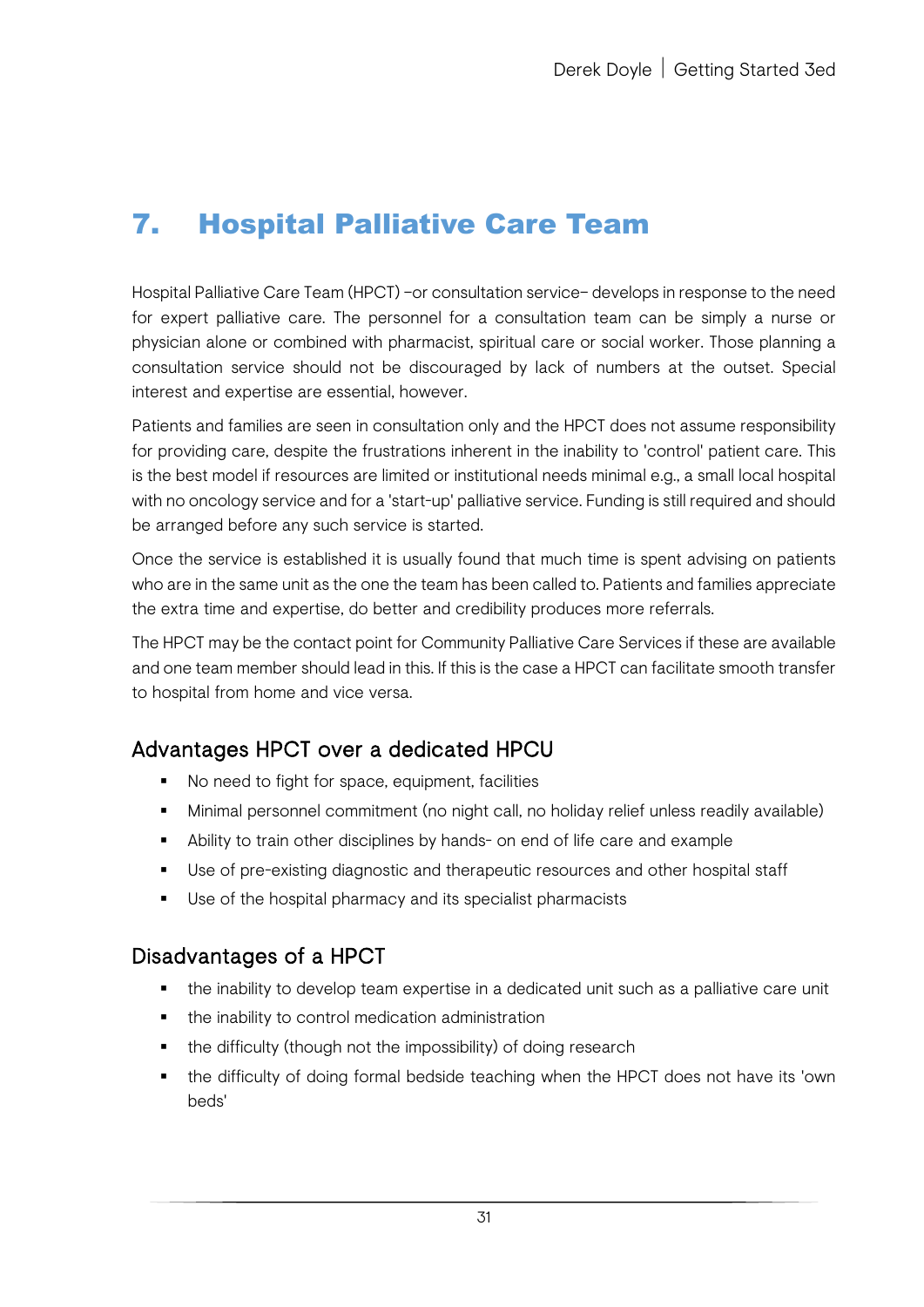- the consultation services having to rely on the staff and resources of the institution to provide such services as physiotherapy, occupational-, music-, art -therapy and pastoral care
- Even before considering staffing, bear in mind some of the unique problems associated with this type of service and the stress they can produce.
- Experience shows that it is much more challenging to bring suffering under control in a general ward, even with a HPCT than in a HPCU with its dedicated palliative care staff, so familiar with every aspect of palliative care.

#### Problems and disappointments

Some examples of problems and disappointments associated with a service may illustrate this:

- Unfamiliar with opioids a, ward doctor discontinues them when the patient vomits. It is a day or two later before the service learns of this.
- Trained to fear opioids because of 'addiction', 'tolerance' or 'narcosis', the consultant/specialist forbids their use in his "unit".
- Nurses are unhappy when the service suggests a meeting with relatives and patient to explain the care regimen and the prognosis.
- The routine of the unit does not make it easy/possible for a family group to remain near a dying patient.
- Staff in the unit have no experience of talking to/listening to a dying patient.
- Staff have never effectively managed 'death rattle' and fail to call for help.
- A patient develops intestinal obstruction and is immediately put on 'drip and suck' and the surgeons summoned.
- Junior staff are unclear whether to consult their senior doctor or the doctor of the HPCT when a crisis arises.
- Some senior doctors take offence when changes in a regimen are suggested feeling their authority is being undermined.
- Though the service is there to advise it is often used to find a terminal/palliative care bed somewhere.
- Occasionally the HPCT is called in to give ethical advice for patients not in need of palliative care.

# Before planning a HPCT

For whatever reason you are considering starting a HPCT there are essential preliminary tasks:

- Perform a needs assessment to evaluate the wisdom of a palliative team e.g., if your hospital is a Maternity Hospital, it makes no sense. However, if it is a general hospital with an oncology service and possibly other specialists it makes good sense.
- **Enrol nursing, medical, social work, pastoral, and other colleagues in a working group to** develop a proposal for formal presentation to your institution.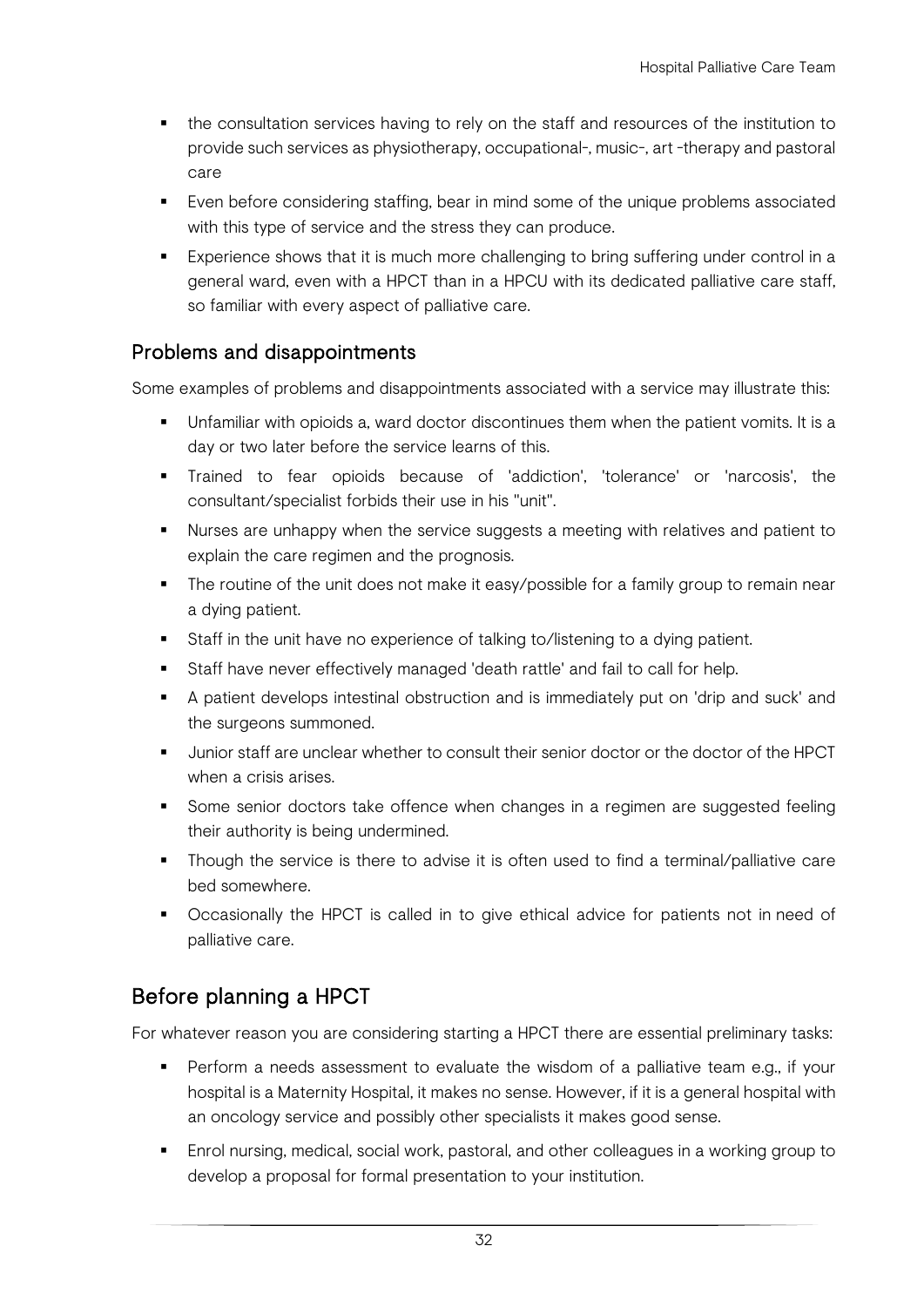- Find a sympathetic administrator/planner who will support your thinking and proposal.
- **Meet with Hospital Administration and present your idea/proposal/costings.**
- Get advanced training in palliative care, read, and surf the many good palliative sites on the internet if available.
- Meet with colleagues in other disciplines, oncology, surgery, medicine to introduce yourself and the concept of palliative care. Their understanding and collaboration are essential.
- Meet with pharmacy administration to enrol their support and inform them of the principles, practice, and pharmacopoeia of palliative care. You must be sympathetic to their concerns re: increased workload, overtime budget etc.

In summary, a HPCT is worth considering when there are not the resources to start and operate a bedded unit. However, it must be remembered that the members of the HPCT:

- **nust be highly experienced in hospital work, and aware of the workings of the hospital** where the HPCT will operate.
- expert in the palliative care of patients with a wide range of conditions (and not just malignancy),
- **Perm** possessed of considerable skills in diplomacy, tolerance and understanding of the needs and problems of the clinicians who refer patients to them.
- **•** committed to, and happy to contribute to, teaching in almost every unit they are called to.

Future development of the HPCT may include:

- The creation of an in-patient bedded unit within the hospital backing up the HPCT.
- **University affiliation**
- **Local national and international recognition, website**
- Symposia and seminars
- Collaborative research with other PCUs, HPCTs and free-standing units

It is difficult to factor in all of these from start-up, but they should be considered as the unit develops expertise which they can share.

Groups contemplating starting such a service are often daunted by the complexity and expertise of services whose personnel they meet at seminars and on websites they visit. Some are tempted to feel it would be less threatening to start a free-standing unit/hospice, remote from the frenetic, sometimes aggressive atmosphere of a tertiary referral university teaching hospital. Remember others have been in the same position and it was no easier than now. However, it was worth it.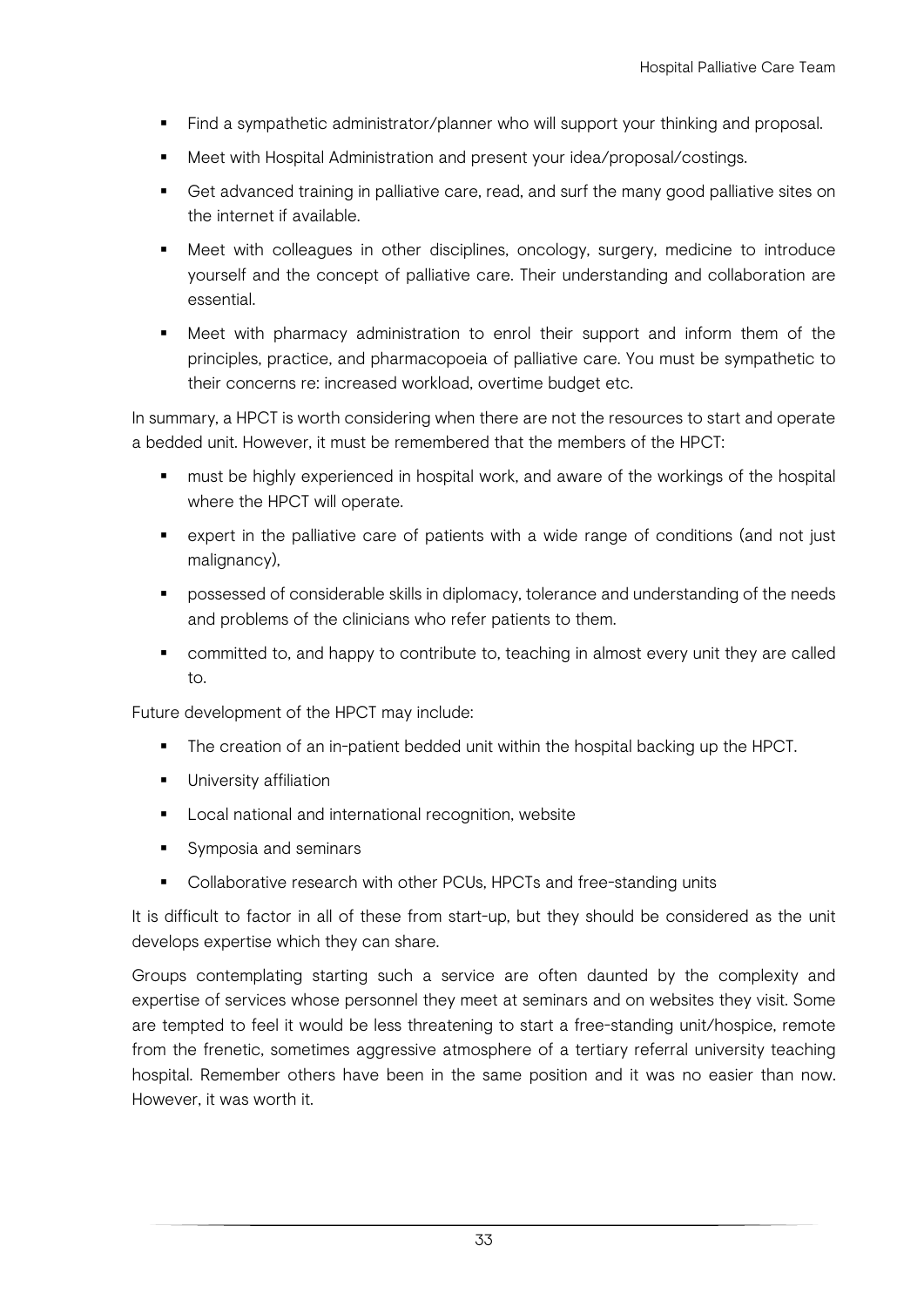# 8. Free-standing Inpatient Unit/Hospice

A 'free-standing' unit is one not within a hospital, be it a general one or a specialist one. It may be in the grounds of a hospital or totally separate from a hospital, miles away in another part of the town or city. Whether it is called a palliative care unit, or a hospice is a decision that must be made by the Trustees establishing it, bearing in mind that the public (except in French speaking countries) still seem to prefer the term 'hospice' whilst health care professionals understandably prefer 'palliative care unit'. In some countries the name (and requirements) of the facilities is regulated.

What makes any palliative care unit or hospice different from a hospital is not its size (although most are small units with 14 - 30 beds), but the holistic, personalized, flexible programme, and the attitude and focused commitment of the staff.

When planning to open/build a free-standing in-patient unit the following questions must be addressed: Why is a free-standing inpatient unit thought to be needed?

There must be an identified need for care in a hospice according to the pattern of death, and the structure of the society. There must be good reasons why the palliative care unit cannot be within a hospital or palliative care be provided by a hospital palliative care team (HPCT).

A well conducted needs assessment is essential to define the target population, the major clinical problems, the existing services, and networks in the community being served. [See Need [Assessment\]](#page-21-0)

If it is a culture where family bonds are strong and families feel that it is their duty there to care for the patients no matter whatever the cost to them, and the patients want to die in their own beds then maybe it is better to have a second thought and ask if a community palliative care team might be more appropriate or a unit for short stay, for 'acute problems' combined with a such a community team. If patients want to remain at home as long as possible but not die there, a unit may be needed solely for end-of-life care' but it will soon be known as a death house.

If it is a community where there are few relatives to care for their loved ones at home, few nursing homes and poorly developed community services then a long-stay unit is the best solution for offering palliative care. It should be noted that even in a hospice/palliative care unit there can develop the problem of 'blocked beds' occupied by patients who might be better at home or in a nursing/care home, but no places are available.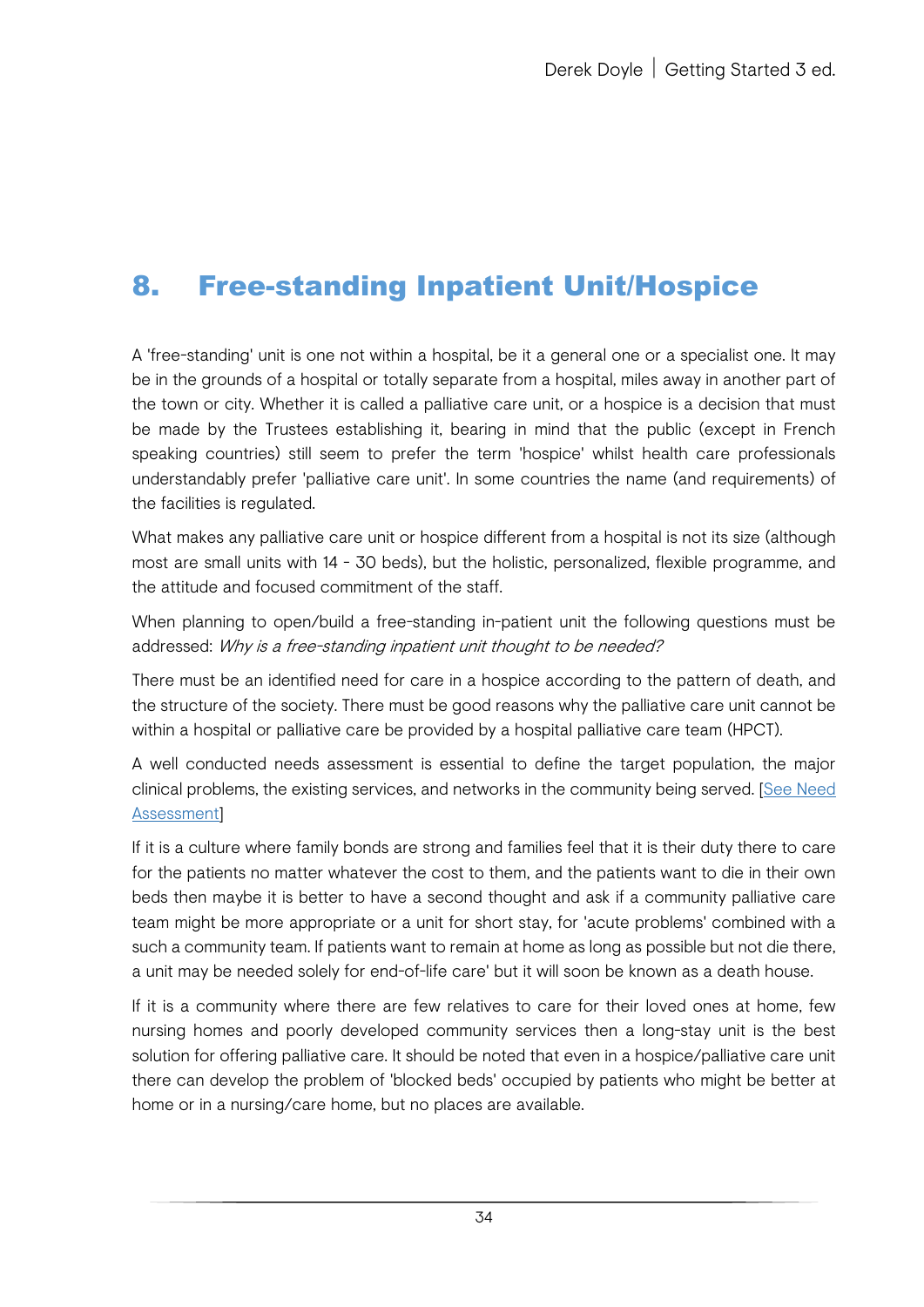# Will it be a demonstration unit?

If you work in areas where palliative care is in the pioneering stage it might be necessary to demonstrate to the authorities the benefits of hospice, the costs associated with it, the impact of care on the patients and the families to convince them to accept the model and to integrate it into the existing health care system. Making the right choice for the model of care is critical.

# The building

What if an existing building is offered or becomes available for purchase? Sometimes hospital buildings become available when re-organization takes place, and some existing buildings are found to be redundant. They may be offered for emerging hospice sometimes with the idea of keeping the workplace for staff who would otherwise be made redundant. Think of all the implications when accepting such an offer. It might not be the best decision for all concerned.

If it is a hospital building offered to set up a 'not-for-profit' unit would the hospice be obliged to forego its high staff/patient ratio, or accept hospital staff without any palliative care training into its interdisciplinary team, or student nurses on rotation through the unit? If yes, then this is not an option and you must find a way to convince your authorities that hospices are well recognized in the world and back up your case with recommendations made by international professional associations or official bodies like European Union, World Health Organization (WHO).

On the other hand, there are some benefits of having the hospice/palliative care unit within the grounds of (but not inside) a general hospital:

- **Proximity to medical specialists such as surgeon, intensive care specialists etc.**
- **Laundry, laboratory, pharmacy, catering facilities close at hand.**
- Uunior medical staff to share out-of-hours calls.
- Proximity to diagnostic services, physiotherapy, occupational therapy, social work, pastoral care.
- Heating services and maintenance staff nearby.

# Other essential considerations

What other essential things need to be considered at the planning stage?

- If it is to be a short stay hospice (most people being discharged within 14 days), what care services will they be able to access when they leave the hospice?
- Are the community services well enough developed to take over the care of discharged patients? Are there other services with which you can establish links (social services, primary health care, other charities)?
- What arrangements can be made for investigations (radiology, laboratory) or for receiving such further treatments (radiotherapy, surgery, chemotherapy)?
- Will the hospice have its own pharmacy and how/where will medications be ordered, procured, delivered, and stored (meeting all national legal requirements)?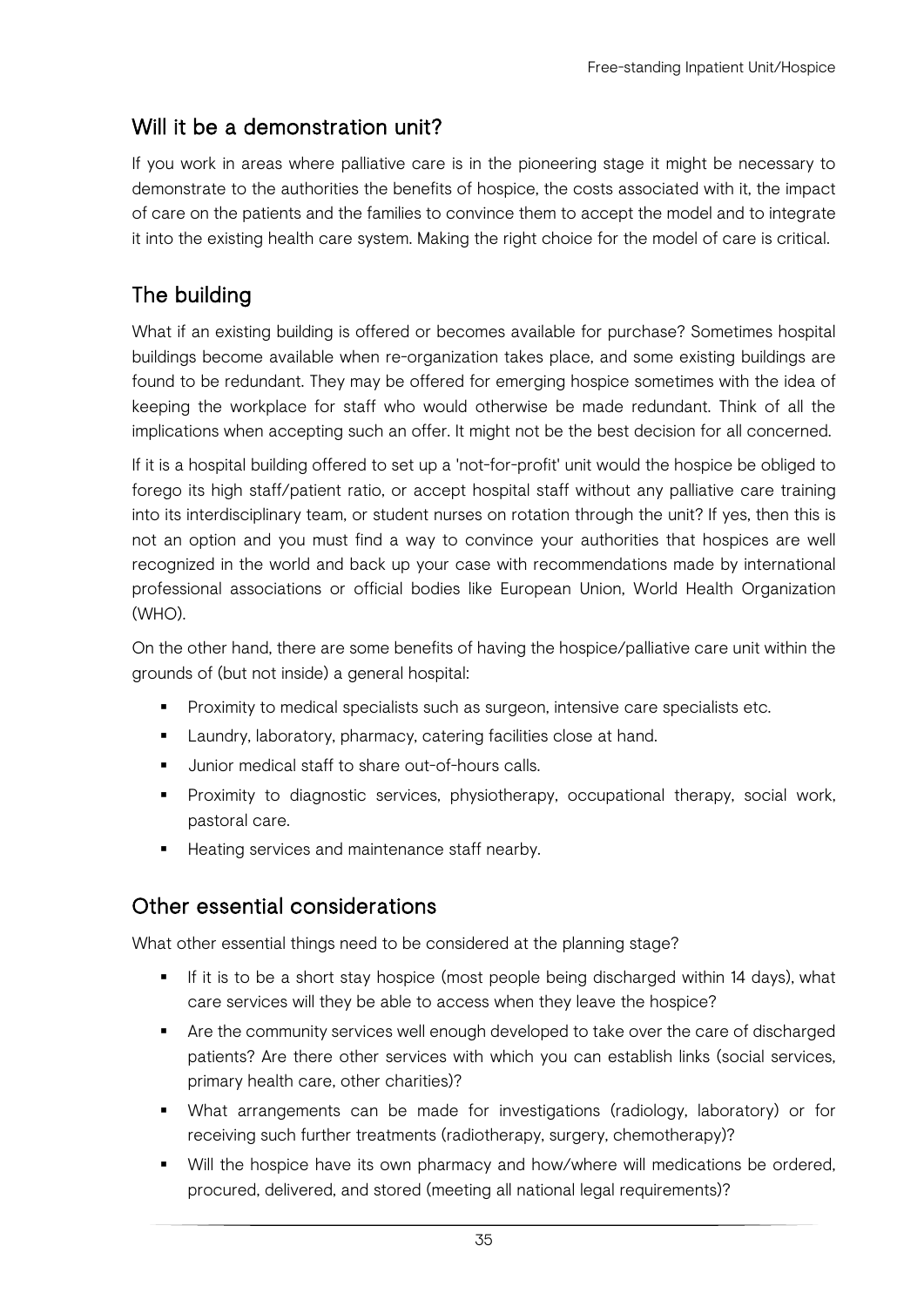- Will the hospice have its own mortuary, or will it be able to use the facilities of a neighbouring hospital?
- Depending on the law in your country will the hospice need to have a 'cold room'?
- How soon after a death must a death certificate be issued? This has relevance to the duty hours of medical staff.
- If post-mortems/autopsies are ever needed, where would they be done and how will bodies be transported there?

# Target Patients

What type of patients will be admitted to your hospice?

- Is the hospice going to be for adults, for children or for both? If you plan to open a unit exclusively for children you are strongly urged to read about them, how they are run, the problems faced etc. in the many books and papers published by children's hospices worldwide. If children are to be cared for in a 'mixed unit' there will need to be special rooms or even an annexe set aside for them and nurses and doctors trained in paediatric palliative care.
- Patients at the end of life or might some have chronic, not-life-threatening conditions? Possible eligible patients are listed in Clinical Practice Guidelines for Quality Palliative Care National Consensus Project (13).

For example, will the unit:

- Accept children and adults with congenital conditions leading to dependence on lifesustaining treatments and/or long-term care be admitted?
- Will people be admitted if they have acute, serious but not necessarily life- threatening illnesses (such as severe trauma, leukaemia or acute stroke), where cure or reversibility is a realistic goal, but the conditions themselves and their treatments pose significant nursing and care burdens?
- Will people be admitted with progressive chronic conditions (such as peripheral vascular disease, low-grade malignancies, chronic renal or liver failure, stroke with significant functional impairment, advanced heart or lung disease, frailty, neuro-degenerative disorders and dementia).
- Will people be admitted with chronic and life-limiting injuries from accidents or other forms of trauma?
- Will people be admitted with advanced serious illnesses (end-stage dementia, AIDS, cancer or severe disabling stroke, cardiac, renal or respiratory failure), from which they are unlikely to recover, and for whom intensive palliative care is the predominant focus and goal of care for the time remaining.

Reading this list is a reminder that strict adherence to the definition of hospice/palliative care is of the utmost importance. It would be well-nigh impossible to care appropriately for many of the above groups in a small palliative care unit but the decision about them must be made before the unit opens.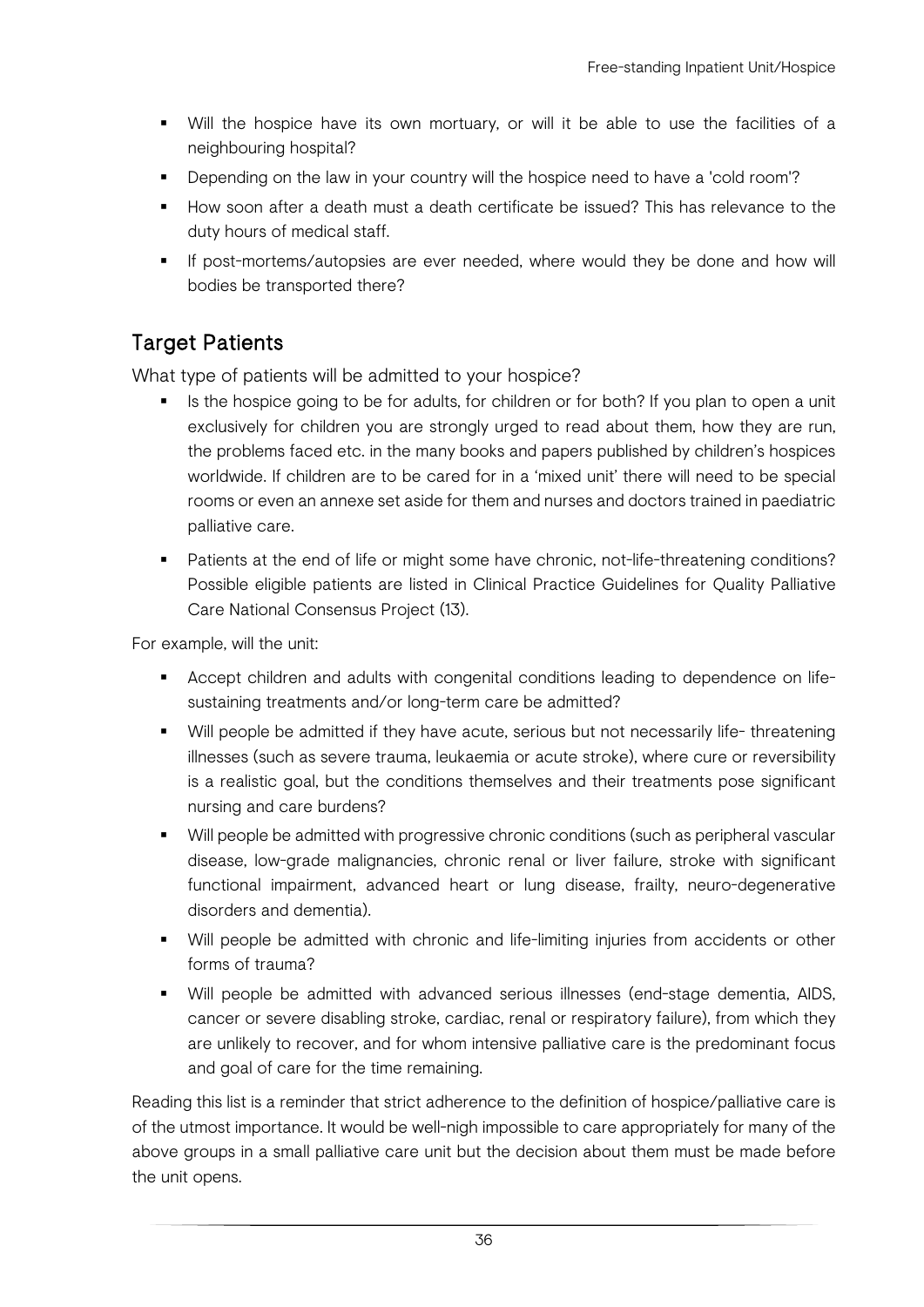One must decide if the unit is going to be for:

- patients expected to die within days.
- **If** long stay patients.
- short stay patients admitted, for example, for 10-14 days to control severe symptoms or psychosocial problems (In most units in the West the average length of stay is 11-14 days).
- respite care to offer families a break from exhausting care. If so, will such stays be booked in advance or be offered as the need arises? The need for respite care is greatest when the unit is associated with a community palliative care service. One problem is that many such patients are admitted for 'respite' too late and do not return home but remain and die in the unit.

Once the unit is well known in the community there will soon be a waiting list for admission so apart from establishing in your admission criteria you have to establish the priority criteria for admission. It is useful to have a team responsible for the admissions so as not to put too much pressure on one individual.

# Educational programmes

If so, there will need to be a seminar room for teaching, space for a library, storage space for equipment, toilets nearby, access separate from the in-patient unit as well as major staffing and therefore financial implications. [\[See separate section for fuller discussion\]](#page-65-0)

## Disadvantages of a free-standing unit

- Cost, generally higher than planners expect.
- Only able to accept a limited number of patients, a small proportion of the many who need its services.
- A management structure that might be unlike those of other local health care units
- **Families might feel excluded because the patient is taken out of their care.**
- It is still 'an institution' and as such, no matter how hard everyone tries, it is never 'Home'.
- Its practice and principles will not be seen and learned by the many doctors and nurses who work in general hospitals where 90% of the patients at the end of life are cared for.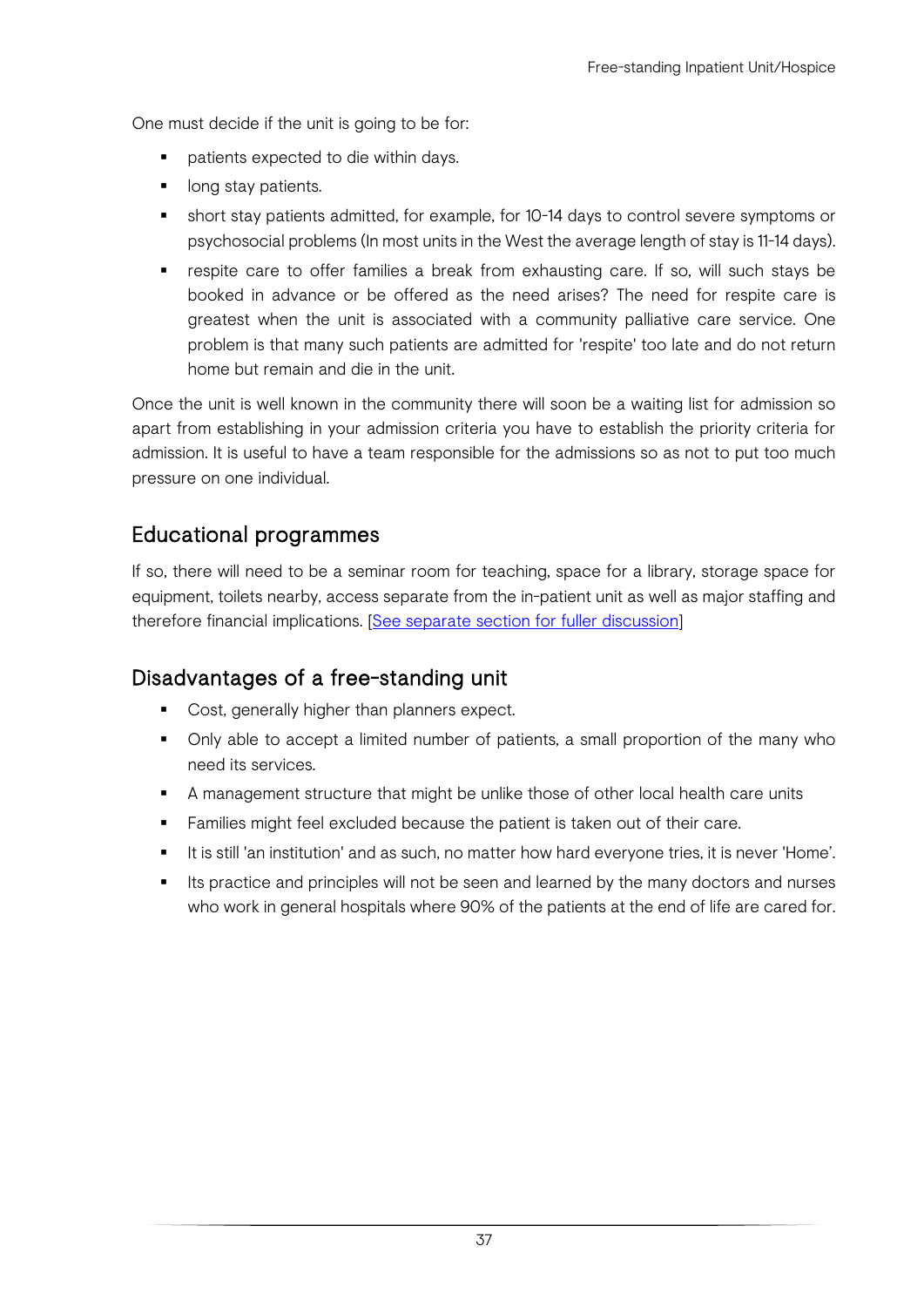# 9. Home Care/Community Palliative Care Services

This section will look at services caring for severe ill patients at the end of life in their own homes, the home of relatives, or care homes for the frail or aged.

Strong evidence from many countries suggests that with some exceptions, most people say that when they come to the end of their lives, they want to remain at home if possible, though not necessarily to die there.

Community care is one area of health care where there are wide variations between one country and another, and even within a country.

Some countries have well established primary care services staffed by general practitioners or family physicians supported by community nurses/'district nurses' and even nurses registered as specialists in paediatrics, palliative care, cardiology, renal medicine, chest medicine, diabetes, psychiatry and stoma care.

In contrast there are others where patients must travel to clinics many miles from their homes or wait for a travelling clinic which visits their village every few weeks at best, any acute illness necessitating them being taken to a distant hospital's Accident and Emergency Department.

If the doctors who care for people at home seldom make house visits, or have no training in palliative care, or cannot readily access and prescribe opioids, then end-of-life care is usually unsatisfactory.

Similarly, if family carers have not been taught how to care for someone so gravely ill, or there are no home-visiting nurses trained in palliative care, it can be difficult to ensure that dying is peaceful and dignified.

This section addresses some of the issues of caring for the severe ill or dying in their homes in the hope that readers will adapt its contents to their local or national situation. There are many models of care. None is a perfect model for all situations.

## Models of Home Care

There are three models of Home Care/Community Palliative Care Services (CPCS) in common use and many modifications of each.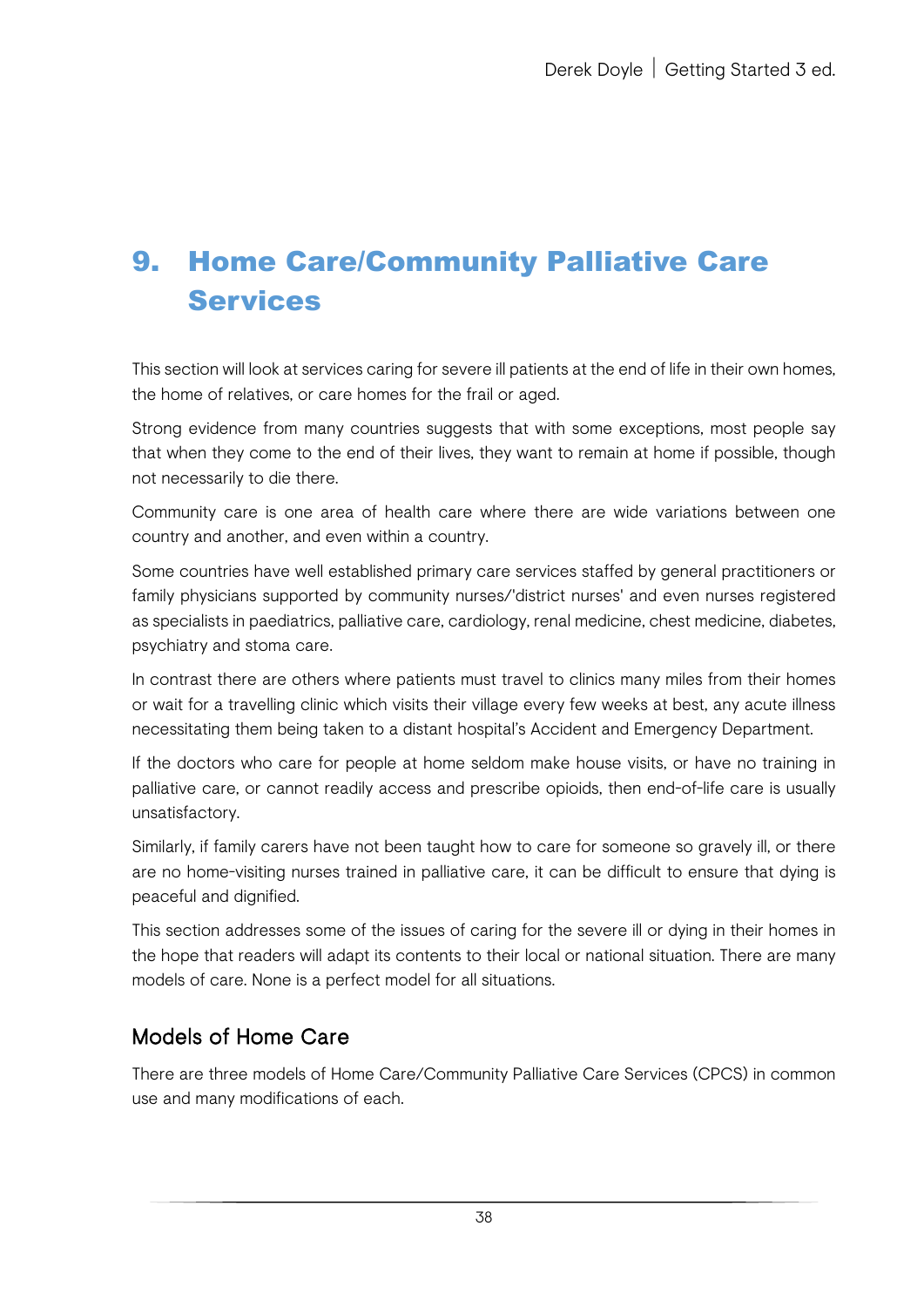#### Palliative care consultation service

This assists GPs and community nurses who invite the advisory team to visit and advice on the care of patients at home. The staff of the advisory service does not accept invitations to become involved from anyone except the family doctor and community nurse.

The advisory team consists of a palliative medicine physician and a community palliative care nurse (and can usually call on the services of a social worker, an occupational therapist and other allied health professionals in the hospice/palliative care service). In many countries, the usefulness of the occupational therapist can hardly be exaggerated.

They visit homes, assess what modifications area needed, what equipment might help the patient and teach both patient and carers how to make best use of failing faculties.

Their role is entirely advisory, prescriptions being written by the GP and the practical nursing being done by the community nurse not the palliation nurse.

The benefits of such a service are that the patient (and often some relatives) remains under the care of doctors and nurses they know well but, at the same time, they are getting specialist advice. Additionally, there is no threat to the authority or autonomy of the GP and community nurses who, hopefully, will be encouraged and enabled to provide better palliative care for future patients.

The advisory team, usually based in a palliative care unit, facilitates admission there if needs be, and coordinates consultations and investigations in other units. There is evidence that such services enable more patients to remain at home longer and they may enable more to die at home (if they are called in early enough).

If, as is recommended, the service operates within a clearly defined geographical area with modest distances to travel a single nurse can usually be involved with 16-20 patients at any one time, seeing each 2-3 times/week and often telephoning frequently and regularly. The average time each patient is under care averages 2-3 months for cancer patients but double that for cardiac, respiratory and some patients with neurological disorders.

The 'success' or 'effectiveness' of such a service largely depends on:

- Members of the primary care team knowing when they and their patient might benefit from specialist medical or nursing advice from a community palliative care team. This requires that they know their own limitations.
- The ability of the GP assisted by the team to deal appropriately with emergencies occurring in the home.
- The availability of essential opioids
- The availability of the necessary equipment and aids
- The ready availability of back-up beds in either a palliative care unit or a hospital unit with which the patient is familiar.
- The extent to which relatives are supported, their needs addressed, and trained in basic nursing care.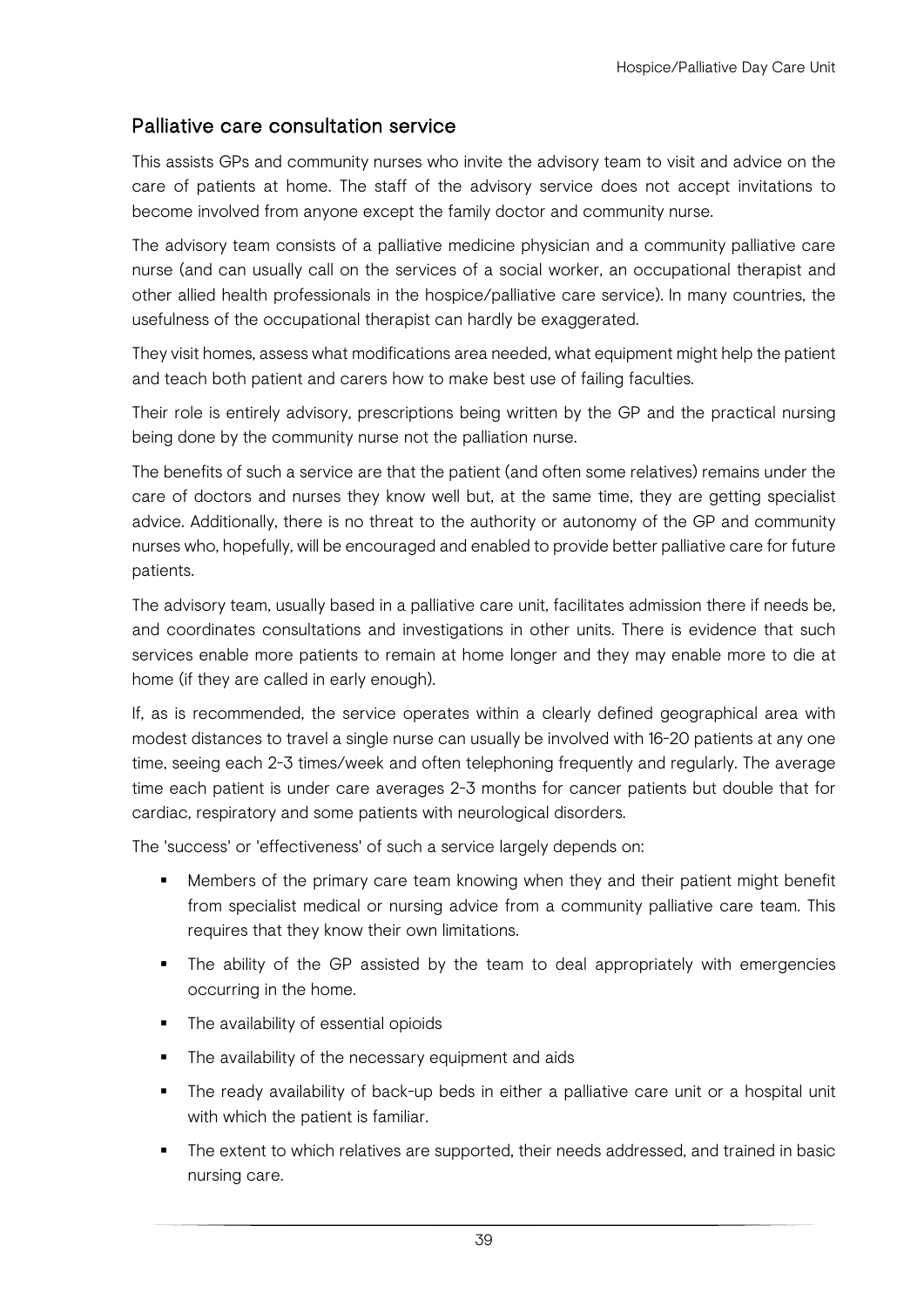## Comprehensive Home Palliative Care Service

Operating in few places in the world this service provides a team of specially trained palliative medicine physicians and nurses who provide all care for the patient in his home. With following tasks: confirming the diagnosis, ordering whatever further investigations are needed, prescribing medications, involving home nurses, organising family support, and even performing such procedures as blood transfusion, paracenteses, some chemotherapy, and physiotherapy. Any necessary equipment is loaned from the palliative care service base (which need not have its own in-patient beds).

The benefits are that the patient is guaranteed high quality specialist medical and nursing care round-the-clock in his own home, with his well-supported family around him. Such as service is thought to enable more to die at home if that is what they wish.

The disadvantages are:

- the extremely high cost
- the possibility that GPs and community nurses will either be deskilled or not given the opportunity to practise better palliative care.
- because they have not been involved in this critical time in the patient's care, GPs might be less able to give appropriate bereavement care after the death.

Such a service can only be expected to operate successfully and amicably when its involvement does not financially disadvantage the GP when he/she 'hands over' a patient to the service.

## Practical ('hands-on') Palliative Nursing Service

This is most appropriate where there are no other nurses working with patients in their own homes. Nurses, specially trained in palliative as well as community nursing, provide all the practical care a palliative patient needs, and demonstrate basic nursing care to the relatives. They may visit once or many times each day, depending on needs, often lending equipment from the palliative care service.

Useful as this service can be it is expensive to operate (salaries, equipment, and transport costs), and dependent on the cooperation and understanding of sympathetic GPs who may not know much about palliative care and the nursing needs of their patients. Without the cooperation of a knowledgeable GP this can be a lonely and stressful job for the palliative care nurse.

This form of Community Palliative Care Service does not offer any form of palliative care education for doctors or nurses. This is a major weakness.

A modification of the above…

The palliative care nurse(s) working without any medical support or back up palliative care beds and professional colleagues.

This is seen in many countries where palliative care is in its infancy. The reasons are obvious – there are more nurses available than doctors, they are usually more willing to work in the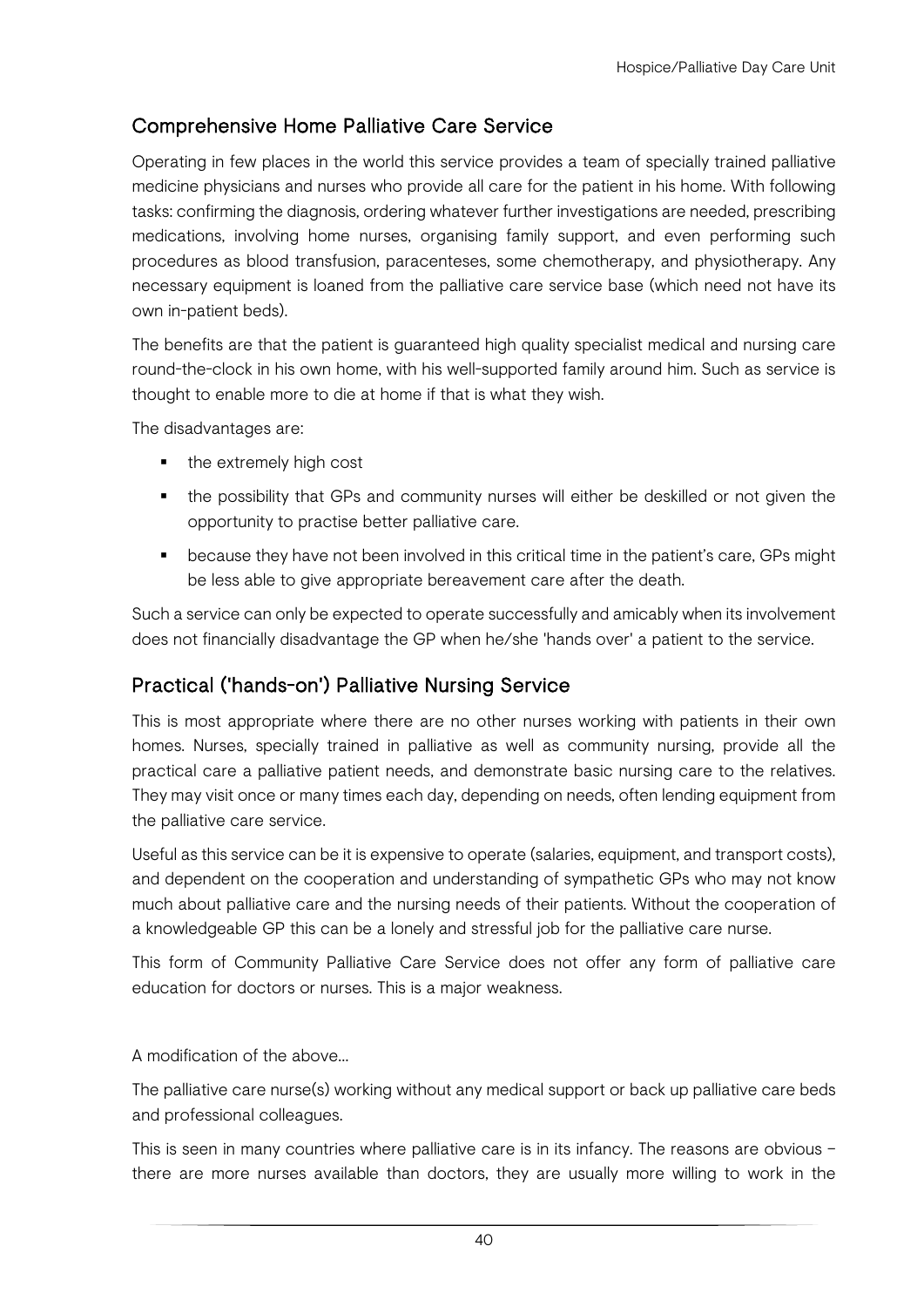community, their salaries are lower than those of doctors, they are well received and better understood by unsophisticated villagers than doctors might be.

However, it should be regarded as a short-term model of care provision to be replaced as soon as possible by one of the models described above.

The reasons are that:

- even the best palliative care nurse will encounter problems of pain and symptom management that are beyond her knowledge and experience.
- professional support (emotional, social and spiritual) is essential for all in palliative care.
- emergencies occur even when the best care is being provided and both medical input and hospital admission may be needed.
- palliative care is, and always has been, more than excellent nursing care. Doctors have a role to play and must be encouraged to learn about it – something they may not do with an all-nurse service.

CAUTION In some countries The Community Palliative Care Team is expected to provide palliative care to serious ill patients alongside their general work with patients not in need of palliative care. This is almost impossible to do, does not help either group of patients and is to be discouraged because It is usually suggested by managers eager to save money, managers who know little or nothing about palliative care. It is exceedingly stressful for the team members, does not save money and usually results in poor quality palliative care.

## Emergencies encountered in community palliative care

Much depends on whether those caring for a patient at home can deal with the following. If GPs and community nurses do not know how to deal with them, they need a Community Palliative Care Team:

- Extreme breakthrough pain
- **Hypercalcaemia**
- **-** Haemorrhage
- **Spinal cord compression**
- **Sudden dyspnoea**
- Pathological fracture
- **Acute paranoia**
- **Urinary retention**
- Severe vomiting
- Oesophageal obstruction
- Subacute Intestinal Obstruction
- **Status Epilepticus**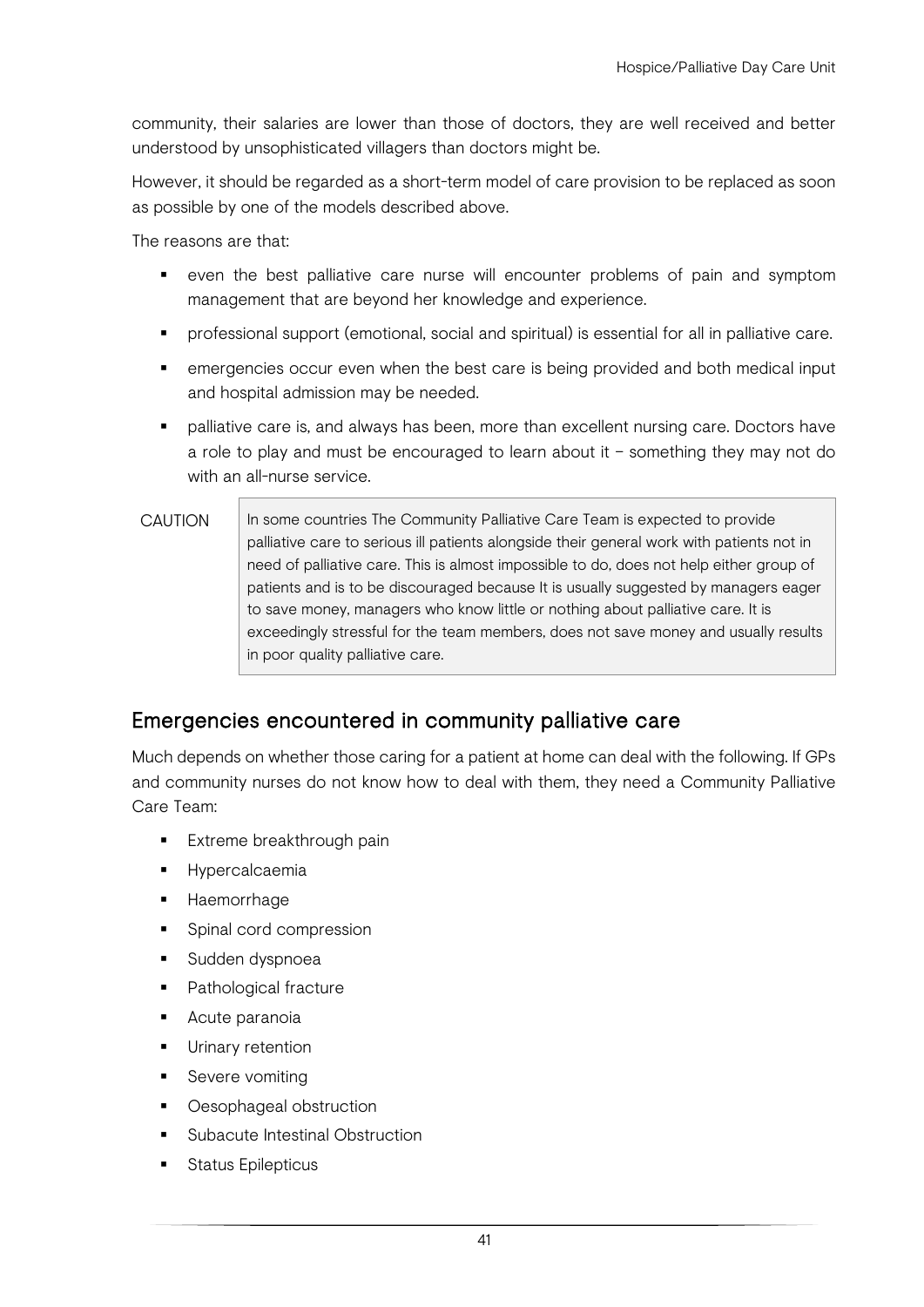# Auditing a Community Palliative Care Service

As with every aspect of a palliative care service it is essential to audit it regularly. The audit should be a community team responsibility with time set aside for it, accurate records kept of all discussion at audit meetings. These might be chaired by a senior doctor or nurse or, preferably, by different members of the team in turn. Regular feed-back, critical appraisal from GPs and community nurses with whom the team works is essential.

One final observation: Whether a patient can stay at home and receive excellent palliative care there depends as much on the relatives as on all the professionals involved.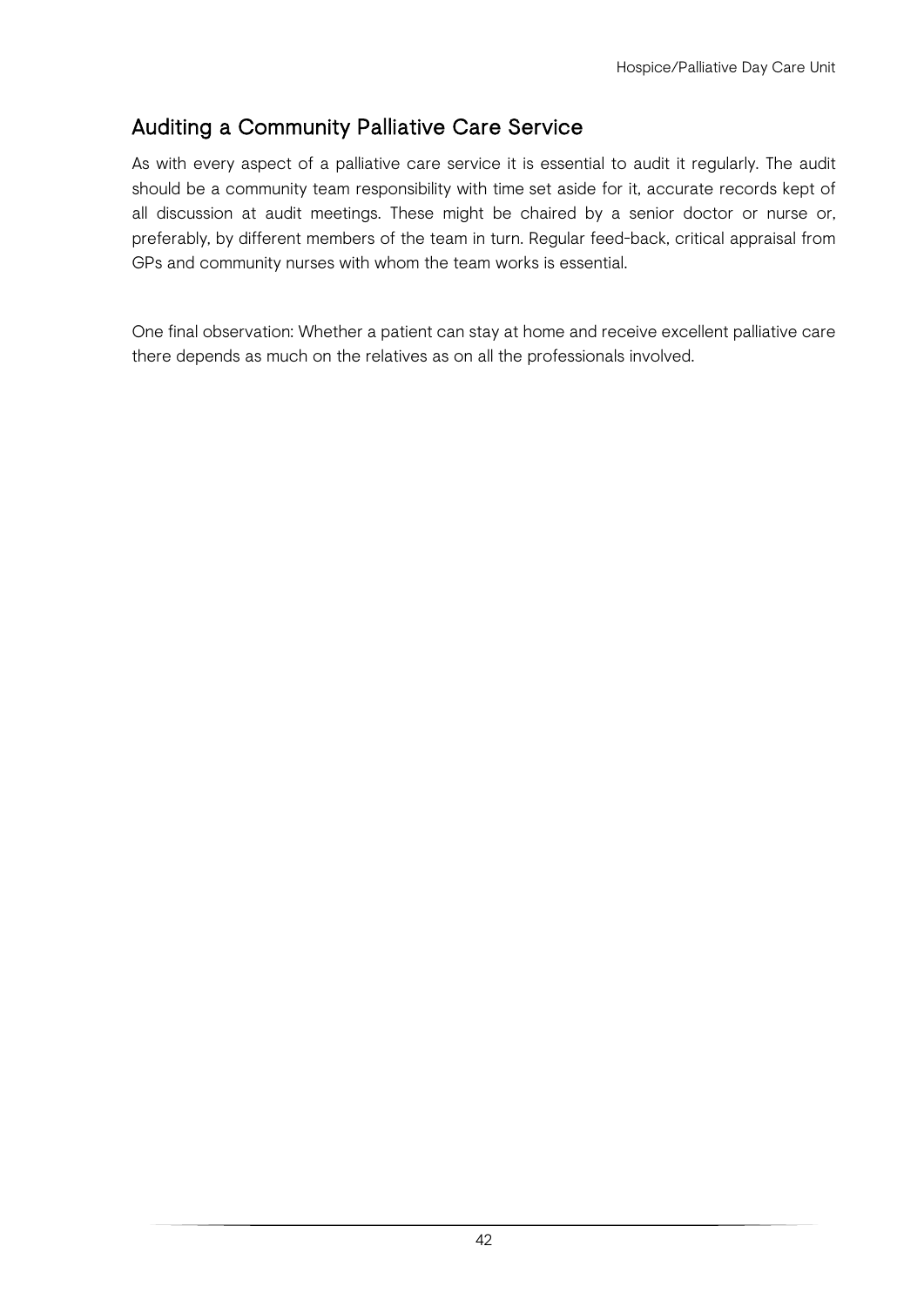# 10. Hospice/Palliative Day Care Unit

A Day Care (sometimes termed Day Hospice or Palliative Care Day Unit) is a model of care designed for patients being cared for at home (or in the home of a relative or in a Nursing Home/Rest Home). It enables them to receive attention to all aspects of their illness and suffering; to receive physiotherapy and occupational/music/art therapy; to meet with others in similar situations to themselves in a friendly social/non-clinical environment.

# Benefits of Day Care Unit

The patient is enabled to remain at home if possible (which is what most say they want) and by attending the Day Care Unit.

They benefit from seeing the palliative care nurse (and the medical specialist if the nurse deems that necessary), being encouraged to report every aspect of their suffering, ask all the questions they want to and get all the advice they need. When needed, they can have wound dressings done, constipation dealt with, bladder lavage and catheter change.

They benefit from seeing palliative care- trained physiotherapists, occupational/art/ music therapists for what is, in effect, rehabilitation – helping them to live life to the full within the limits set by their illness. Experience shows that they take up new hobbies and interests, become more positive in outlook, and consequently experience fewer symptoms.

Caring relatives benefit from a few hours free to do whatever they want to do, to have a wellearned rest or have time on their own with some of the palliative care team to ask questions, get advice and, above all else, feel supported.

It is very possible but not proven that patients attending a Day Unit are able to remain at home longer than would be the case if they had not attended one. The evidence base supporting dayservices is dated and limited. Dying people find attending PDS a valuable experience that allows them to engage with others and to be supported in a restorative environment. (14, 15) There is much anecdotal evidence that relatives feel it is less stressful caring for a patient at home if the patient can, attend a Day Unit perhaps one or twice a week.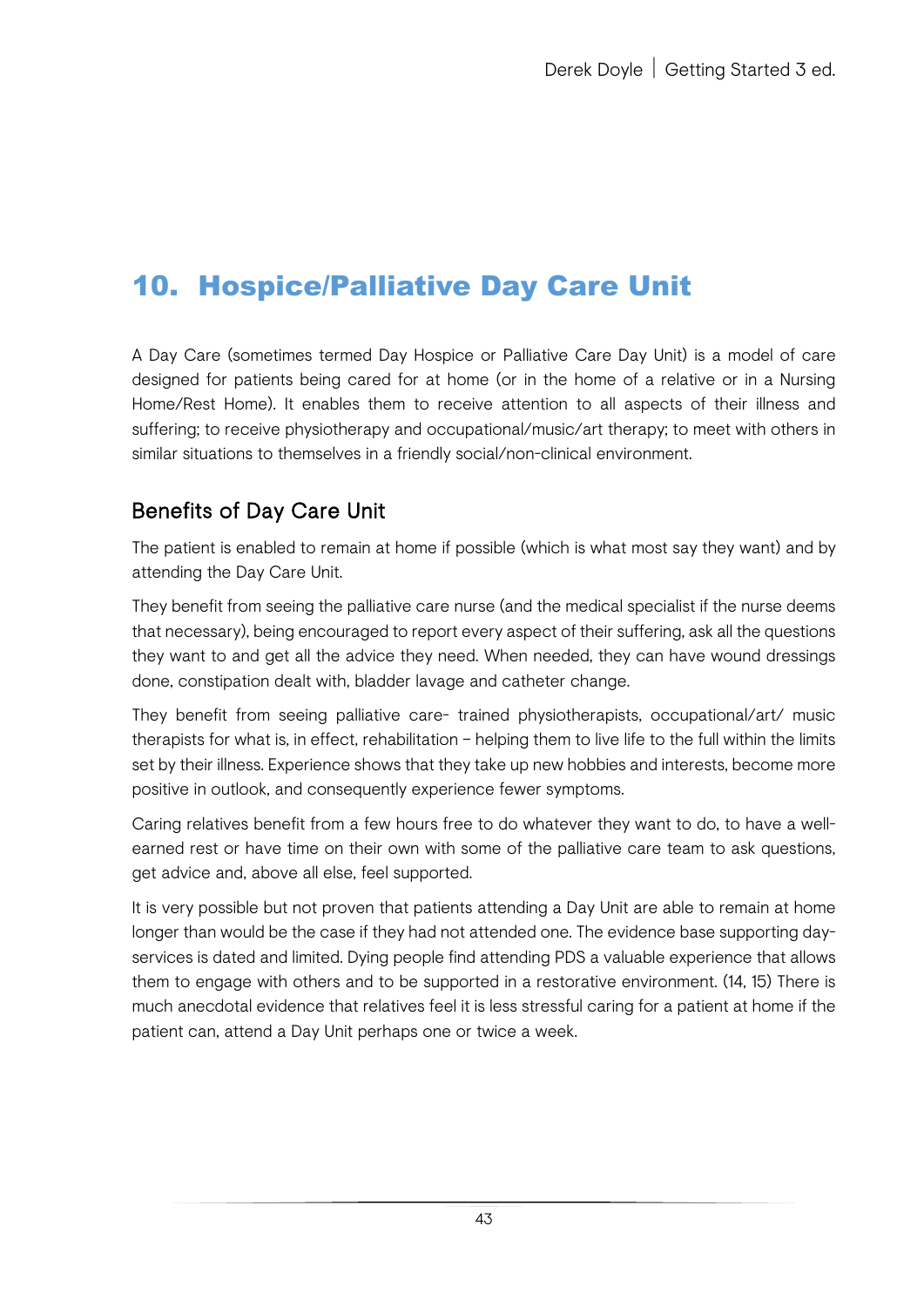# How does a Day Care Unit operate?

The most common model is where patients are brought from their homes in a car or 'minibus' (often driven by a volunteer) to the Day Care Unit at about 10.00 hrs, spend the middle of the day there and taken back home at about 15.00 hrs.

On arrival they are welcomed by a member of staff/volunteer, join the others attending for a cup of tea/coffee then spend time on creative activities of their choice under the guidance of the therapists, spend some time with the nurse or doctor. Lunch is leisurely, tailored to their needs and energy and often accompanied by a 'little drink' if that is what they enjoy. The time after lunch is spent in comfortable chairs, resting, or being entertained by visiting cooks, TV stars, Olympic champions with their medals, local actors, dancers, poets and musicians – most of whom have usually offered their time and services without any thought of payment.

# What accommodation is needed for a Day Care Unit?

- A hall/room about the size of a large lounge or tennis court with a ramp and doors wide enough for wheelchair entry.
- Worktables that might also be used for meals and sufficient chairs for sitting at the table and easy chairs for lounging in.
- A small room large enough to accommodate an examination couch, small table, 2 chairs and (desirably) a hand basin.
- A small room with a table and 2 chairs, filing cabinet, (a computer if possible), and notice board of some sort for use as an office/interview room.
- A toilet which permits wheelchair entry. Ideally the toilet and hand basin should be designed for disabled users.

If funds and space permit it is useful to have two rooms rather than one large one – one for activities and crafts, the other for socialising. Equipment takes up much space so adequate storage space must be provided either in the unit or nearby. Not essential but useful is a small cloakroom where patients outdoor clothes can be left, and another small room where staff and volunteers can withdraw.

# Where should a Day Care Unit be situated?

The Unit may be part of a hospital/hospice/ palliative care unit OR be in the grounds of a health care facility. It may be run in a church or community hall not otherwise being used during the day. Essential is that there must be easy vehicle access and that it must be convenient for access for the population being served. Long journeys even in comfortable cars, can be tiring for these patients.

# What staff are needed for a Day Care Unit?

The key member of staff is the Day Unit Coordinator (or whatever title is selected). Their professional background is not as important as their skills, their sensitivity, and their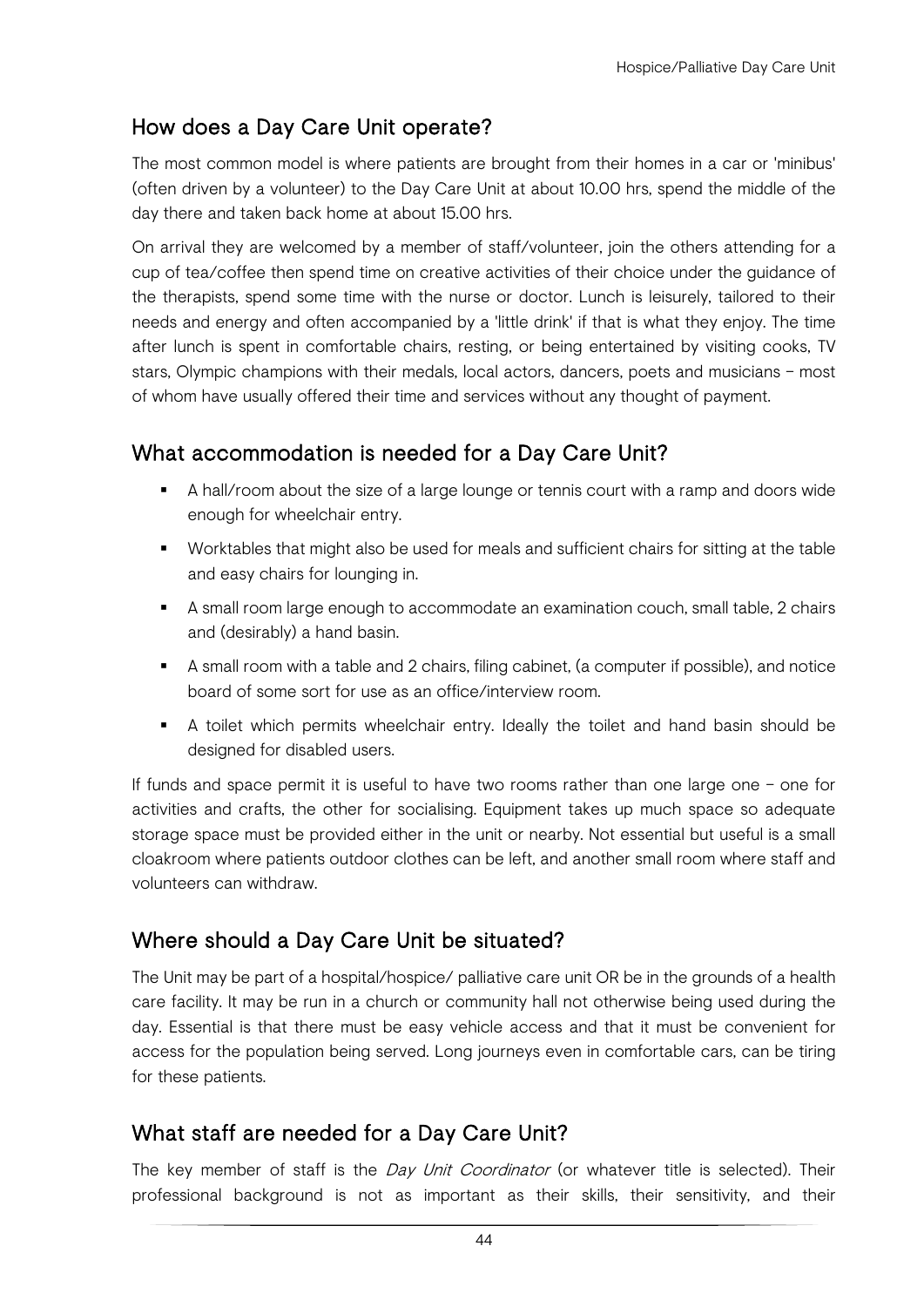understanding of the principles of palliative care. Most have backgrounds in nursing or social work or occupational therapy but in the new role may not use the hands-on skills of those professionals as much as their 'person skills'.

A useful ratio is 1 staff member/volunteer to every 2 patients, depending on levels of dependency.

The nurse and each of the therapists may either work exclusively in the Day Unit or visit it from the wards of the hospice/palliative care unit/hospital if nearby, depending on how many patients there are, what their needs are, how much time needs to be spent with each etc.

The volunteers need careful selection and comprehensive training [\[See Hospice/Palliative Care](#page-60-0)  [Volunteers section\]](#page-60-0). They are directly accountable to, and report to, the Coordinator but are ultimately accountable to the Volunteer Services Manager of the hospice/palliative care service/hospital. They act as friends, assisting with handling frail patients, serving meals, and assisting with activities under the direction of the Coordinator or therapist. Or no account do they become involved in clinical matters or attempt to offer professional advice, no matter what their own background is.

# 'Creative activities' offered in a Day Care Unit

It depends on whether there is an occupational therapist and his/her skills and experience of palliative care; on the physical and financial resources of the unit, and the culture of the community it serves.

All that can be done here is list some of the activities to be found round the world:

| Clay modelling           | Crossword solving     |
|--------------------------|-----------------------|
| Painting Pottery         | Origami               |
| Indoor gardening         | Knitting              |
| Carpentry                | Dress making          |
| Stamp collecting/sorting | Enamel jewellery      |
| Computer programming     | Making greeting cards |
| Rug making               | Computer games        |

The important thing is that such activities are what the patient wants to do (and has often had as a long-time ambition) and not merely recreational – helping the patient forget their illness and fate. Everything done in a Day Unit is geared to enhancing quality of life, restoring dignity to it and giving patients as sense of being valued and useful.

## The use of volunteers in a Day Care Unit

Usually, the volunteers working in a Day Unit have already worked in other clinical areas of the hospital or palliative care service where their sensitivity and calm presence had been noted. Only then are they selected for the Day Unit and undergo further orientation. They are taught the aims of the Unit, the conditions of the patients who will attend the spectrum of suffering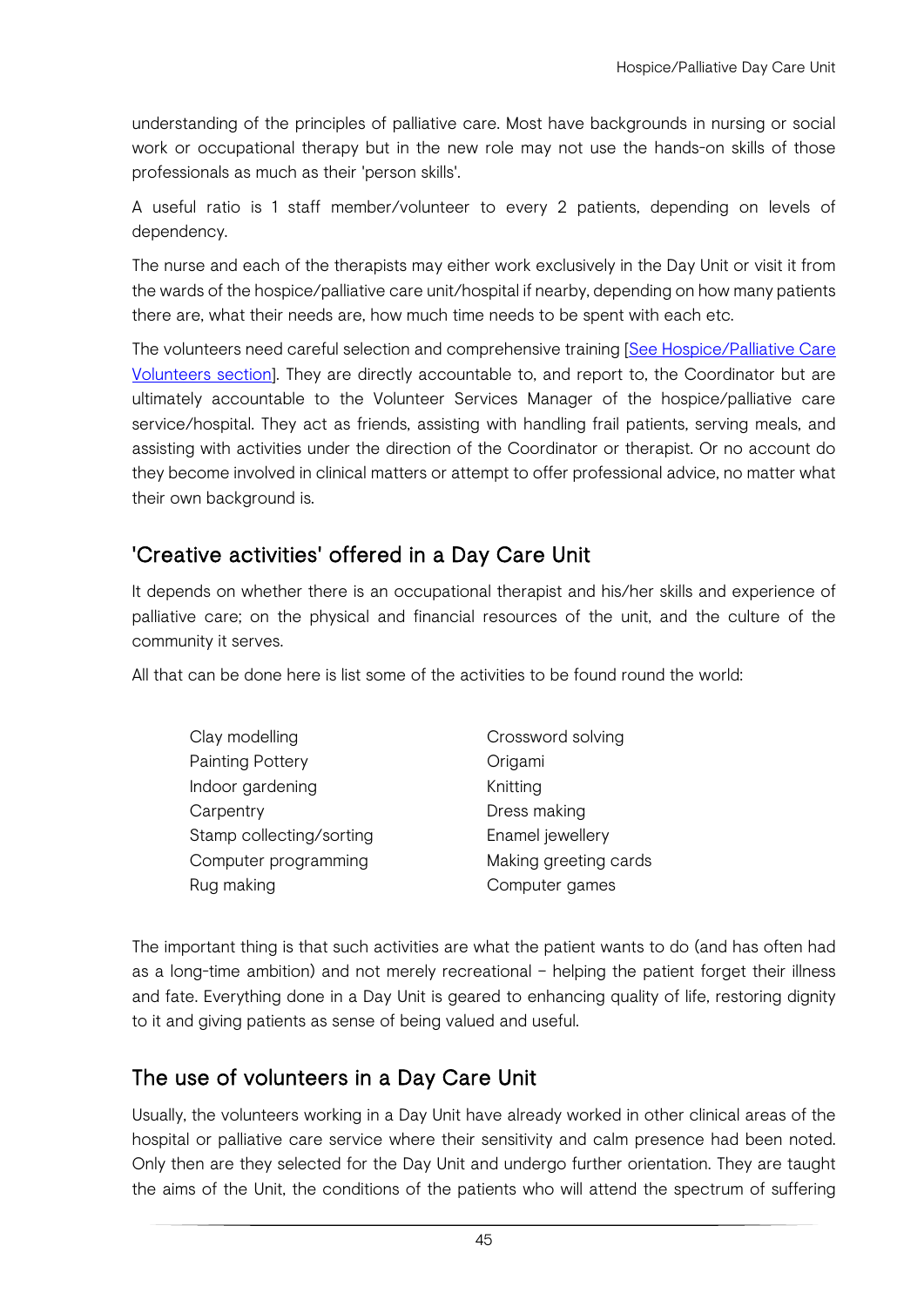they may encounter and how the palliative care nurses and therapists will respond. Above all else they will be taught to be friends and companions to the patients rather than 'carers', encouraged to help create the most relaxed, informal atmosphere possible; the type of atmosphere so often described by patients as 'safe'.

For most volunteers, their time in the Day Unit will be the closest and most prolonged they will ever have had with people in the final months of life, many of them of similar age to them or their children. At one and the same time as they see some patients psychologically thriving in that atmosphere, they will also notice that they are getting frailer and near to death. Over the time they work in the Day Unit they will make many friends all of whom will eventually die, some much sooner than the volunteers had expected. Understanding support as well as sensitive supervision for volunteers is essential.

# Can/should a Day Care Unit accept any type of patient?

Yes, but experience in units that have been operating for many years suggests that patients should be accepted on the understanding that their condition and how much they have benefited/might continue to benefit from attending, is reviewed every 12 weeks. They may then have a spell of not attending and then return after a few months if it is thought they might benefit. If this is not done the Unit may find itself with a patient whose condition is does not require palliative care, coming to the Unit for years. This helps neither that patient nor the other patients.

Care must be taken with particularly young patients who may be discouraged if they attend on days when everyone else is elderly, sharing no common interests with them. Seeing such a young person with advanced illness can also be extremely distressing to older patients. Ways must be found to get around this problem.

Some units find it better to have separate days for the sexes with morning activities and afternoon visitors tailored to each group. For example, the men might have visiting football players talk to them whilst the ladies might have ballet dancers or a poet reading a new poem.

It does not seem to matter if people with different illnesses are put together – those with cancer mixing easily with those suffering cardiac or neurological problems. Invariably patients discuss with each other what they suffer from, what care they have had and how long they expect to live. Despite that, there is usually an exceedingly happy, positive atmosphere where everyone wants to help another. It follows, however, that there are times of sorrow when one of their number dies at home or must be admitted to an in-patient unit. If that unit is adjacent to the Day Unit, then they can, and usually do, come back to enjoy the Day Unit with old friends. This is one of the great advantages of any Day Unit being part of a hospital/ palliative care complex rather than free-standing.

# Why should planners consider starting a Day Unit?

- It greatly helps in the care of patients receiving palliative care at home.
- It recognises the stress experienced by relatives and gives them a break for a few hours.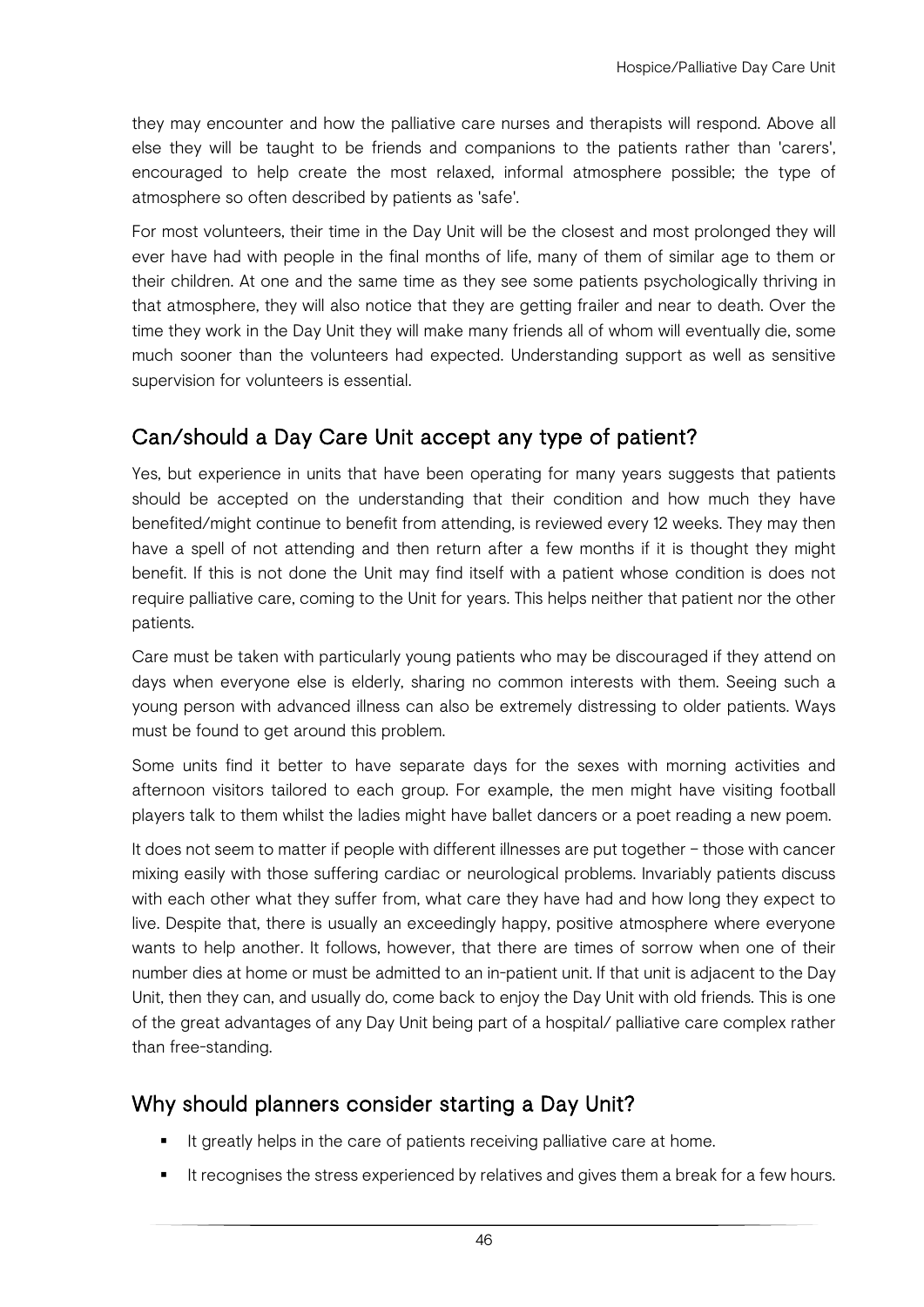- It makes it less daunting when the time comes for a patient to leave home and be admitted for terminal care because they have seen such patients coming from the inpatient unit to the Day Unit.
- It is economical to operate, the only expenses being the salaries of the professional staff, the equipment, and materials for activities (finished articles are usually sellable to raise funds) and the costs of food and transport costs.

# Can a Day Care Unit be financially self-sufficient?

Craft work produces many items that might be sold, the income helping the day unit. That list would include such things as stools, ornaments, enamel brooches, models, artificial flowers, calendars, Christmas cards. Experience shows that people, particularly friends of the Hospice or relatives, are happy to purchase them but the income usually scarcely covers the cost of purchasing the raw materials from which they are made. What is important though is that patients feel they are not only enjoying themselves but being useful and appreciated.

# Audit of a Day Care Unit

It is essential to audit a Day Car Unit, for all members of its staff/team to take part and for its records to be accurate and open to scrutiny. Topics that might usefully be audited include:

- Conditions of patients Conditions of patients Transport of patients The work of the nurse Views of GPs/family physicians Finances Value of different activities Food likes and dislikes Transport service **Bowel treatment needed** Views of relatives and the cord keeping Time spent with relatives Time spent with relatives
- Reasons for referral Occupational therapy activities and usefulness Length of time attending unit **Reception of patients on arrival** Work of volunteers The views of community nurses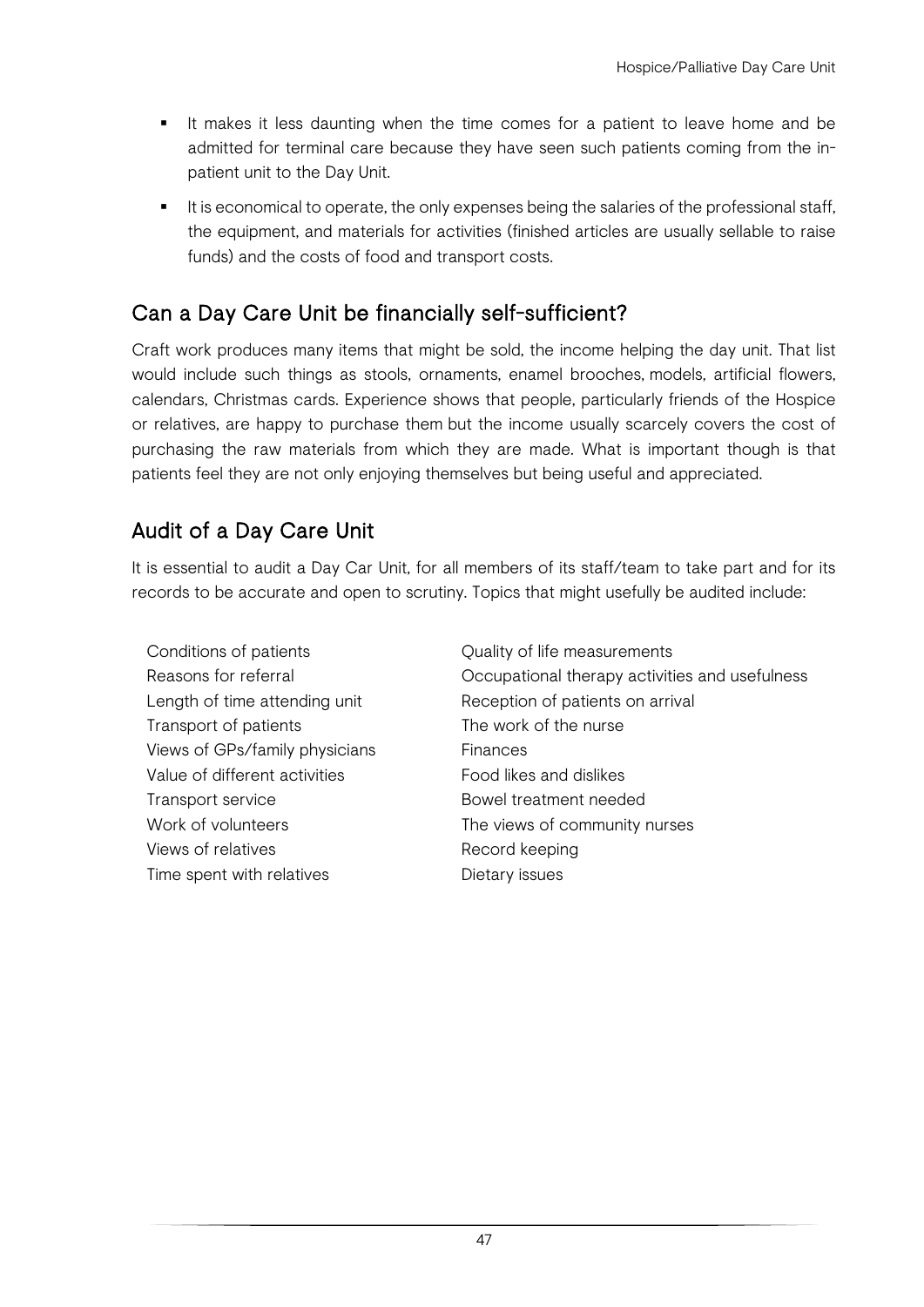# 11. Human Resources

# Multidisciplinary and Inter professional Teams

A multidisciplinary/team approach to assessment and treatment is mandatory. Successful palliative care requires attention to all aspects of a patient's suffering. This requires input or assistance from a range of medical, nursing, and allied health personnel—a multidisciplinary approach.

Failure to do this often results in unrelieved pain and unrelieved psychosocial suffering. No one professional can deal with the many problems encountered in palliative care. An integrated team is essential.

Established palliative care services work as a multidisciplinary or inter-professional team:

- multidisciplinary is the term that used to be applied to palliative care teams, but if the individuals work independently and there are no regular team meetings, patient care may become fragmented and conflicting information given to patients and families.
- Inter-professional is the term now used for teams that meet on a regular basis to discuss patient care and develop a unified plan of management for each patient and provide support for other members of the team.

Where palliative care services have not yet been established, it is important for the few professionals providing such care to work as a team, meeting regularly, planning, and reviewing care, and supporting each other.

The patient may be considered a 'member' of the team (although they do not participate in team meetings), as all treatment must be with their consent, understanding and in accordance with their wishes.

The members of the patient's family can be also considered 'members', as they have an important role in the patient's overall care and their opinions should be included when formulating a plan of management, then fully explained to them.

Volunteers play an important role in many palliative care services. They receive no pay but may be offered expenses. They work in reception, coffee rooms, library, appeals office, flower arranging, transport, charity shops but in most units do not perform 'hand-on' role with patients. They work under the direction of a Volunteer Service Manager, a salaried member of the staff.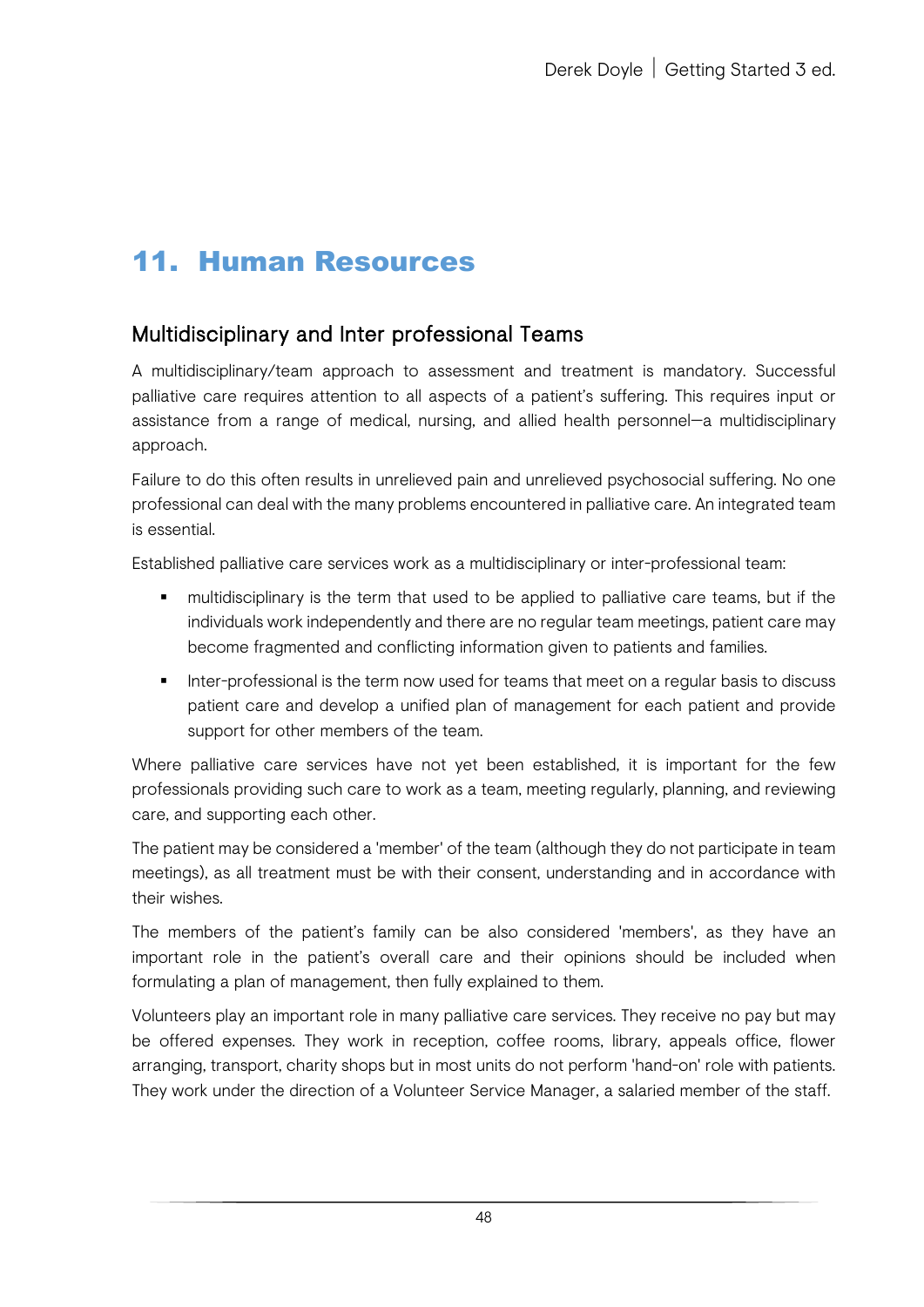The ideal core multidisciplinary clinical team consists of:

- Physician(s)
- Nurses (for both in-patient care and community care)
- **Social worker**
- **•** Physiotherapist
- Occupational therapist
- Chaplain or pastoral care worker

Very useful, but not essential, are:

- Clinical psychologist (or visiting liaison psychiatrist)
- Clinical pharmacist
- Music and/or art therapist

#### Essential documentation

- job descriptions for every member of staff whole-time and part-time
- **F** referral and acceptance policies and procedures
- explanatory leaflets on how the service will operate, who takes clinical responsibility, and patient and family brochures see [\[see Communications section\]](#page-73-0)
- **EXEC** specimen reports and recommendations letters

There are compelling reasons for delivering palliative care in an acute-care setting and alongside other disciplines.

- **Doing so keeps palliative care in the 'mainstream' which is good for both other specialists** and disciplines who can learn better end-of-life care and symptom management, and for palliative care staff, who, under the watchful eye of their colleagues, are encouraged to use evidence-based principles and treatments and to use the expertise of their colleagues.
- Patients benefit by having access to consultation from other specialties, available imaging, radiotherapy, and other useful palliative modalities.
- A culture of trust and respect develops between palliative experts and others, fostering early, appropriate, and more numerous referrals. If designated beds are appropriate a centre of excellence and teaching can develop. The in-hospital bedded unit – the HPCU – is discussed in the [specific section.](#page-32-0)
- Any successful palliative care service should reflect the needs of the community it serves based on a needs assessment, and fit the requirements and resources (including financial) of the institution. The programme must be flexible and able to adapt to changing hospital priorities and patient needs with the goal of sustaining a long-term service.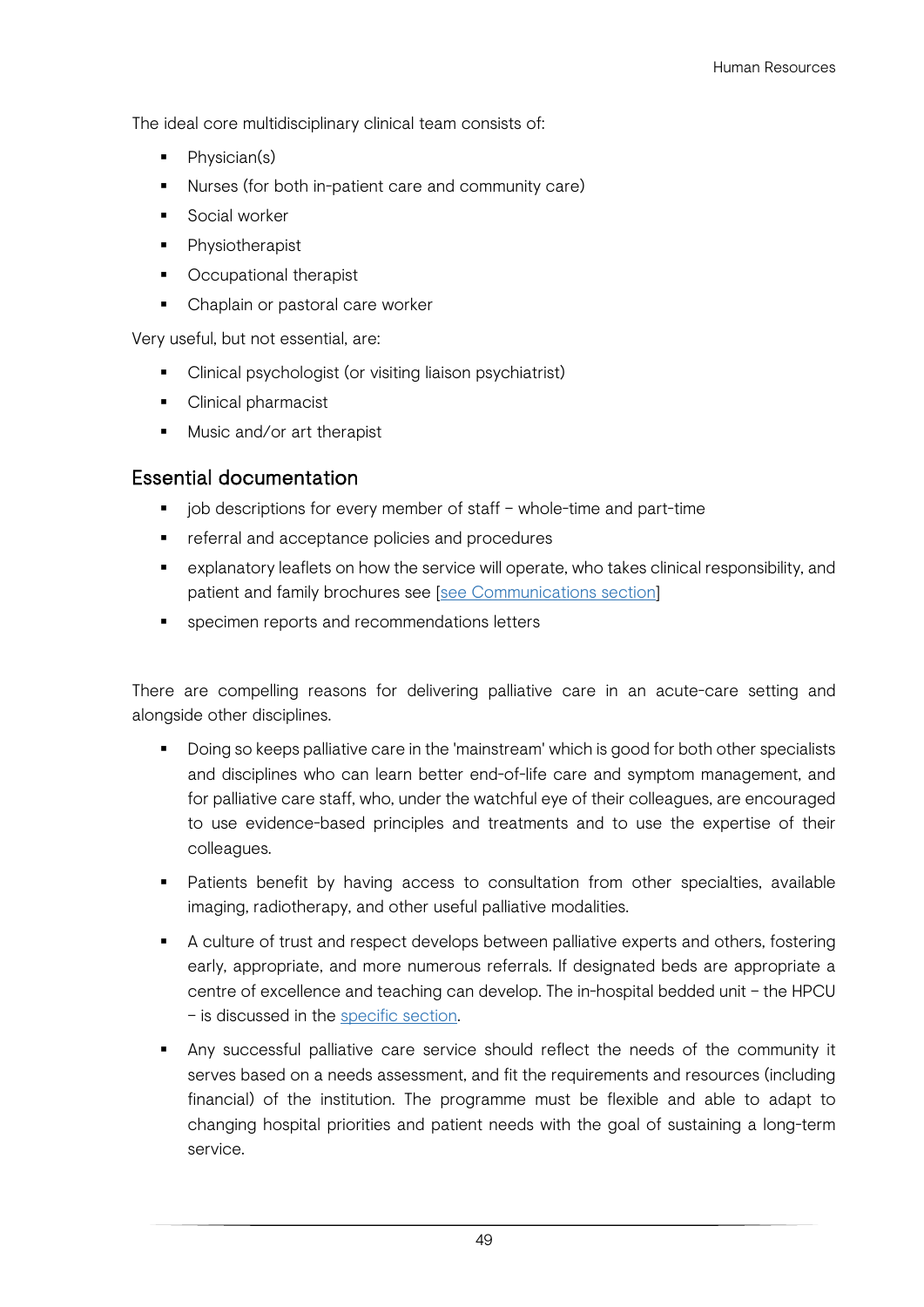Seeing that high quality palliative care can be provided in a busy medical/surgical /gynaecological/oncology ward is a rich educational experience and personal challenge for junior doctors and nurses who may have thought that it was only possible in a hospice.

The hospital, and therefore its Trustees/Board and Managers, must be able to recognize a benefit for it as an institution by having defined palliative care services as well as benefit to the inpatient population. Those developing hospital PC services should encourage local administrative authorities to accept symptomatic and end-of-life care as a worthwhile investment in their communities as part of an overall plan for their region.

# Consideration of Staffing and Recruitment

Good palliative care requires a high nurse/patient ratio. This applies to both in-patient care and community care. Ratios cannot be given because they are influenced by the diseases from which the patients are suffering (AML patients often having higher dependence and therefore requiring more nursing care than cancer patients, for example). The availability of other nurses working in patients' homes, workload, distances to travel in the community, whether there is a hospital palliative care team etc. all affect nurse: patient ratios. It is safer to over-estimate staffing needs when planning a service.

Palliative care, whether in hospital, hospice, or home, is always multi-professional. When attempts are made to reduce costs by excluding one professional group or another, the quality and comprehensiveness of the service deteriorates. It must be noted that the composition and roles of different professions vary greatly, depending on the type of service offered.

The physician plays a major and very prominent role in a hospital palliative care team, whereas in a day hospice the medical presence is almost subliminal. How much a doctor or a nurse does in a community palliative care service depends on the experience and roles of family doctors and community nurses, if available. Generally, professions allied to medicine (physiotherapy, occupational/ art/music/speech therapy) play an important role only in in-patient units and need not be factored into plans for community services.

Recruitment of staff may be expected to be difficult though many will apply. Personality, aptitude, and commitment are more important than professional experience.

All staff, whatever their profession, discipline, qualifications, and experience, will need comprehensive pre-service training before starting this work, much of it based in the new service and the rest in established palliative care services. No member of staff, junior or senior, should ever be expected to learn the basics of palliative care on the job!

# Staffing the unit

In countries with no tradition of hospice/palliative care there be some initial difficulty in recruiting, but such is the attractiveness and professional satisfaction to be gained in palliative care that recruiting is soon not a problem. It goes without saying that staff selection, support,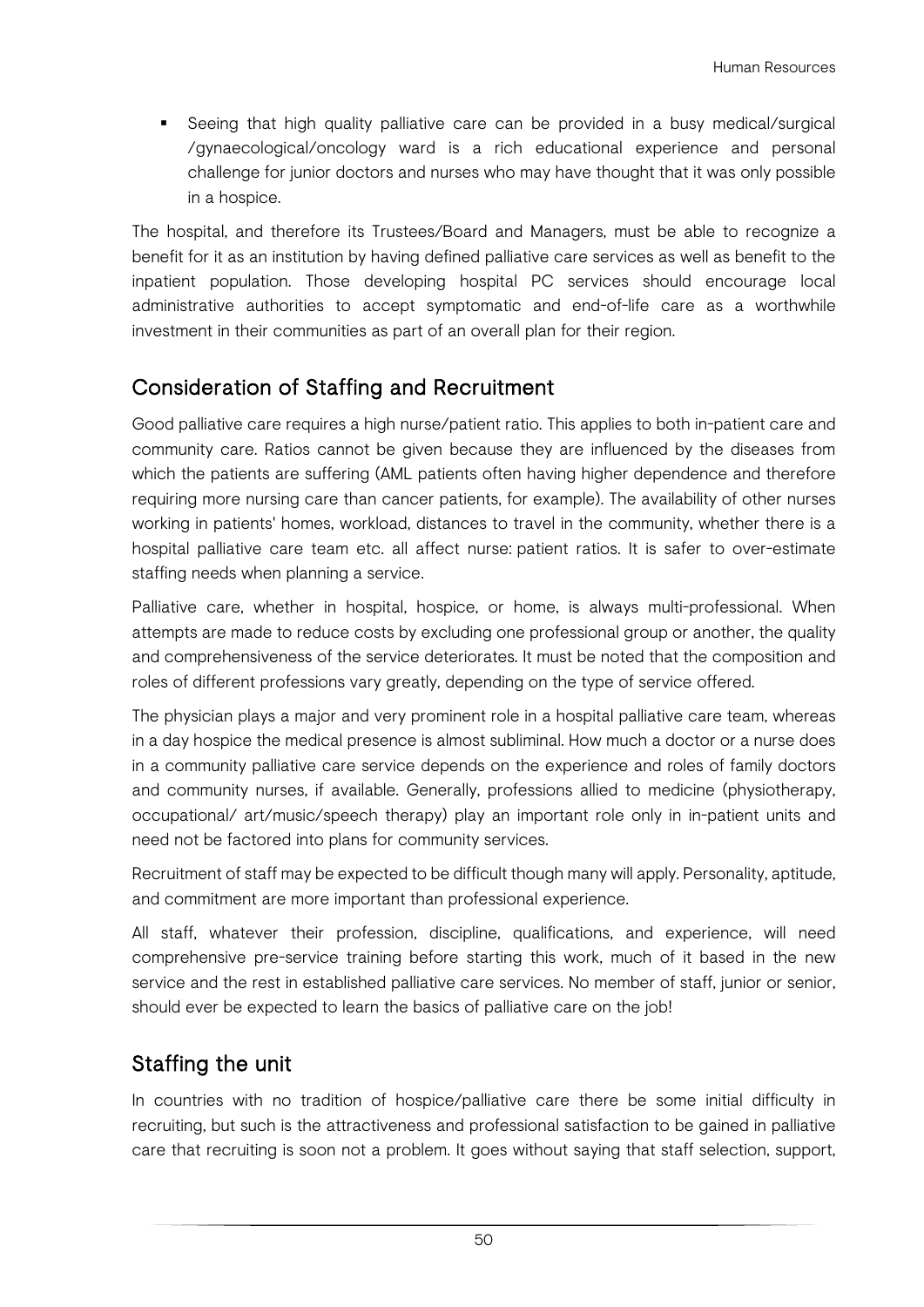pre-service training, and employment legal requirements must be as strict as in any other health care unit.

#### Nursing staff

A good rule is to aim for a nurse/patient ratio of not less than one nurse to 1.5 patients throughout 24 hours. At least 50% of nurses on duty at any one time should be registered (i.e. trained) nurses. The others nursing auxiliaries should undergone basic nurse training plus in palliative care nursing training.

Most experienced units do not use student nurses rotating through different specialties, able to spend only a few weeks in the palliative care unit, but have a permanent, designated palliative care staff.

#### Medical staff

How many physicians needed depends on:

- The number of beds, and whether it is a short-stay or a long-stay unit.
- Whether the doctor will also be involved in any community palliative care service.
- Whether the doctor will be responsible for advising in a Day Hospice
- Whether the doctor will also work as part of a hospital palliative care team
- The amount of education, research and management expected of the physician.
- **•** Whether he/she will be supervising junior doctors
- **Whether he/she will have administrative responsibility**
- Whether he/she has time for research written into his contract

A rule of thumb is that one full time physician can:

- look after 10-15 beds.
- provide the medical input into a community palliative care service caring for 40 patients at any one time.
- **•** be available to advise in a Day Unit and
- **spend up to 3 hours/week on education.**

A critical issue is 'out-of-hours' cover. For the sake of patients and nurses, it should not be provided by a doctor (senior or junior) lacking experience in hospice/palliative care. This cannot be overstressed.

Extensive experience in the United Kingdom shows that units with full-time physicians have a higher admission and discharge rate of patients, and provide more education, than units served by part-time visiting physicians.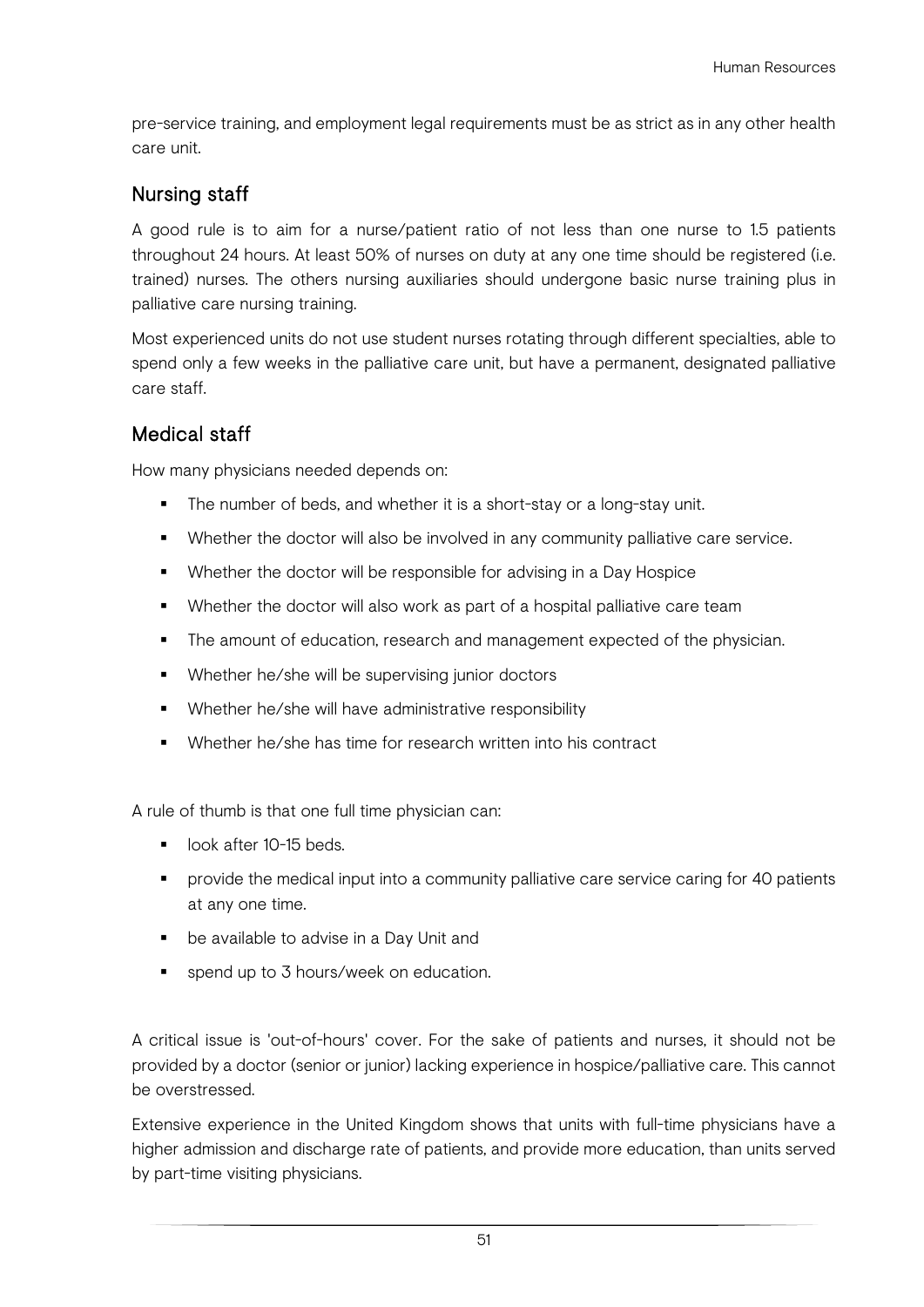Table 4 - Palliative Care Australia recommends the following medical and nursing staffing level for specialist palliative care services per 100,000. (16)

| Position                                      | Community-<br>based<br>service*  | Consultative<br>service** | Palliative care<br>designated<br>beds*** | Comments                                                                                                                                                                                                                                                                                                                        |  |
|-----------------------------------------------|----------------------------------|---------------------------|------------------------------------------|---------------------------------------------------------------------------------------------------------------------------------------------------------------------------------------------------------------------------------------------------------------------------------------------------------------------------------|--|
| Medical                                       |                                  |                           |                                          |                                                                                                                                                                                                                                                                                                                                 |  |
| Palliative care<br>consultant                 | 2.0                              | 1.5                       |                                          | Specialist and registrar positions have<br>both community and hospital<br>responsibilities                                                                                                                                                                                                                                      |  |
| Registrar                                     |                                  |                           |                                          |                                                                                                                                                                                                                                                                                                                                 |  |
| Resident medical<br>officer                   |                                  |                           | 0.25                                     | Resident position attached to<br>designated palliative care beds only                                                                                                                                                                                                                                                           |  |
| Liason psychiatry                             |                                  |                           |                                          | It is expected that between 30-50% of<br>the referrals will have a diagnosable<br>mental illness                                                                                                                                                                                                                                |  |
| Nursing                                       |                                  |                           |                                          |                                                                                                                                                                                                                                                                                                                                 |  |
| <b>Clinical Nurse</b><br>Consultants<br>(CNC) | 1.0<br>Plus 2 clinical<br>nurses | 0.75                      |                                          | Community and acute care<br>consultation teams require CNC level<br>nurses to act independently, provide<br>consultation to primary carers (nursing<br>and medical), and to coordinate,<br>monitor and review patient care.<br>Clinical Nurses are senior palliative<br>care nurses who work under the<br>direction of the CNC. |  |
| Registred (RN)<br>and errolled<br>nurses (EN) |                                  |                           | 6.5 hours per<br>patients per day        | Designated palliative care beds require<br>a mix of direct care. This care will<br>include CNC, Clinical Nurses, RN and<br>EN level nurses, with a predominance<br>of RNs over ENs. Patient carers may<br>also be part of the workforce mix                                                                                     |  |
| Discharge Liason                              |                                  |                           |                                          | This role could be included in a nursing<br>or social work position                                                                                                                                                                                                                                                             |  |

Notes\* Full-time equivalent per 100,000 population, \*\* Full-time equivalent per 125 beds, \*\*\* Full-time equivalent per 6.7 beds (within acute hospital)

## The team

Will this be a 'doctor only' or 'nurse only' service or a genuine team of doctor, nurse, pharmacist and social worker and pastoral care worker? Bear in mind the steadily increasing workload of all, the salary implications, the stresses involved, the range of conditions they will be asked to advise on.

It is possible, and sometimes necessary, to have a nurse-only service but most undesirable. The nurse will be isolated, lonely, must persuade/convince and stand up to opinionated doctors not accustomed to taking advice from a nurse. Such a service is exceedingly stressful and to be avoided if possible.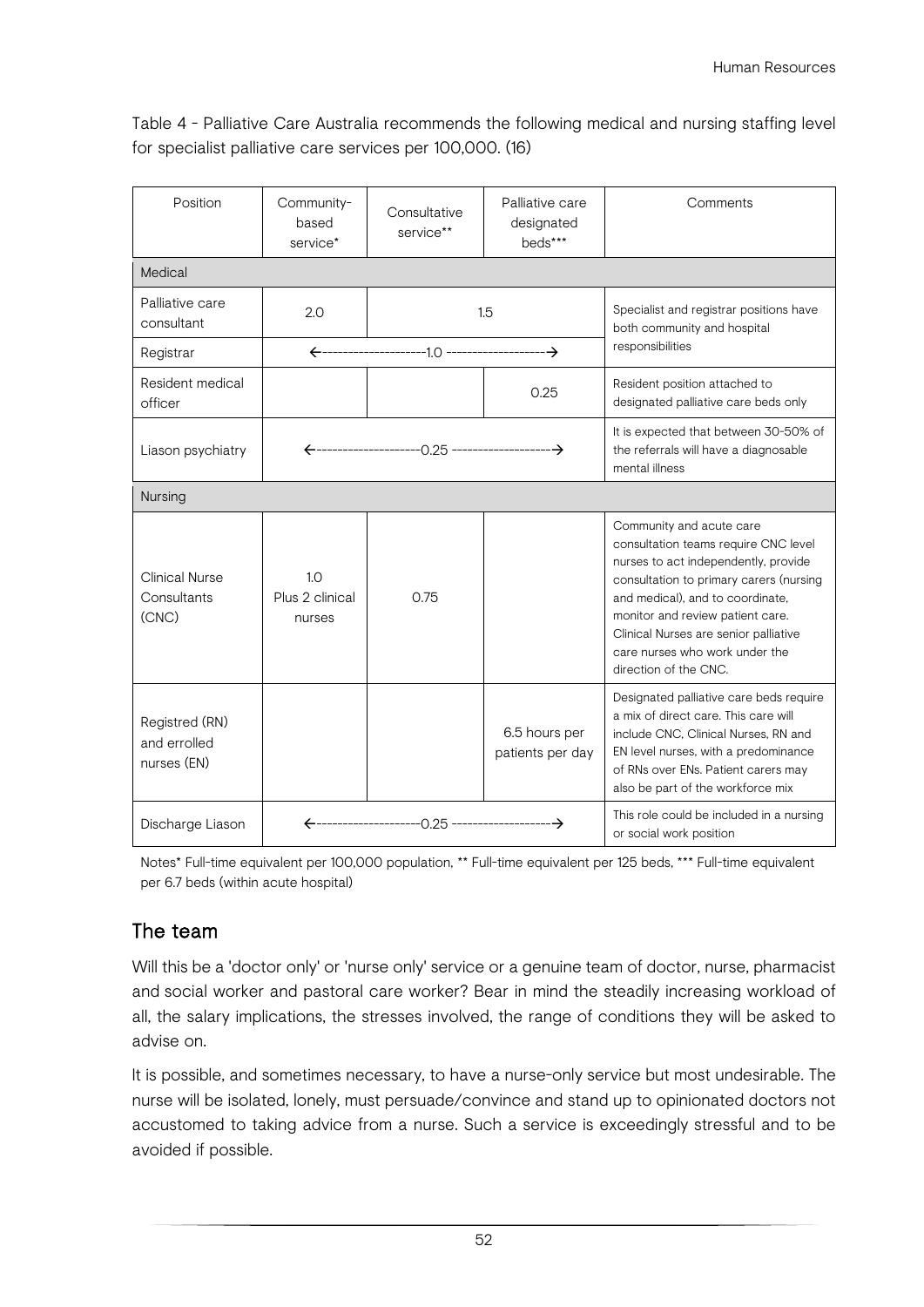Physician(s): How many, as explained elsewhere in 'Getting Started', depends on whether there will be an associated PCU, a Community Palliative Care Service, a Day Palliative Care Unit, educational and research components, and whether the doctor works in another specialty such as oncology. Advanced training in Palliative Medicine is not optional but essential.

Nurse(s): Registered nurses with extensive training (and preferably a diploma/degree) in palliative care nursing.

Social Worker: If, as should be the case, many of the social needs of the patient are already familiar to the unit's social worker here is less need for a fulltime social worker on the HPCT. Access to one with palliative care experience is extremely useful.

Psychologists: They can be accessed from their department in the hospital, or they can be part of the team. Access to one with palliative care experience is extremely useful.

Pastoral Care Worker: Again, invaluable but hopefully can be accessed in the hospital department.

| Position              | Community-<br>based<br>service* | Consultative<br>service** | Palliative care<br>designated<br>beds*** | Comments                                                                                                                                                                                                       |  |  |
|-----------------------|---------------------------------|---------------------------|------------------------------------------|----------------------------------------------------------------------------------------------------------------------------------------------------------------------------------------------------------------|--|--|
| <b>Allied Health</b>  |                                 |                           |                                          |                                                                                                                                                                                                                |  |  |
| Social Work           | 0.5                             | 0.25                      | 0.25                                     |                                                                                                                                                                                                                |  |  |
| Psychology            | 0.25                            | 0.1                       | 0.1                                      |                                                                                                                                                                                                                |  |  |
| Bereavement<br>Suport | 0.25                            | O.1                       | O.1                                      |                                                                                                                                                                                                                |  |  |
| Pastoral care         | 0.25                            | 0.25                      | 0.25                                     | Pastoral carers offer spiritual support<br>that is quite distinct from the<br>psychological and social support<br>offered by other professionals                                                               |  |  |
| Speech pathology      | 0.2                             | 0.2                       | 0.2                                      | Speech pathologists assess and treat<br>swallowing dysfunction, and support<br>communication skills, particularly for<br>people with worsening physical<br>disability                                          |  |  |
| Dietician             |                                 |                           |                                          | Dieticians with a particular skill and<br>interest in palliative care can enhance<br>quality of life by planning enjoyable and<br>attractive food within the constraints<br>imposed by the patient's condition |  |  |

Table 5 – Allied workforce levels for specialist palliative care services for allied health services (from Palliative Care Australia) (16)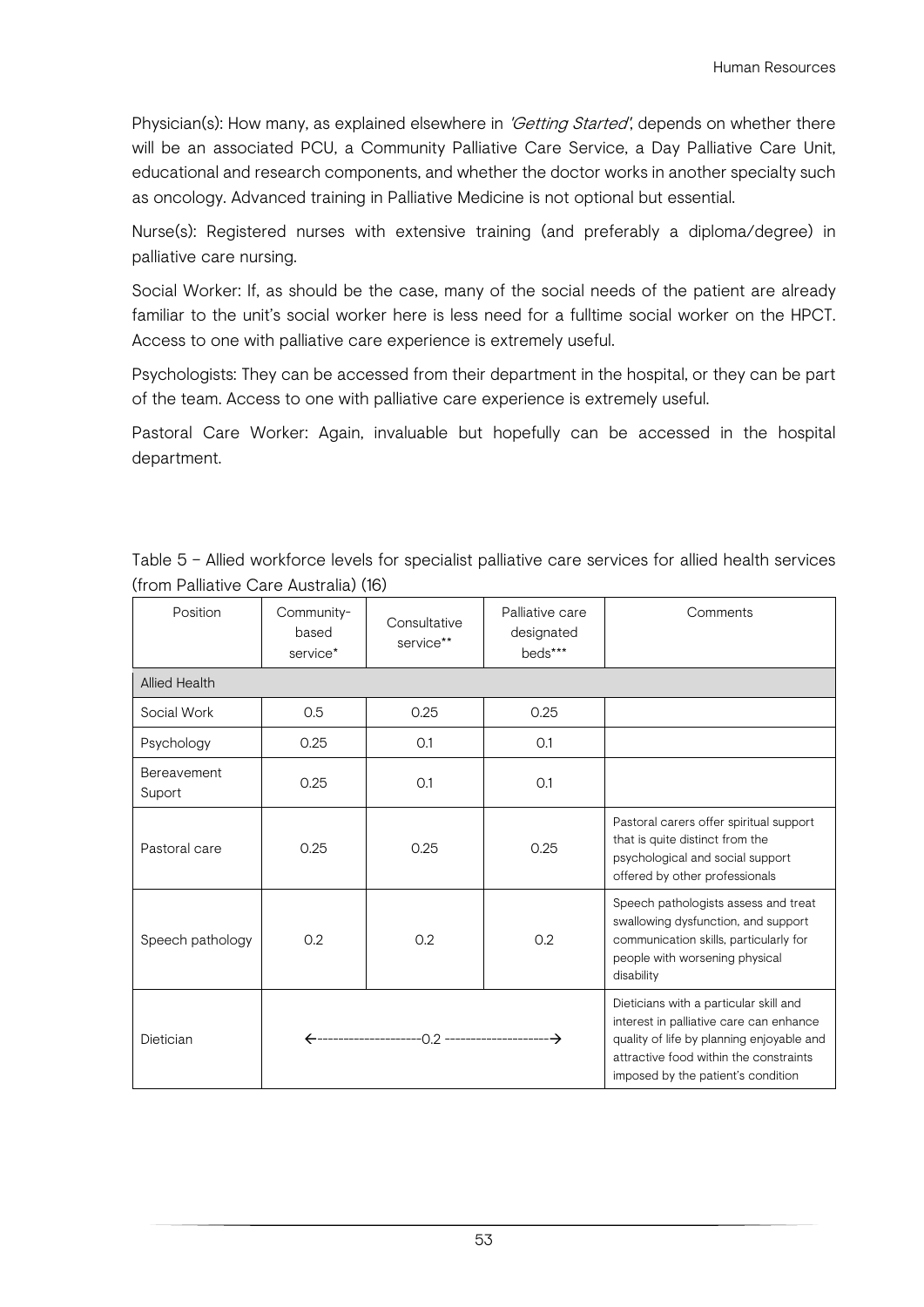| Position                | Community-<br>based<br>service* | Consultative<br>service** | Palliative care<br>designated<br>beds*** | Comments                                                                                                                                                                                                                                                                                                                                                                                                                                                                                             |
|-------------------------|---------------------------------|---------------------------|------------------------------------------|------------------------------------------------------------------------------------------------------------------------------------------------------------------------------------------------------------------------------------------------------------------------------------------------------------------------------------------------------------------------------------------------------------------------------------------------------------------------------------------------------|
| Physiotherapy           | 0.4                             | 0.2                       | 0.2                                      | PT and OT are valued by patients for<br>providing practical help and positive<br>intervention. Ideally the two will work<br>closely together help to keep patients<br>mobile and safe, as well as providing<br>short-term symptom relief for people<br>with lung congestion, etc.<br>OTs work with both patients and<br>carers to promote the patient's<br>function, safety and independence in<br>the home and hospital environment<br>· Lymphoedema symptom relief is<br>shared between PT and OT. |
| Occupational<br>Therapy | 0.4                             | 0.2                       | 0.2                                      |                                                                                                                                                                                                                                                                                                                                                                                                                                                                                                      |
| Pharmacist              |                                 | 0.25                      | O.1                                      | Both of these positions would have a<br>role in supporting the community-<br>based team. An extensive network of<br>community pharmacists provides<br>valuable primary healthcare for<br>palliative patients in the community by<br>assisting with advice, documentation of<br>medication histories, dosage<br>compliance, and the disposal of<br>medications no longer required.                                                                                                                    |

#### (continuation)

Notes: \* Full-time equivalent per 100,000 population\*\* Full-time equivalent per 125 beds \*\*\* Full-time equivalent per 6.7 beds (within acute hospital)

## Social work staff

It is essential that every comprehensive palliative care service (which may include in-patient unit, community care, day care and even hospital palliative care team) has an experienced social worker on staff. It is, however, recognised that in many countries there are few, if any, social workers and even fewer with training/experience in palliative care. Their work will usually focus as much on staff as on patients and relatives, and be concerned with coping strategies, loss, and personality problems.

The 'simpler' tasks of a social worker, such as facilitating discharge, arranging help in the home, obtaining financial assistance, making special holiday arrangements etc. can usually be dealt with by someone appropriately trained, though not necessarily accredited/paid as much as a social worker.

#### Professionals allied to medicine

Any in-patient unit with more than 15 beds, regardless of other services it provides, will need a physiotherapist on staff. Units with 30+ beds need a full-time one. Good palliative care involves rehabilitation, not simply the aim of getting patients back to their homes and loved ones. For this a physiotherapist and, if possible, an occupational therapist are essential.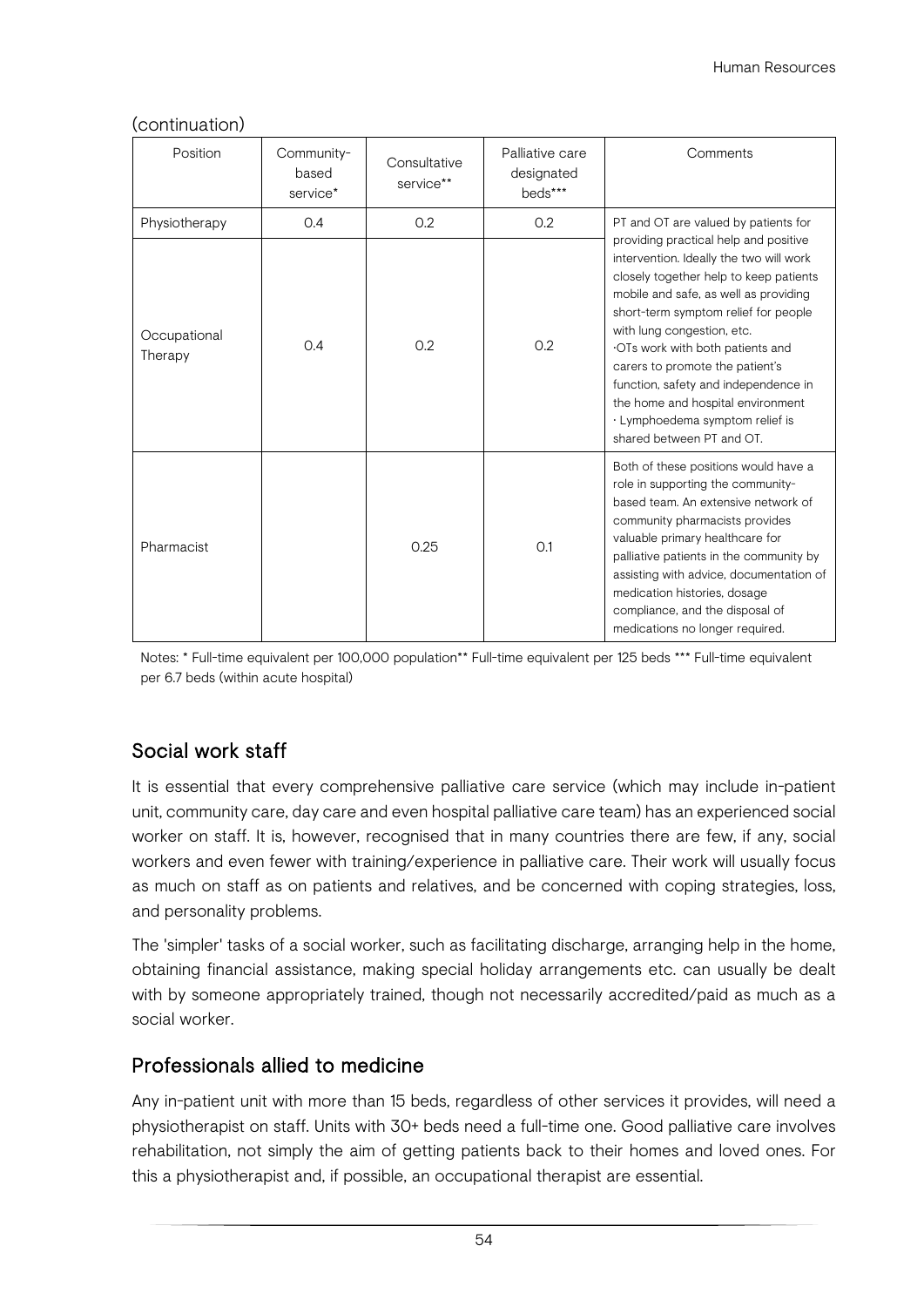Especially useful but not strictly essential are clinical pharmacists, clinical psychologists, dentists, and podiatrists. Often, they offer their voluntary services for new hours a week.

Someone trained in pastoral care should be on staff or be readily available. Larger units (of > 25 beds) may need a full-time pastoral care worker. Others may use local clergy, according to the local needs/traditions. It must be remembered that this 'chaplain' will also support staff and volunteers, contribute to and organize educational courses, and conduct many funerals. In multifaith societies it is necessary to have access to diverse religious/spiritual communities.

#### Skills required

The success of a palliative team depends on its members. They must be advocates, persuaders and highly trained, skilled clinicians. Above all else they must be consummate communicators. Other colleagues may oppose your plan to start a HPCT because of perceived threats to their autonomous care of their patient or their ability to care for palliative patients.

The characteristics that will win over sceptics include:

- Good communication skills i.e., follow-up consultations with a phone call or better still personal contact with the referring physician
- **Excellent professional skills and use of evidence-based treatments.**
- Improvement in patient and family condition and good 'outcome'
- Follow-up of patients
- Your sympathetic understanding of their work its stresses, disappointments, and its problems.
- At all times bear in mind that the team is expected to provide skilled compassionate care in the acute hospital, supporting and advising other clinicians, and aiding support of relatives.

# Professional stress

The stress experienced by those working in a palliative care is no greater than in any other palliative care service except in one respect – they are working in a unit within a hospital where there may be little if any understanding of what palliative care is. They will find that what they do is often misunderstood, seen as sentimental and unscientific, but at the same time other nurses and junior doctors in the hospital may envy their job satisfaction.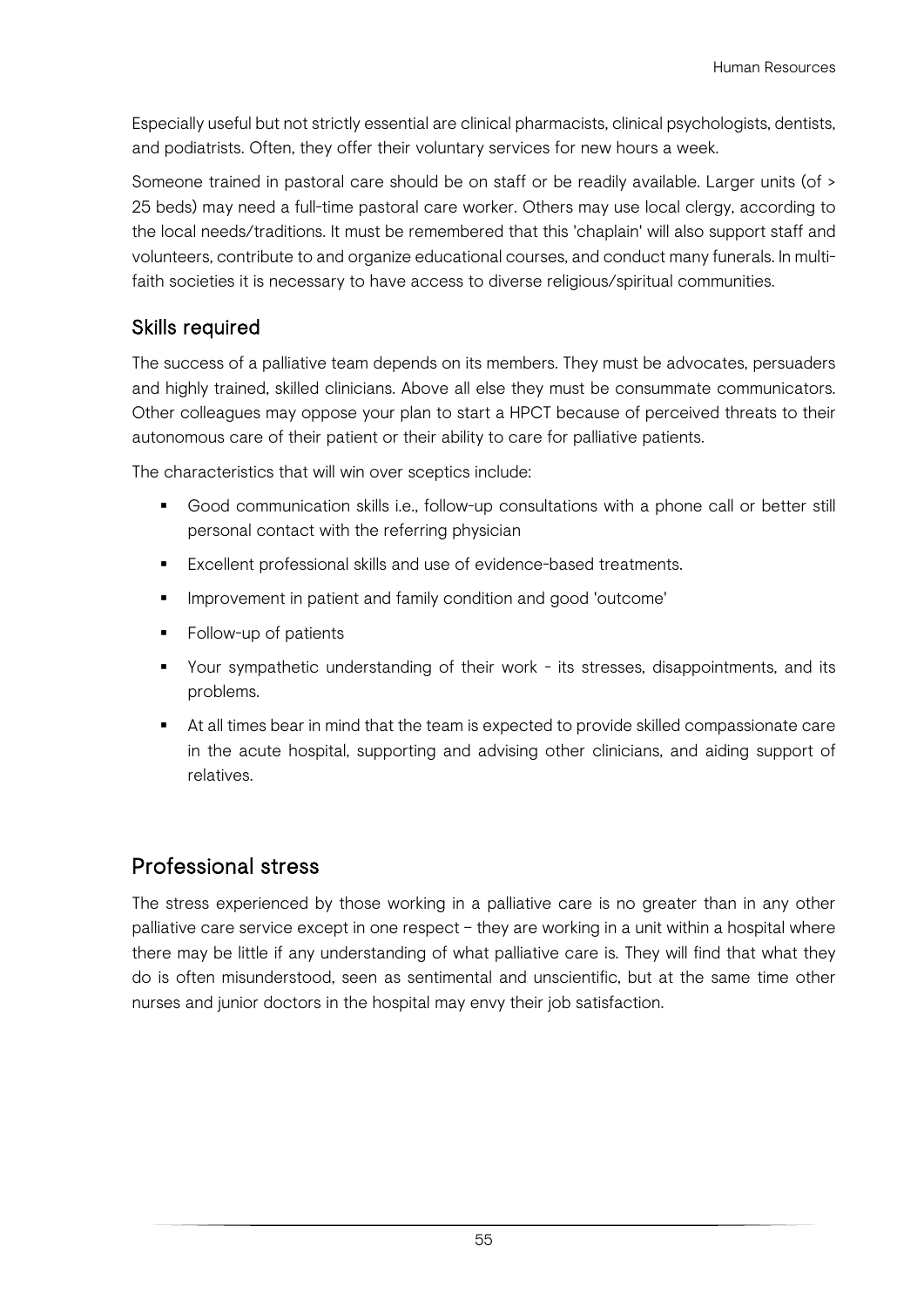# <span id="page-60-0"></span>12. Hospice/Palliative Care Volunteers

In many countries there is a long-standing tradition of people volunteering to work for a few hours each week without remuneration in a charity of their choice. In others such use of unpaid workers is seen as exploitation – "if someone is worth employing, they are worth paying". Others claim that using volunteers is keeping someone out of a paid job and just a means of saving money. This section describes how volunteers can contribute to palliative care services from the early planning stages. Whether or not the service should work with volunteers must be a local decision, based on local traditions, laws and needs.

## 'Employee' or Volunteer?

It is important to understand that volunteers are not, in the legal sense, employees working without pay. Employees, and those who employ them, are subject to a range of laws in all developed countries. Volunteers are not subject to them, but there might be legislation specifically for volunteers. In practice this simply means that volunteers must NOT be termed employees in any documents, particularly legal ones.

However, it must be emphasised, most of the moral principles underlying 'employment laws' laws apply to volunteers (e.g., good working practices and conditions, fairness, equal opportunities, no racial or sexual discrimination etc).

In all other respects, they should be recruited, trained, supervised, supported, and (rarely) dismissed like anyone else working for the palliative care service. Put succinctly, volunteers should behave professionally, even though their volunteer role is not that of a professional. Those who supervise and support them should treat them, and expect of them, as if they were professionals.

## What work do they do?

This may be divided into 'hands-on care' such as bathing, feeding, mobilising, moving them in bed and 'indirect care' many examples of which are listed below.

Before planning to work with volunteers it is prudent to ascertain what other units/services do, what laws relate to the work of volunteers in your country. What you decide will affect how the volunteers are managed and led, finances, professional staff numbers, legal issues and, finally, insurance.

Generally, volunteers do work that helps to create the friendly, homely, caring atmosphere that it is hallmark of a hospice/palliative care service. Some examples are: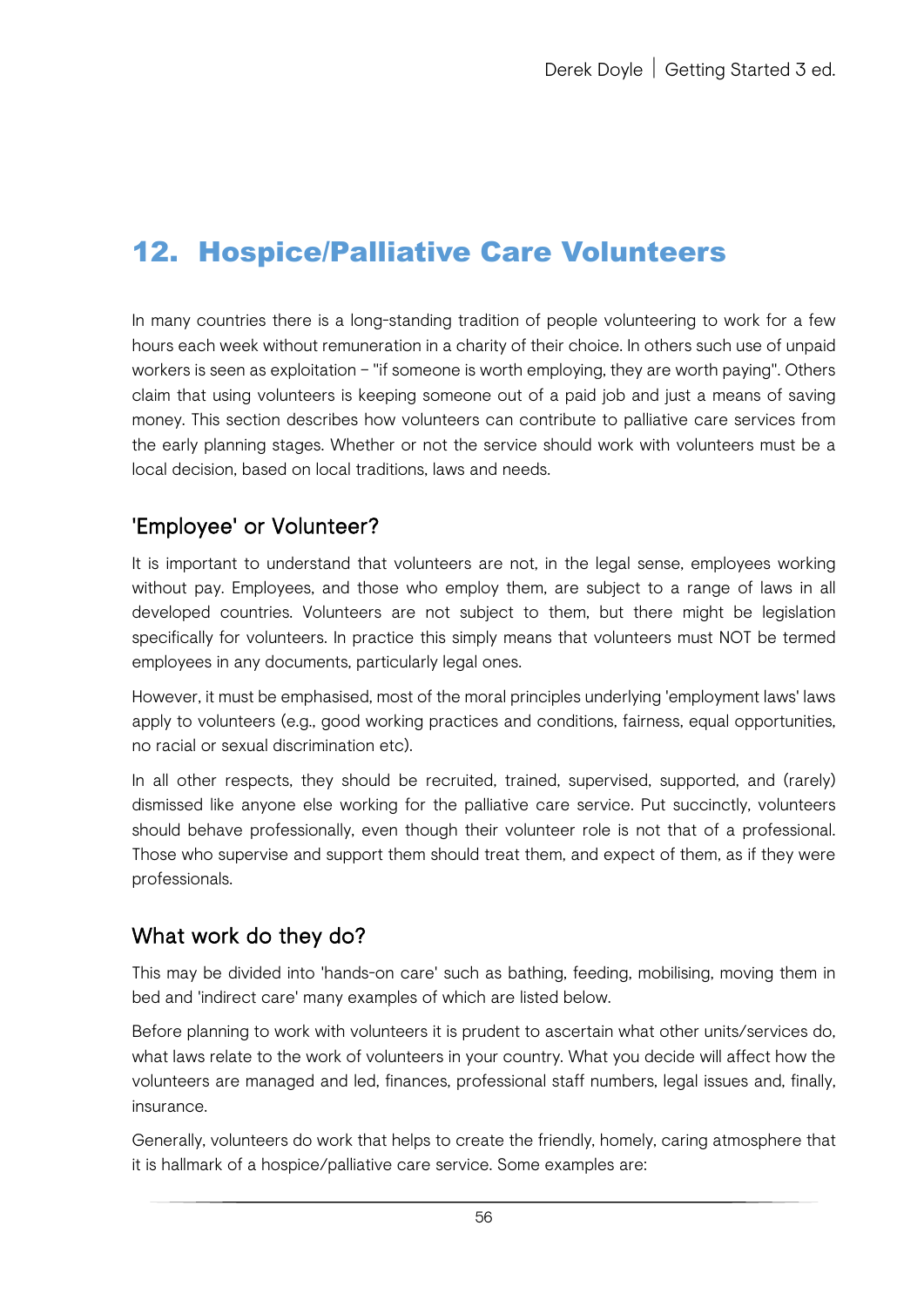- Receiving and welcoming patients and visitors when they come to the unit.
- Manning the telephone switchboard 'out-of-hours'.
- Transporting patients to/from Day Hospice or hospitals
- **Working alongside the professionals in the Day Unit**
- **Flower arranging throughout the unit.**
- **Sitting with patients at home to relieve relatives.**
- All manner of work related to fund-raising.
- **Working in the charity shops of the charity**
- Staffing the coffee rooms in the unit
- Running the patients' library and, if suitably experienced, the education library
- **Public speaking on behalf of the hospice**
- **Taking grieving relatives home after a death**
- **•** Organising and helping to run the bi-annual Memorial Services.
- Helping patients with their hobbies (chess, draughts, modelling etc)

#### Volunteer Service Manager

This post is the key one if a unit intends to work with volunteers. The care needed for selecting such a person is no different from that for the medical or nursing directors. The appointee must be in post before volunteer recruitment starts.

This person must be salaried, be on the senior management team or reporting directly to one of that team or the CEO. Regular contact with senior nursing and medical staff (e.g. at weekly team or senior management meetings), as well as fund-raisers, and the volunteer leaders of all the teams into which the volunteers are divided. It is a position which demands a unique blend of skills and attributes – management, sensitive leadership, deep understanding of, and sympathy with, palliative care and knowledge of how to weld so many different people from varying backgrounds into an effective team, sometimes so large that it might be an army.

## Recruiting volunteers

The intention to appoint volunteers will normally be passed on by word of mouth, announced in newspapers and church newsletters, and within hospitals. As for the appointment of a salaried member of staff there must be a 'Job Description', in this case not about a specific job, but about:

- the overall work of volunteers within the organisation.
- the ethos and objectives of the unit.
- **•** where and how volunteers will contribute.
- what expenses will be paid?
- the range of work/service that is done by volunteers.
- what hours will be worked?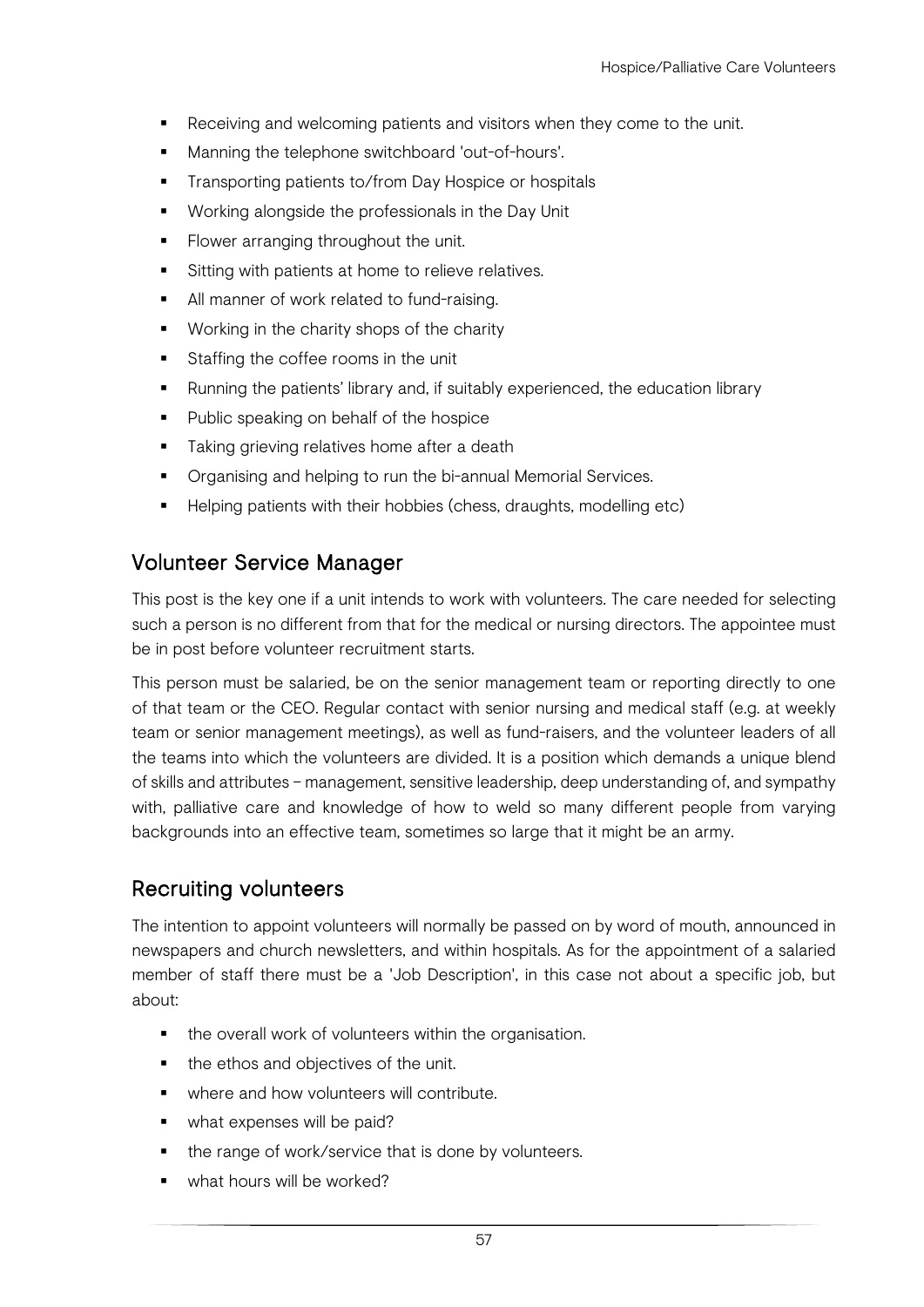- **If** line management and accountability.
- how they will be supervised and supported?

and, most importantly, what they will not be expected or allowed to do – hands-on patient care, counselling, offering practical advice etc. This same document will advise that if a personal with professional clinical training and qualifications (medical, nursing, therapist etc.) wishes to offer their services, they will be invited to see the head of the department in which their skills might best be used.

# Interviewing and appointing volunteers

Most units invite interested people to visit the unit, possibly spend a few hours seeing where volunteers work and whether they feel they could work there. Only after that do they come for formal interview by the VSM and one of her deputies/assistants.

What they will look for is personality, the ability to work alongside others, and a genuine understanding of what hospice/palliative care is. They will try to find what the volunteer feels they can contribute to the ethos. Those unlikely to be useful as volunteers are:

- **those who have had a major loss in the preceding 12 months and are still working through** their arief.
- those who cannot work with those of a different social 'class' or ethnic group.
- **those who cannot respect confidentiality.**
- those who enjoy organising others.
- those who enjoy counselling others.
- **those who enjoy talking about their own problems, illnesses, and grief.**
- **those who see working in the hospice as a chance to evangelise.**

In brief, those who might easily upset others because of insensitivity or wrong motivation, or who are themselves vulnerable because of their own recent loss.

In most units, the volunteers undergo a training course (about 3 hours per week for 12 weeks) during which they have lectures, talks, discussions, and demonstrations. The appointee is then put on probation for a period of 2-3 months so that they may leave without any embarrassment if they do not enjoy the work. In that time, they work under different team leaders and in different parts of the service depending on their skills and aptitudes.

If they stay in post, they will be given a copy of the Staff Handbook or, if there are sufficient volunteers to merit it, a copy of the Volunteer Workers Handbook specially prepared by the unit. The VSM will always keep in close touch with new recruits, spend some time with them at the end of the probation period and again at every anniversary of their appointment.

#### Management Issues

Ideally the volunteer service needs a small office of its own. If that is not possible then space must be found for the VSM and a room for private meetings and interviews.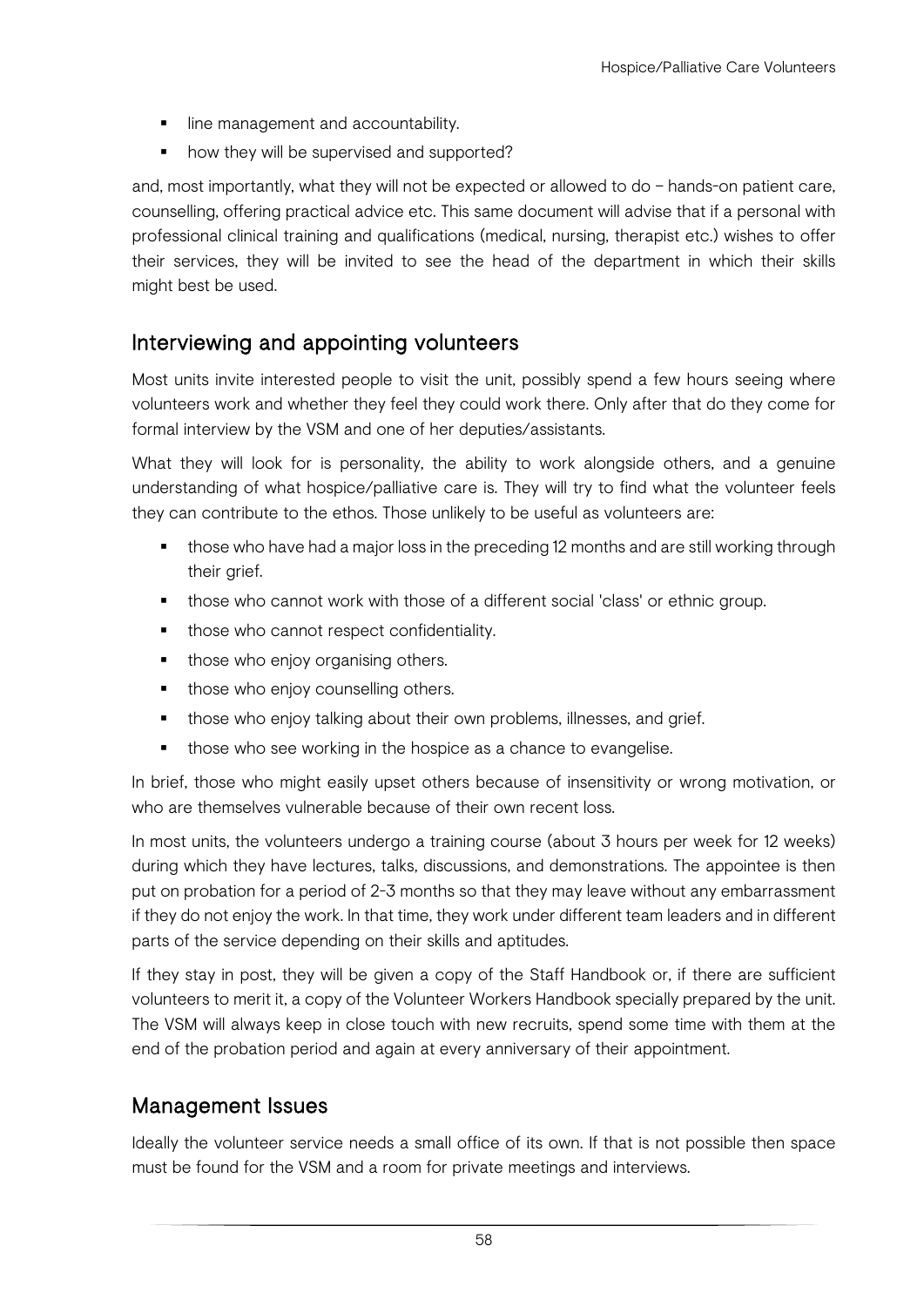A data base must be developed for all volunteers showing personal information, availability, aptitudes, particular skills and areas of interest, tasks they should not be asked to do and areas of the unit they do want to be in.

A pin board accessible to all volunteers is useful, listing the different teams (flowers, reception, coffee shop, drivers, Day Unit etc.) and who is on duty at any one time. Most units produce a news sheet exclusively for volunteers.

# Expenses

It is usual for volunteers using their cars in the service of the unit (e.g. bringing patients to and from) to be given an agreed mileage allowance. Other out-of-pocket expenses are usually met on presentation of receipts/ tickets.

# Uniforms

Volunteers seldom wear uniforms except perhaps an apron or overall, but all usually have name badges. Long service is usually marked by the presentation of a badge, worn every time they are on duty each succeeding 5 years being marked by a 'bar' to the ribbon or special badges.

# Supporting Volunteers

Though volunteers are not always providing 'hands-on' care they nevertheless see much suffering, distress, grief and family sadness. Inevitably they are affected by it. They need sensitive, informed support from their team leader and the VSM.

Volunteers should have available to them the same levels of support as any member of the paid staff. Like them, they may need some time off, a few weeks break from their duties, opportunities to cry and ventilate their feelings. Like them they may have to be told that the work is not for them and be allowed to leave without any disgrace or embarrassment.

# Problems encountered working with volunteers

- Many come to the work eager but, understandably, apprehensive about what they will see.
- Some want to help the patients with advice or, worse still, recounting their own experiences. They see themselves as counsellors or therapists despite what will have been said to them, in their orientation.
- **Some, on learning that a patient or visitor has a legal, financial, or religious problem offer** to put them in touch with a lawyer, accountant or minister they know "who will be delighted to help you without charging anything!".
- Many find it difficult to maintain confidentiality believing that if they have not actually used a patient's name outside the unit, they have not breeched confidence. This is a common problem.
- There may be personality conflicts with other volunteers in their 'team'.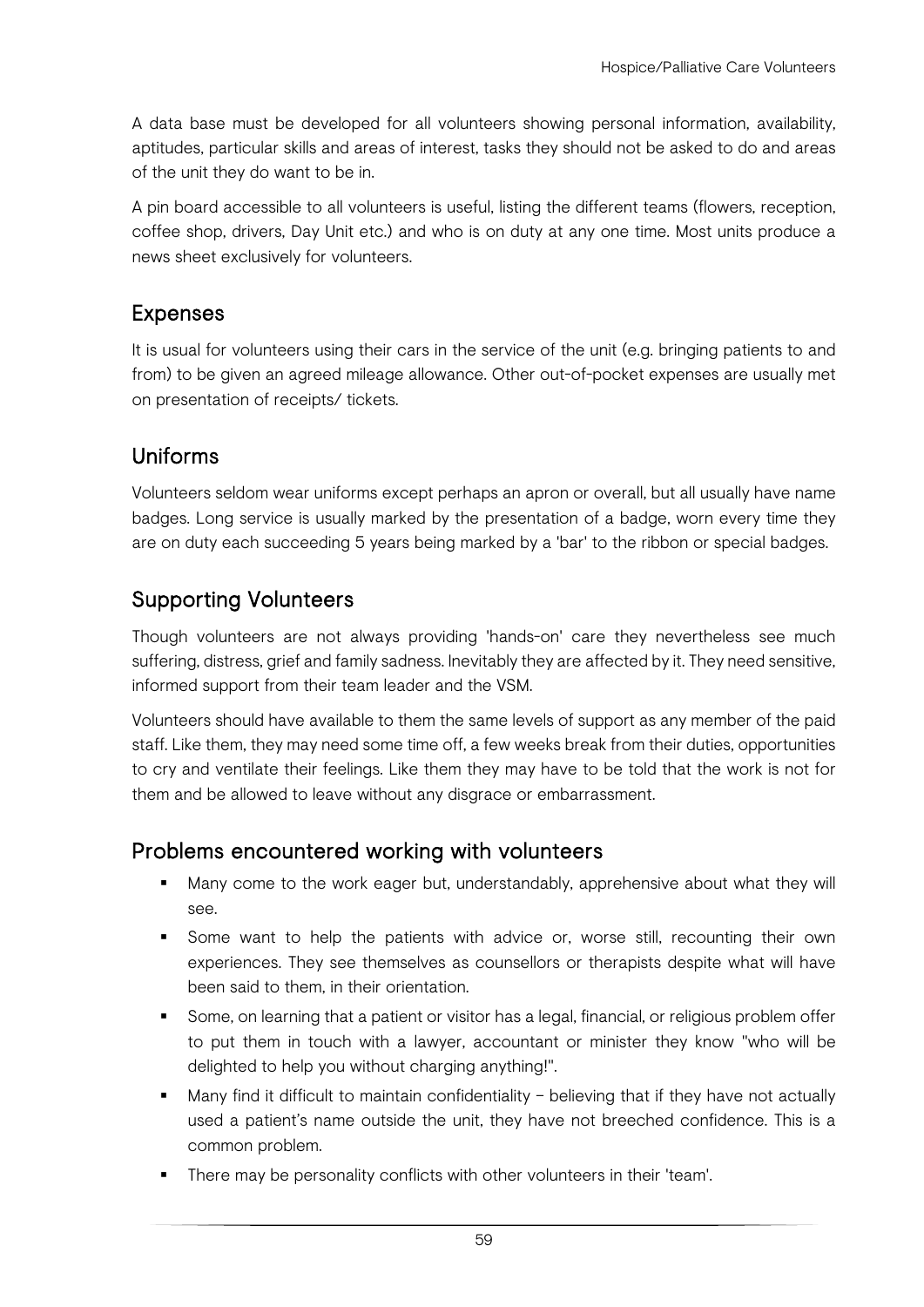- They may not respect the decisions and authority of the VSM.
- If they begin this work within a year of a bereavement, they may break down with their re-awakened sadness.

# Key features of volunteers

- They help to create a homely atmosphere, in contrast to most hospitals.
- They are not professional carers so seem less daunting to patients and visitors.
- Their air of relaxed, genuine friendliness helps to create an atmosphere of peace and calm.
- They probably do not reduce the running expenses of a unit because, in most cases, they are not taking the place of salaried staff.

# 'Professional' volunteers

This term describes the nurses, physicians, physiotherapists, occupational therapists, and any other health care professionals who offer their unpaid services for a few hours every few weeks – working in their normal professional role. For example, a nurse might offer to work one night a week, a doctor be on call one night a week, a podiatrist come in one afternoon a fortnight and so on. Their contributions can be very considerable but

- they must report to and be accountable to the senior staff member of their profession (nursing director, medical director/senior consultant etc. – not the VSM though she/he may have been responsible for recruiting).
- they must adhere to all agreed clinical protocols and procedures in the unit.
- they must be insured by their professional defence union for the work they will do.

Finally, it has to be remembered that patients and relatives will not be able to distinguish an unpaid (professional volunteer) from a paid member of the professional staff. And will speak to them as they would to any other nurse, doctor, therapist, podiatrist etc.

These 'professional volunteers' will need the same support as is being offered to the salaried professional on the staff, and every effort made to ensure that they get the same 'job satisfaction' as the rest of the professional team.

# Is it worth having volunteers?

Before deciding to use volunteers the hospice/palliative care unit must accept that though they undoubtedly enhance the homely, friendly, safe, caring atmosphere of the unit what money they may save on telephone operators, flower arrangers and fund raisers will be offset by the salary of the VSM and the considerable organisation and management needed. They can be a very great asset but need as skilled supervision and support as members of the salaried staff.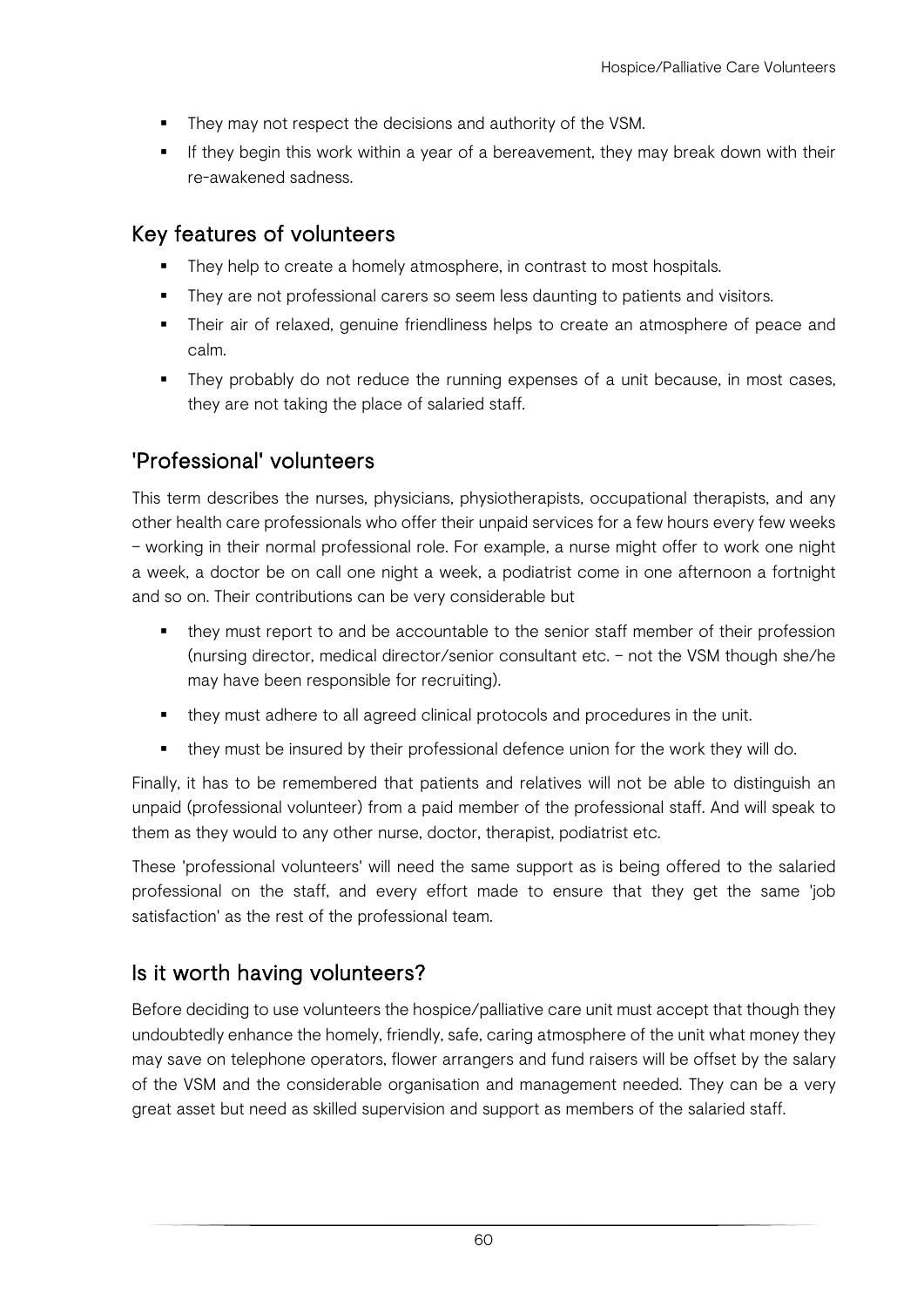# <span id="page-65-0"></span>13. Orientation, Training and Education

# **Orientation**

All staff about to start work in a new hospice/specialist palliative care unit will need orientation and training in two subjects:

- $\blacksquare$  The new unit how it will operate.
- **Principles and practice of palliative care**

#### The new unit – how it will operate

All new staff members should be in possession of the Staff Handbook before coming to these tutorials. The aim of the classes is to familiarise them with how the unit will be operated daily. The topics will include:

- Where the patients will come from (home, hospital, care home, nursing home etc.)
- **Pre-admission assessment by a palliative care doctor or nurse**
- The commonest conditions they will suffer from (malignancy, cardiac, neurological)
- What investigations and treatment they may already have had?
- The spectrum of suffering likely to be seen.
- What the patients may know of their condition and what additional information they may want on entering the palliative care unit.
- How crucially important information about the patient and/or relatives will be made known to team members who need updates.
- How care staff will be updated on new clinical developments and information about patients
- How the patient will be met at the hospice/HPCU door and made to feel welcome
- How the relatives will also be welcomed, and arrangements made for them to see around the unit and meet staff, see where they can go for peace and quiet, a shower or a light meal.
- What will happen as death approaches and when the patient actually dies, the role of the nurse/doctor at that time.
- Death certification, guidance to relatives, handing over possessions, saying goodbye.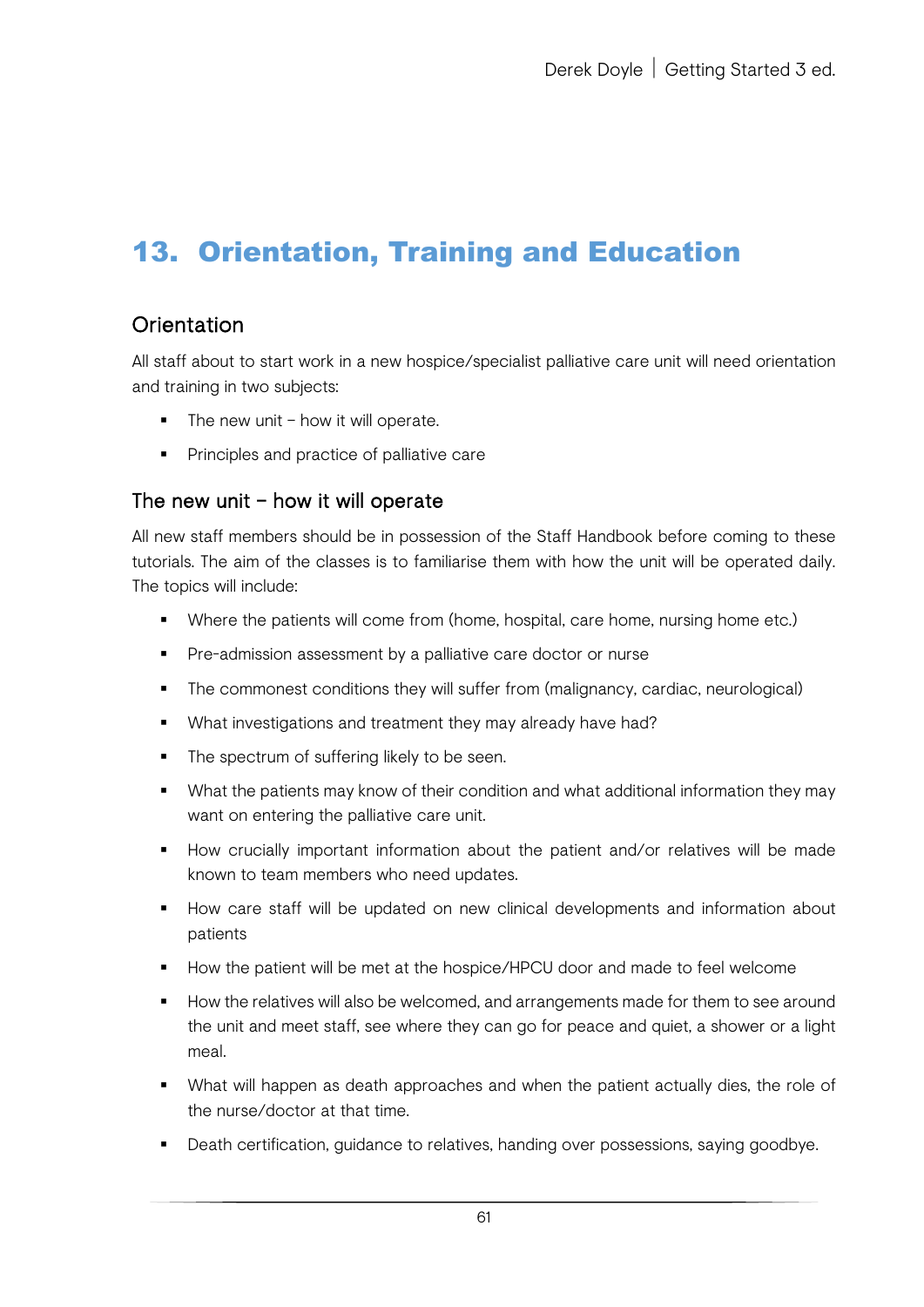- Other palliative care units/services or bereavement services in the same city or town
- The relationship between the new unit and pre-existing ones
- The different departments of the new unit and how they will relate to each other
	- o community palliative care service
	- o day unit
	- o hospital consultation service
	- o bereavement service
	- $\circ$  educational work of the unit who will the students be, will they see patients, who will teach them, how will this affect the patients, will they be able to refuse…

#### The Staff Handbook

Each hospice/palliative care unit must produce its own handbook to be given to every member of staff whether they work at the bedside or in the background, whole time or part-time. It will not be the same as the Useful Information for Patients and Visitors Booklet which will be described later. The two will have several sections in common, however.

Staff need to know about the following (not listed in any priority)

- Roles of different members of staff
- Uniforms, who wears what and when.
- The importance of name badges.
- **Times of duty shifts.**
- Visiting times and their durations for different patients.
- **Patient and staff mealtimes and arrangements**
- Availability and use of alcohol by patients and visitors.
- Regulations about smoking by patients and visitors.
- Giving information about patients (phone and in person)
- Radio, TV, and computer games for patients (and visitors if permitted).
- Visiting by children and how they are welcomed and assisted (if needs be).
- Visiting by pets.
- **Volunteers in and near the patients' care areas.**
- Food being brought in by visitors.
- **Fi** Flowers being brought in or sent after funerals.
- **Laundering of patient's clothes.**
- **Security for patients' and staff possessions.**
- The crucial importance of hygiene and preventing cross infections.
- Medication regimens, record keeping.
- Medications brought in by patients and their relatives.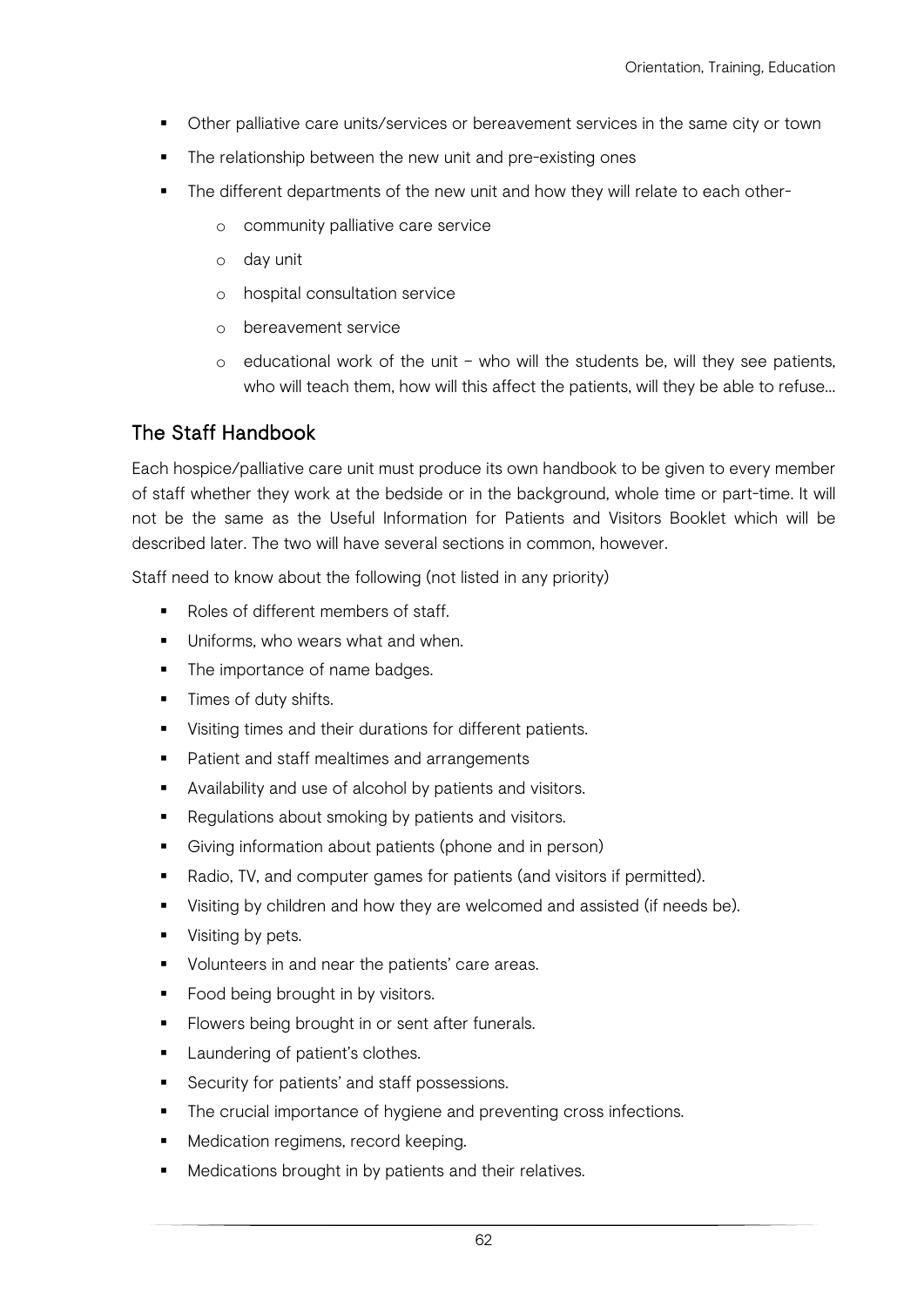# **Training**

#### Pre-service training of staff

No matter how qualified and experienced in palliative care, new staff members should have a short period of training before they start work in the palliative care service, whether it is an inpatient one, a community one or a day care unit. For some it need be no more than a few days, for others less experienced, 3-4 weeks. So important is administration and management, this applies also to non-clinical staff whose courses will be tailored to their need.

The need for this aspect of preparation to be clinical and practical rather than theoretical and academic cannot be sufficiently stressed. Each new staff member must be left in no doubt that the unit will aim for the highest possible standard of care, something that is achievable when everyone works as a team.

Experience has shown that most professionals coming into this work feel that they know much of it already, only to be surprised at how little they know and must now learn. Again, experience suggests that teaching mixed professional groups (e.g. doctors and nurses) can be profitable and, some sessions conducted by both a doctor and a nurse, are a timely reminder of the mutual dependency and valuable cooperation possible in palliative care.

There is no need to develop a palliative care manual. There are many available in print and some may be downloaded from the internet (such as the IAHPC Manual on this website). Having such a resource facilitates standardisation of care on evidence-based principles.

The topics covered should include:

- 
- 
- The management structure of the service Staff support mechanisms in the service
- 
- Communications within the service Security matters
- 
- The principles of palliative care Legal aspects of work in the service
- The philosophy of the service **Day to day routines, paperwork, etc** 
	-
- How the service operates Health and safety regulations and routines
	-
- Confidentiality Relationship with other health professions

Different disciplines may need additional subjects, depending on their work, experience, and the responsibilities they will have:

- 
- and iv lines
- members
- Data collection and record systems Discharge planning and policy
- 
- Ward routines **Meals** and food handling
- **Working with syringe drivers, nebulisers Policy regarding DNR orders, CPR,** euthanasia, and PAS
- **Communications** between teams and **F** Issues related to visitors, counselling and giving information
	-
- Team meetings **Medication storage, handling, administering** and records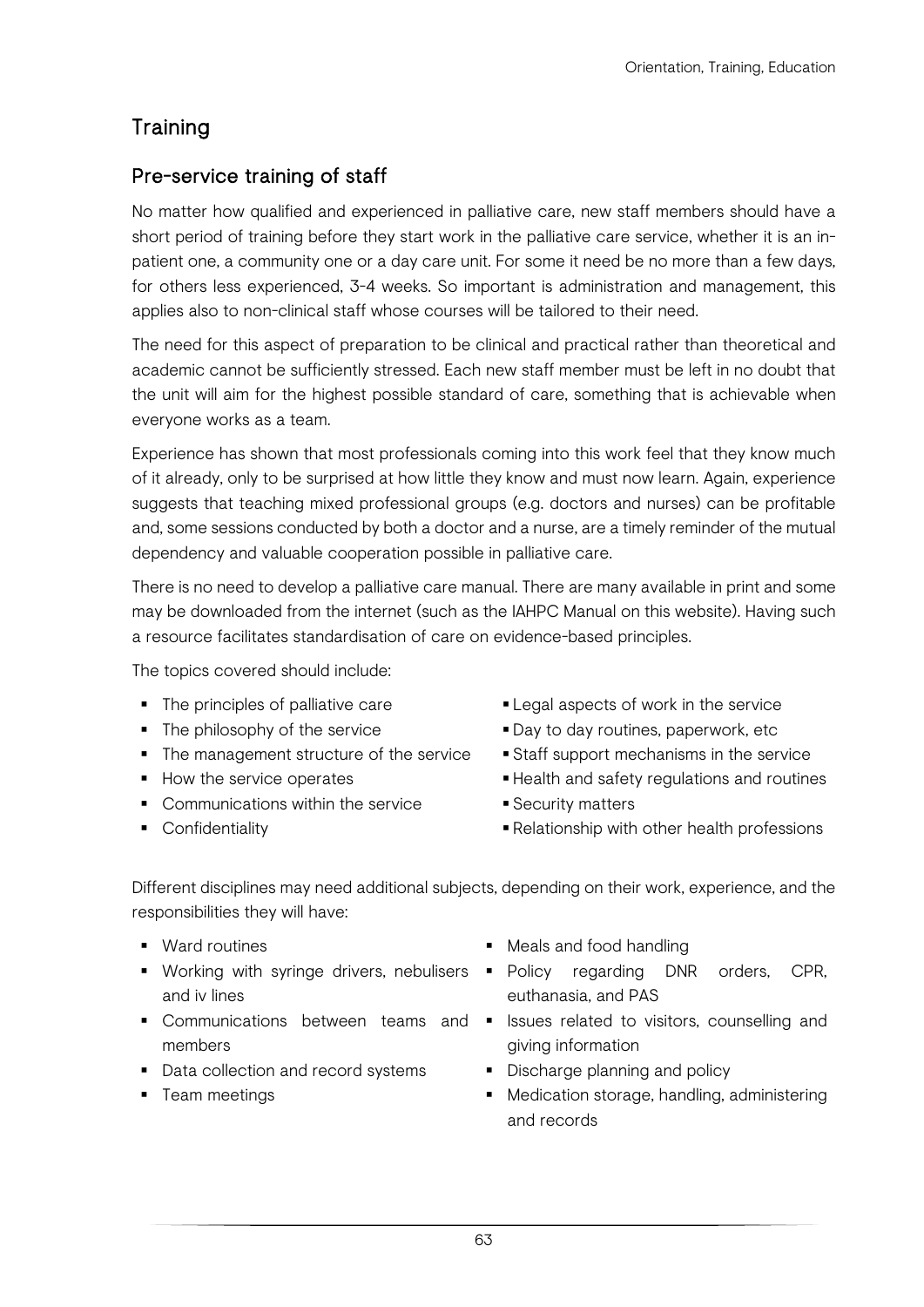#### In-service staff training

Topics that might usefully be included in sessions held every 6 - 8 months include:

- **Update on the statistics of the service**
- Therapeutic advances
- Changes in therapeutic routines
- New clinical and management routines
- New legislation and regulations
- **Staff changes**
- **Local and national developments in palliative care**

In addition, members of staff may be sent for further training in patient handling, counselling, teaching technology, computer skills, bereavement work, time utilisation, and other topics raised by members of staff with their line managers.

If, as is recommended, each member of staff has a record book covering all the time they work in the palliative care service (in addition to records routinely kept on data bases of management). They can record all the additional information felt needed, and then raise it in their in-service study days.

#### Tutorial staff for pre-service and in-service training

All the above training can be organised and taught by heads of departments – nursing, medical, and administration. It need not be the responsibility of education staff.

Training for volunteers will always be under the direction of the Volunteer Service Manager (VSM) with co-opted tutors for special topics. [\[See separate chapter\]](#page-60-0)

## **Education**

#### Education in the palliative care unit for health care professionals

It is common for those planning a palliative care service to focus exclusively on the clinical aspects of the work and to ignore education. Only after the clinical work has been progressing for several years do they begin to think about their responsibility to educate others. This is a bad policy. The palliative care needs of the world will only be met when sufficient physicians and nurses are aware of and practise its principles. Education needs advance planning, space allocation, appropriate staffing, budgeting, equipment, and well negotiated cooperation with other educationists. The time to start planning is when the palliative care service itself is being planned.

When training others in palliative care the most difficult task is to change attitudes and to acquire the right communication and practical skills. So practical training is a vital part of the education project and an in-patient unit is the place where this can best be done. Indeed, it can be questioned whether any palliative care service should ever be started if there are no plans to engage in education and training.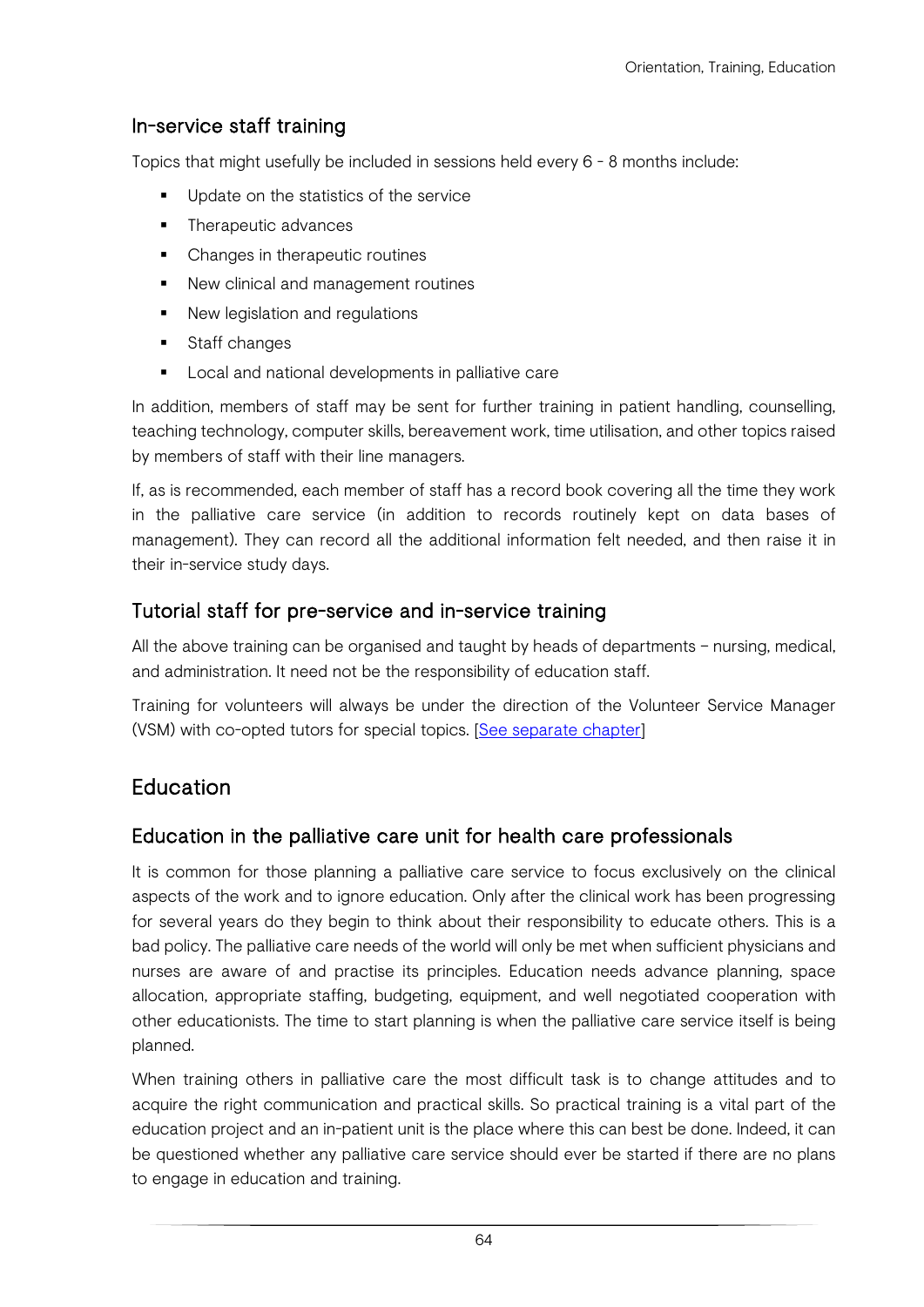Key questions to be asked in the early planning days:

#### Which professional groups will need to be taught?

- 
- 
- oncologists and surgeons pastoral care workers
- trainee specialists Social workers
- 
- community nurses Nurse tutors
- medical students <br>■ clinical pharmacists
- family physicians clinical psychologists
	-
	-
- hospital nurses **Some therapists** 
	-

It is immediately apparent that a decision will need to be made about priorities!

#### Which kind of teaching?

At this stage of planning this decision need not be made except if there is a question about a tutorial room being provided near the patient care area. It can often be multi-functional doubling as a team meeting room, a library reading room.

It might be clinical (using patients and at the bedside), theoretical in a tutorial room or in the community in patient's homes.

The talks/lectures might be formal didactic or informal workshops and discussions. They each need different types/sizes of rooms. Contrary to what many people say, patients in hospices and palliative care units much appreciate being asked to speak with and share their experiences and insights with students and are highly effective teachers.

#### What space and equipment will be needed for educational activities?

This is a crucially important question at the planning stage.

Ideally there needs to be:

- A room to hold 25-30 with comfortable seats.
- At least one smaller room to hold up to 10 people.
- The ability to darken the rooms for films, slides, etc.
- **A** slide/video projector
- A screen or a wall made to act as a screen.
- A suitably equipped office for tutors and clerical assistants
- A library for journals and textbooks (essential, not a luxury)
- A laptop computer

It should be noted that the lecture room provided its use is well planned, can be used for staff meetings, committees, research groups, board meetings, fund-raising events, and much else in addition to its educational role.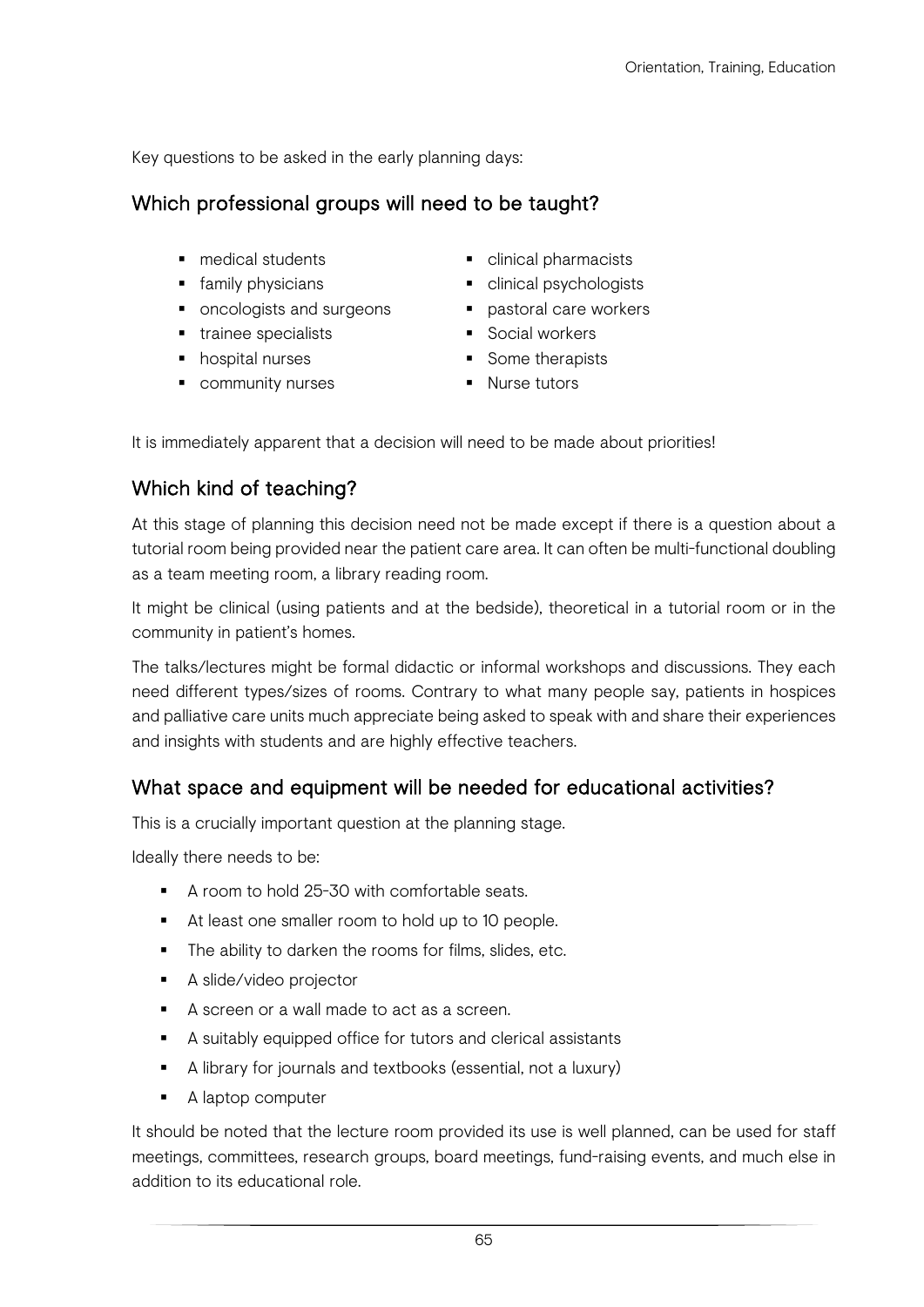## What staff will be needed?

Provided use is made of the clinical and teaching skills of physicians, senior nurses, therapists, pastoral care staff and social worker a large comprehensive educational programme can be run with

- **One nurse lecturer/tutor**
- One clerical assistant/administrator

#### How will this education relate to other educational centres?

When there are so few palliative care workers and so many to educate and train it is essential to use the limited resources carefully and

- not to duplicate what others are doing (and probably doing well)
- not to do what someone else can do equally well (it does not need a palliative medicine physician or nurse to teach ethics, spirituality, or communication skills just because these are important in this work)
- not to take on an educational project solely because it is prestigious (e.g., running a degree course useful for few people)
- only teach a group or subject for which there are the necessary skills in the education team. Remember that most doctors and nurses have not had any training in teaching techniques and methodology.

In other words, find what others are doing. Identify gaps in education n and training. Find if you can employ staff able to fill those gaps. Start small and let the work grow.

# Other questions often asked at this planning stage

Are there curricula and syllabi already available?

Yes, look at the websites listed in *'Getting Started'*. Excellent syllabi have been drawn and are in use in Europe, Asia, Africa, Eastern Europe and Latin America. There is no need to produce a new one for your unit!

#### How can doctors and nurses learn how to teach?

Several short courses (1-2 weeks in length) are run for this purpose. Details can be obtained from national palliative care organisations and the IAHPC. They are often called 'Teaching the Teachers' courses. In that short time future teachers/lecturers learn

- how to prepare lectures and talks,
- **•** how to produce and use PowerPoint slides
- how to give public lectures
- how to set examinations
- how to do 'role play'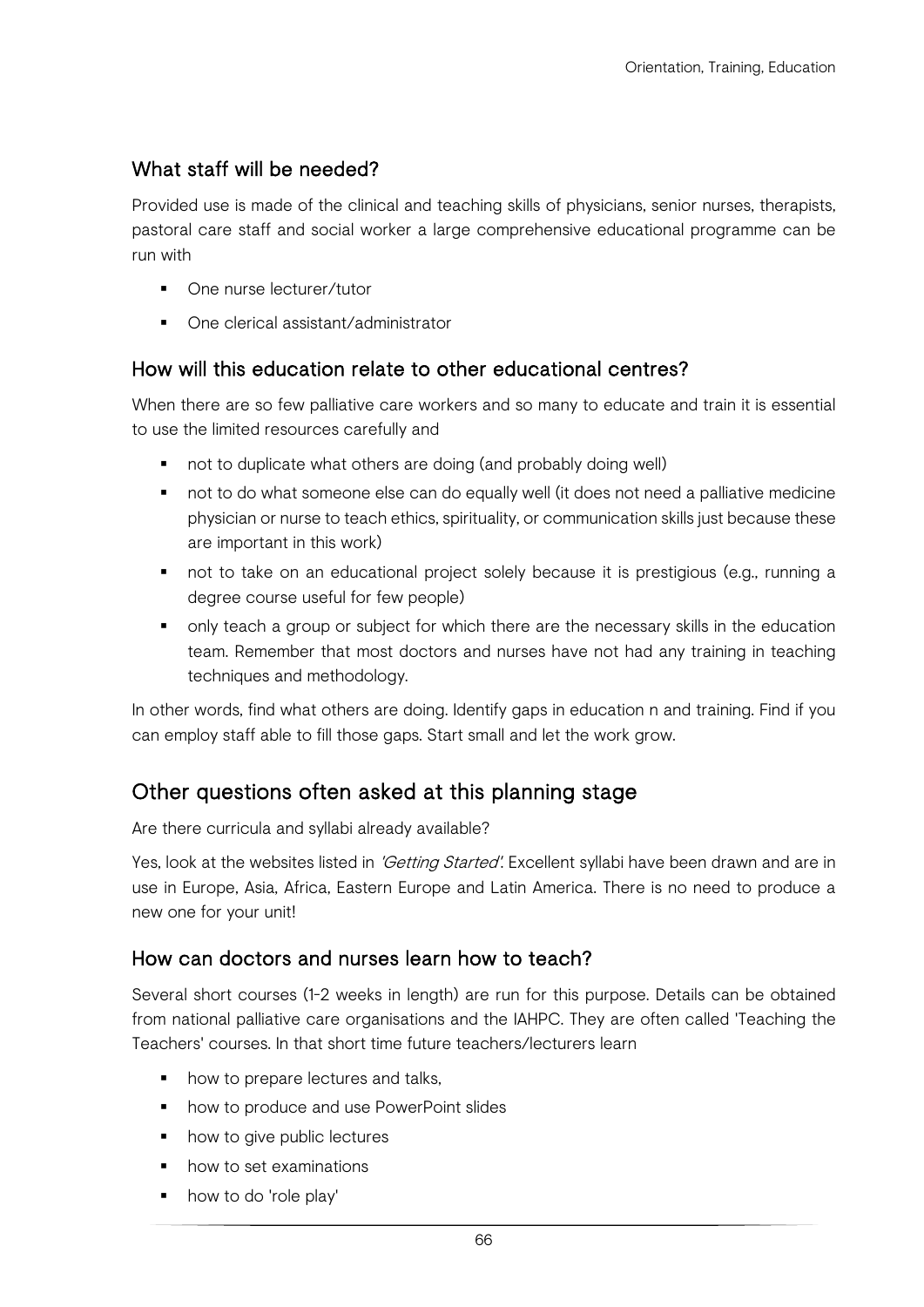- how to conduct workshops and discussion groups
- how to evaluate their teaching and courses
- **•** how and when to use acetates
- how to use 'hand-outs'
- **•** how to conduct interviews
- when to use didactic teaching, small groups, one-to-one, workshops, role play and discussion groups for different subjects and students.

#### Who makes the decisions about whom to teach and train?

Ideally there should be an education team/committee/group within every hospice/palliative care service. The members would be the senior doctor, the senior nurse, the tutor, and a manager. They should have the responsibility of

- deciding what courses and study days to run
- **deciding the content of the courses and study days**
- **EXECUTE:** estimating the financial implications
- **defining the target audiences**

#### Are external advisers useful?

Much is said elsewhere in 'Getting Started' of the benefits of having a Professional Advisory Committee (PAC) for all clinical and professional matters. A subgroup of the PAC can act as education and training advisors, just as yet another small group can advise on research. Having such external experts to advise also raises the profile, credibility, and authority of the hospice/palliative care service when fellow professionals and academics see the calibre of those lending it their support and expertise. It is seldom difficult to recruit them for terms of service not exceeding three years.

#### What are the dangers and 'risk' implications of doing educational work?

- **Trying to do too much with limited human resources.**
- **Trying to teach subjects in which you have insufficient experience.**
- Using members of staff eager to help but without being able to supervise them or monitor their input.
- **Making the teaching too sophisticated rather than keeping it simple**
- If the 'students' (even long qualified) have more knowledge or experience than is the case
- Forgetting that the clinical staff helping with education have fulltime, stressful jobs as well as teaching.
- Leaving the senior tutor/lecturer isolated without sufficient support or well-defined lines of accountability.
- **Under funding the educational work**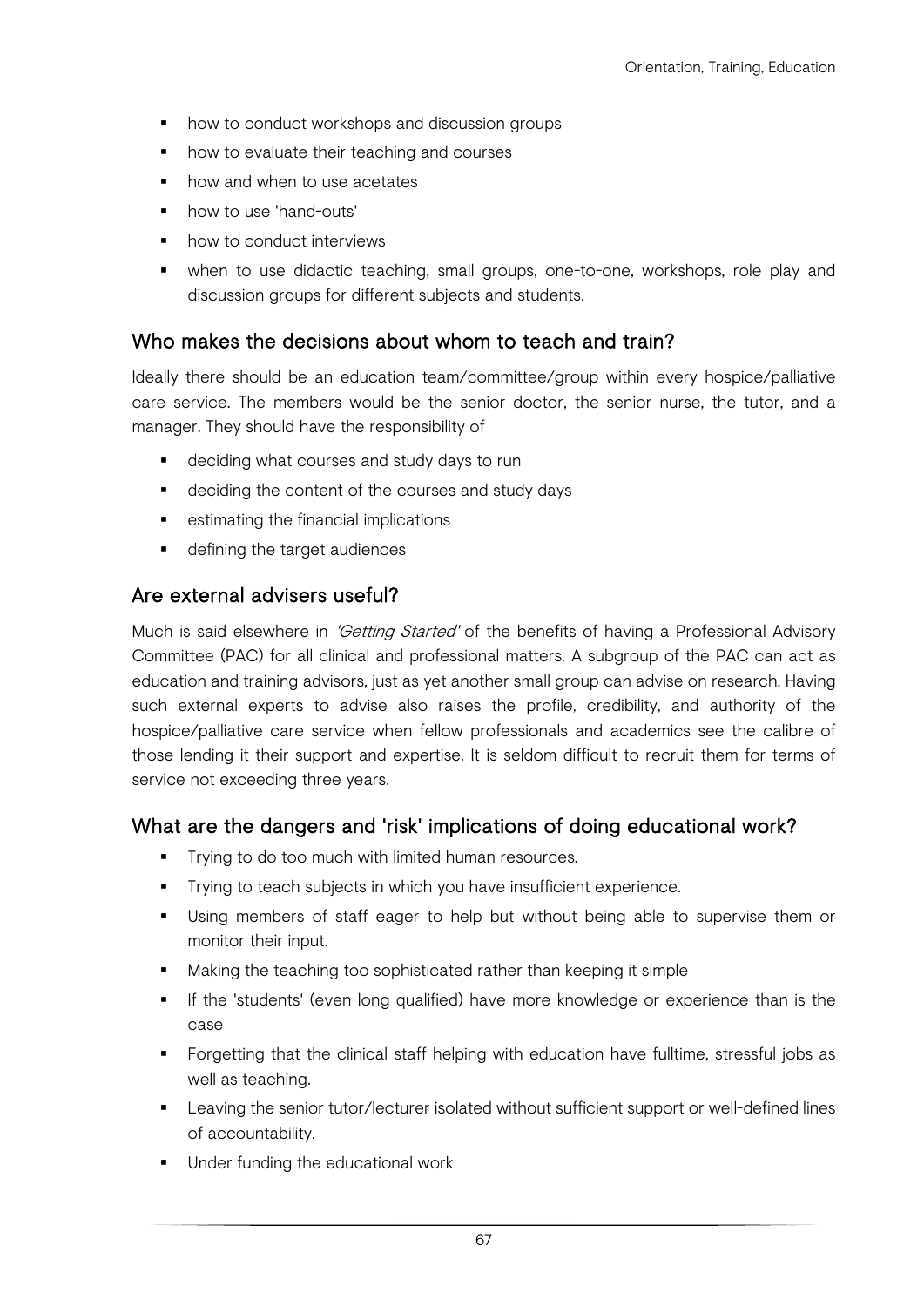- Expecting large amounts of money to come in from course fees, study days and conferences.
- Failing to win the hearts of the pharmaceutical industry to subsidise/under pin educational events.
- **Failing to send key staff members to as many relevant courses in their specialties as** possible.

# Is there one message that best describes the aim of education and training in palliative care for health care professionals?

Yes. Strive to change attitudes rather than instilling facts and figures.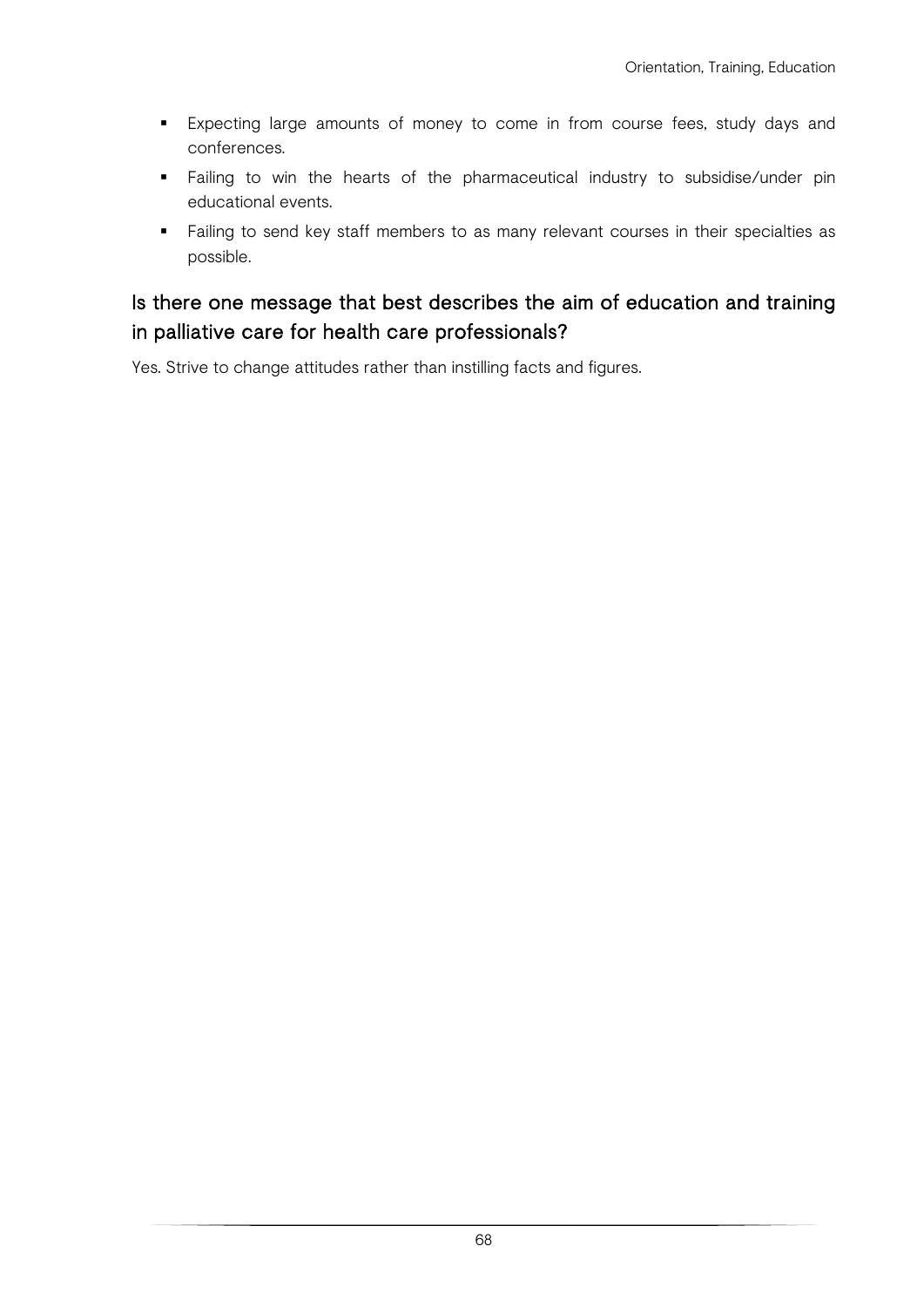# 14. Communication

Good communications lie at the heart of palliative care and every palliative care service. Its importance cannot be exaggerated. Many new palliative care services are judged as much by the quality of communication as by the clinical care.

It is not only patients and relatives with whom palliative care workers must communicate. They must be skilled in explaining to the public, the media and their politicians what palliative care is, how it is practised. At this time when so many misunderstandings surround it, they must be able to explain that palliative care is not either euthanasia or physician-assisted suicide. On the quality of these communication skills will depend much of the success and effectiveness of the service and how much it is supported and valued.

# Communicating with patients

Good communication skills are pre-requisites for palliative care, especially between the members of the palliative care team and their patients, and inside the team itself. If a patient or relative has not understood what a doctor or nurse has said, or not been encouraged to ask questions or feels he/ she is not listened to, their suffering will only increase. Few professionals have been taught to listen as carefully as they speak.

Such skills should be amongst the attributes to be looked for an interview. During the whole time of employment in any palliative care service managers must ensure that every opportunity is taken to further develop these skills.

Important and potentially difficult discussions are frequently necessary with palliative care patients who have active, progressive, far-advanced disease, regarding:

- **•** breaking bad news
- **Fig. 1** further treatment directed at the underlying disease.
- **•** communicating prognoses
- **•** admission to a palliative care program
- **F** artificial nutrition
- **artificial hydration**
- medications such as antibiotics.
- do-not-resuscitate orders.

Decisions must be individualised for each patient and should be made in discussion with the patient and family. The following guide is to help you plan for and hold such discussions.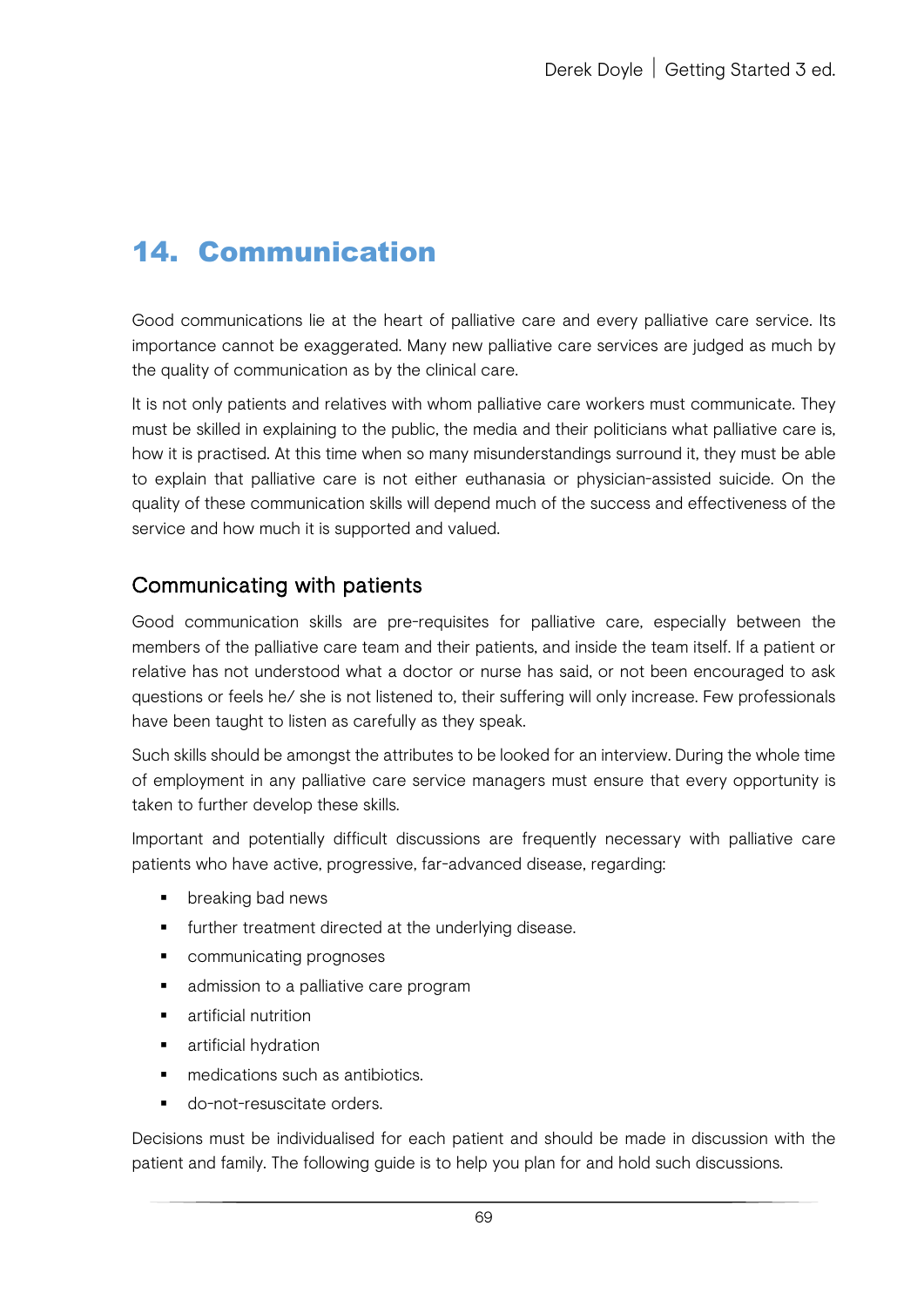# Before the Discussion

Ask yourself these questions:

#### Would you be surprised if this patient died of their disease within 6 months?

Bear in mind that even doctors with long experience tend to over-estimate prognosis.

This may provide a better guide for decision-making, as attempting to prognosticate may be difficult and inaccurate. Alternatively, assess how much the patient's condition has deteriorated in the last month or six weeks, using observations by the team and objective measures such as x-rays and biochemistry. Observations by close relatives often help.

#### What specific therapies are available to treat the underlying disease?

- What are the percentage chances of significant clinical improvement?
- Does that consider the patient's age and any other diseases/co-morbidities?
- How long would the improvement last? Days, weeks or months?
- What are the percentage chances of serious adverse effects?
- Does that consider the patient's age and any other diseases/co-morbidities?
- On balance, do the potential benefits outweigh the potential burdens?

#### About the Patient and Family

- **•** What is their understanding of the state of the disease and the prognosis?
- Do they understand the goal of any treatments to be discussed (e.g., palliative, not curative)?
- Do they understand the potential benefits and burdens of the treatment options?
- What are their expectations? What are they hoping for?
- **What do you think their preferences are?**

### The Discussion

#### Appropriate setting

- Discussions should be held in person and not by telephone, except when face-to-face meetings are not possible.
- Privacy, prevent interruptions (leave your pager/mobile with someone else)
- Sitting down where the patient/relative can see your face (not standing over the patient's bed)
- Allow enough time.
- The patient has at least one family member or friend for support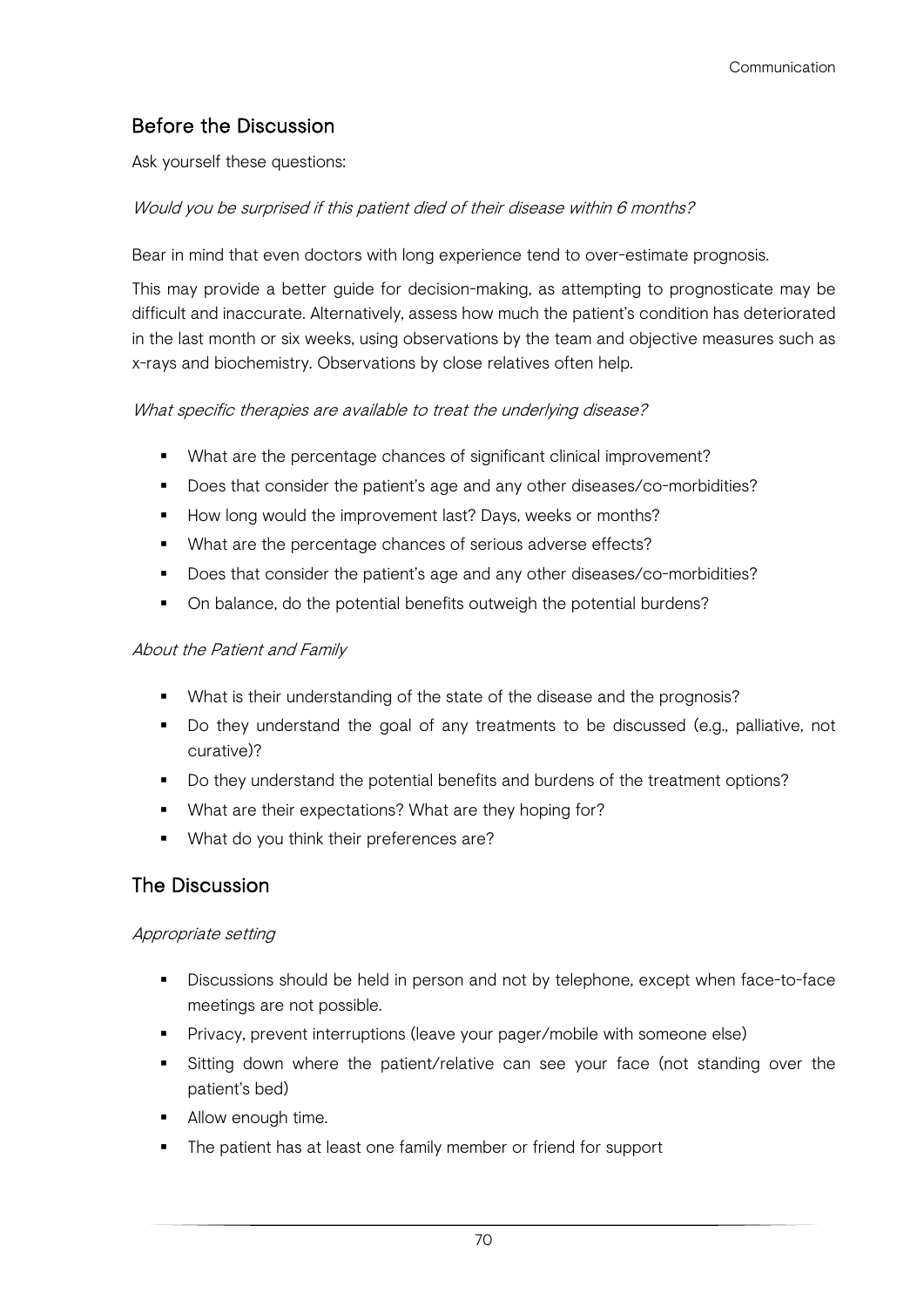#### Introduce the discussion:

e.g., "We need to talk about your current problems and our goals for your care".

#### Find out what they understand:

 e.g., "Tell me in your own words what you understand about your illness now. Don't worry if you cannot remember medical terms".

#### Find out what they expect:

- e.g., "Tell me what you see happening with this illness in the future".
- e.g., "Tell me what things are important for you, perhaps things you've not mentioned before".
- e.g., "Tell me what you don't like about what we've done or said we won't be upset or angry, I promise you".

#### Provide medical information, if necessary

- in a caring and sympathetic way, not abruptly or bluntly
- in a way they can understand
- **EXT** keep asking them to explain back to you what you have just tried to explain to them.
- **E** clearly (avoid euphemisms and medical jargon)
- what treatments can be offered.
- the possible benefits and adverse effects of any treatments
- as much or as little information as they want. If unsure, ask them how much they want. "Am I telling you too much at one time to take in? Would you like me to go over any of that again but explaining it differently?".
- work with trained interpreters. Strictly, what you need is a translator, not someone who interprets what is being said and consequently gets it wrong.

#### Discuss realistic possibilities in the context of their view of the present and future:

- **Discussing further active treatment for the underlying disease**
- **truthful discussion of what therapy is or is not available.**
- the benefits and burdens of any therapies
- Never say "there is nothing more that can be done".
	- o patients interpret this to mean no treatment for anything.
	- o it is never true.
	- o patients and families will feel abandoned.
- patients may be told there is no further therapy for the underlying disease, but the provision of continuing care and symptom control should be stressed.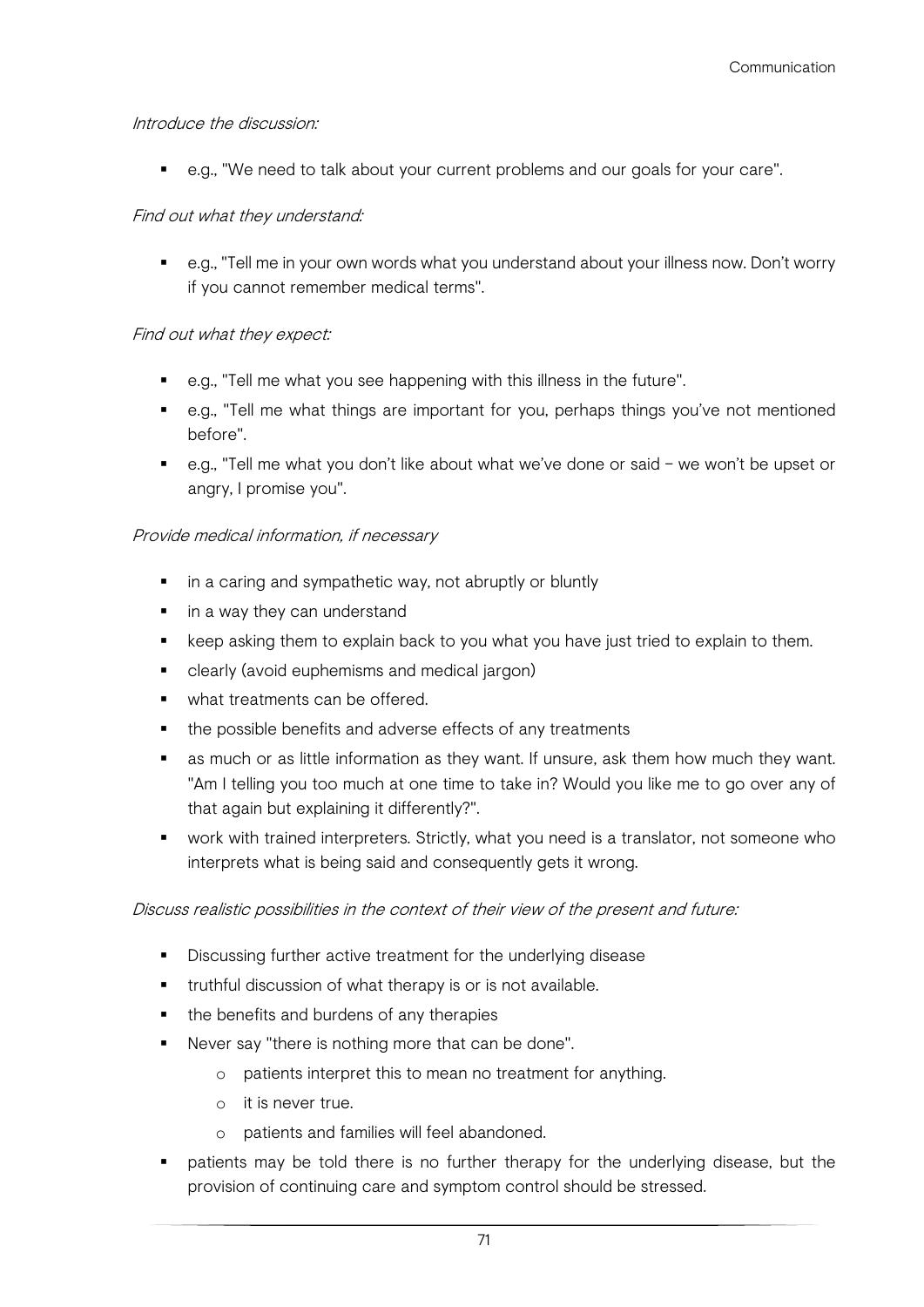**if further active therapy for the underlying disease is not appropriate, emphasise the** positive aspects of symptomatic and supportive palliative care. Stress to the patient that he or she matters and is not a burden.

#### Discussing prognoses

- **Explain the uncertainty in estimating an individual patient's prognosis.**
- **Avoid precise prognostication.**
- Give a realistic time range.
- **Provide realistic hope—helping them to achieve what is important for them.**
- Recommend that family relationships and worldly affairs be attended to
- Be prepared to answer questions about the process of dying. Remember that most people are more afraid of dying that of death itself.
- **Provide on-going support and counselling.**
- Reassure about continuity of care.

#### Discussing admission to palliative care units/services

- discuss palliative care in the context of how it can help them achieve their goals.
- e.g., You have told me you would like to.... Palliative care may be able to help you achieve what you want.
- **EXECUTE:** emphasize the positive aspects of palliative care.
- e.g., living as well as possible, for as long as possible; not 'giving up'

#### Discussing appropriate medical care

- Explain the possible benefits and burdens (or futility) of any intervention. Patients appreciate such honesty.
- **If agreement is not reached, the intervention can be tried for a specified time.**

#### Discussing Do-not-resuscitate' orders (DNR)

- $\blacksquare$  Introduce the discussion e.g. "We need to discuss something we discuss with all patients admitted to the hospital."
- Find out what the patient understands e.g. "What do you understand about your current medical problems?"
- Find out what the patient expects, what their goals are e.g. "What do you see happening in the future?"
- Discuss a DNR order in the context of the patient's view of their future e.g. "You have told me you would like…. so, CPR would not seem appropriate if you died".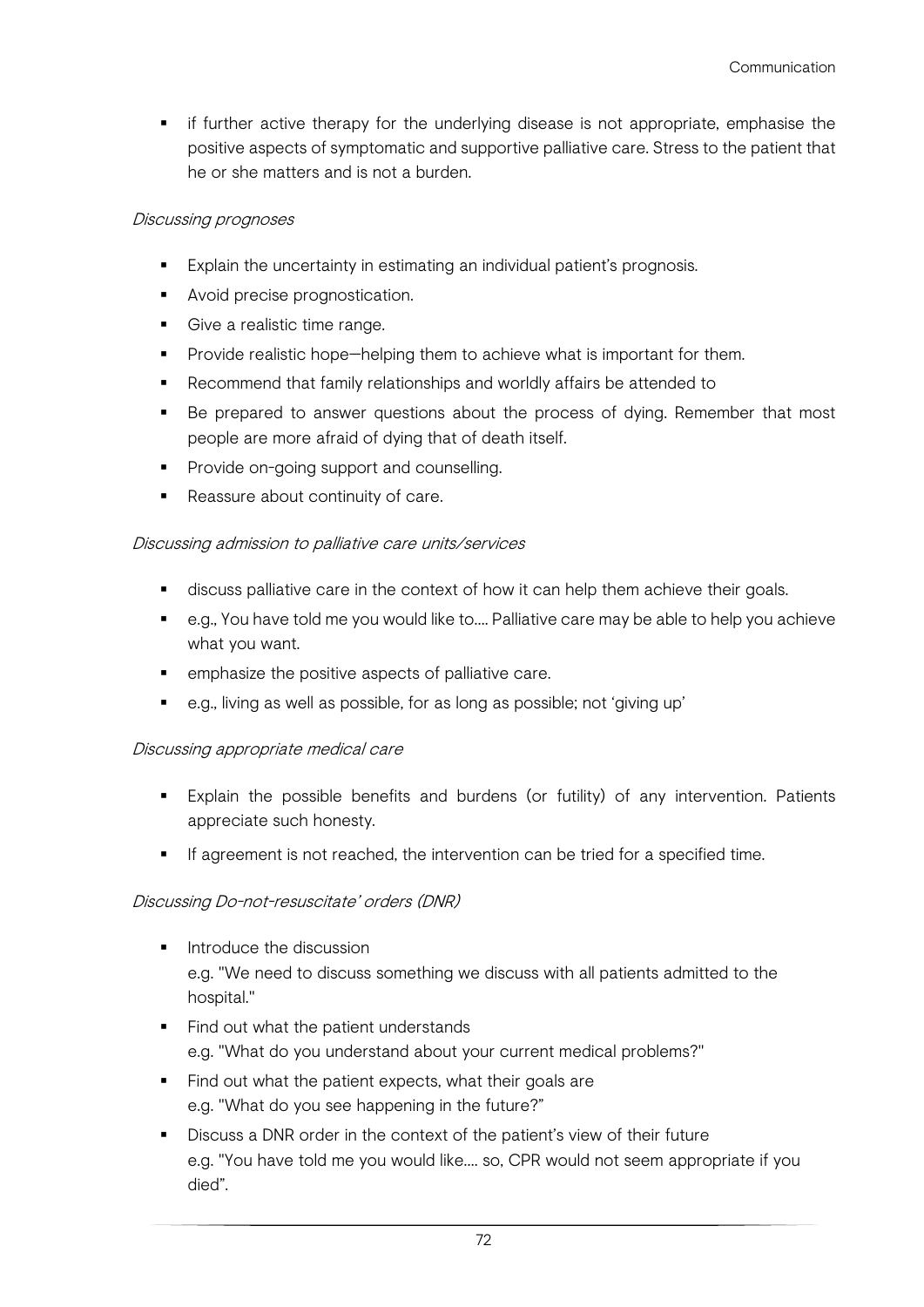- **If necessary, discuss:** 
	- o futility of CPR (chances of surviving to discharge)
	- o indignity of CPR
	- o being on a respirator in ICU and unable to communicate
- **Respond sympathetically to emotional reactions.**
- Reassure patient that all other medical care will continue. Being left to suffer is what moist patients dread, not death itself.
- If a patient clearly understands that they are dying and that the only care that they will receive is directed to their comfort, it may not be necessary to discuss DNR orders. If this is the case, it must be recorded in case-notes.

#### Respond sympathetically to emotional reactions:

- **Agree on a plan, with provision that it can be modified if circumstances change.**
- **The Strange of the Strange including appointing an agent and regarding resuscitation.**
- Remember, death is the natural end to life and is not a failure of medicine or any clinicians.

No more will be said here about this important feature of palliative care because it is dealt with in all major books on palliative care. It should always remain at the centre of attention, never being assumed to be better than it really is, hence regular audit of communications is essential.

As explained later in this section it is useful to produce leaflets explaining what the palliative care service is for, how it operates and is funded, how to recognise members of staff, how to contact it for help etc.

## Communicating with (health care) professionals

Communications between the members of the palliative care team are crucially important but not an issue for those just 'getting started'. Here we look at communications between team members and their colleagues in the community and in hospitals.

Evidence suggests that such communications are often far from satisfactory. This may be because most doctors and nurses cannot explain things simply, or because they do not know what others want/need to know, or because they are poor listeners. There is also evidence that most doctors and nurses are aware how badly their colleagues communicate but think that they themselves are good communicators.

#### Doctor – Patient and family

In palliative care each doctor needs to know

- The diagnosis and how much the patient understands about it
- The treatment given and planned.
- The care plans for the immediate future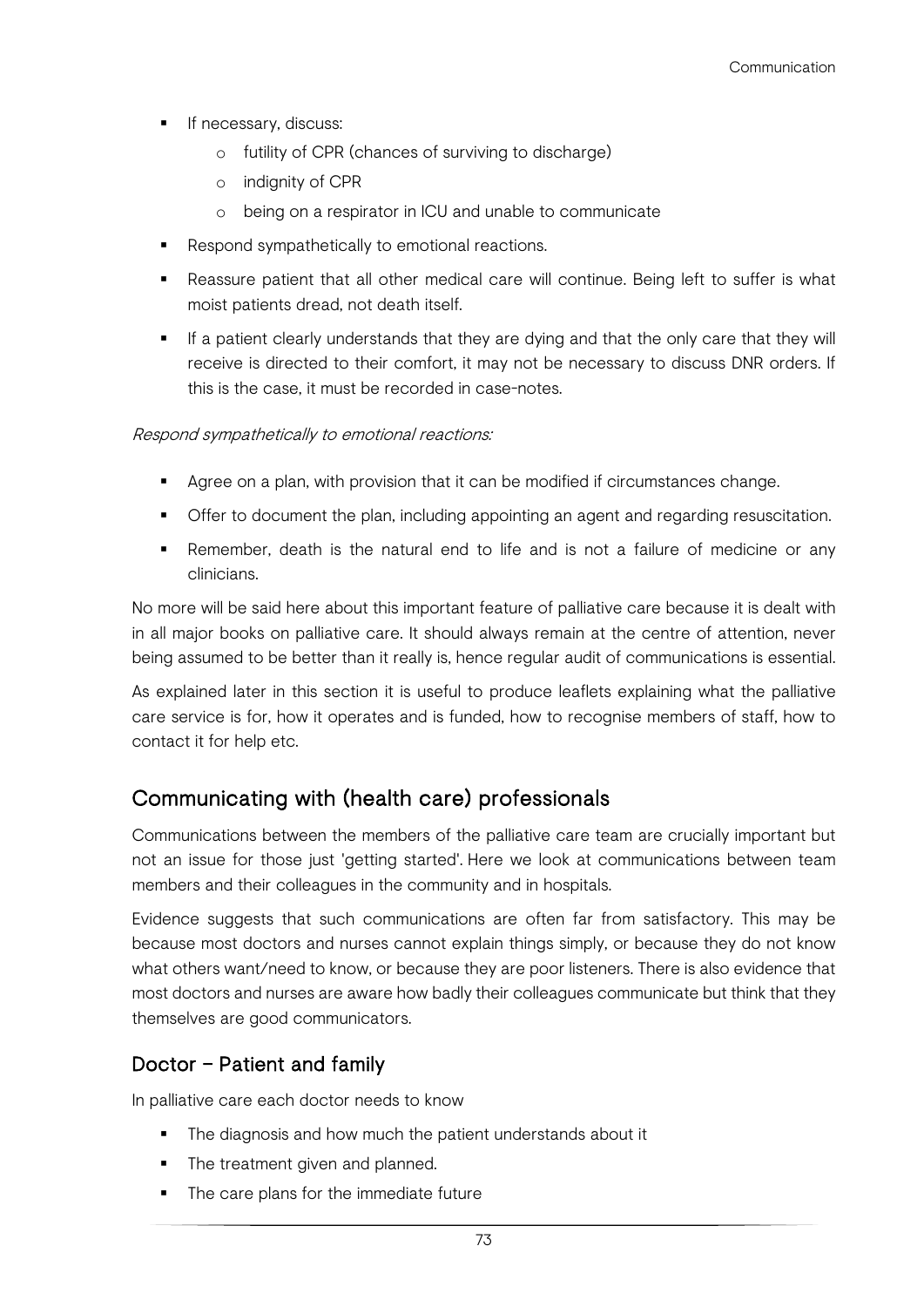- The questions the patient has asked, and the answers given.
- The questions the relatives have asked, and the answers given.
- What each doctor feels they can/cannot contribute to future care
- It should be noted that these are all patient centred. There is no need to itemise investigations, blood results, details of operations.

#### Doctor – Nurse Communication

The content should be the same as above with the addition of

- What the doctor has explained to the patient.
- **What questions the patient has asked the doctor.**
- Anything said by the patient to the nurse but not the doctor.
- **What the doctor has said to the nurse**
- Nursing plans with details of any dressings, enemata, etc.

## Communicating with relatives and friends of patients

It goes without saying that having obtained the permission of the patient to do so, all the information they want is conveyed to close relatives and, in the absence of relatives, close friends. What is not permissible, no matter how vigorously they ask for it, is to tell relatives or friends information that they do not need, that they might use inappropriately or that has not been conveyed to the patient. Well-meant offers by relatives or friends that they will break bad news or explain the situation to the terminally ill patient should usually be declined. The responsibility for such communications rests on the professionals.

Research shows that most relatives feel they were not kept up to date on the patient's condition, treatment, future, and understanding of his/her condition. They further report that they, the relatives, were not sufficiently told of help available to them – financial, practical, and emotional. It is helpful:

- For a 'communication' sheet to be inserted in the patient's notes detailing each occasion when a relative was spoken to, by whom, and the main points in the conversation.
- For a check list to be included in all case notes listing all the most important information that most relatives want to know (and space for dates when dealt with
	- o Diagnosis and treatment, past, present, and future
	- o How the relative(s) can help.
	- o Assistance in the home (nursing, equipment, night assistance etc)
	- o Financial assistance if needed.
	- o Support systems put in place.

What every relative or close friend must have is a Visitors' Handbook (or whatever it is decided to call it). Its contents will include: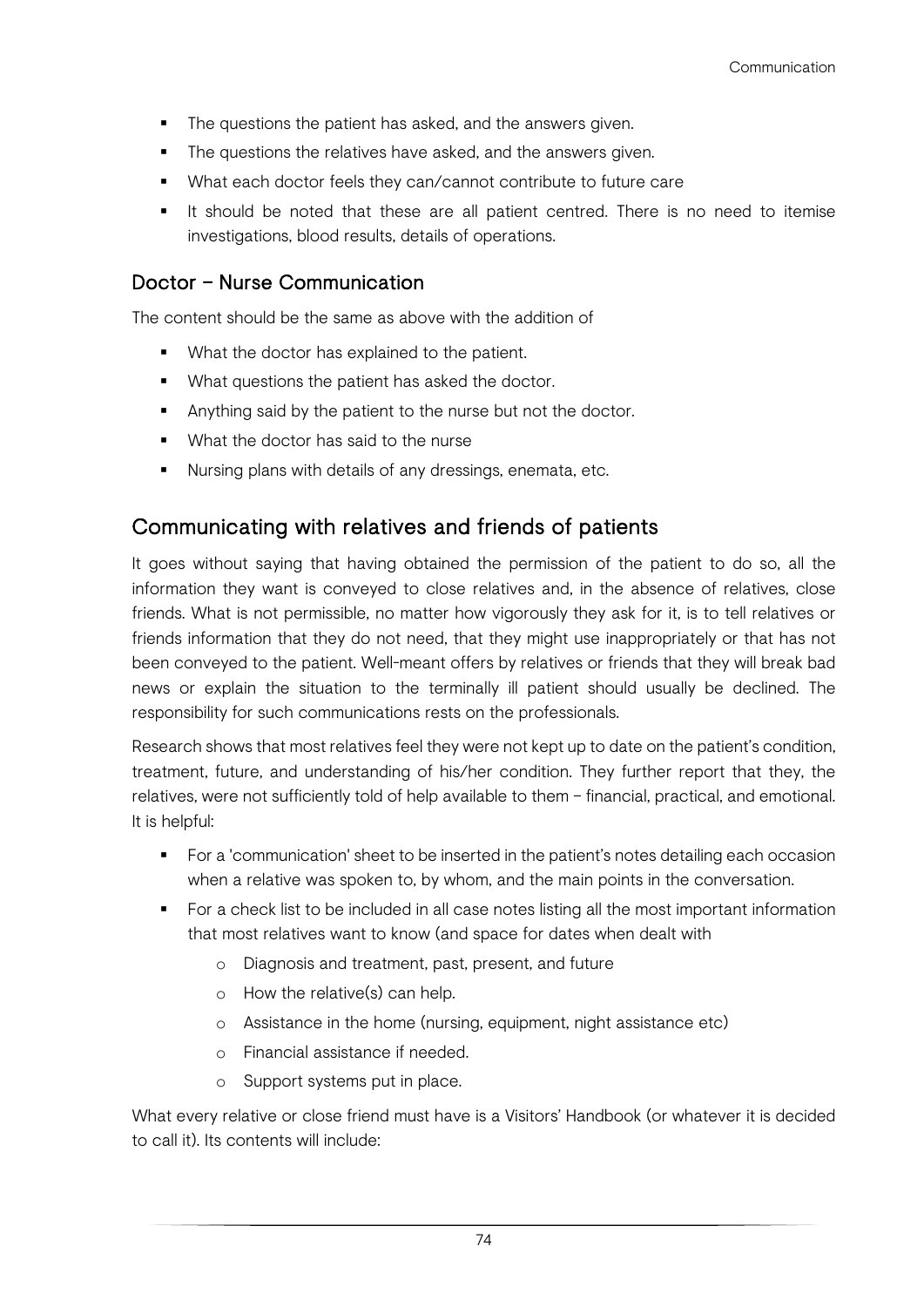- A description of what the hospice/palliative care unit is, whom it serves, and who runs it.
- The relationship of the hospice/palliative care unit with other hospitals and family physicians (illustrating how closely they work together to offer seamless care)
- Visiting times and how to get up-to-date information about patients when phoning/visiting.
- Facilities for visitors quiet room, prayer room, shower room, bedrooms, chairs for sitting beside the patient at night, kitchen for making/heating up their own food.
- Staff and how to identify different members, particularly non- uniformed members of staff.
- Uolunteers, some of the roles they play, how they can be identified.
- How visitors can help in care e.g., bathing, feeding, reading to the patient
- Rules relating to food and drink brought into the patient.
- The bringing in of flowers.
- Rules relating to pets visiting.
- Rules relating to smoking by patients and visitors.
- Rules relating to hygiene, hand washing, infection control etc.
- **Making donations or offering their own services**
- Contact details telephone, fax, e-mail, snail mail and to whom they should be sent in the hospice/palliative care unit.

# Communicating with the public

Many suggestions have already been made in this section to aid this. The most effective means are:

- **EXECT** Leaflets for use in public meetings, fund-raising events, lectures etc
- Talks about the palliative care service given to members of the public by a team of volunteer speakers (recruited and trained by the service)
- Maximum use of the press, radio and TV. (under the guidance of a PR specialist)
- Palliative care service's own website
- National palliative care service resource/association

# Explanatory leaflets about the service are always valuable

Two types are needed:

A general-purpose leaflet explaining what the service offers, who it is for, whether any charges are made, how referrals are made, how it is staffed and where further detailed information can be obtained. It is designed to hand out to the media, to have in doctors' and lawyers' waiting rooms, to give to enquiring patients and relatives and to assist in fund-raising without being a 'begging' letter.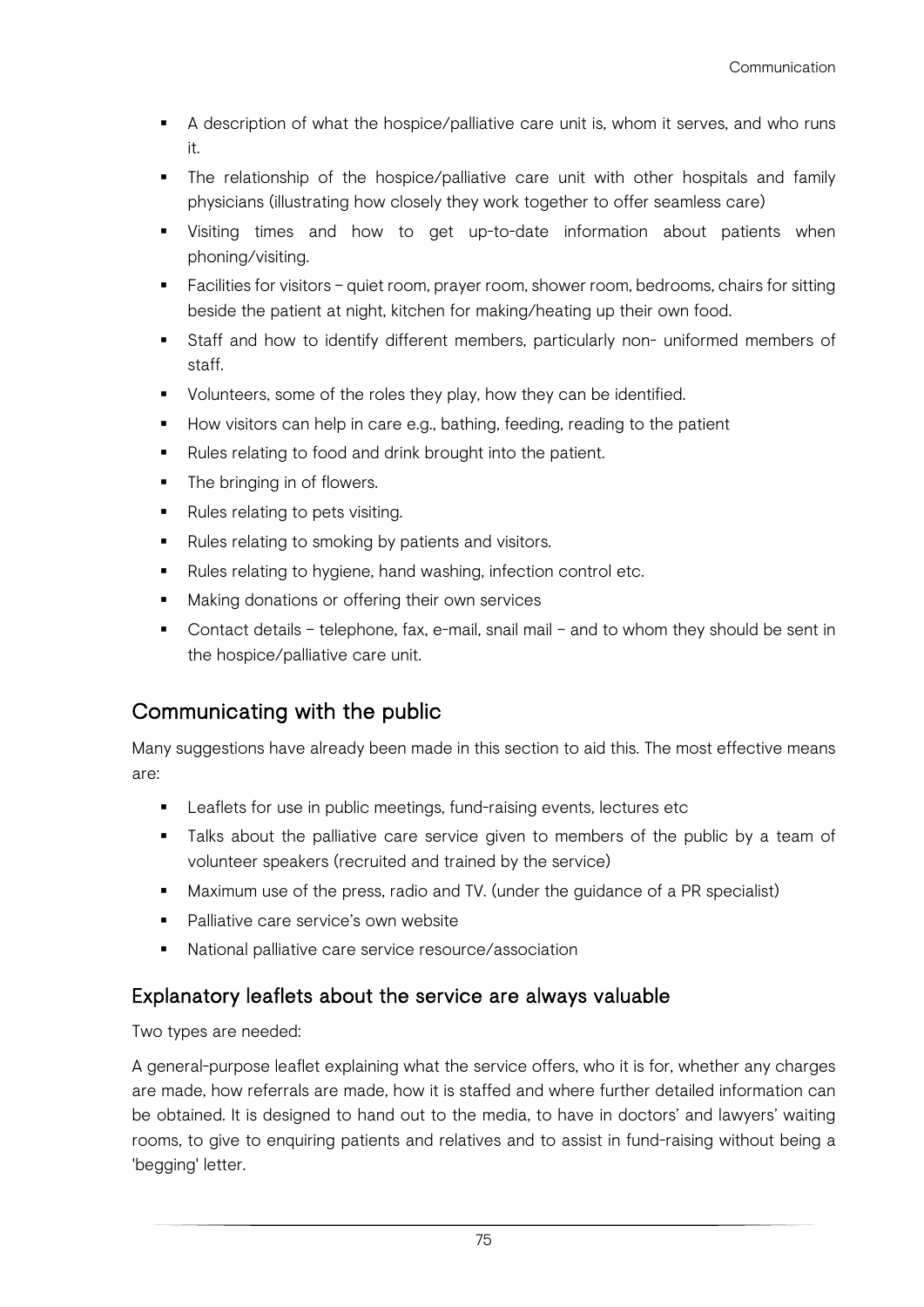A patient-specific leaflet explaining the principles of palliative care, how it is offered in the service, how to identify members of staff, where to seek advice and help etc. Copies can be given to all patients admitted to the service whether in a unit or at home, displayed at the entrance or reception, and be carried by all staff and volunteers likely to be asked about the palliative care service.

# Communicating with the press

When a palliative care services is started, particularly by a charity, there is often considerable media interest. Reporters from local papers want to film facilities and interview staff members and TV crews are soon there looking for 'interest stories'.

This can be stressful particularly for people unfamiliar with being interviewed, and even worse, when they ask to to/expect to interview and even photograph patients. Many who have started palliative care services report that one of the most stressful, distressing features of the early days of the work was the interest shown by the media, the benefits of which were often not obvious to any except the reporters.

However, experience shows that the media can and does do much good. If the senior staff of the service co-operate with them, they can be of enormous help, raising awareness of what palliative care can offer, what financial and other help the service needs and how the local community can assist it. Finally, the media can help to highlight ethical issues involved in palliative care and dispel any notion that it is a form of euthanasia – a very commonly held view.

## Communication with the media

Ways to facilitate communication and co-operation with the media:

Appoint an appropriately qualified and experienced senior member of staff or volunteer to be the 'press officer', to answer questions, plan for interviews, shield the service from undue media pressures. The media always appreciate having such a 'contact person'.

Ensure that each newspaper and TV station is invited to all major events – fund raising, new buildings, special announcements – and made to feel welcome and wanted. The more often the service is mentioned in the media the higher will be its profile, and hopefully the better will be its voluntary income and recruitment of staff and volunteers.

Be prepared to issue press releases on all such occasions or when the service has a noteworthy event or piece of news - new senior staff appointments, a member of staff receiving an award or honour, breaking records of patients cared for, achieving a fund-raising target. Such a release should always be restricted to one side only of A4 paper, double-spaced, succinct and jargonfree. It might also have an embargo date and time which the media always respect and honour, never releasing the information prior to that time.

## Restriction on media access

In advance of any approach from the press, radio or TV the Trustees/Governors or the directors/CEO acting on their behalf must make a policy decision about patient privacy and how it is to be respected.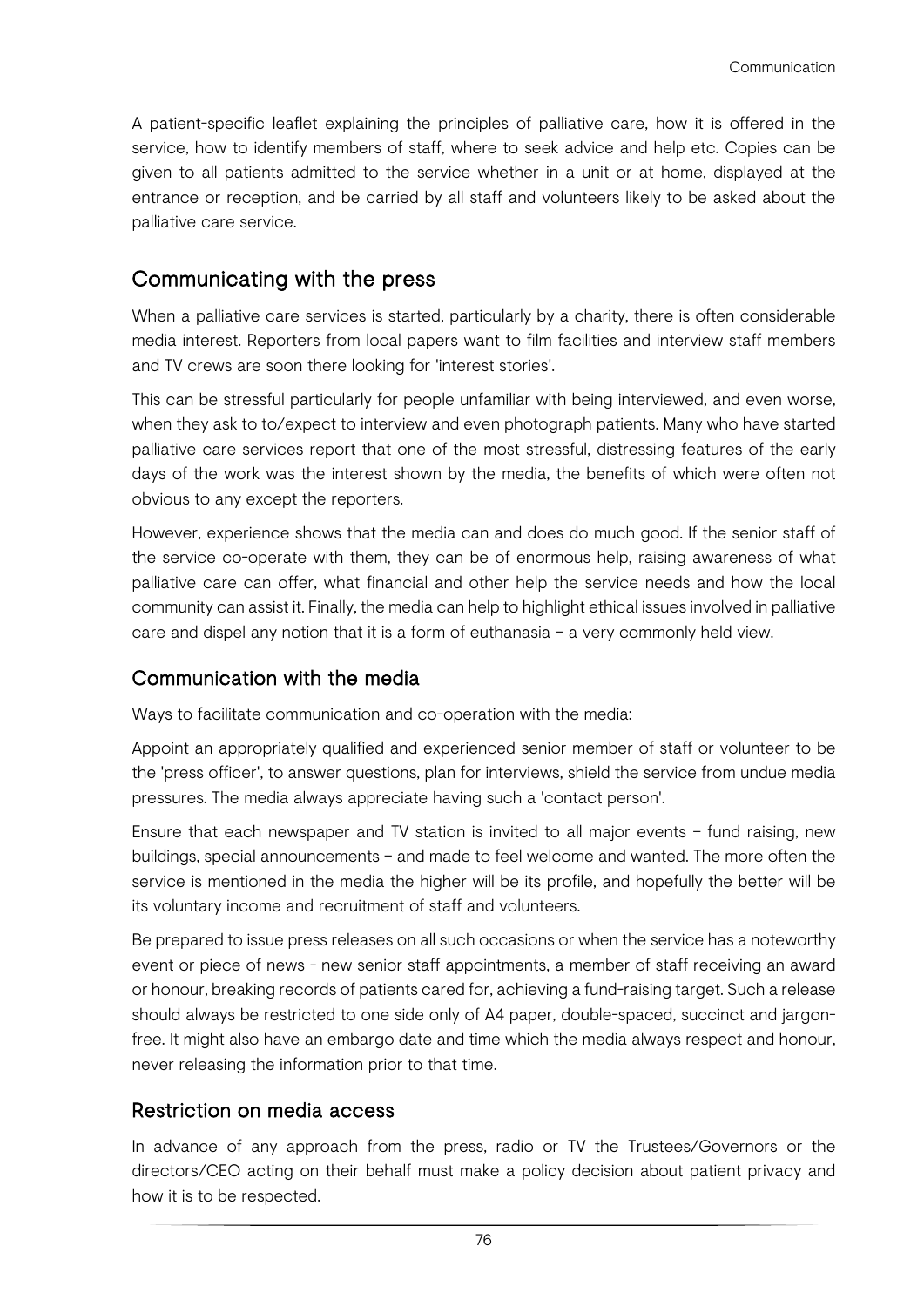Even the best journalists and interviewers will press to be able to interviews patients or, as a second best, their relatives. They will use persuasive arguments to show how telling it would be for a patient to describe how they have been made welcome, made more comfortable, or in whatever way they choose to describe what a wonderful place it is.

In terms of patient autonomy, it is, of course, the patient who must decide whether they wish to be interviewed or filmed but few appreciate how long such interviews usually are, how exhausting, how upsetting to loving relatives, and how many thousands of people are, in a sense, brought into the intimacy of their rooms. Paternalistic as some might describe it, most palliative care units discourage patients from agreeing to meet the press.

Finally, when considering communication with the media, those not experienced in working with them usually forget that they:

- do not allow interviewees to see/edit the draft material of what they intend to publish or show on screen.
- may take statements out of context, often radically changing the meaning of what was said.
- usually reduce what an interviewee said, sometimes taking the sense out of it.
- may publish details from an interview under an inappropriate title over which the interviewee, and even the reporter, has no control.

## Communicating with politicians

Politicians need to know about palliative care services because:

- they affect the constituents they represent.
- they are part of local and national health care provision for which they are responsible.
- they need revenue to operate money from a health budget or charity money and politicians are interest in both.

Most politicians, certainly in regions or countries where palliative care is not yet established, know nothing about it. Evidence suggests that they want to learn about palliative care, many of them becoming deeply committed to it in one way or another.

## Ways in which politicians can learn about palliative care

- They can be invited to make a private visit to the unit/service as soon as it opens, shown every aspect of it, told how it will serve the community, its budget, staffing, support structure etc.
- They can be sent a personal invitation to every public meeting/major fund-raising event organised by the service. Politicians are busy people with many similar invitations, but they appreciate being invited and for the chance to be seen by those who have voted for them.
- They can be sent a regular, but not too frequent, update on the life and affairs of the service – a newsletter perhaps, with the occasional invitation to contribute a few paragraphs.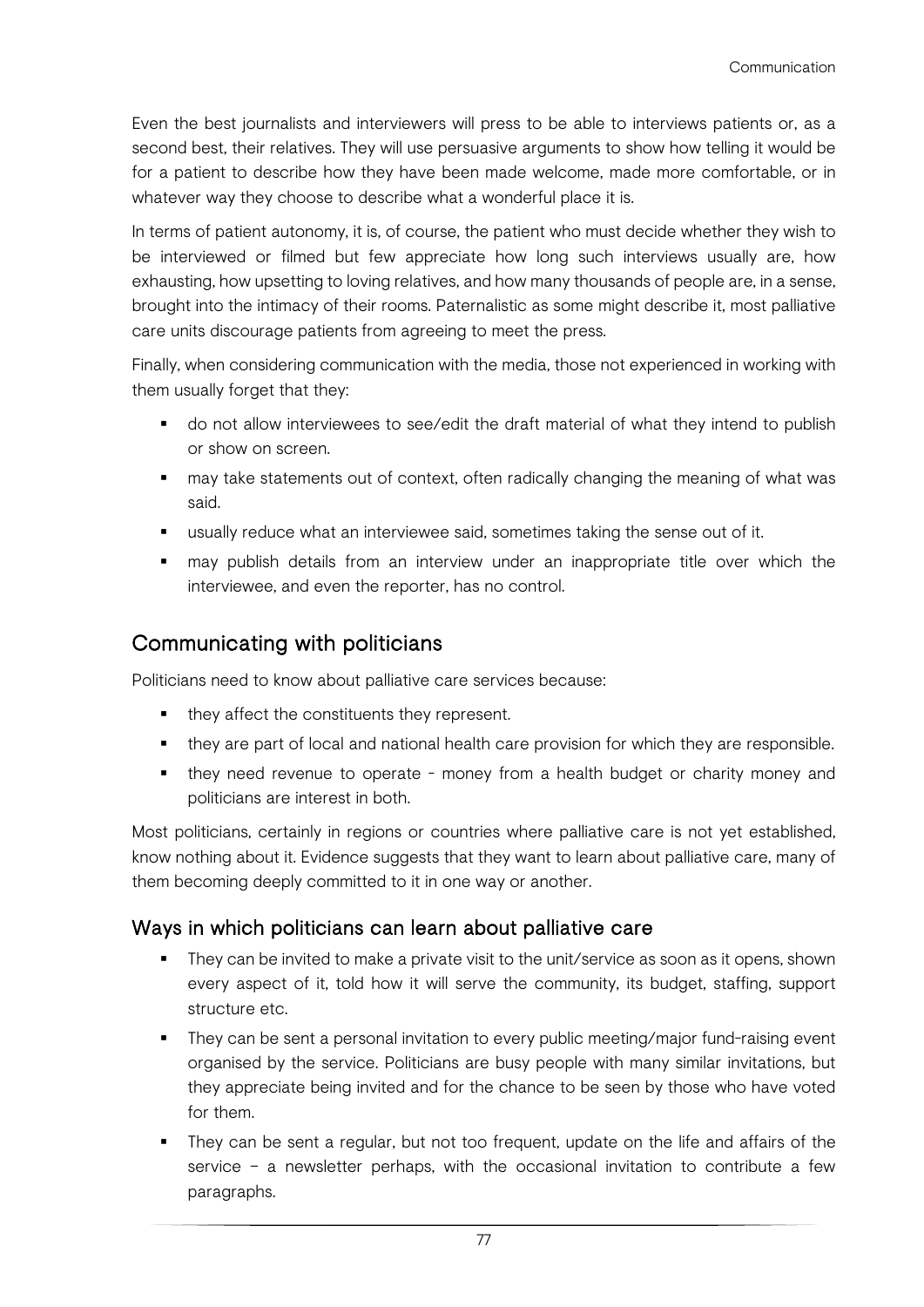Local politicians (as distinct from national ones in government/parliament/ assembly) like to host occasional events in local government offices/chambers. The expenses are met by the palliative care service but politicians like the opportunity to have a profile, show off where they work, and demonstrate their commitment to local enterprise.

Undoubtedly the best way to help, and win the support of, national politician and leaders is through an All-Party Parliamentary Palliative Care Group. (Inevitably its name will differ from country to country. Some refer to it as The Cross Party Parliamentary Palliative Care Group). Such groups now operate in several countries.

The crucial thing is that the group is non- political.

It needs a Member of Parliament (MP), Congressman, Senator or Member of a National Assembly to start it in cooperation with the palliative care services of the country (preferably a national association or federation of services). They then send letters to each MP asking if they would be interested in learning more about palliative care, if they would be willing to attend a meeting in a parliamentary building, lasting no longer than 1 hour every 3 months, and if they would be willing to receive a small information pack on each occasion.

At each meeting they have a 10 minute (or less) talk from a palliative care expert on topics as diverse as how existing services are coping, opioid availability, opioid myths and misunderstandings, palliative care in neighbouring and other countries, palliative care for minority and disadvantaged groups, education, and training in palliative care in schools and university, ethical issues. This is followed by questions to the speaker, then questions raised by their work or constituents, and finally discussion how best they can encourage and facilitate the development of palliative care in their country.

The 'information pack' contains details of new services, copies of any information or scientific papers they have requested and a small piece on palliative care internationally. Politicians like to feel they are comparing well with other countries.

# A National Palliative Care Resource Centre/Officer

The public, the press and most politicians like to get most of the authoritative information they need from a central resource rather than contacting numerous units, services and agencies.

It therefore becomes a matter of urgency that when several palliative care services operate in a country or state such a resource is established, provided with all the statistics and information available. Whether that is then published in hardcopy or on a website or made available in other formats is a policy matter for the operating group or association.

Evidence coming from several countries suggests that support from public, press and politicians is greatly enhanced when there is a representative/co-ordinating body.

# Auditing Communications

Every means possible must be used to check whether the quality of communications is as good as possible. Some form of audit should be built into the system from the start of the service as follows: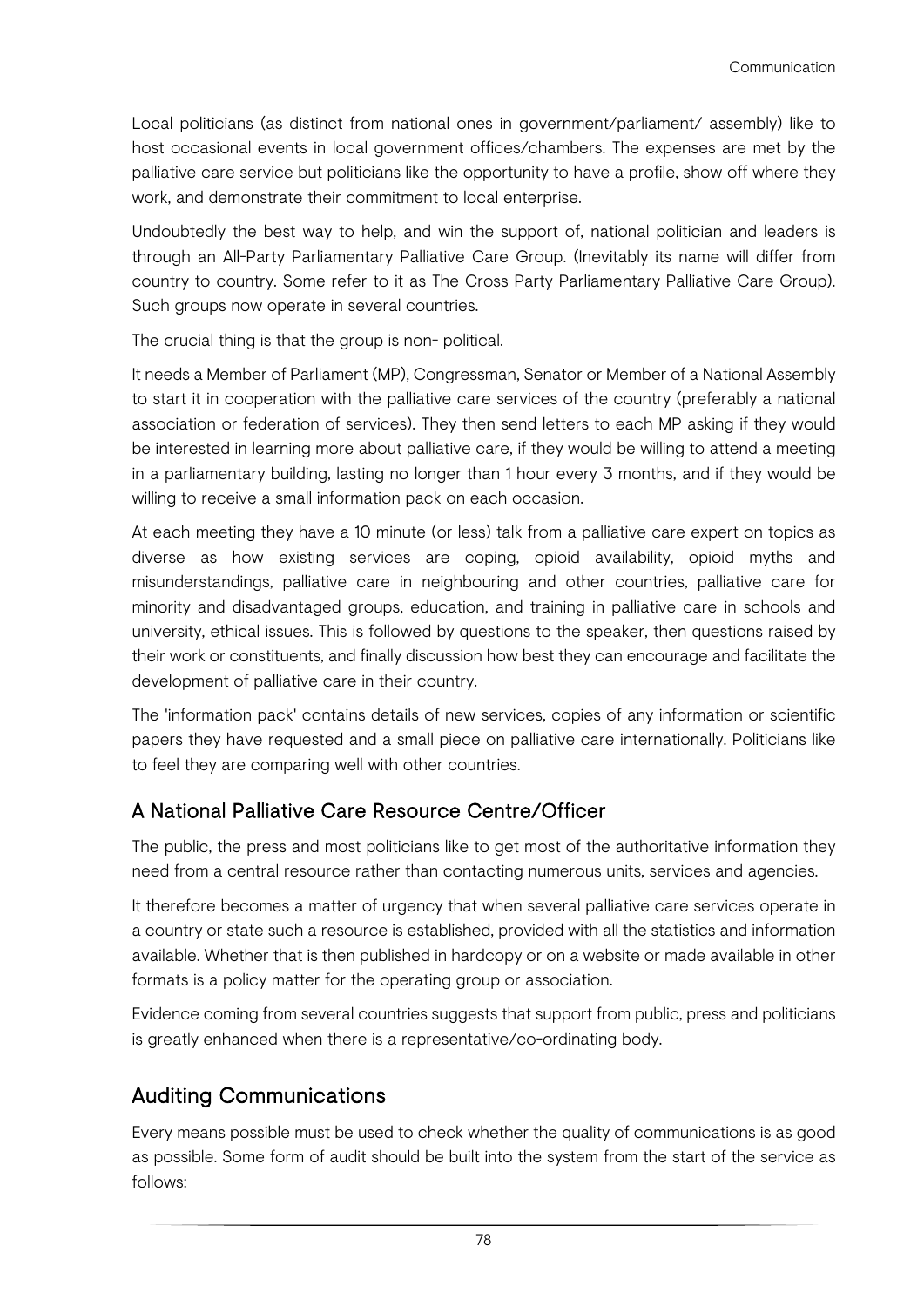- When a patient dies/leaves the care of the service each clinician (family medicine or hospital, doctor, or nurse) can be asked to answer 5-10 questions on a check list about aspects of communication with the service.
- $\blacksquare$  when a representative of the service visits a bereaved person  $3 6$  months after the death they too can be asked to answer 5 questions about what was said, how helpful it was, and where communications could have been bettered.
- An annual social event can be held to which are invited the representatives of the media seen most frequently in the past year and they too can be asked how communication and co-operations could be improved. (not a written check list in this case).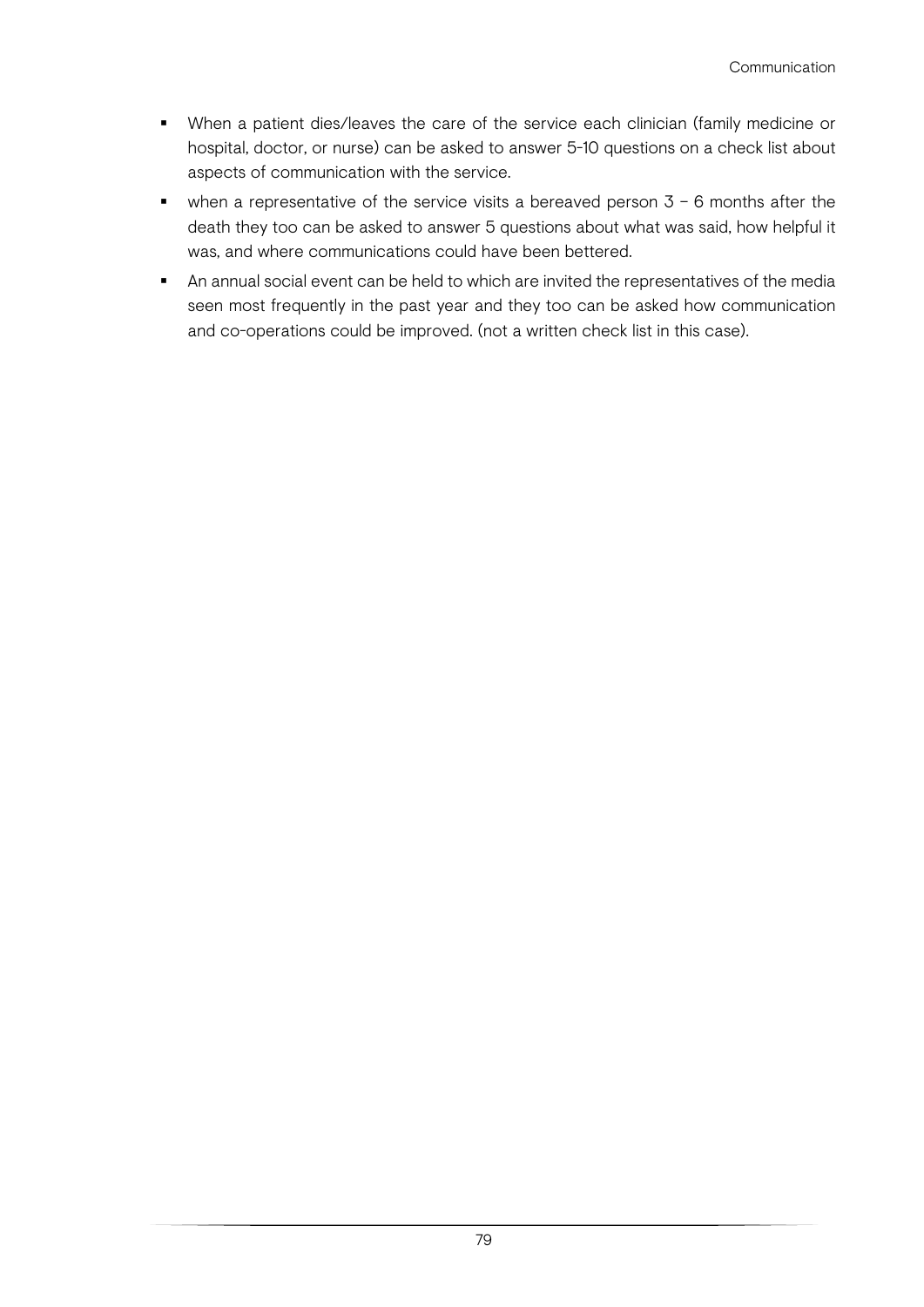# 15. Documentation

It is essential to have a simple but efficient clinical documentation system for two reasons:

- It will be expected/demanded by local or national government health departments.
- It makes audit and research easier as well as comparability with other palliative care services and collecting and collating data at a national level.

Though it is possible to design a system it is much better to use one of the many Minimum Data Sets' computer programmes currently on the market, written for palliative care services. Details are obtainable from national bodies such as the UK's National Council for Palliative Care and the US National Hospice and Palliative Care Organisation as well as other national and regional bodies.

In-house documents (patient case-notes/records) can then be designed to obtain the information needed for the data sets without obtaining interesting but possibly unnecessary information. The possibility of trying to get too much information ("Might be useful one day") is thus avoided and time saved.

# Medication documents

Pharmacy Records. Whether medications are stored and dispensed in the unit or brought in from another pharmacy (hospital or community)

- all records must meet the standards laid down by the law of the country.
- there must be regular, thorough checks that all legal requirements are being met. One senior member of staff (doctor, nurse, pharmacist) must be made responsible.

In-Patient medication charts/records. Again, it is preferable to use one of the models in common use in local hospitals. Unless there are compelling reasons why they should not be used it is best to use similar charts and records to those in the hospitals from which most patients will come. Staff will be familiar with them; it cuts down the possibility of confusion and makes comparability easier.

Community-based patients' medication charts/records for use in patients' homes. These are essential but some services, unwisely, try to do without them. They are needed to record medication for the benefit of patient, relatives and the many different professionals who may visit the home. Samples can be found in several textbooks of palliative medicine and community care [\[See Recommended Reading\]](#page-92-0)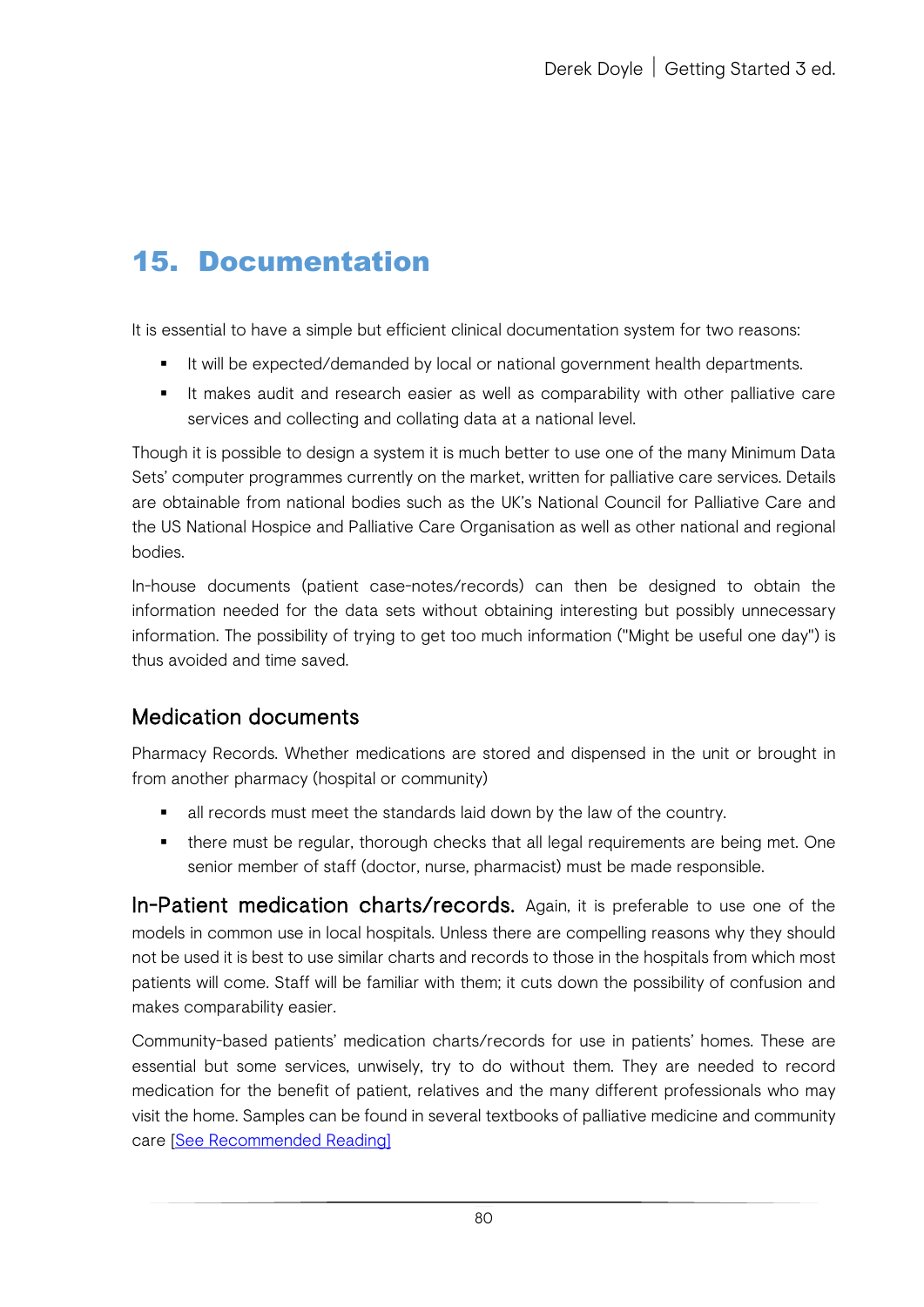# Clinical Records

Operational data should include such information as demographics, age, disease, symptoms, referral source, interventions, follow-up plans, and outcomes (using a validated scale). By having adequate statistics, you will be able to lobby for further funding and have a basis for research topics. Information about 'Minimum Data Sets' software can be obtained from national palliative care organizations and IAHPC.

Again, what is needed must be comprehensive yet simple and easy to use. Samples are available from most national and regional organisations. As a minimum the folder will need pages devoted to

- Personal details (name, address etc.)
- Past medical history
- **Present medical history**
- **Investigations**
- Medications
- **Nursing reports and comments: enabling the records to be multi-professional used by all** members of staff.
- Medical reports and comments: multi-disciplinary is hugely invaluable for team caring
- **•** Correspondence about the patient, usually to/from fellow clinicians

A Communication sheet: what the patient said or asked, what reply, or explanation was given – completed by doctor, nurse, social worker, pastoral care worker) after every significant conversation. This is crucially important and is not usually found in non-palliative care clinical records.

So called 'Patient Held Records' have been tried and evaluated in several centres. It had been hoped that respecting patient autonomy and decision-making and their right to see all records, they would improve communication between the many professionals involved in the care. They were not found to do that and are therefore not recommended here.

Day-to-day clinical reports and updates, as used on the wards, should be for the shared use of all professionals involved in the care of that patient, doctors, and nurses (for example) writing in comments, observations, summaries of what they have told the patient (and been told by the patient) – all on the same pages. On the death or discharge of the patient they are all filed in the one folder.

The IAHPC developed a [Global Clinical Database](https://hospicecare.com/global-palliative-care-database/home/) for the first palliative care consultation which may serve as a model.

# Non-Clinical Records

Computer programmes are now on the market for the finance department, staff management, volunteer service management, pharmacy, and even pastoral care. Advice and assistance can usually be obtained from the national palliative care association.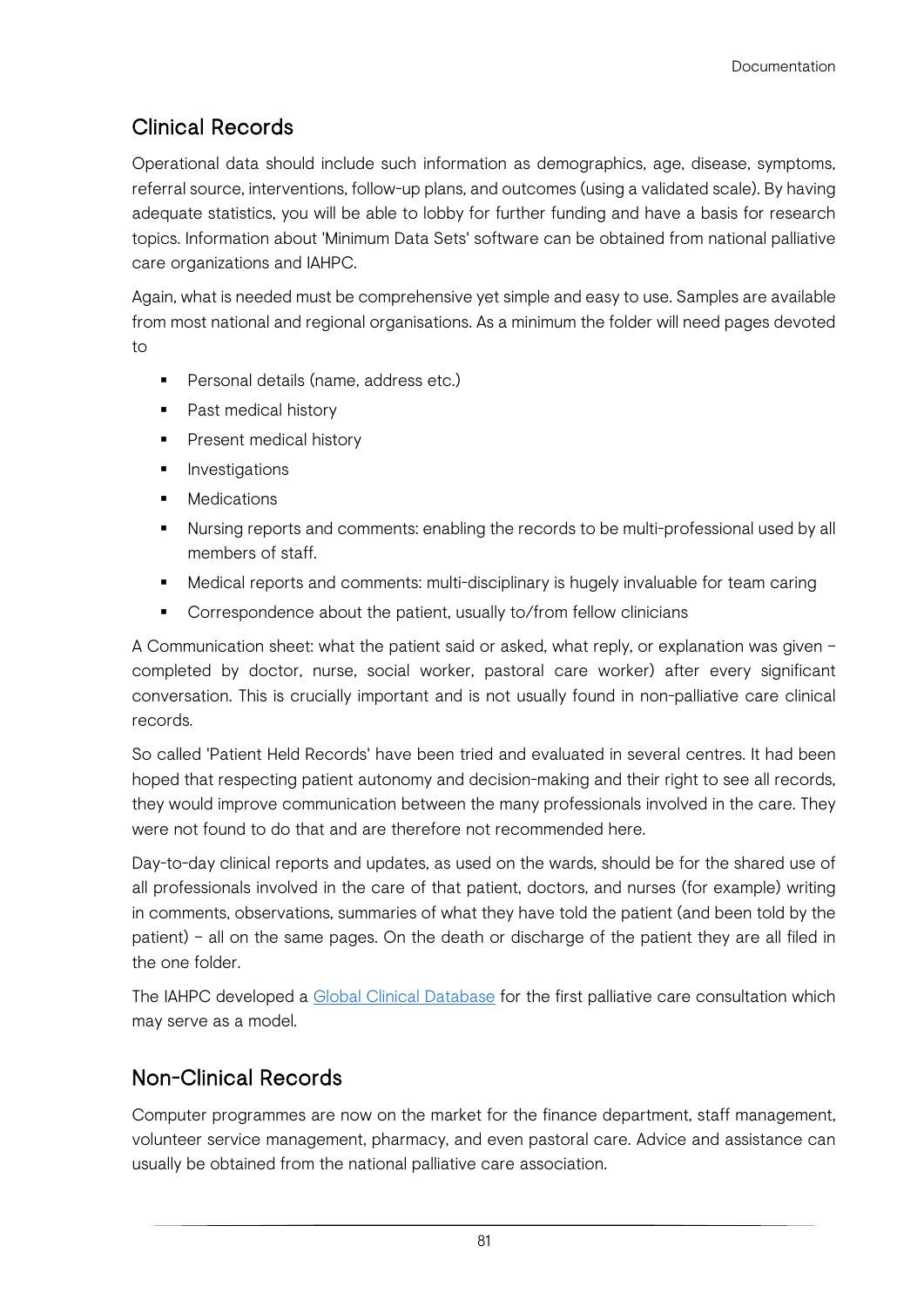It is better to select one of these than try to devise a new one as most new hospice and palliative care services tend to do.

# Legal and ethical considerations

At the advanced planning stage, it is important to find out what are the legal requirements for records, archiving, the period they must be retained (and therefore what storage facilities will be needed), who has right of access to records and how much is covered by any 'Data Protection Act' operating in the country. It varies greatly from one country to another.

When doing so it is wise to get legal advice on the disposal of medications. How many provided they are still with their expiry date can be taken back into pharmacy and recycled. Which ones must be disposed of and by whom and with what records of doing so?

When so many members of staff representing so many professions and disciplines work together palliative care it is easy for confidential information to be leaked to people who have no right to know it. At the same time in most western countries, patients - but not their relatives - have a right to see their medical records. These issues will need to be considered when planning record systems and their security and access.

# Records to assist Clinical Audit

No palliative care service, whether in the community or a hospital, should be established without planning for rigorous audit. It may be financial (as required by law), administrative or clinical. Such audit is not a luxury, not something that one does after the service has been running for a few years, not something that can be left until a visiting official enquires about it.

Documentation, whether hard copy (paper) or recorded and stored electronically, must be in place from Day 1. Much of what is needed will be obvious – personal details of each patient, pathology, investigations, treatments, clinical outcomes. Other information will depend on what seems important to know to justify the service, to measure its quality, to assess its efficacy and efficiency.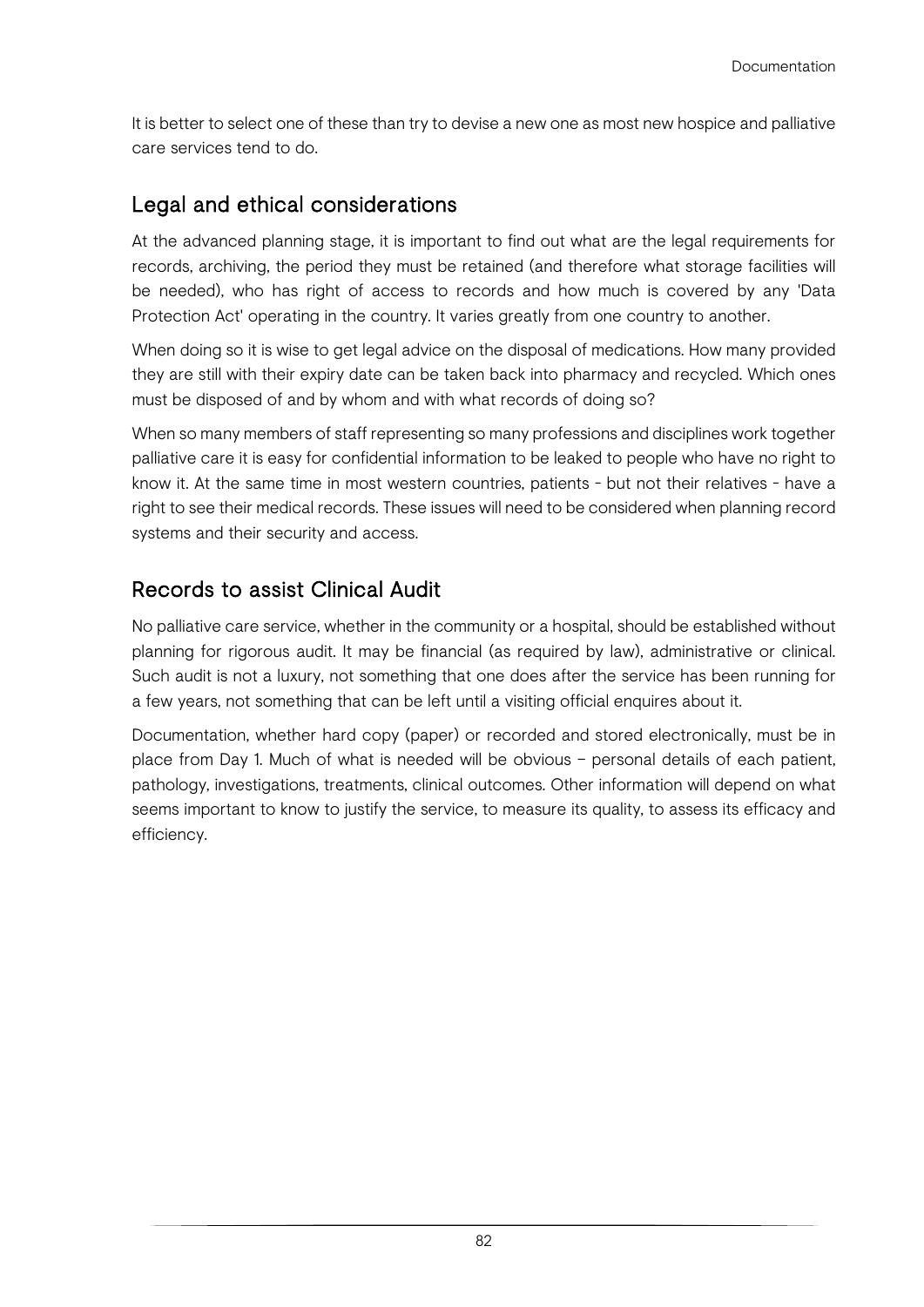# The Final Preparations

The unit has been built or a satisfactory old building adapted. Staff have been appointed and pre-service training started. Within weeks the first patients will arrive. What final preparations will be needed, many of them continuations of work done in the previous months and years?

They are listed here, mostly as questions, in no order of importance or priority.

## Patients' Records

- Has it been negotiated that each patient being transferred from a hospital will bring his/her up-to-date case notes?
- What arrangements have been made for records of patients admitted from their homes?
- Has permission been granted for the palliative care unit to keep them whilst the patient is under care there or are they to be returned to the hospital after copies have been made of relevant section?
- What about x-rays? Will they be sent to/lent to the palliative care unit or sent electronically as images?
- What is to be done with them when the patient dies?

### Investigations

- In the case of a free-standing palliative care unit has it been negotiated that patients may be sent to a nearby hospital for diagnostic procedures such as x-ray, MRI, CAT scan, PET scan, and specimens be sent there for bacteriological, biochemical, and haematological tests?
- Will the palliative care unit be billed, or the bill be sent directly to the patient?
- Has it been agreed who will read/interpret scans and other sophisticated procedures?
- What transport arrangements have been made for patients needing to go to and from the hospital? Once again, who will be billed?
- Will they be accompanied by a nurse or a volunteer? If the patient is a woman, will it be necessary to have another lady as a chaperone?

## Autopsies/Post-mortems

These are not often requested in palliative care but are recognised as being of considerable value in elucidating the cause of inexplicable symptoms. In certain circumstances they may be required by law.

- Where will they be done and by which pathologists?
- What transport will be used?
- Will they be traditional cause of death' examinations or "What caused the following inexplicable symptoms?".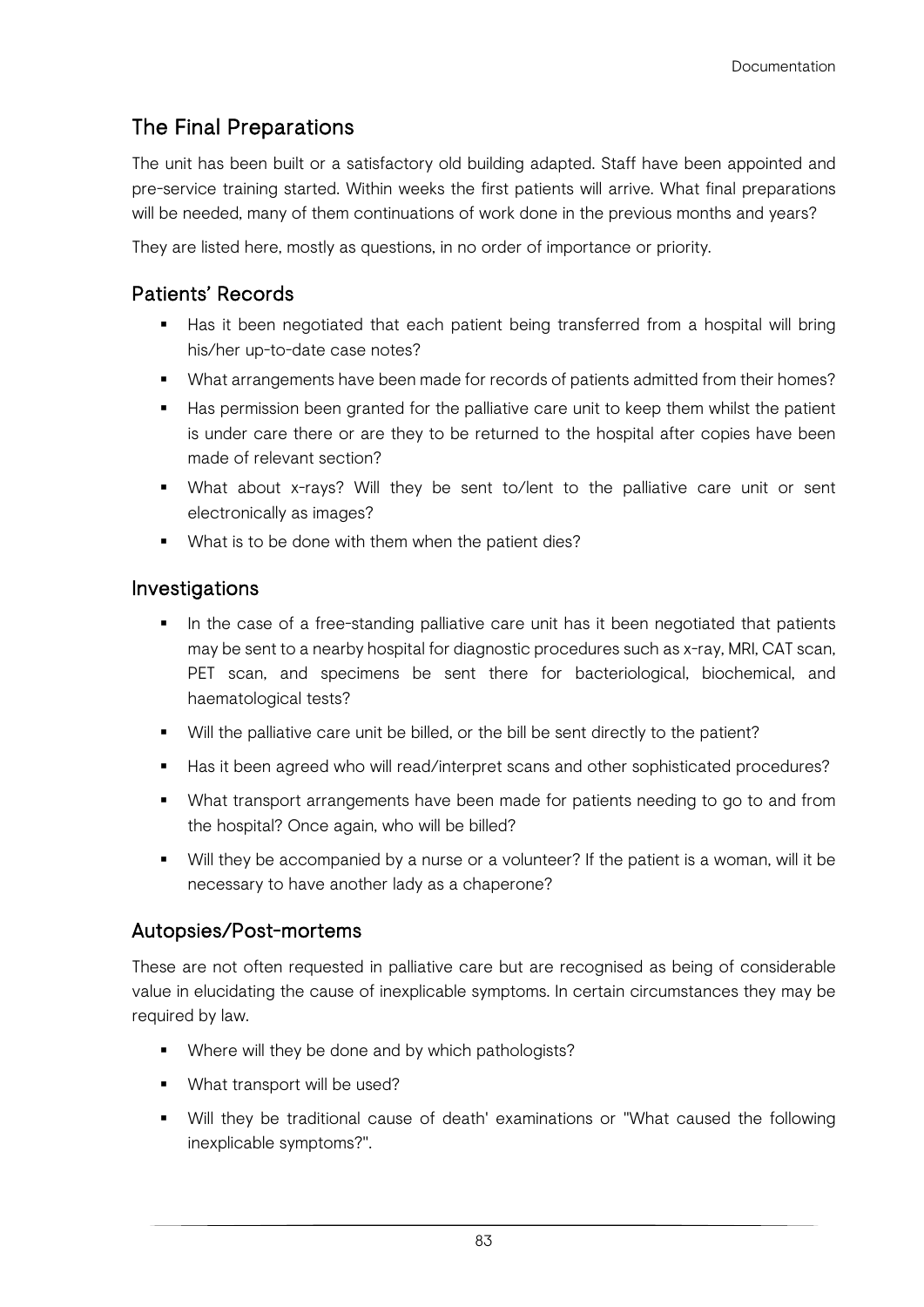## Relationship with Morticians/Funeral Directors

Close and mutually helpful working relationships are essential if, after death as much as before it, the patient is accorded every possible dignity. Prior discussion with local Funeral Directors is never wasted time.

- Has a meeting been held with representatives of all local Funeral Directors where the ethos of the hospice/palliative care service was explained, when they were shown the entrance for funeral cars, the mortuary and how there will always be a nurse present when they came to uplift a body? [It should be remembered that in hospitals there is always a mortuary attendant on duty]
- Has it been discussed whether a body may remain in the unit until the day of the funeral?
- What arrangements have been made for Jewish, Islamic, Hindu, and Sikh patients to be cared for after death according to their beliefs, culture and traditions or wishes?
- Has it been discussed what is to happen to the flowers from a funeral, if the family have requested that they be brought to the hospice? Will members of the Hospice Volunteer Flower Team be ready to come in daily (or oftener) to deal with the hundreds of flowers brought from funerals, many of them not suitable for placing in vases?
- Will it be permissible for ashes to be scattered/buried in the grounds of the Palliative Care Unit after a cremation? This is best discussed before the first request is received.

### Visiting Guidelines

The questions surrounding visitors for patients are perhaps more difficult and sensitive than many people realise. They require careful thought and must then be explained to staff (as well as being in the Staff Handbook) and visitors.

The key issue is that patients have limited energy, are easily exhausted yet want to see loved ones and friends and do not want to disappoint anyone. Much as relatives will say they want to be with their loved 24/7. In fact, they too become exhausted, find it ever more difficult to leave the bedside, and need a break. Further problems arise in HPCUs in general hospitals; having different visiting times from that of other wards and departments is seen as unfair.

- **Will it be limited to specific times except when special permission for other times has** been granted? This is probably preferable provided there is flexibility and explanations for decisions are given to all concerned.
- Will it be unlimited, visitors being free to come at any time and stay for as long as they want? Sounds good but is exhausting for patients and not all visitors are sensitive to their feelings but sensitive to their own 'rights'.
- Will it be at any time during the day but not at night, with a time limit on how long anyone may stay unless special permission is granted by the senior nurse? This works well.
- Will children be allowed to visit with an adult? Will a playroom or crèche be provided for little ones? There is substantial evidence that children both want to visit and can do so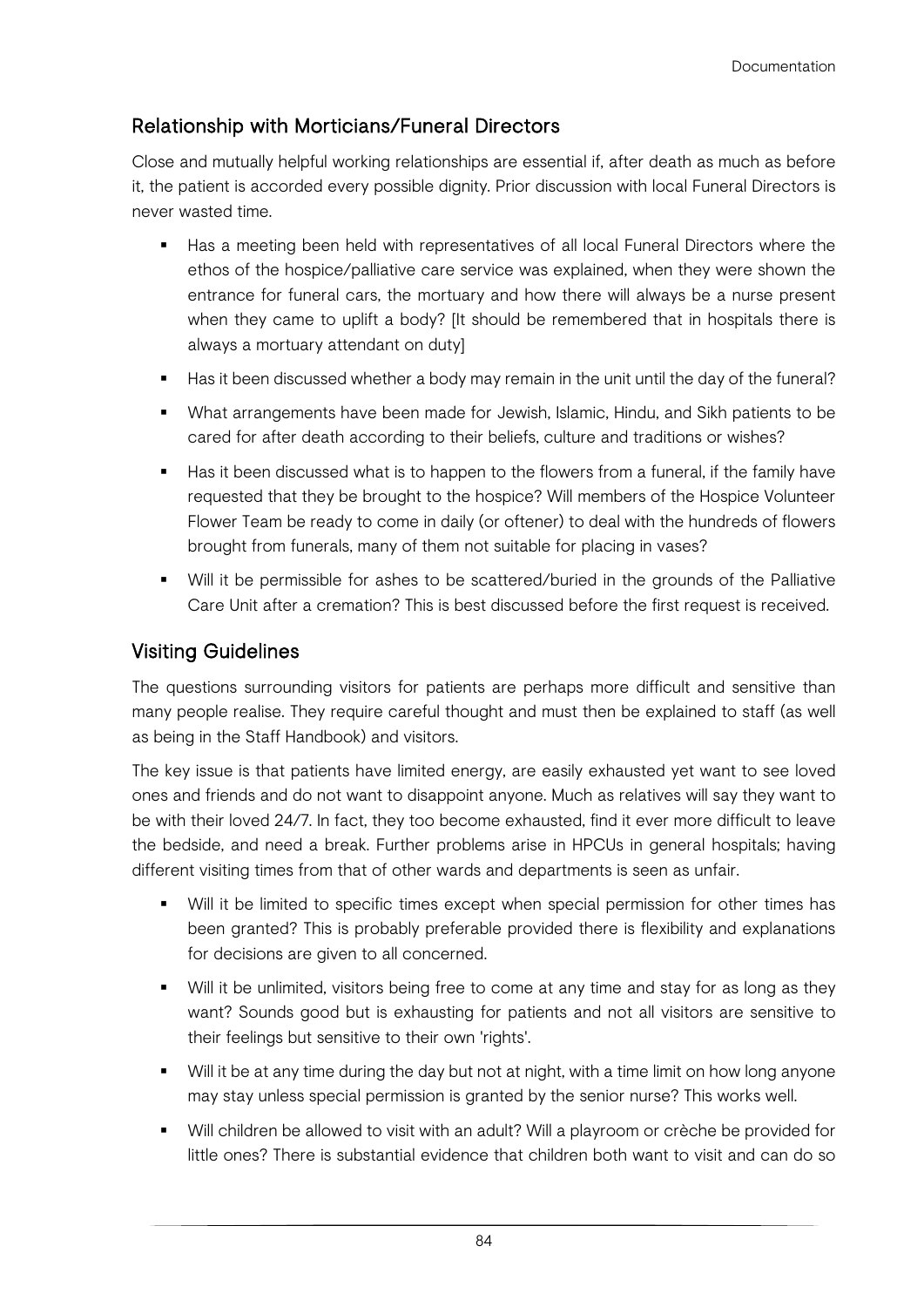responsibly with no adverse effect on them provided they have been sensitively told what is happening to the person they are visiting.

- What food and drink will visitors be permitted to bring in? Will they be permitted to give it directly to the patient or, in the first place, to report what it is and give it to the senior nurse on duty? This seldom a problem because people understand how limited the appetite of people with advanced disease is, but they may not appreciate how alcohol may be contra-indicated with many medications.
- Will a favourite pet, in particular a well-behaved dog, be permitted to visit occasionally? This is now common practice and many palliative care units arrange visits by Pet-a-Dog.

## Information for Professional Colleagues

Detailed discussions will have taken place for months or even years before the palliative care service starts – discussions about what care it will offer, the type of patients who might benefit from it, the experience and expertise of its senior medical and nursing staff etc. Now is the time to ensure that all doctors (hospital and family medicine), nurses (hospital, community and private) know everything they will need to know about the new service and what it will offer them. The following questions might be asked:

- Will information leaflets or packs about the palliative care service be sent to all senior medical and nursing staff (hospital; and family medicine) a week or so before the service starts. Will the service accept referrals via completed application forms sent by mail (often too slow a process in the rapidly changing condition of many patients needing palliative care), over the phone or by email? Will each referral be assessed by a palliative care doctor or nurse prior to admission? What is the minimum information the service will expect when a patient is admitted? How will emergencies be dealt with?
- Have discharge forms been produced to ensure that all relevant information about a patient can be in the hands of professional care providers.

### **Launch**

- Will there be a reception in the palliative care unit (wherever it is hospital or community) before it opens to patients to which are invited all local colleagues? They can meet palliative care staff, see facilities, discuss collaboration and mutual support, and ask all the questions they have. Experience worldwide has shown that there is initially much ignorance and misunderstanding about hospice/palliative care, considerable scepticism about what it can achieve, and professional fears that existing inadequacies will be highlighted by the new service. Winning their professional support and understanding is crucially important.
- Have other key people in the community, and often in the lives of patients, been told about the new service – clergy, local and national politicians, social workers?
- Has a press/media conference been planned so that representatives may come to learn what the service offers and does not offer? For this to be a success it is essential that.
- the event is planned with the help of a public relations expert.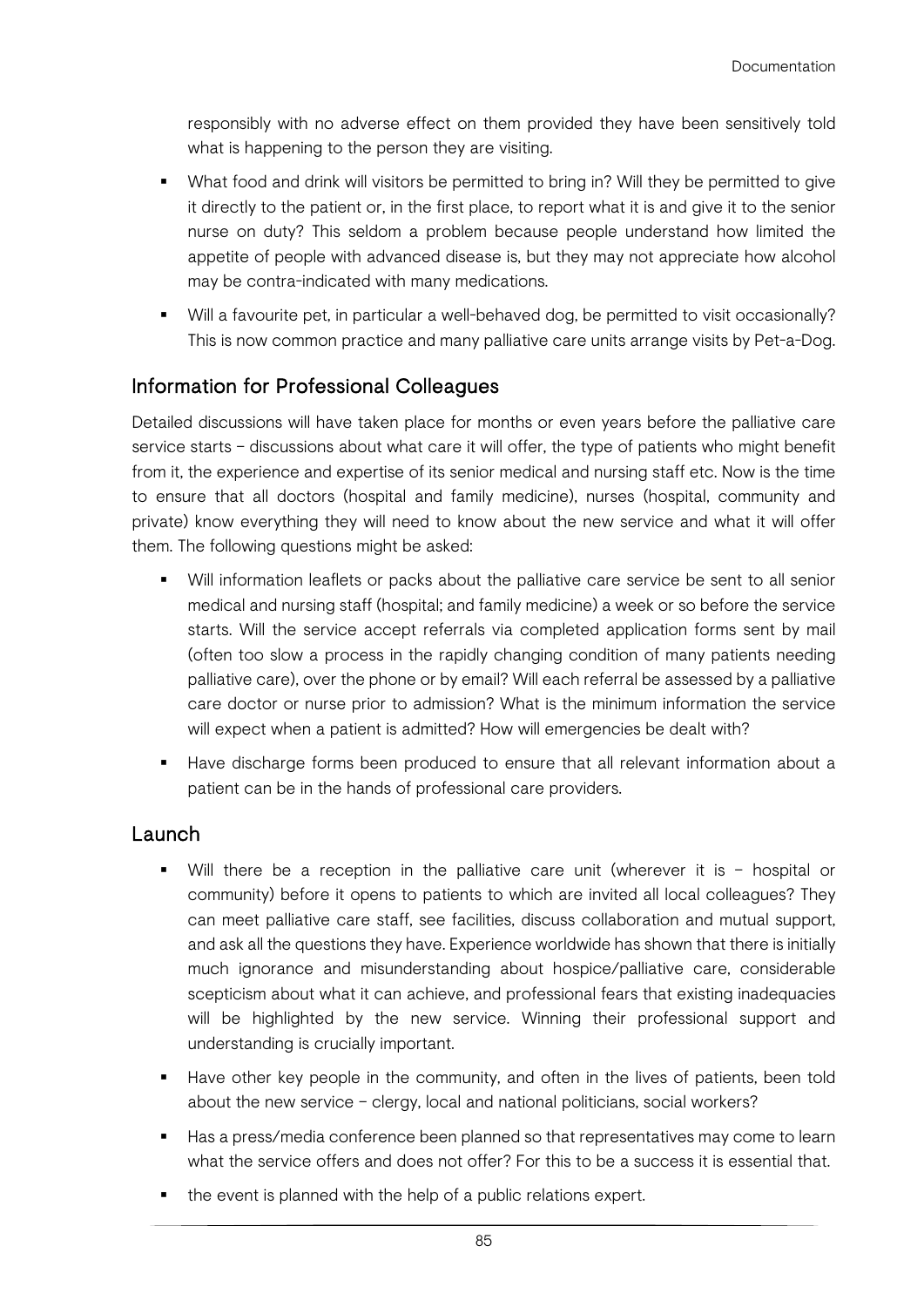- senior staff are chosen to respond to questions and briefed accordingly. They must be prepared for difficult questions on current standards of terminal care in the city or county, euthanasia, physician-assisted suicide, DNR, Living Wills", litigation, falling standards of care etc.
- every opportunity is given for photographers to film the unit.
- photographs are made available to them of senior staff together with mini biographies.
- a press pack is produced and given to all attendees. Brevity is of the essence!
- a brief history of hospice/palliative care worldwide is in the press pack.

## The final 'dress rehearsal'

Before patients are admitted the local Fire Department, Ambulance Service and Police Department must be informed. Each will want to send representatives to see the unit:

- The Fire Department ascertaining the fastest route to reach it, the escape exits, the fire alarm control board, positioning of hydrants, dangerous chemicals etc.
- The Ambulance Service will also plan routes, position of entry doors, where trolleys area parked etc.
- The Police may have already been through the whole building, its Medication Squad checking the security of the Pharmacy/Medication Store, others checking security, staff screening etc.

In the last week before the service starts, particularly if it there are to be in-patient beds there must be a rehearsal involving a 'patient' being brought to the unit, being welcomed by the nurse who will be looking after him/her, receiving the accompanying relatives, going through the admission process, explaining the routine of the unit, meals, visiting, how important every little detail is in this care, the doctor introducing him/herself, what happens at night. Every effort must be made to make it realistic, even to the extent of finding weaknesses, staff making mistakes, forgetting to mention fire drills and routes of escape, potential difficulties, patients unwilling to stay, relatives who misunderstand hospice care and think it is euthanasia etc.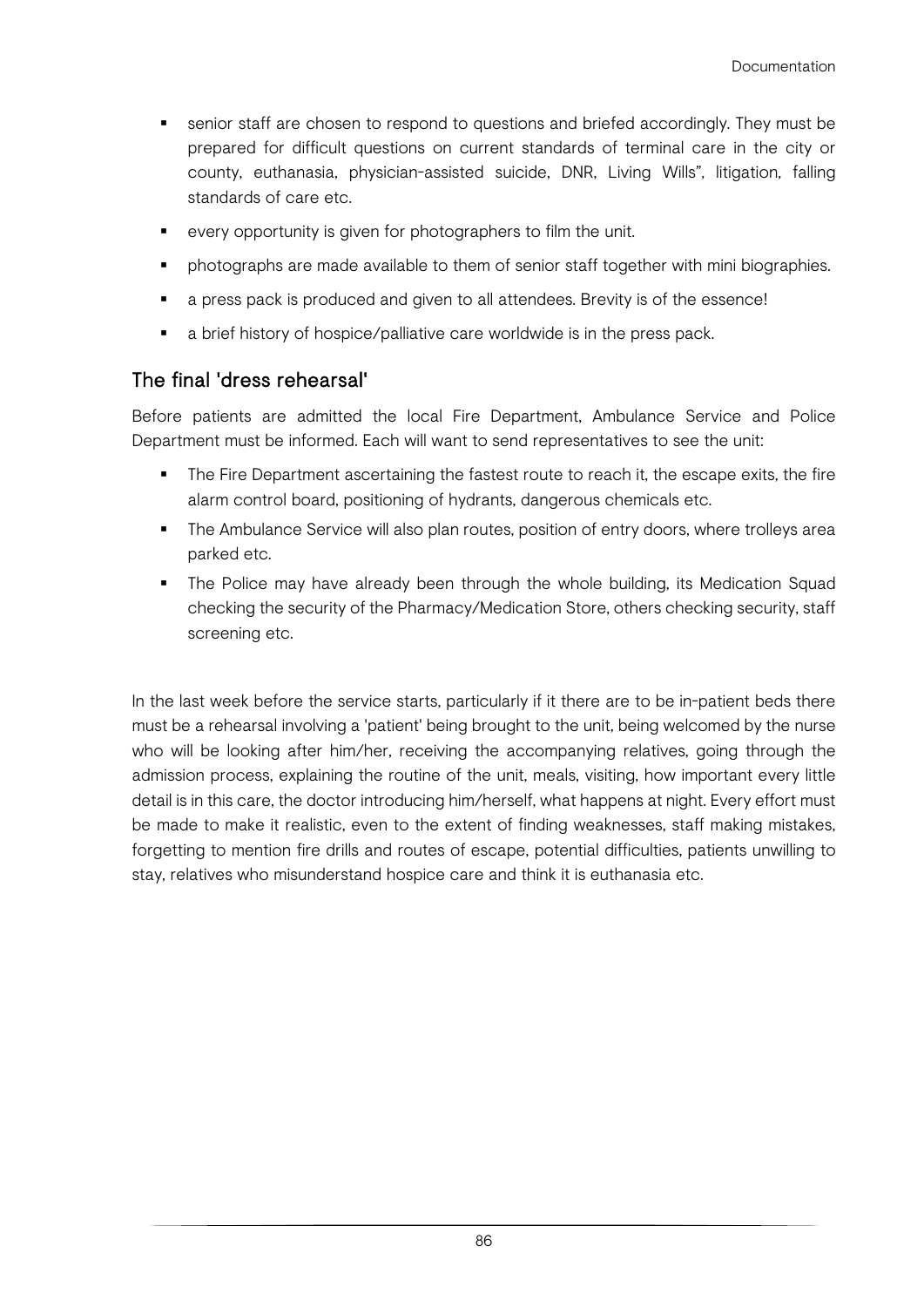# 16. Resources

# Sources of Useful Information

Each organisation listed below produces authoritative, up-to-date information, invaluable not only to those starting a hospice/palliative care service but to those well-established, making it all essential reading.

African Association for Palliative Care (APCA)

[www.apca.co.ug](http://www.apca.co.ug/)

Asia Pacific Hospice and Palliative Care Network (APHN)

[www.aphn.org](http://www.aphn.org/)

Center to Advance Palliative Care (CAPC)

<http://www.capc.org/>

# European Association for Palliative Care (EAPC)

[www.eapcnet.org](http://www.eapcnet.org/)

International Association for Hospice and Palliative Care (IAHPC)

[www.hospicecare.com](http://www.hospicecare.com/)

International Observatory on End-of-Life Care https://www.lancaster.ac.uk/health-and-medicine/research/ioelc/

### International Children's Palliative Care Network (ICPCN)

https://www.icpcn.org/

Latin American Association for Palliative Care (ALCP) [www.cuidadospaliativos.org](http://www.cuidadospaliativos.org/)

Palliative Care in Humanitarian Aid Situations and Emergencies (PallCHASE) https://www.ed.ac.uk/global-health

Respecting Choices https://respectingchoices.org/

### World Health Organization (WHO) - WHO infographics https://www.who.int/health-topics/palliative-care

https://www.who.int/ncds/management/palliative-care/pc-infographics/en/

Worldwide Hospice Palliative Care Alliance (WHPCA)

https://www.thewhpca.org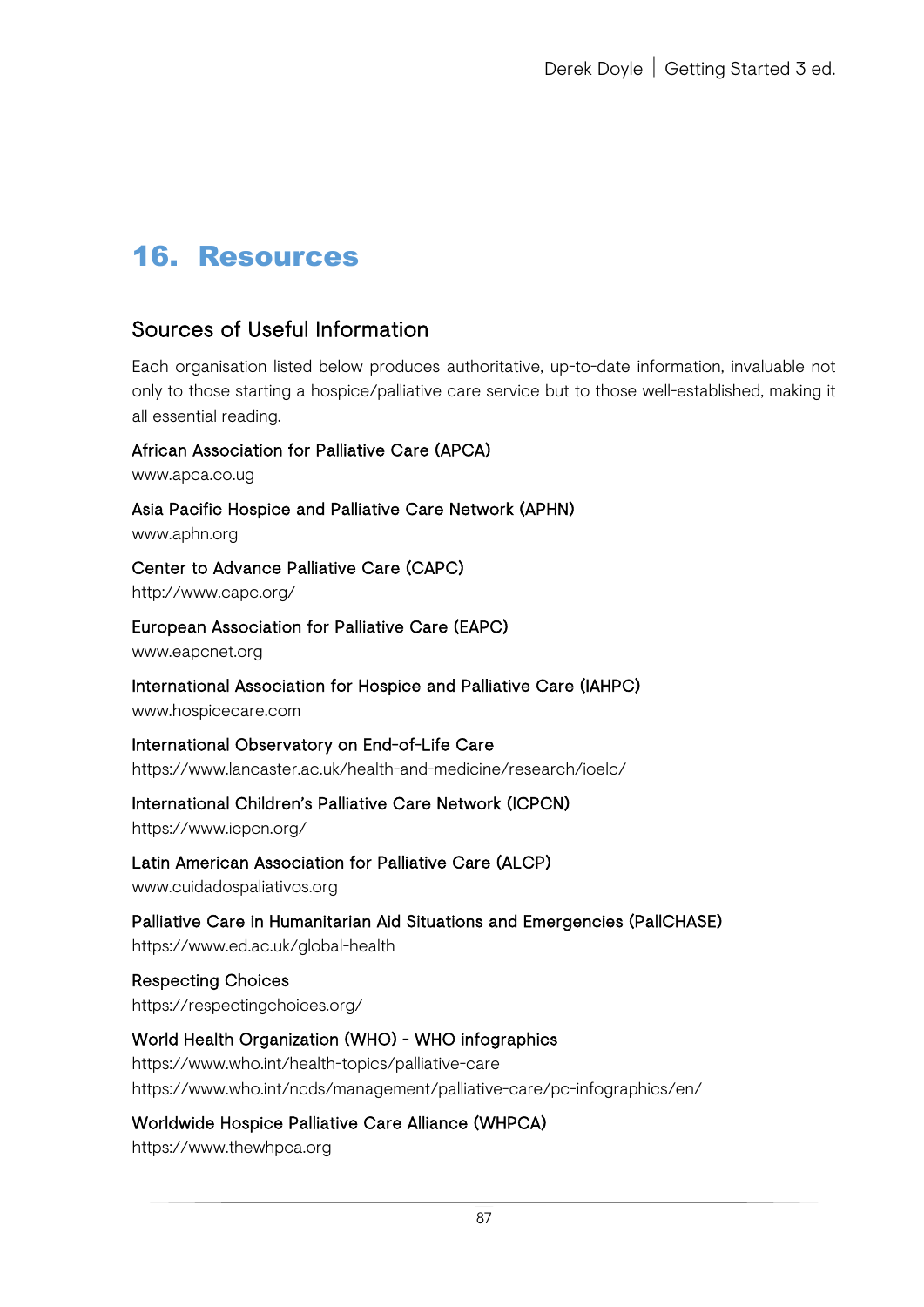# <span id="page-92-0"></span>Recommended Reading

Those 'getting started' are reminded that the IAHPC has its own regularly updated list of recommended books on almost every aspect of Hospice and Palliative Care. Each has been reviewed by experienced and eminent members of the IAHPC who understand the needs of all working in palliative care.

Listed below is only a small selection of highly recommended books, all ideal for new libraries:

- Alexander M F, Fawcett J N, Runciman P J. (2006) [Nursing Practice: Hospice and Home](http://www.amazon.com/exec/obidos/ASIN/0443060134/iahpc-20) The Adult. 3<sup>rd</sup> Edition. Churchill Livingstone, Edinburgh. (Written for both student nurses and those returning to nursing, with an excellent section on palliative care. A useful book for the new library).
- Allison Michael, Kaye Jude. (2015). Strategic Planning for Nonprofit Organizations: A Practical Guide for Dynamic Times (Wiley Nonprofit Authority) 3rd Edition. Wiley, USA.
- Beecher R and Gamlin R. (2004) Palliative Care Nursing: Fundamental Aspects of Nursing. Mark Allen Publishing.
- Bruera E, Dalal S (2018) The M.D. Anderson Supportive and Palliative Care Handbook. The University of Texas, Houston.
- Bruera E, Higginson I, Ripamonti C and Von-Gunten C Morita T. (2006) Texbook of Palliative Medicine. 3rd Edition. CRC Press, USA.
- Bruera E, De Lima L, Wenk R, Farr W. (2004) [Palliative Care in Developing Countries: Principles](https://www.hospicecare.com/palliative-care-developing-world/order_form.htm)  [and Practice. IAHPC Press, U](https://www.hospicecare.com/palliative-care-developing-world/order_form.htm)SA.
- Buckman R. (1992) [I](http://www.amazon.com/exec/obidos/ASIN/0316114545/iahpc-20) don't know what to say [how to help and support someone who is dying.](http://www.amazon.com/exec/obidos/ASIN/0316114545/iahpc-20)  Vintage. (Invaluable for those faced with this challenge and as a teaching text).
- Buckman R. (1993) [How to break bad news -](http://www.amazon.com/exec/obidos/ASIN/0801844916/iahpc-20) a guide for health [care professionals.](http://www.amazon.com/exec/obidos/ASIN/0801844916/iahpc-20) Macmillan, London. (Excellent for students, junior doctors and family doctor),
- Bryson John. (2018) Strategic Planning for Public and Nonprofit Organizations: A Guide to Strengthening and Sustaining Organizational Achievement. Wiley, USA.
- Currow D, Clark K (2010) Emergencies in Palliative Care and Supportive Care. Oxford University Press, Oxford.
- Dickman A, Schneider J, Varga J. (2016) [The](http://www.amazon.com/exec/obidos/ASIN/0198515502/iahpc-20) [Syringe Driver: Continuous Subcutaneous](http://www.amazon.com/exec/obidos/ASIN/0198515502/iahpc-20)  [Infusions in Palliative Care.](http://www.amazon.com/exec/obidos/ASIN/0198515502/iahpc-20) 4<sup>th</sup> Edition. Oxford University Press, Oxford. (The authoritative text on syringe drivers/pumps).
- Doyle D. (2002) [Volunteers in Hospice and Palliative Care: a handbook for volunteer service](http://www.amazon.com/exec/obidos/ASIN/0198516088/qid=1038844285/sr=11-1/ref=sr_11_1/103-7910521-6753422)  [managers.](http://www.amazon.com/exec/obidos/ASIN/0198516088/qid=1038844285/sr=11-1/ref=sr_11_1/103-7910521-6753422) Oxford University Press, Oxford. (New edition due 2009).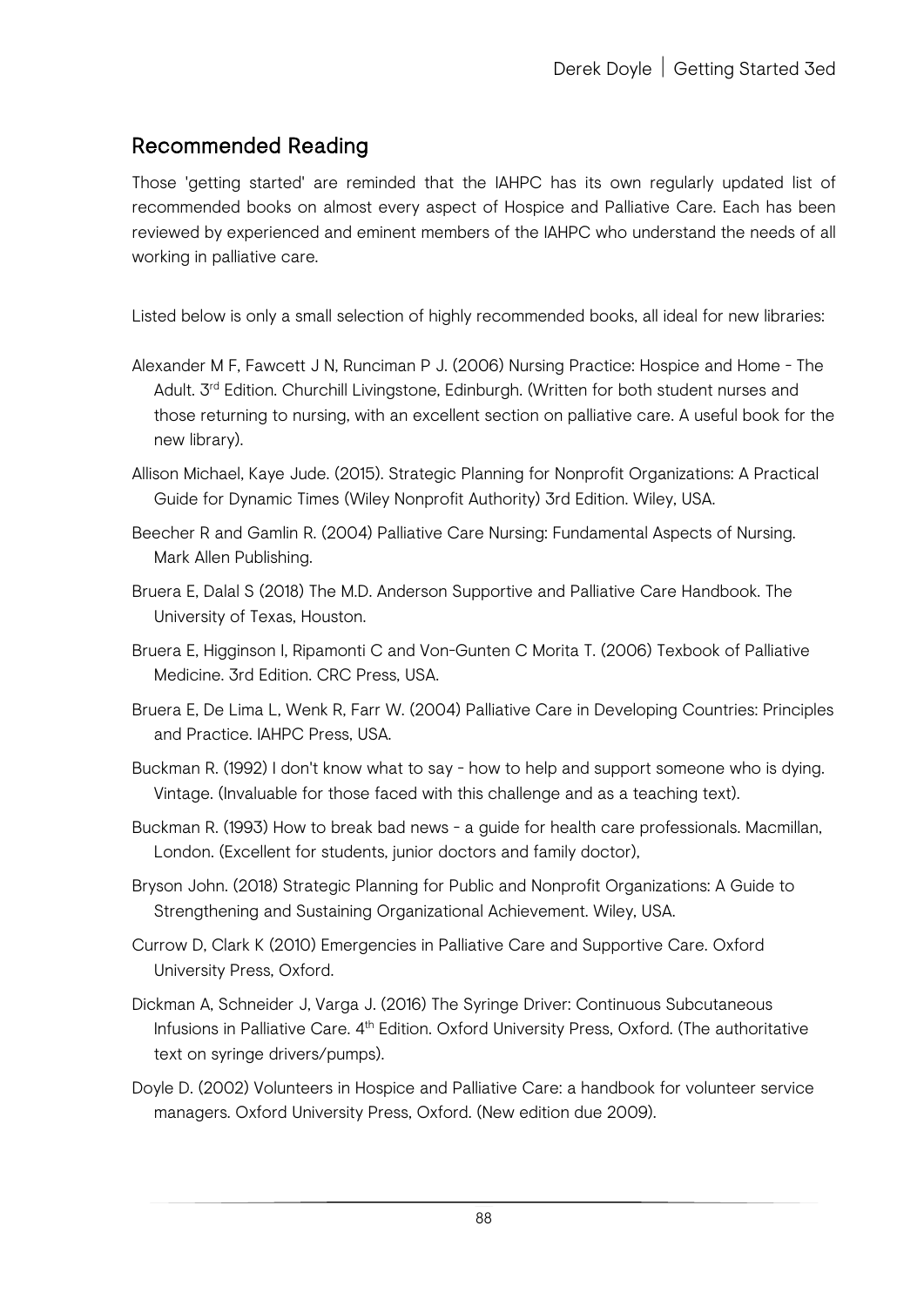- Cherny NI, Fallon M, Kaasa S, Portenoy RK, Currow D. (2015) [The Oxford Textbook of Palliative](http://www.amazon.com/exec/obidos/tg/detail/-/0198510985/qid=1072819346/ref=sr_8_xs_ap_i0_xgl14/104-8805768-3827950?v=glance&s=books&n=507846)  [Medicine.](http://www.amazon.com/exec/obidos/tg/detail/-/0198510985/qid=1072819346/ref=sr_8_xs_ap_i0_xgl14/104-8805768-3827950?v=glance&s=books&n=507846) 5th Edition. Oxford University Press, Oxford. (The definitive reference book on every aspect of palliative medicine).
- Davidson Glen (Editor) (2013) The Hospice: Development and Administration (Death Education, Aging and Health Care) 2nd Edition, Routledge, USA.
- Doyle D, Jeffrey D. (2000) [Palliative Care in the Home.](http://www.amazon.com/exec/obidos/ASIN/0192632272/iahpc-20) Oxford University Press, Oxford. (Written exclusively for non-specialist doctors and nurses working in the community.
- Fallon M, Hanks G (2006) ABC of Palliative Care. 2nd Edition. BMJ Books/Blackwell Pub, Oxford. (A book for doctors and nurses as well as students).
- Ferrell B, Paice J (2019) [Textbook of Palliative Nursing.](http://www.amazon.com/exec/obidos/ASIN/0195135741/iahpc-20) Oxford University Press, Oxford. (Probably the best text for nurses specialising in palliative care).
- Faull C, DeCastecke S, Nicholson A, Black F. (2012) [Handbook of Palliative Care.](http://www.amazon.com/exec/obidos/ASIN/0192632809/qid=1036120421/sr=11-1/ref=sr_11_1/104-5412634-8244719) 3rd Edition. Blackwell Science, London. (A multi-professional book excellent for nurses as well as doctors).
- Goldman, A. (1994) [Care of the Dying Child.](http://www.oup.co.uk/) Oxford University Press, Oxford. (Written by a specialist in paediatric palliative care - Essential reading for anyone called upon to care for children).
- Higginson, I J. (1993) [Clinical Audit in Palliative Care.](http://www.amazon.com/exec/obidos/ASIN/1870905644/iahpc-20) Radcliffe Press, Oxford.
- Higginson I J. (1997) Health Care Needs Assessment: Palliative and Terminal Care. Radcliffe Medical Press, Oxford.
- Kinghorn S and Gaines S. (2007) Palliative Care Nursing: Improving End of Life Nursing. 2nd Edition. Balliere Tindall, London.
- Kouzes James M, Posner Barry (2012). The Leadership Challenge: How to Make Extraordinary Things Happen in Organizations. Jossey-Bass: USA.
- Lugton J and McIntyre R. (2005) Palliative Care: The Nursing Role. Churchill Livingstone, Edinburgh.
- MacDonald N, Herx L, Boyle A. (2021) [Palliative Medicine: a case-based manual.](http://www.amazon.com/exec/obidos/tg/detail/-/0192626574/qid=1058834832/sr=1-1/ref=sr_1_1/002-0888700-0811247?v=glance&s=books) 4th edition Oxford University Press, Oxford. (Ideal for teaching medical students and junior doctors).
- Palliative Care Australia (2018). Palliative Care Service Development Guidelines.
- Payne S, Seymour J, Ingleton C. (2008) Palliative Care Nursing: Principles and Evidence for practice (2nd Edition) Maidenhead: Open University Press.
- Pizam A. (2019) International Encyclopedia of Hospitality Management. Elsevier.
- Pynes Joan. (2013) Human Resources Management for Public and Nonprofit Organizations: A Strategic Approach 4th Edition. Jossey-Bass: USA.
- Randall F, Downie RS. (2006) The Philosophy of Palliative Care: Critique and Reconstruction, Oxford University Press, Oxford. (Comprehensive coverage of all major ethical issues encountered in palliative care).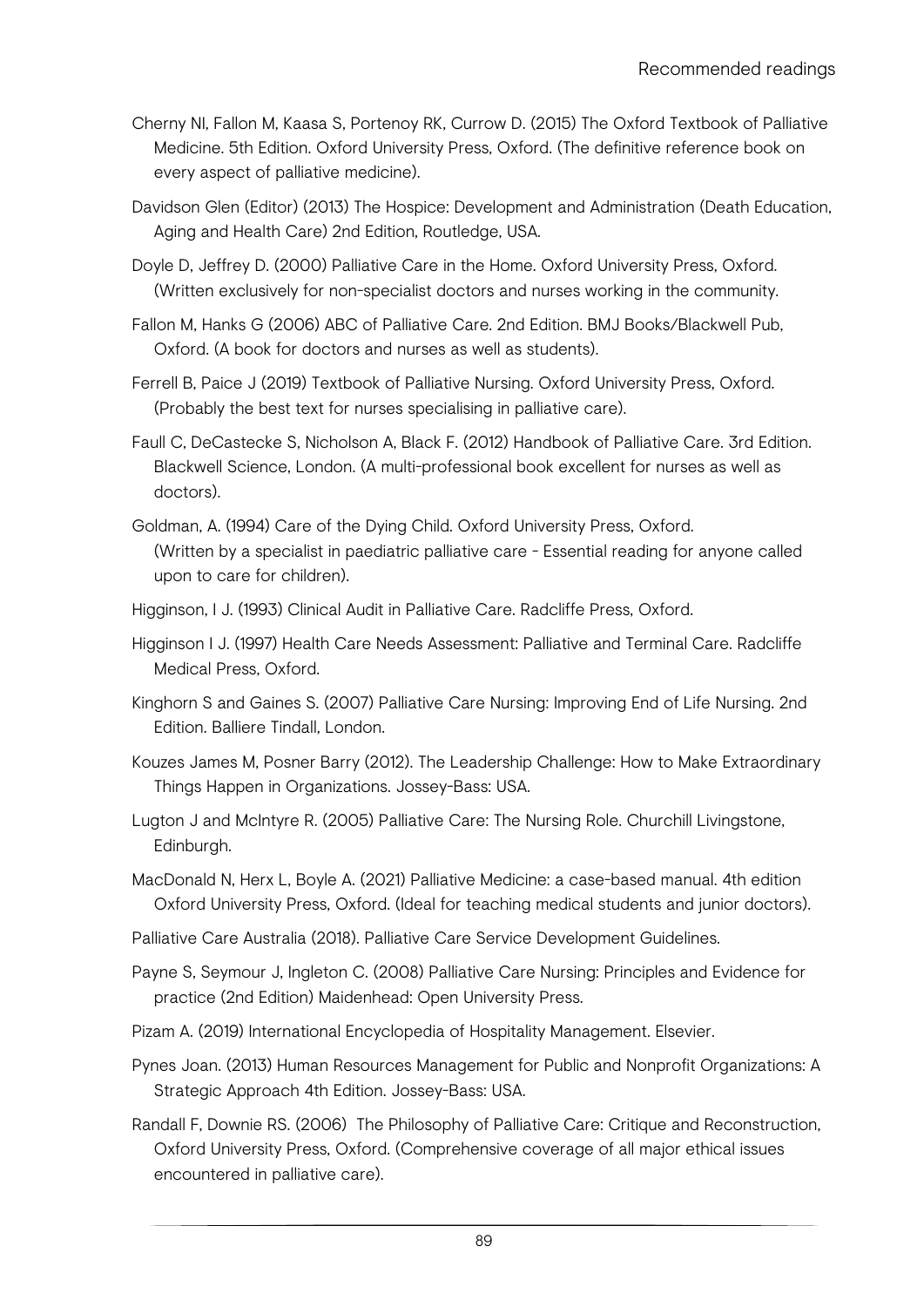- Robbins M. (1998) [Evaluating Palliative Care: Establishing the Evidence Base.](http://www.amazon.com/exec/obidos/ASIN/0192626213/iahpc-20) Oxford University Press, Oxford.
- Sims R, Moss VA (1995) [Palliative Care for People with AIDS](http://www.amazon.com/exec/obidos/ASIN/0340613718/iahpc-20) Edward Arnold, London. (Highly recommended for all called upon to provide palliative care to patients with AIDS).
- Stahl Michael J. Encyclopedia of Health Care Management (2003) SAGE: UK.
- Walsh D, Foley KM, Glare P, Caraceni AT, Fainsinger R, Goh C, Lloyd-Williams M, Nuñez Olarte JM, Radbruch L. (2008) Palliative Medicine. Saunders, UK.
- Watson M, Ward S, Vallath N, Wells J, Campbell R. (2019) [Oxford Handbook of Palliative Care.](http://www.amazon.com/exec/obidos/tg/detail/-/0198508972/qid=1098720250/sr=1-1/ref=sr_1_1/103-3899646-4655012?v=glance&s=books)  3rd Edition. Oxford University Press, Oxford. (Comprehensive, compact and based on the Oxford Textbook of Palliative Medicine).
- Woodruff R. (2004) [Palliative medicine: Evidence-based Symptomatic and Supportive care for](http://www.amazon.com/exec/obidos/ASIN/019551677X/iahpc-20)  [Patients with Advanced Cancer and AIDS.](http://www.amazon.com/exec/obidos/ASIN/019551677X/iahpc-20) 4th edition. Oxford University Press, Oxford. (Comprehensive, authoritative and reasonably priced).
- Woodruff R, Doyle D. (2009) [IAHPC Manual of Palliative Care -](https://www.hospicecare.com/manual/IAHPCmanual.htm) [Read Online at IAHPC](https://www.hospicecare.com/manual/IAHPCmanual.htm) (The basics - Completely revised and brought up-to-date).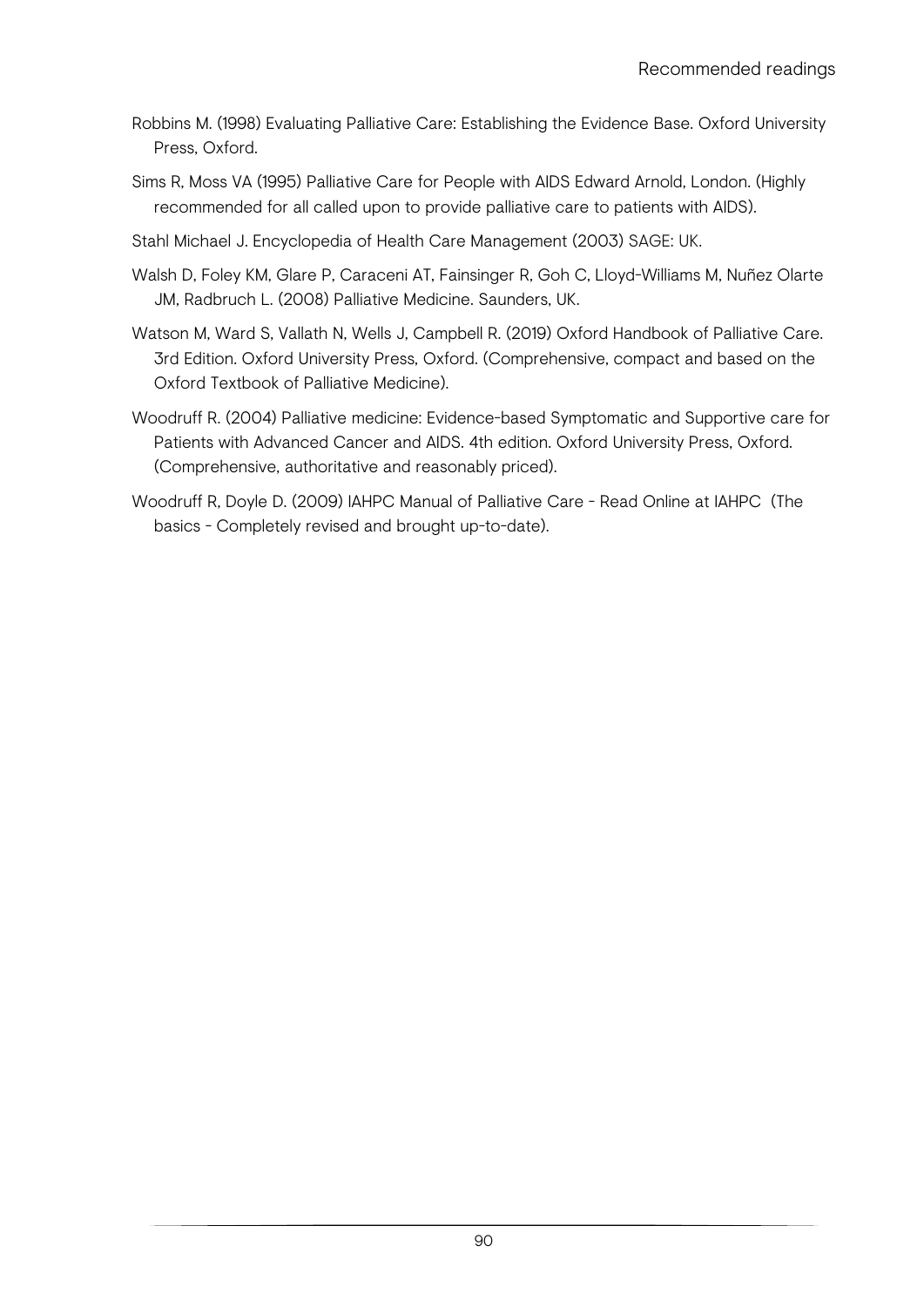# Recommended Journals

Each is international but the country where it is published is shown here (in alphabetical order):

American Journal of Hospice and Palliative Medicine (USA) https://journals.sagepub.com/home/ajh

Annals of Palliative Medicine (China) https://apm.amegroups.com/

BMC Palliative Care (UK) https://bmcpalliatcare.biomedcentral.com/

BMJ Supportive & Palliative Care (UK) https://spcare.bmj.com

Current Opinion in Supportive and Palliative Care (USA) https://journals.lww.com/co-supportiveandpalliativecare/pages/default.aspx

Death Studies (UK) https://www.tandfonline.com/

International Journal of Palliative Nursing (UK) http://www.ijpn.co.uk/

Journal of Pain and Symptom Management (US) http://www.elsevier.com/wps/find/journaldescription.cws\_home/505775/description

Journal of Hospice and Palliative Nursing (US) http://www.jhpn.com/

Journal of Palliative Care (US) https://journals.sagepub.com/home/pala

Journal of Palliative Medicine (US) http://www.liebertpub.com/Products/Product.aspx?pid=41&crit=Palliative+Medicine

Journal of Palliative and Supportive Care (US) http://journals.cambridge.org/action/displayJournal?jid=pax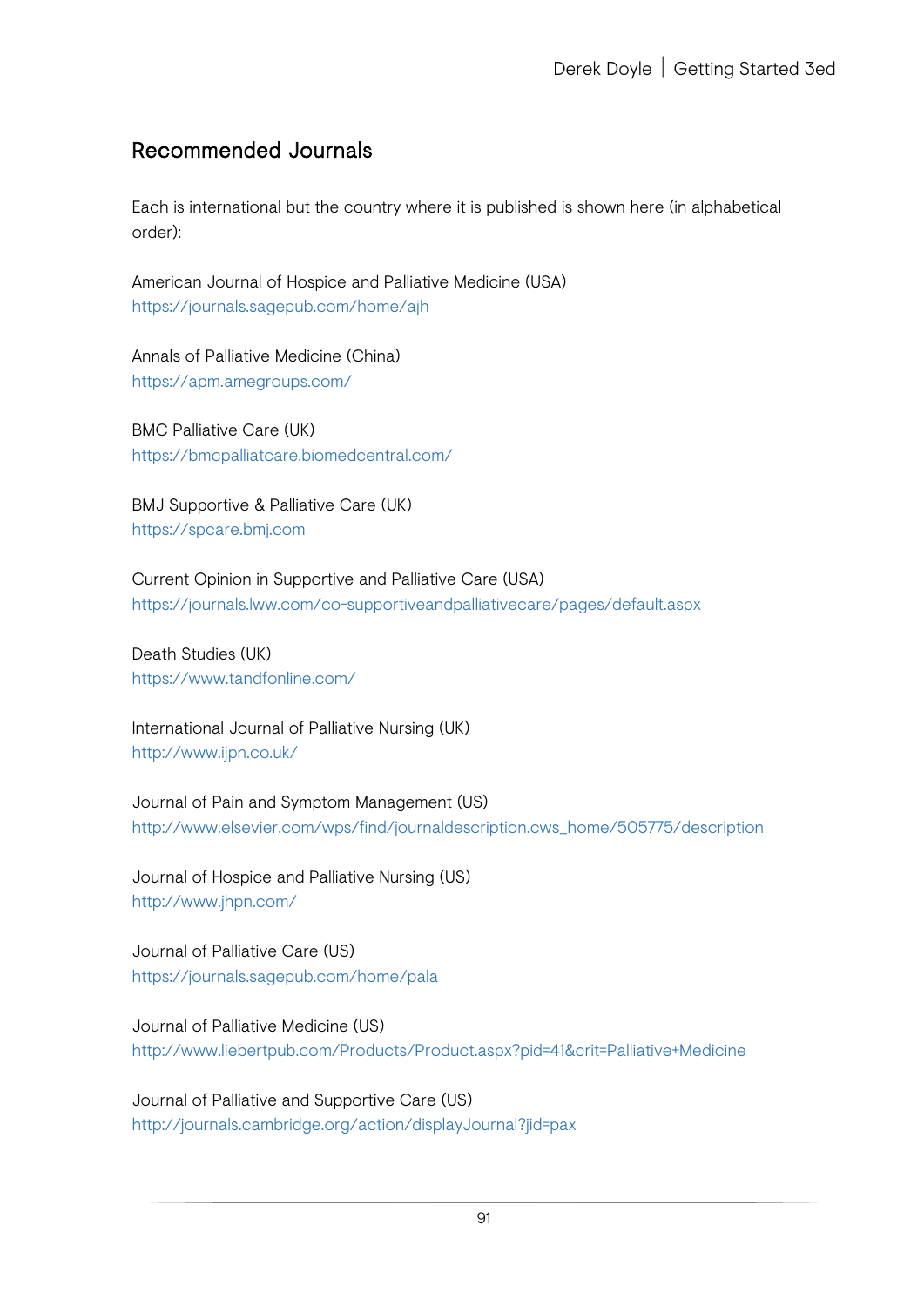Omega: The Journal of Death and Dying (US)

http://www.baywood.com/Journals/PreviewJournals.asp?Id=0030-2228

Palliative Medicine (UK) http://pmj.sagepub.com/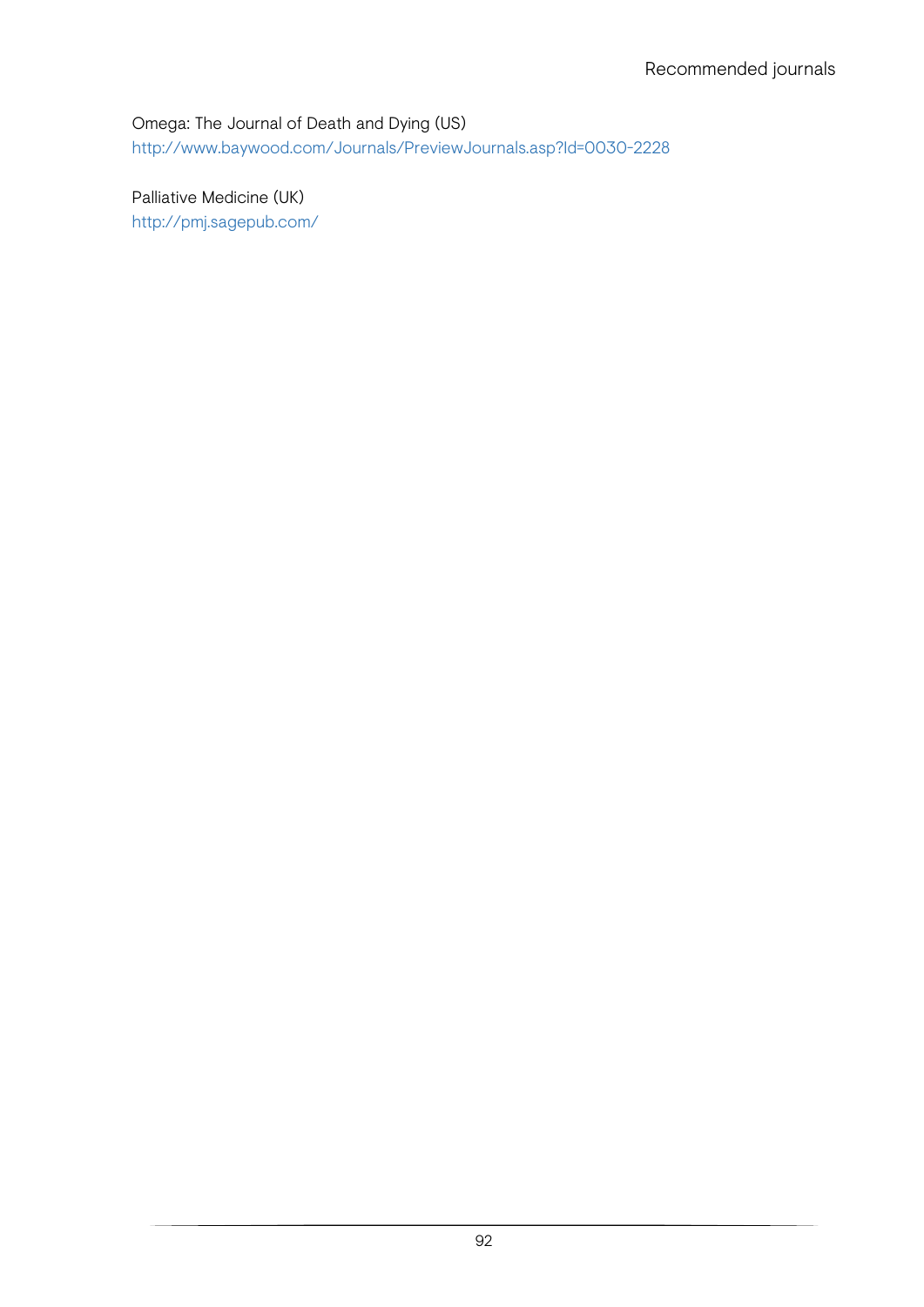# 17. References

1. World Health Organization. National Cancer Control Programmes. Policies and managerial guidelines. Geneva: WHO; 2002.

2. Radbruch L, De Lima L, Knaul F, Wenk R, Ali Z, Bhatnaghar S, et al. Redefining Palliative Care-A New Consensus-Based Definition. J Pain Symptom Manage. 2020;60(4):754-64.

3. Gómez-Batiste X, Connor S, Murray S, Krakauert E, Radbruch L, Luyirika E, et al. Principles, Definitions and Concepts. In: Gómez-Batiste X, Connor S, editors. Building Integrated Palliative Care Programs and Services. Catalonia: Liberdúplex; 2017. p. 45-60.

4. De Lima L, Woodruff R, Pettus K, Downing J, Buitrago R, Munyoro E, et al. International Association for Hospice and Palliative Care Position Statement: Euthanasia and Physician-Assisted Suicide. J Palliat Med. 2017;20(1):8-14.

5. Knaul F, Radbruch L, Connor S, De Lima L, Arreola-Ornelas H, Mendez O, et al. How many adults and children are in need of palliative care worldwide? In: Connor S, editor. Global Atlas of Palliative Care 2nd Edition2020. p. 17-32.

6. Clark D, Centeno C, Clelland D, Garralda EL, J, Downing J, Varghese C, et al. How are palliative care services developing worldwide to address the unmet need for care? In: Connor S, editor. Global Atlas of Palliative Care 2nd Edition2020. p. 45-58.

7. World Health Assembly. Strengthening of palliative care as a component of comprehensive care throughout the life course (WHA67.19) 2014. Available from: https://apps.who.int/gb/ebwha/pdf\_files/WHA67/A67\_R19-en.pdf?ua=1.

8. Moens K, Higginson IJ, Harding R. Are there differences in the prevalence of palliative carerelated problems in people living with advanced cancer and eight non-cancer conditions? A systematic review. J Pain Symptom Manage. 2014;48(4):660-77.

9. Radbruch L, Payne S. White Paper on standards and norms for hospice and palliative care in Europe: part 2. Recommendations from the European Association for Palliative Care. European Journal of Palliative Care. 2010;17(1):22-33.

10. Herrera E, Rocafort J, De Lima L, Bruera E, García-Peña F, Fernández-Vara G. Regional palliative care program in Extremadura: an effective public health care model in a sparsely populated region. J Pain Symptom Manage. 2007;33(5):591-8.